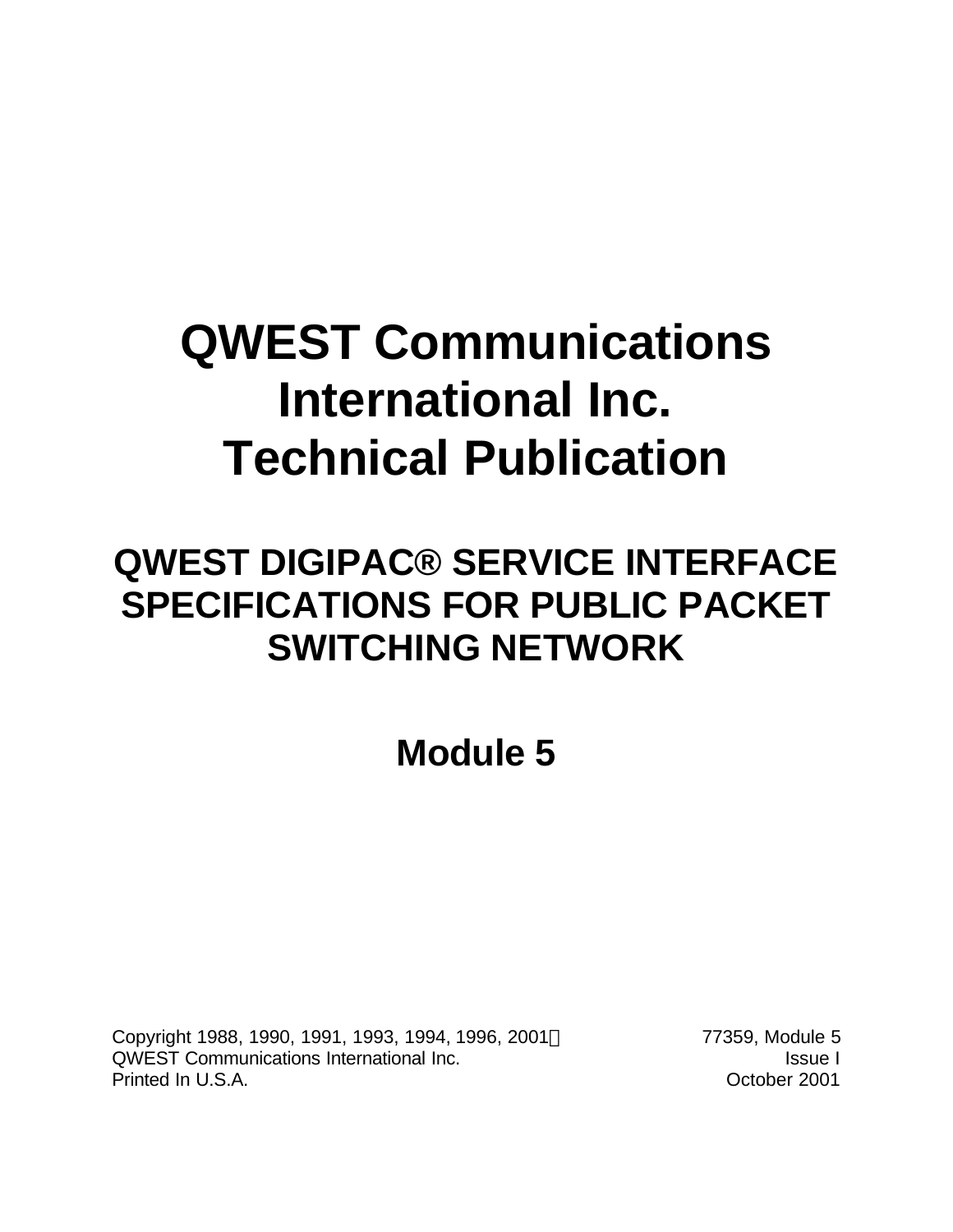#### NOTICE

This Technical Publication describes the interface protocols necessary for:

- Asynchronous terminals and hosts (Module 1)
- X.25 terminals and hosts (Module 2)
- X.75 connections with Interexchange Carriers to communicate via the Packet Switched Public Data Network (PSPDN) (Module 3)
- Dial-up access for X.25 devices using the X.32 recommendation (Module 4) and
- Point of Sales terminal to host communications using T3POS protocol (Module 5).

QWEST Communications International Inc. reserves the right to revise this document for any reason, including but not limited to, conformity with standards promulgated by various governmental or regulatory agencies; utilization of advances in the state of the technical arts; or to reflect changes in the design of equipment, techniques, or procedures described or referred to herein.

Liability to anyone arising out of use or reliance upon any information set forth herein is expressly disclaimed, and no representation or warranties, expressed or implied, are made with respect to the accuracy or utility of any information set forth herein.

This document is not to be construed as a suggestion to any manufacturer to modify or change any of its products, nor does this publication represent any commitment by QWEST Communications International Inc. to purchase any specific products. Further, conformance to this publication does not constitute a guarantee of a given supplier's equipment and/or its associated documentation.

Future issues of Technical Publication 77359 will be announced to the industry at least 45 days prior to the issuance date. This notice, which will come through our standard customer notification channels, will allow the customer time to comment on the proposed revisions.

Ordering information for QWEST Technical Publications can be obtained from the Reference Section of this document.

If further information is required, please contact:

QWEST Communications International Inc. Manager – New Services Planning 700 W. Mineral Ave. MN-F15.15 Littleton, CO 80120 (303) 707-7107 (303) 707-9497 Fax # E-mail: jhsmit2@qwest.com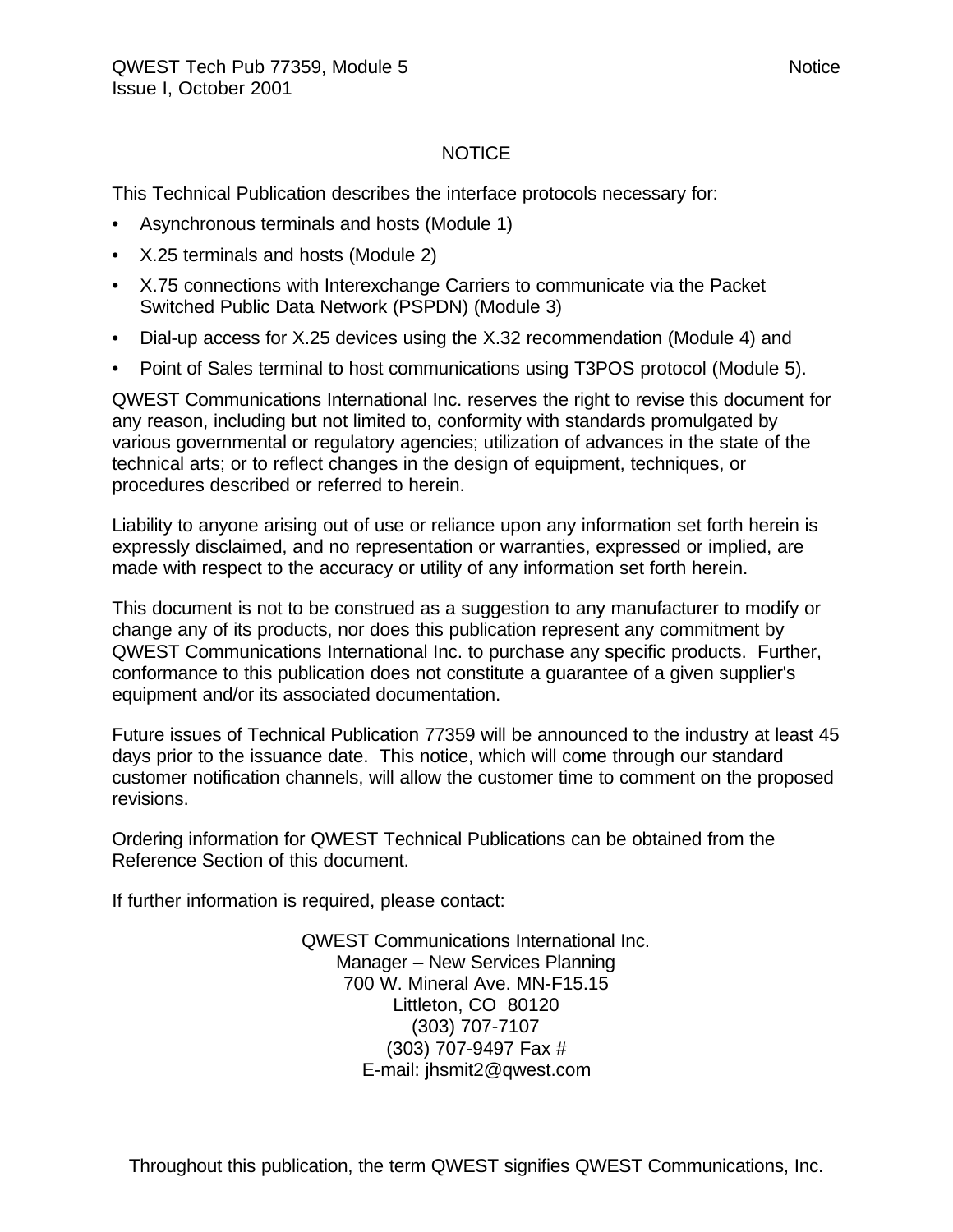#### COMMENTS on PUB 77359 Module 5

#### PLEASE TEAR OUT AND SEND YOUR COMMENTS/SUGGESTIONS TO:

QWEST Corporation Manager – New Services Planning 700 W. Mineral Ave. MN-F15.15 Littleton, CO 80120 (303) 707-7107 (303) 707-9497 Fax # E-mail: jhsmit2@qwest.com

Information from you helps us to improve our Publications. Please take a few moments to answer the following questions and return to the above address.

| Was this Publication valuable to you in understanding  |      |      |
|--------------------------------------------------------|------|------|
| The technical parameters of our service?               | YES. | NO.  |
| Was the information accurate and up-to-date?           | YES. | NO.  |
| Was the information easily understood?                 | YES  | NO.  |
| Were the contents logically sequenced?                 | YES  | NO - |
| Were the tables and figures understandable and helpful | YES  | NO.  |
| Were the pages legible?                                | YES  | NO.  |

If you answered NO to any of the questions and/or if you have any other comments or suggestions, please explain:

\_\_\_\_\_\_\_\_\_\_\_\_\_\_\_\_\_\_\_\_\_\_\_\_\_\_\_\_\_\_\_\_\_\_\_\_\_\_\_\_\_\_\_\_\_\_\_\_\_\_\_\_\_\_\_\_\_\_\_\_\_\_\_\_\_\_\_\_\_\_ \_\_\_\_\_\_\_\_\_\_\_\_\_\_\_\_\_\_\_\_\_\_\_\_\_\_\_\_\_\_\_\_\_\_\_\_\_\_\_\_\_\_\_\_\_\_\_\_\_\_\_\_\_\_\_\_\_\_\_\_\_\_\_\_\_\_\_\_\_\_

| (Attach additional sheet, if necessary) |                      |  |  |  |
|-----------------------------------------|----------------------|--|--|--|
|                                         | Date _______________ |  |  |  |
| Company                                 |                      |  |  |  |
| <b>Address</b>                          |                      |  |  |  |
| <b>Telephone Number</b>                 |                      |  |  |  |
| E-Mail                                  |                      |  |  |  |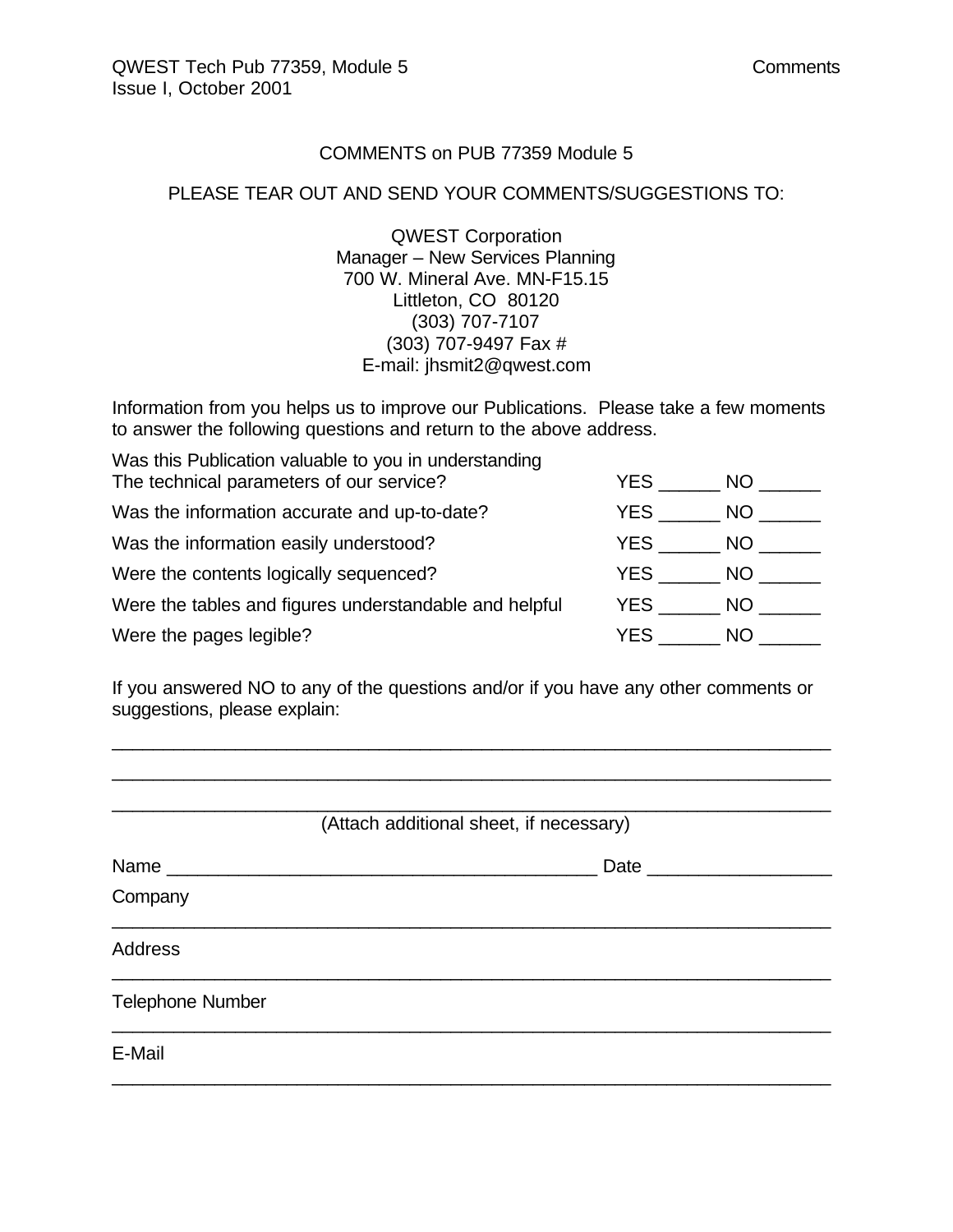#### **CONTENTS**

|                  | <b>Chapter and Section</b><br>Page               |                                                                    |  |  |  |
|------------------|--------------------------------------------------|--------------------------------------------------------------------|--|--|--|
| 1.               | 1.1<br>1.2                                       | $1 - 1$<br>$1 - 1$                                                 |  |  |  |
| 2.               | 2.1<br>2.2<br>2.3<br>2.4<br>2.5                  | Physical Connection of the POS TurboCharge® Service                |  |  |  |
|                  | 2.6<br>2.7<br>2.8<br>2.9<br>2.10<br>2.11<br>2.12 | X.3 Parameter Profile for Point-of-Sale (POS) (Not Supported) 2-49 |  |  |  |
| 3.               | 3.1                                              |                                                                    |  |  |  |
| $\overline{4}$ . | 4.1<br>4.2<br>4.3<br>4.4                         |                                                                    |  |  |  |
| 5.               | 5.1<br>5.2                                       |                                                                    |  |  |  |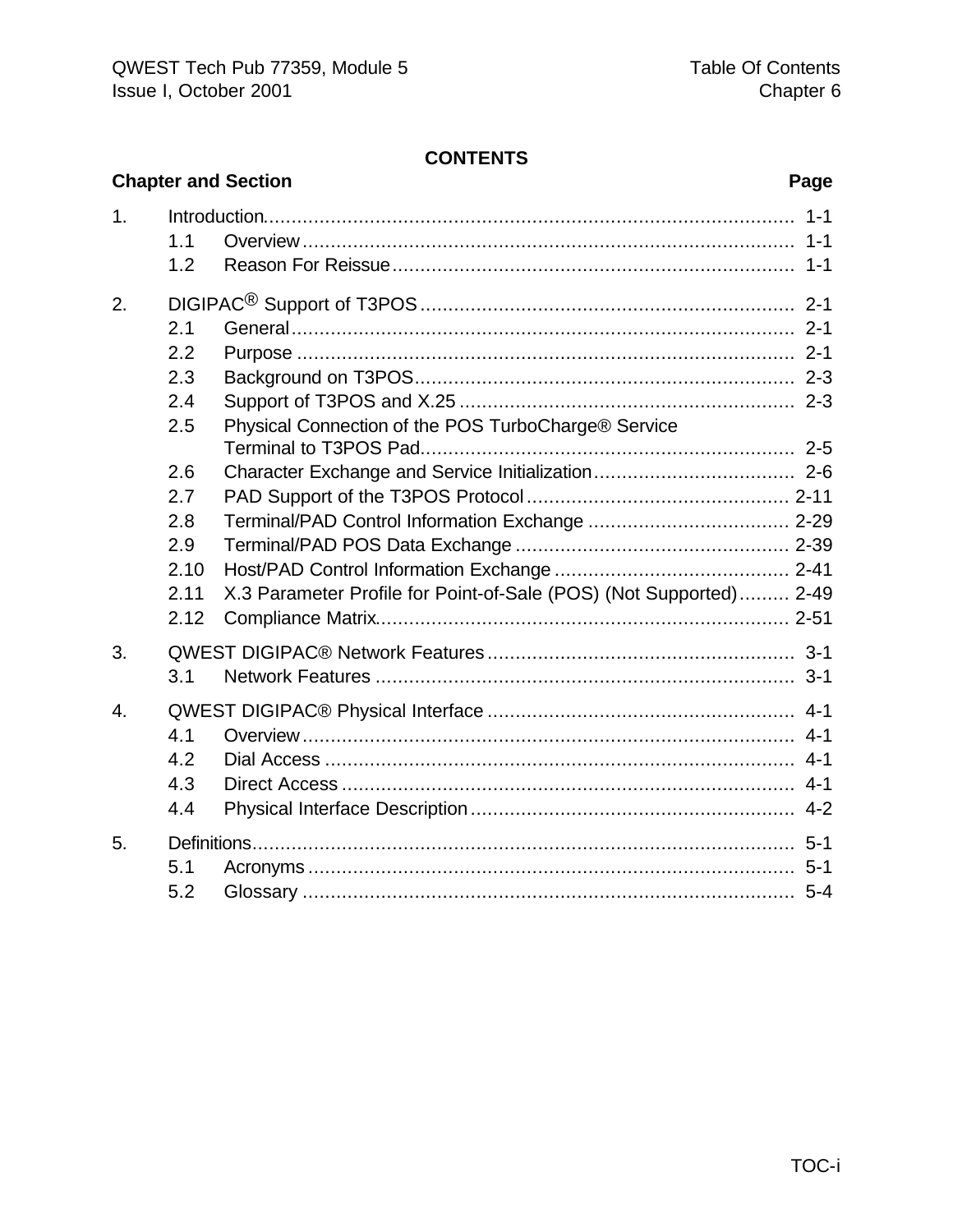### **CONTENTS (Continued)**

|                      |                                                                     | <b>Chapter and Section</b>                                                   | Page |
|----------------------|---------------------------------------------------------------------|------------------------------------------------------------------------------|------|
| 6.                   | 6.1<br>6.2<br>6.3<br>6.4<br>6.5<br>6.6<br>6.7<br>6.8<br>6.9<br>6.10 | Consultative Committee International Telephone and Telegraph 6-1             |      |
| <b>Figures</b>       |                                                                     |                                                                              |      |
| $2 - 1$              |                                                                     | An Overview of the Transaction Switching and Transport Service               |      |
| $2 - 2$              |                                                                     |                                                                              |      |
| $2 - 3$              |                                                                     |                                                                              |      |
| $2 - 4$              |                                                                     |                                                                              |      |
| $2 - 5$              |                                                                     |                                                                              |      |
| $2 - 6$              |                                                                     |                                                                              |      |
| $2 - 7$              |                                                                     |                                                                              |      |
| $2 - 8$              |                                                                     |                                                                              |      |
| $2 - 9$              |                                                                     |                                                                              |      |
| $2 - 10$<br>$2 - 11$ |                                                                     | Range of the Longitudinal Redundancy Checking (LRC)  2-24                    |      |
| $2 - 12$             |                                                                     |                                                                              |      |
| $2 - 13$             |                                                                     |                                                                              |      |
| $2 - 14$             |                                                                     |                                                                              |      |
| $2 - 15$             |                                                                     |                                                                              |      |
| $2 - 16$             |                                                                     |                                                                              |      |
| $2 - 17$             |                                                                     |                                                                              |      |
| $2 - 18$             |                                                                     | PAD-activated Call with Opening Frame in General Frame Format 2-46           |      |
| $2 - 19$             |                                                                     | Terminal-initiated Call with Opening Frame in Control Frame Format Method of |      |
| $2 - 20$             |                                                                     | Terminal-initiated Call with Opening Frame in Control Frame Format Method of |      |
| $2 - 21$             |                                                                     |                                                                              |      |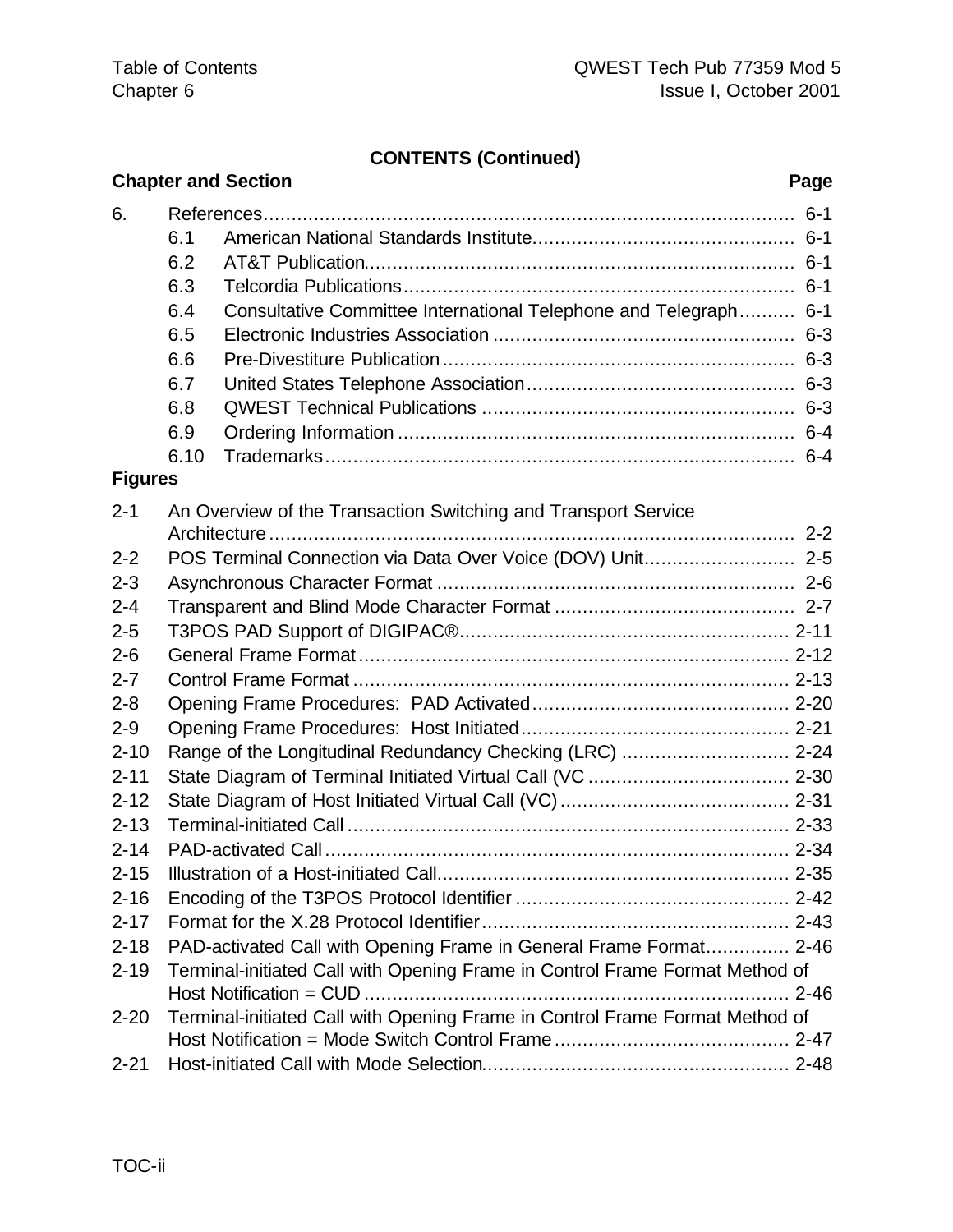### **CONTENTS (Continued)**

| <b>Tables</b> |                                                                  | Page |
|---------------|------------------------------------------------------------------|------|
| $2 - 1$       |                                                                  |      |
| $2 - 2$       |                                                                  |      |
| $2 - 3$       |                                                                  |      |
| $2 - 4$       |                                                                  |      |
| $2 - 5$       |                                                                  |      |
| $2 - 6$       |                                                                  |      |
| $2 - 7$       |                                                                  |      |
| $3 - 1$       |                                                                  |      |
| $4 - 1$       | Dial Access - Synchronous - 9600 bit/s CCITT Recommendation V.32 |      |
|               |                                                                  |      |
| $4 - 2$       | NC and NCI Code Combinations - Voice Grade Analog Channel  4-5   |      |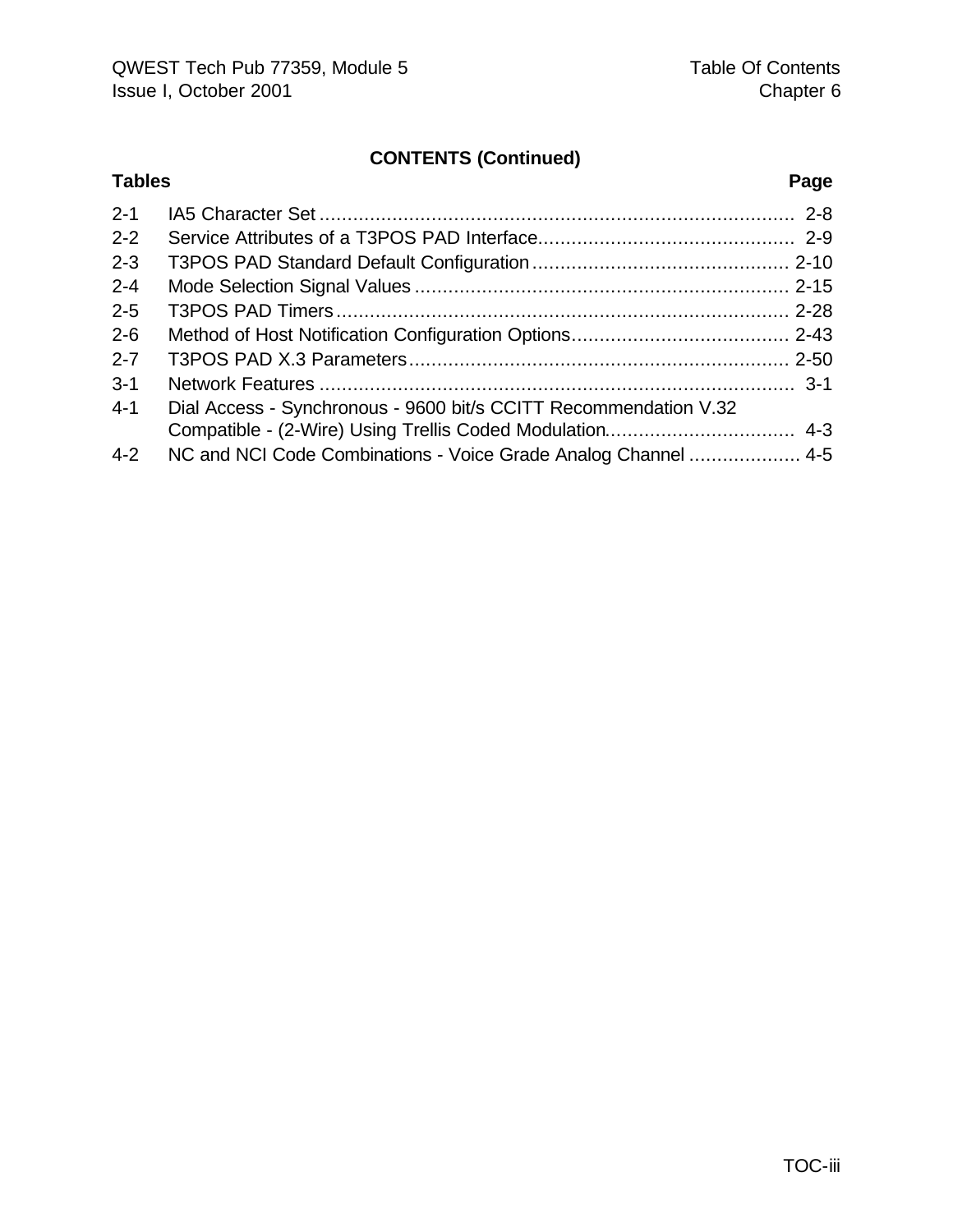#### **CONTENTS**

#### **Chapter and Section Page**

|  | 1. http://www.the.com/maria-1-1-and-0-1-2-1-and-0-2-1-and-0-2-2-and-0-2-and-0-2- |  |
|--|----------------------------------------------------------------------------------|--|
|  |                                                                                  |  |
|  |                                                                                  |  |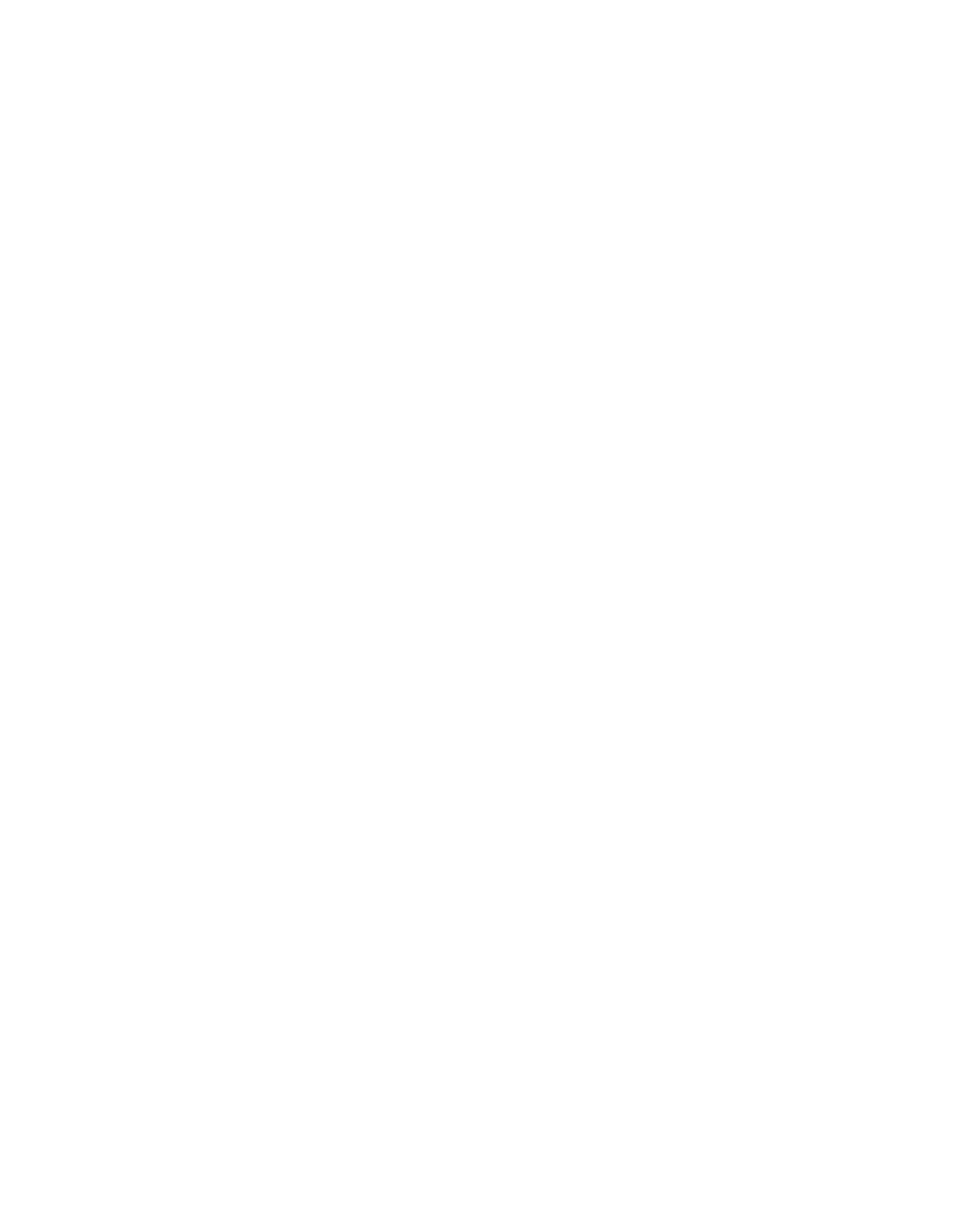#### **1. Introduction**

#### **1.1 Overview**

This Technical Publication describes the interface protocols necessary for:

- Asynchronous terminals and hosts (Module 1)
- X.25 terminals and hosts (Module 2)
- X.75 connections with Inter-exchange Carriers to communicate via the Packet Switched Public Data Network (PSPDN) (Module 3)
- Dial-up access for X.25 devices using the X.32 recommendation (Module 4) and
- Point of Sales terminal to host communications using T3POS protocol (Module 5).

Network level signaling messages are transmitted as American Standard Code for Information Interchange (ASCII) text. The terms used herein are consistent with the text of the International Telecommunications Union (ITU), formerly International Telegraph and Telephone Consultative Committee (CCITT), Recommendations specified in this document. All reference in this Technical Publication to ITU recommendations are per the 1988 issue "blue book", unless specified otherwise.

The asynchronous interface is based on ITU Recommendation X.28 which defines the protocol between the asynchronous device and the PSPDN. The asynchronous Data Termination Equipment (DTE)/X.25 DTE interface is based on ITU Recommendation X.29 which specifies the protocol between the packet-mode DTE and the PSPDN. ITU Recommendation X.3 defines a Packet Assembly/Disassembly (PAD) facility in a PSPDN. The X.25 interface is based on ITU Recommendation X.25 which defines the protocol between the X.25 DTE and the PSPDN. The X.75 interface is based on ITU Recommendation X.75 which defines the protocol between the Inter-exchange Carriers, data service providers and the PSPDN. The X.32 interface is based on ITU Recommendation X.32 which defines the protocol and procedures for an X.25 DTE to access the PSPDN using a Dial-up connection, either to originate or terminate X.25 calls.

The T3POS interface defines the protocol, procedures, and PAD function within the PSPDN to allow Point of Sale (POS) terminals to use the Packet Network as a means to access Credit Card Association (CCA) hosts or Information Service Providers (ISP).

A table of all acronyms used in this Technical Publication can be found in Chapter 5.

All changes and reissues of this Technical Publication will be made on a QWEST wide basis.

#### **1.2 Reason For Reissue**

This document is being reissued at this time to show QWEST Communications International Inc. as the owner of this publication and the one to contact concerning the content.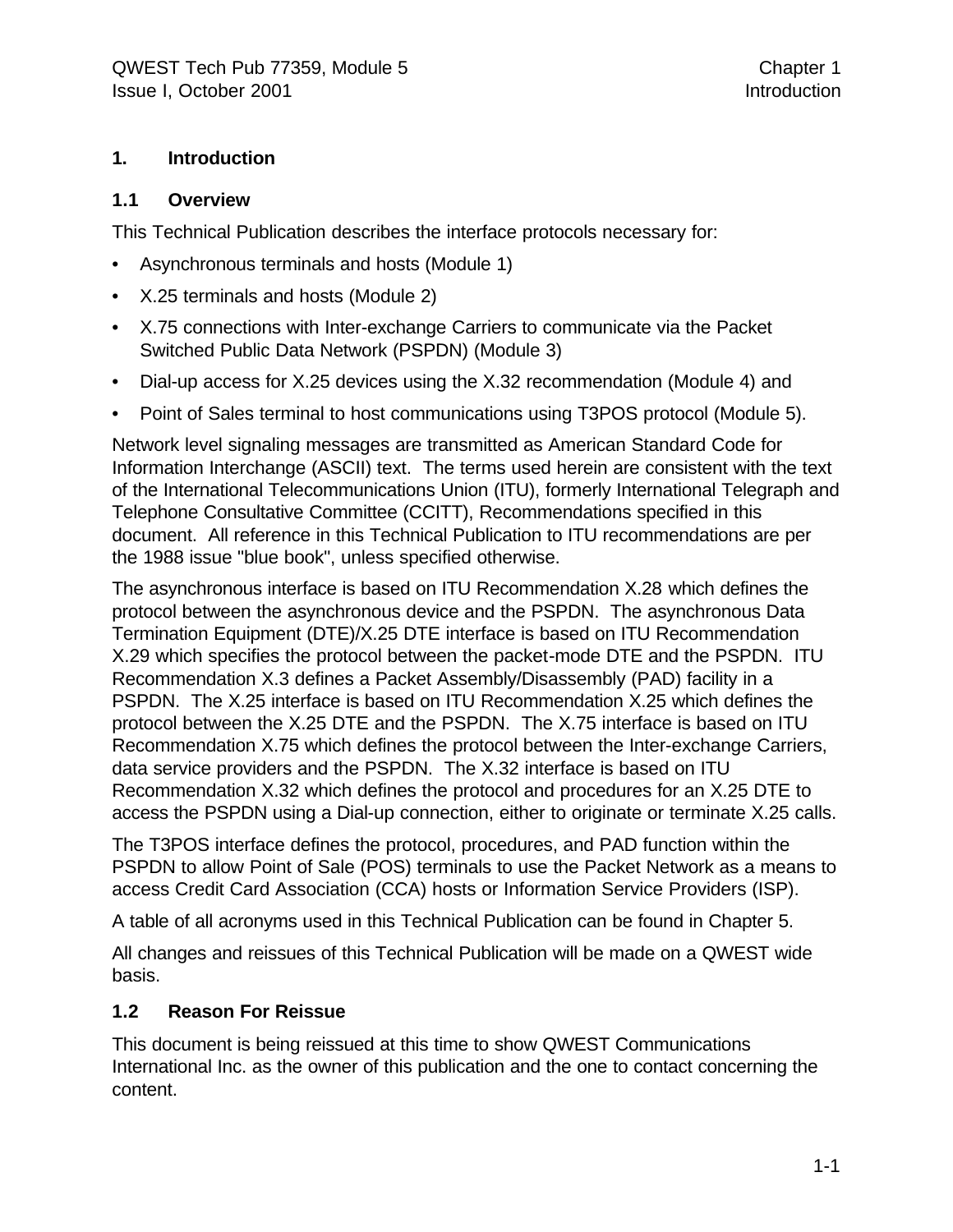#### **CONTENTS**

#### **Chapter and Section Page**

| 2. |      |                                                                    |
|----|------|--------------------------------------------------------------------|
|    | 2.1  |                                                                    |
|    | 2.2  |                                                                    |
|    | 2.3  |                                                                    |
|    | 2.4  |                                                                    |
|    | 2.5  | Physical Connection of the POS TurboCharge® Service                |
|    |      |                                                                    |
|    | 2.6  |                                                                    |
|    |      |                                                                    |
|    |      |                                                                    |
|    | 2.7  |                                                                    |
|    |      |                                                                    |
|    |      |                                                                    |
|    |      | 2.7.3 Information Frames in Transparent and Blind Modes 2-17       |
|    |      |                                                                    |
|    |      |                                                                    |
|    | 2.8  |                                                                    |
|    |      |                                                                    |
|    |      |                                                                    |
|    |      |                                                                    |
|    |      |                                                                    |
|    |      |                                                                    |
|    |      |                                                                    |
|    | 2.9  |                                                                    |
|    |      |                                                                    |
|    |      |                                                                    |
|    |      |                                                                    |
|    |      |                                                                    |
|    | 2.10 |                                                                    |
|    |      |                                                                    |
|    |      | 2.10.2 Use of PID and CUD in T3POS Mode Signaling 2-43             |
|    |      |                                                                    |
|    |      |                                                                    |
|    | 2.11 | X.3 Parameter Profile for Point-of-Sale (POS) (Not Supported) 2-49 |
|    | 2.12 |                                                                    |
|    |      |                                                                    |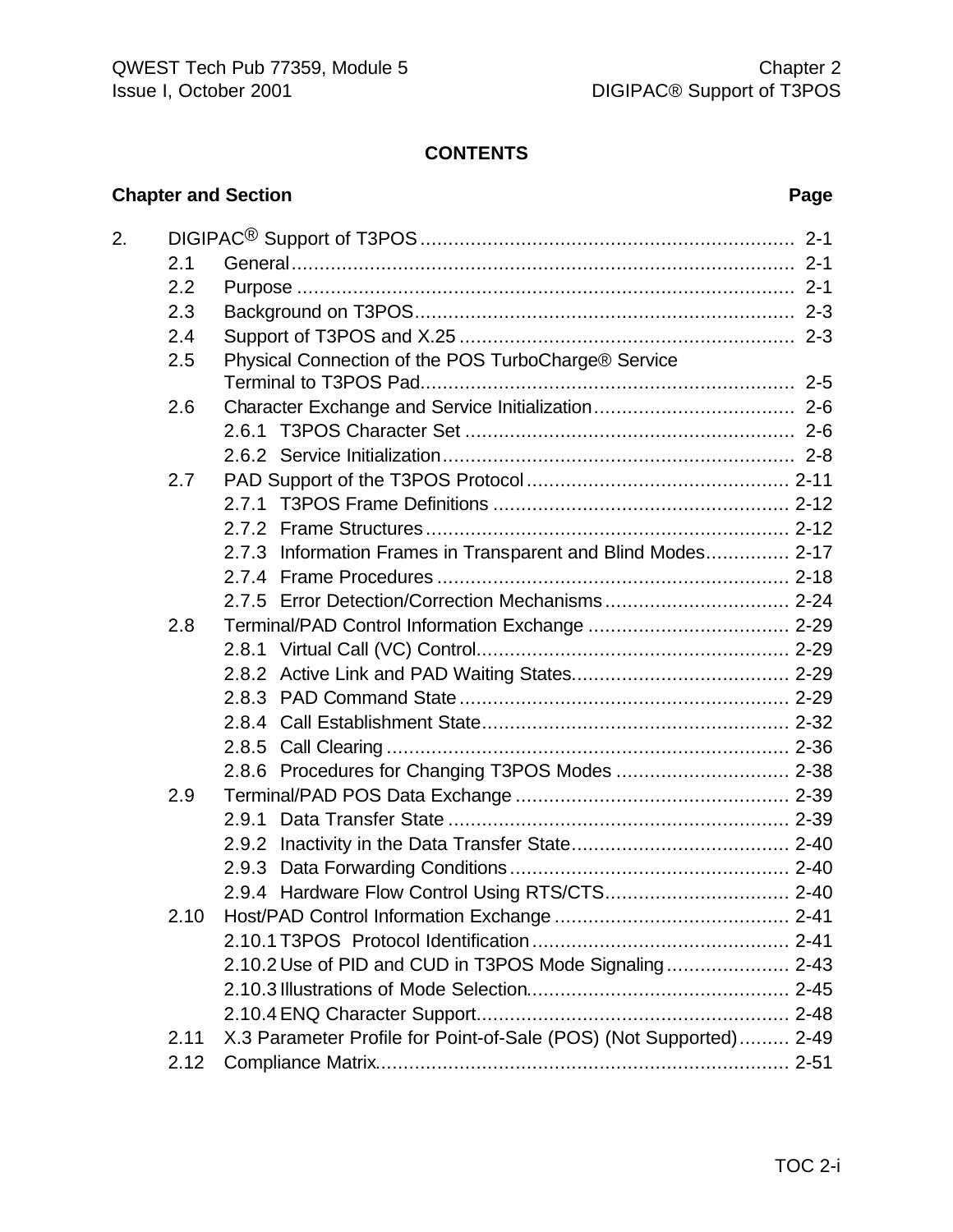#### **CONTENTS**

#### 2-1 An Overview of the Transaction Switching and Transport Service Architecture .............................................................................................. 2-2 2-2 POS Terminal Connection via Data Over Voice (DOV) Unit........................... 2-5 2-3 Asynchronous Character Format ................................................................ 2-6 2-4 Transparent and Blind Mode Character Format ........................................... 2-7 2-5 T3POS PAD Support of DIGIPAC®........................................................... 2-11 2-6 General Frame Format ............................................................................. 2-12 2-7 Control Frame Format .............................................................................. 2-13 2-8 Opening Frame Procedures: PAD Activated............................................... 2-20 2-9 Opening Frame Procedures: Host Initiated................................................. 2-21 2-10 Range of the Longitudinal Redundancy Checking (LRC) .............................. 2-24 2-11 State Diagram of Terminal Initiated Virtual Call (VC) ................................... 2-30 2-12 State Diagram of Host Initiated Virtual Call (VC)......................................... 2-31 2-13 Terminal-initiated Call ............................................................................... 2-33 2-14 PAD-activated Call ................................................................................... 2-34 2-15 Illustration of a Host-initiated Call............................................................... 2-35 2-16 Encoding of the T3POS Protocol Identifier ................................................. 2-42 2-17 Format for the X.28 Protocol Identifier....................................................... 2-43 2-18 PAD-activated Call with Opening Frame in General Frame Format............... 2-46 2-19 Terminal-initiated Call with Opening Frame in Control Frame Format Method of Host Notification = CUD ............................................................................ 2-46 2-20 Terminal-initiated Call with Opening Frame in Control Frame Format Method of Host Notification = Mode Switch Control Frame .......................................... 2-47 2-21 Host-initiated Call with Mode Selection....................................................... 2-48

#### **Tables**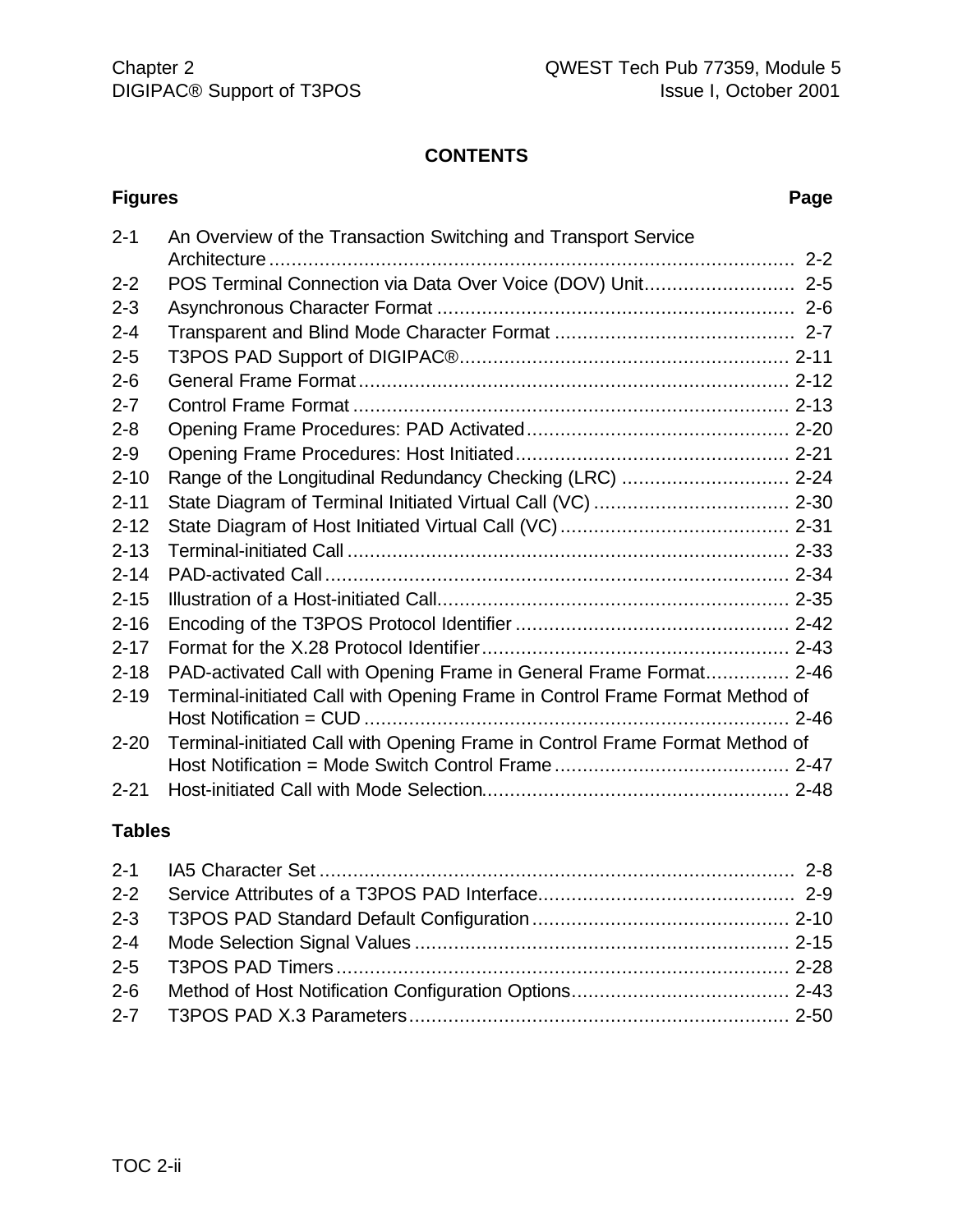### **2. DIGIPAC® Support of T3POS**

#### **2.1 General**

This Chapter describes the implementation of T3POS<sup>1</sup> protocol on the DIGIPAC<sup>®</sup> Network, if it were being offered. The T3POS Packet Assembler/Disassembler (PAD) function was provided by QWEST in support of transaction services such as Point Of Sale (POS). This module is being issued only to announce that QWEST will no longer offer access to the T3POS PAD function but that QWEST will transport X.25 Packets used to transport T3POS protocol that comes from a user on an ISDN (Integrated Services Digital Network) switch.

Where there are differences in the operation of the QWEST T3POS PAD function and the T3POS Standard it will be noted in the text as well as a compliance matrix at the end of this chapter. In addition, the phrase **Not Offered** will be used to mean the following:

• **Not Offered** indicates that either the QWEST T3POS PAD does not provide the function described or that QWEST has decided not to include the function in its service offering and therefore the function is **not offered** to subscribers of the DIGIPAC® service.

#### **2.2 Purpose**

1

T3POS is a transaction switching and transport protocol that has been designed to provide Point of Sale (POS) equipment already in place, as well as future POS terminals, with efficient and economical transaction switching and transport service over an X.25 based packet network. T3POS is based on de facto standard protocols in the credit card industry that were developed by VISA International and link level control procedures obtained from the International Standards Organization (ISO).

<sup>&</sup>lt;sup>1</sup> The name T3POS is a pseudo-acronym derived from the term Transaction Processing Protocol for Point-Of-Sale.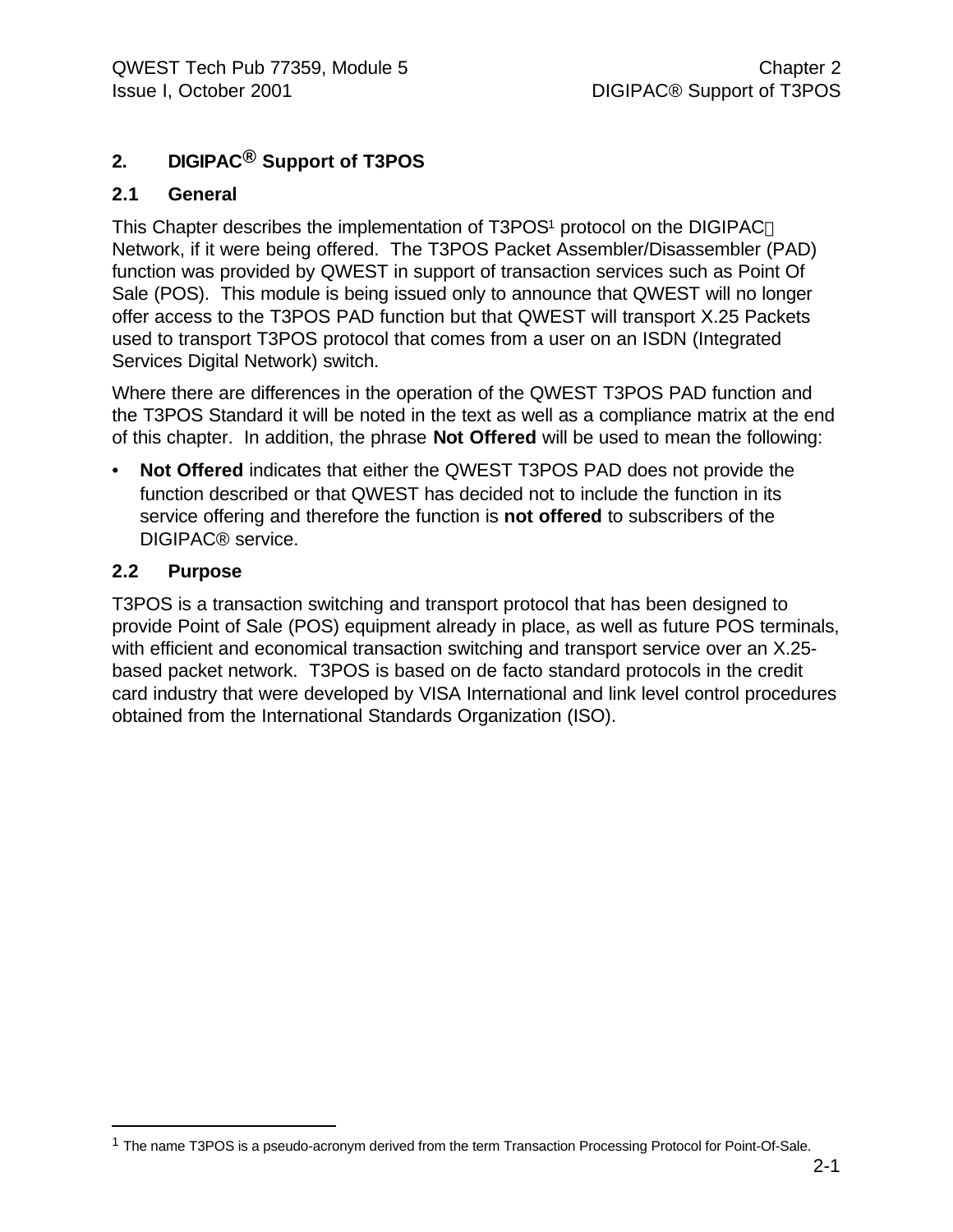Transaction switching and transport refers to X.25-based packet network support of reliable, real time receipt, routing and delivery of a transaction to and from a customer's premises and an Information Service Provider (ISP) (see Figure 2-1). Two types of transactions: credit authorization and data capture, each using a slightly different application layer protocol that is transparent to the packet network, are relevant to this discussion of T3POS. Credit authorization transactions are random events typically involving a message transmitted by a POS terminal and a response from an authorizing host system, after which the line is disconnected. Data capture transactions are events that involve a sizable amount of information transmitted from the terminal to the host and a response from the host system. Data capture typically takes place at the end of a business day. T3POS has been developed to give an X.25-based packet network, the flexibility to meet compatibility and performance requirements for both credit authorization and data capture transactions. A T3POS (PAD) permits POS terminal equipment to communicate with Information Service Providers (ISP) via Virtual Circuits (VC) supported by the X.25-based packet network. The T3POS PAD converts character-oriented frames arriving from a POS terminal to a format that is capable of being carried over a packet network VC.



#### **Figure 2-1** An Overview of the Transaction Switching and Transport Service **Architecture**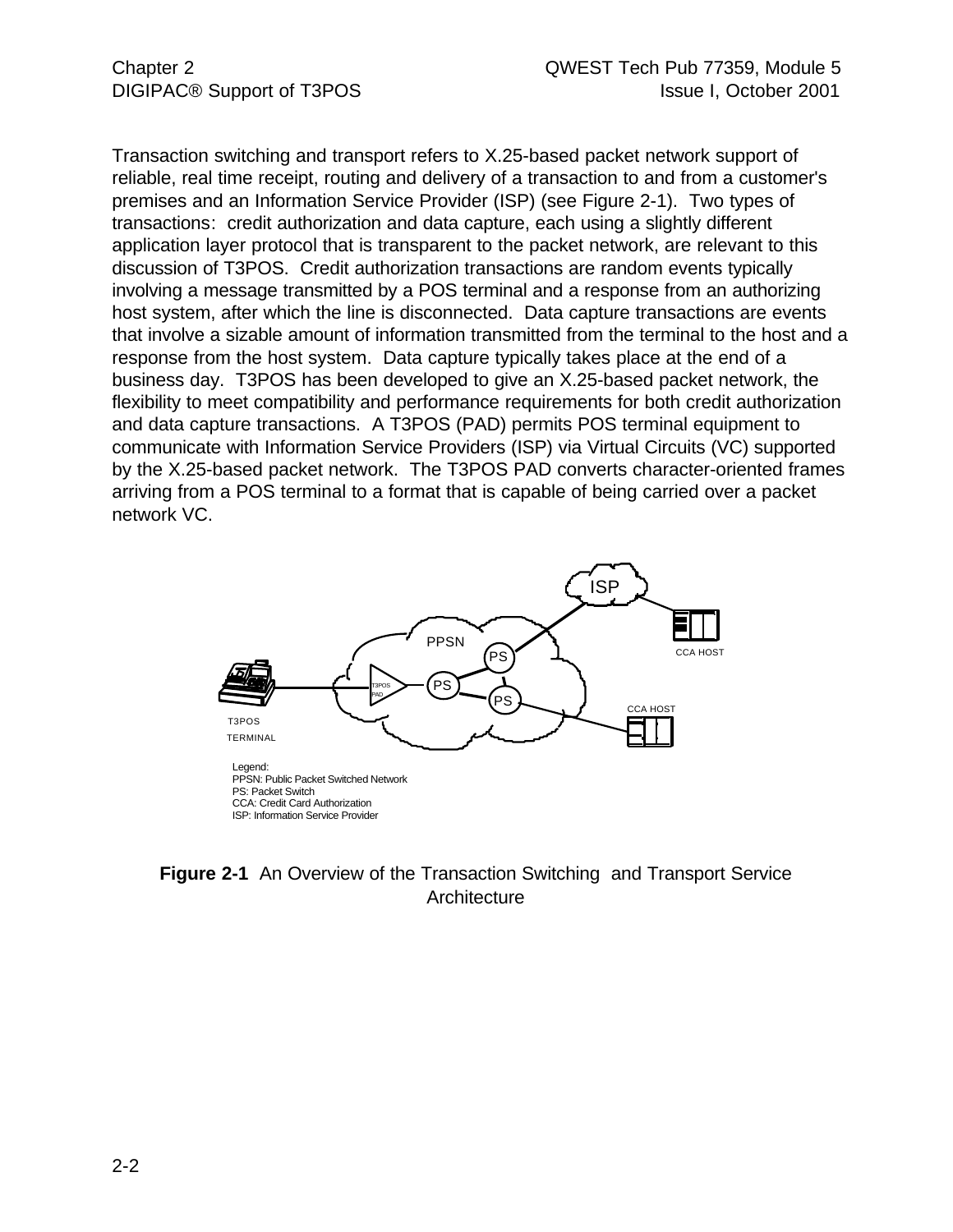#### **2.3 Background on T3POS**

T3POS is a transaction switching and transport protocol based on VISA USA's de facto standard credit authorization and data capture protocols. T3POS is also based on the International Standards Organization's (ISO) Basic Mode Control Procedures for Data Communication Systems (ISO 1745). T3POS supports information transfer across a data link that is monitored by link control procedures, where some control characters are given a particular meaning according to the transmission phase (e.g., call establishment, data transfer, and call clearing). All necessary control information passing from the POS terminal to the PAD is carried over the link by discrete control characters selected from an internationally standardized character set. Although not internationally standardized like ISO 1745, VISA USA's authorization and data capture link level protocols are a significant factor in transaction switching and transport because of the extent of their use and the size of the embedded base of compatible equipment. For specific background information on the VISA protocols and ISO basic control procedures, refer to the following documents:

- Second Generation Authorization Terminal Link Level Protocol, Volume 3, VISA USA, September 1990.
- Information Processing -- Basic Mode Control Procedures for Data Communication Systems (ISO 1745).
- Basic Mode Control Procedures -- Conversational Information Message Transfer, ISO 2629, International Standards Organization, 1st Ed., 1973.
- Basic Mode Control Procedures -- Complements, ISO 2628, International Standards Organization, 1st Ed., 1973.

Note that the references to the VISA International documents are intended to apply to the packet network access control procedures for POS terminal transactions to any ISP or Credit Card Association (CCA), as long as the ISP or CCA conforms to the applicable interface and protocol specifications.

#### **2.4 Support of T3POS and X.25**

T3POS operates in three basic modes that provide different types of POS terminals with access to an X.25-based packet switched network that provides transaction switching and transport.

• Transparent Mode -- This mode enables the use of existing credit authorization and data capture link level protocols (e.g., VISA 2) with minimal modifications to the POS terminal and without any modifications to the ISP/CCA host system software. This mode requires that the PAD monitor the data stream to perform a limited set of link level procedures at the PAD/terminal interface. The PAD provides protocol conversion between the POS terminal and the host in a way that makes the protocol differences associated with the packet network unrecognizable to both the POS terminal and the ISP/CCA host system.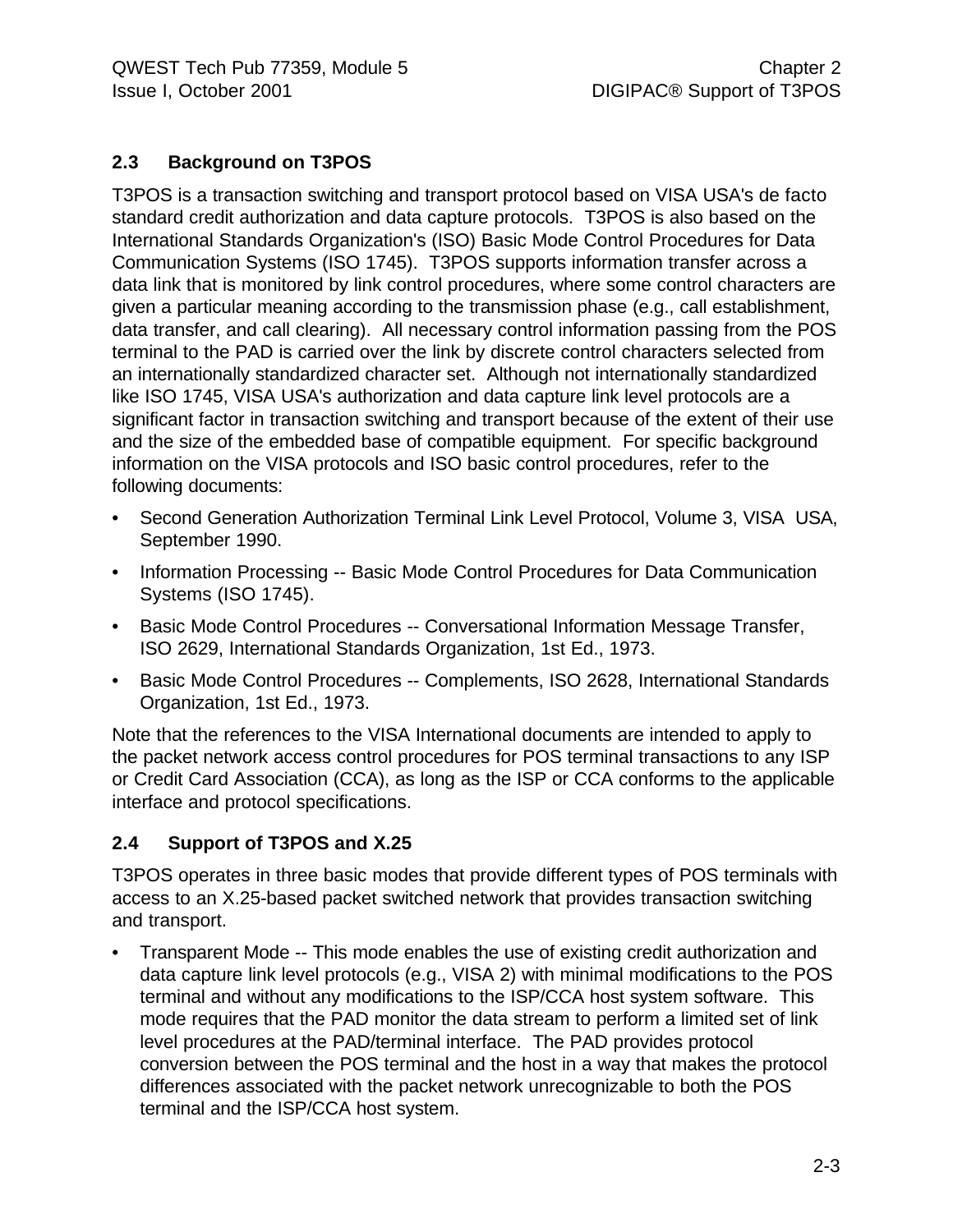• Local Mode -- This mode eliminates the transfer of supervisory frames (e.g., ACK and NAK) across the X.25-based packet network. In this mode, the PAD assumes full responsibility for issuing supervisory frames to the POS terminal while information frames only are passed across the packet network. Modifications to the CCA host system software are required in order to function in the absence of supervisory frames.

This is the mode in which all opening frames are processed, and the mode to which the PAD returns after the completion of each call. The default mode of operation for terminal initiated calls will be provisioned as Local Mode.

• Blind Mode -- This mode enables interworking with terminal equipment that supports unique protocols (e.g., X.28 asynchronous terminals) and proprietary message formats. When the PAD enters this mode typically upon receipt of an opening frame containing a special signal used for mode selection, it "blindly" passes all characters received from the POS terminal and the ISP without regard for the protocol or parity. Calls must be cleared by the ISP since the PAD can not interpret the user's call clear command (i.e., the DLE, EOT sequence) in the data stream. The default mode of operation for Host initiated calls will be set as Blind Mode if no other mode is requested at the time the service is ordered.

T3POS modes only apply for the duration of the virtual call. The PAD processes opening frames in Local Mode and enters the appropriate mode after the opening frame has been processed. The following is a list of benefits offered by the T3POS protocol:

- Transparent mode enables a T3POS PAD to operate with a large number of existing POS terminals and host systems requiring minimal modifications to their communications software.
- Longitudinal Redundancy Check (LRC) generation and validation is used in opening message validation and in Local mode to provide local error recovery procedures. Current asynchronous interfaces based on X.3, X.28 and X.29 do not support such reliability.
- When operating in Local mode, a T3POS PAD eliminates the need to transmit particular T3POS protocol elements (e.g., ACK, NAK, etc.) across the packet network. Operating in this mode not only reduces the number of packets that must traverse the packet network -- which may lower the cost -- but also may reduce the total transaction time.
- Blind mode provides a T3POS PAD with both data and protocol transparency to operate with X.28 or a proprietary POS terminal-to-host protocol.
- T3POS results in fewer PAD requirements than the traditional X.3 PAD. Although it must support the capabilities of the X.3 PAD that are associated with packet assembly and disassembly, a T3POS PAD is not required to support all PAD command signals and PAD service signals that are supported by an X.3 PAD.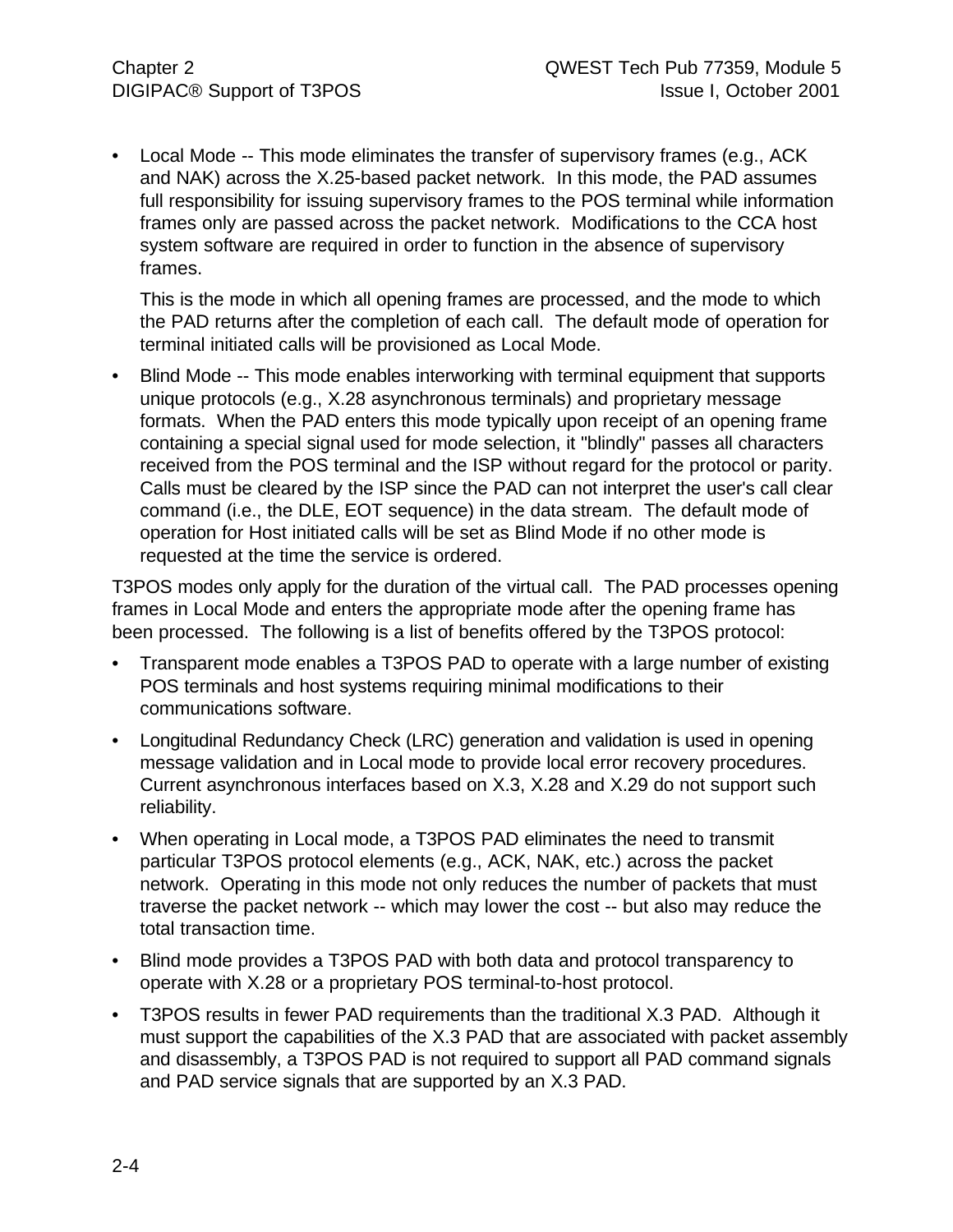#### **2.5 Physical Connection of the POS TurboCharge® Service Terminal to T3POS Pad**

- **• Data Over Voice (Not Offered)**: The most common method of connection to the DIGIPAC, network was by way of a Data Over Voice (DOV) connection but it is no longer available under the DIGIPAC® tariff. However, a customer may chose to buy Digital Data Over Voice service from QWEST and couple that with direct asynchronous access described below. The DOV connection enabled the user to simultaneously use their telephone connection to the QWEST voice network for both voice communications as well as POS transactions. The details of that DOV interface are beyond the scope of this document but may be found in QWEST Technical Publication 77331, "Digital Data Over Voice Digital Access Arrangements, Network Interface Specifications". A pictorial representation of this method can be seen in Figure 2-2.
- **• Direct Asynchronous Access (Not Offered)** only method of connection to DIGIPAC<sup>®</sup> offered at this time. The default method for this type of connection to DIGIPAC<sup>®</sup> would be using the direct access asynchronous 2400/1200 bit/s connection detailed in Chapter 4, Section 4.4.1 of this document.



**Figure 2-2** POS Terminal Connection via Data Over Voice (DOV) Unit

**• Dial Access (Not Offered)**: The third method of access, may be by a dialed access to a 950-XXXX telephone number. In this method the customer places a call to a 950-XXXX number that has been provided to them by the CCA. This call will in turn connected to the T3POS PAD in the DIGIPAC<sup>®</sup> Network or another PSPDN. This method of access may be made available on special request.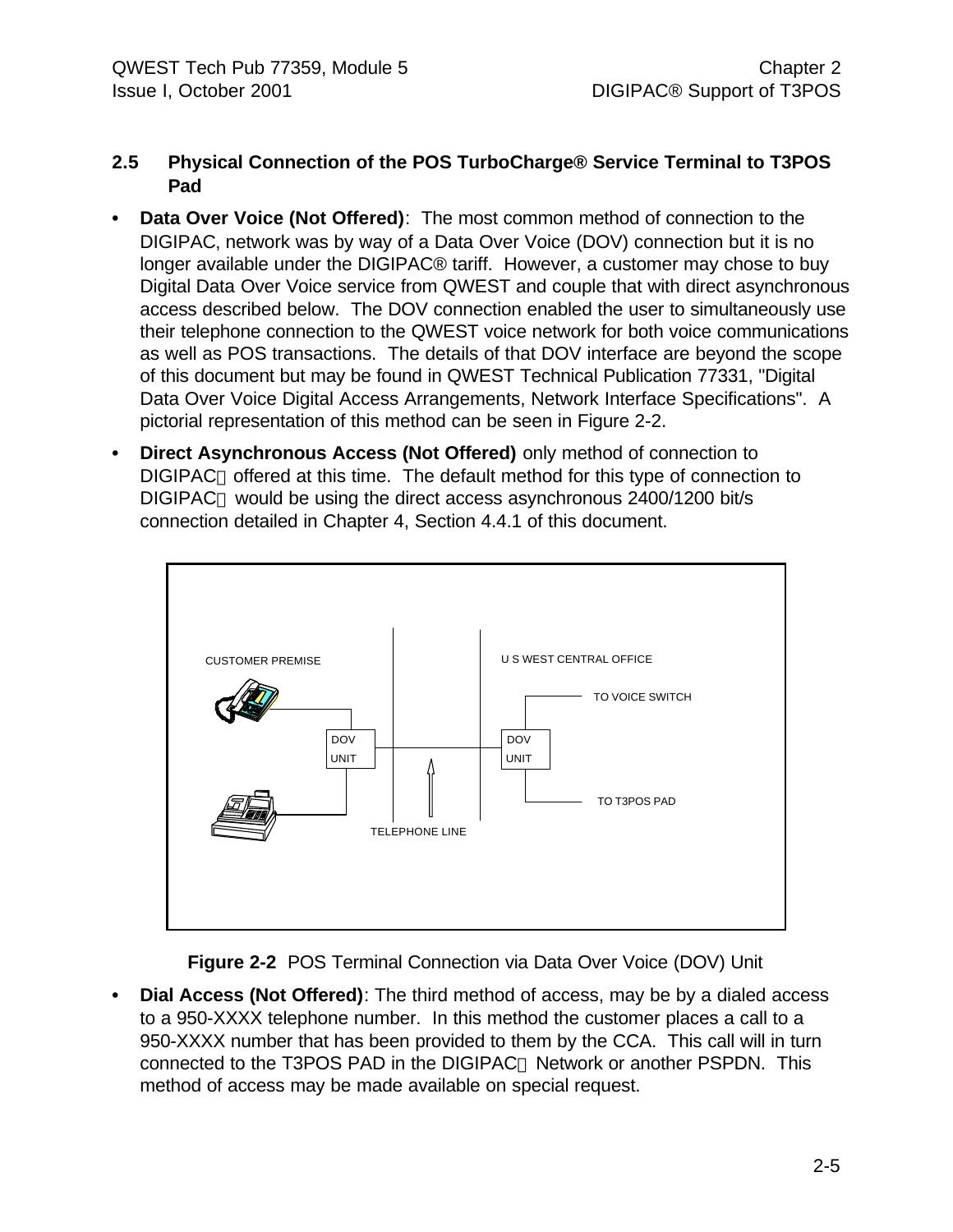#### **2.6 Character Exchange and Service Initialization**

#### **2.6.1 T3POS Character Set**

The DIGIPAC<sup>®</sup> T3POS PAD is capable of transmitting and receiving characters in accordance with International Alphabet No. 5 (IA5) as described in CCITT Recommendation T.50, 1988, which is very similar to the character set defined by ANSI X3.4, "American National Standard Code for Information Interchange". A T3POS PAD engaged in asynchronous transmission will transmit and accept a transmission character that consists of one start bit, followed by 7 data bits, followed by a parity bit, and ending with one stop bit (see Figure 2-3). The data bit sequence is transmitted from the least significant bit to the most significant bit (i.e., the low-order bit is in the bit 1 position). The default character length and parity is set for 7 bits even parity (see Table 2-3).



**Figure 2-3** Asynchronous Character Format

The parity bit is generated in accordance with ISO 1177, Information Processing -- Character structure for start/stop and synchronous transmission, 2nd Ed., 1985, which states that the character parity sense will be odd in synchronous transmission and even in asynchronous transmission.

The parity in the Opening Frame Validation state and Local mode is settable at subscription time. The T3POS PAD will transmit and accept a transmission character that consists of one start bit, followed by 7 data bits (with an even parity bit after as shown in Figure 2-3) or 8 data bits (with no parity as shown in Figure 2-4), and ending with one stop bit. The parity of the characters transmitted by the PAD to the host will be the same as the parity received from the POS terminal. The Blind Mode and Transparent Mode character format is defined as 8 bit data with no parity bit as shown in Figure 2-4.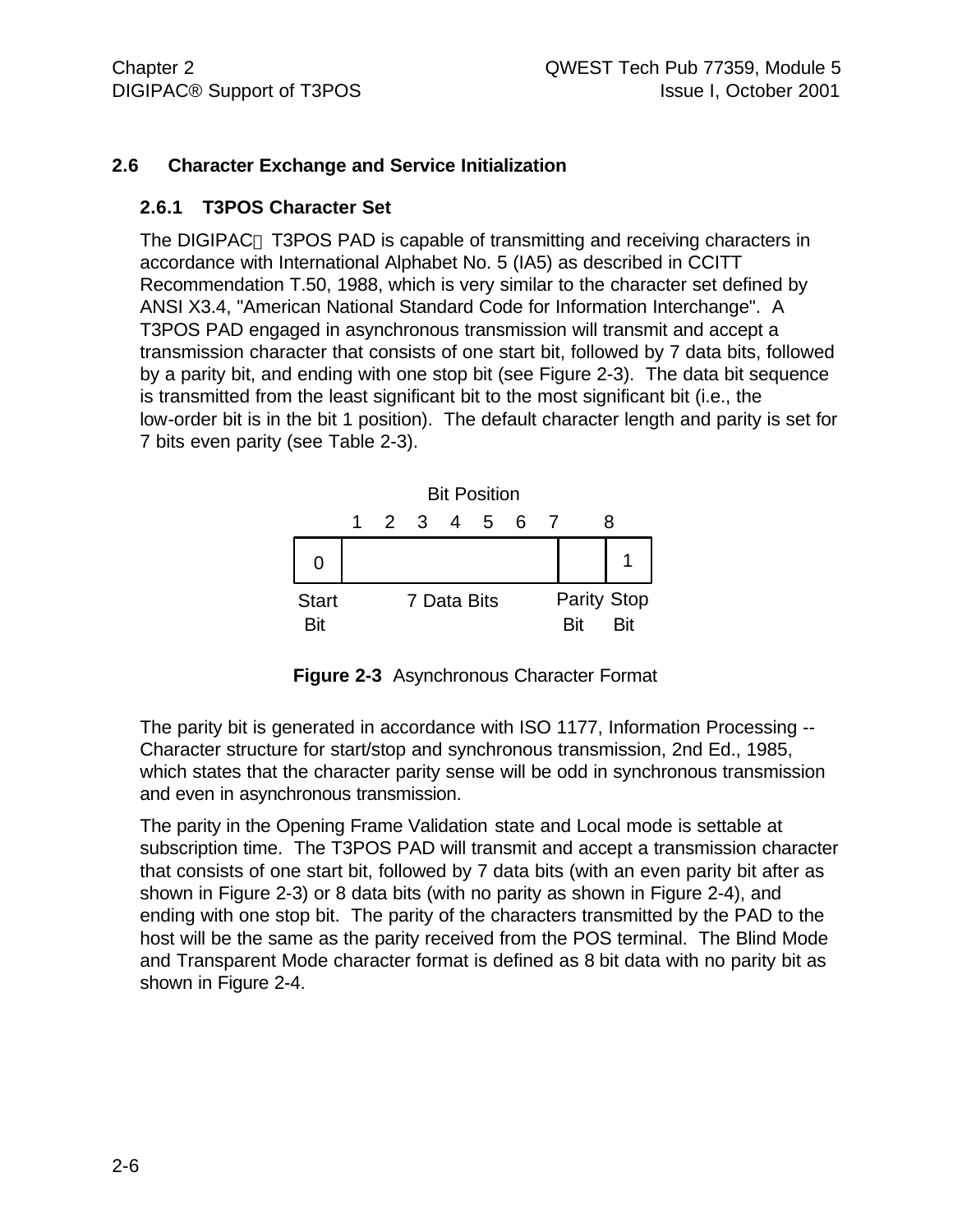

**Figure 2-4** Transparent and Blind Mode Character Format

In Blind and Transparent modes, parameter 21 will be set to 0 and the PAD will accept and transmit characters that consist of one start bit, followed by 8 data bits, and ending with one stop bit (see Figure 2-4).

The parity for characters generated by the PAD in all modes of operation (e.g., DLE, EOT) will be used in the Opening Frame Validation state.

The IA5 character set contains 128 coded characters divided into both control and graphic characters as shown in Table 2-1. Control characters are derived from the first two columns of the IA5 character set. Specifically, the subset of control characters are those that appear in the 6-bit codes defined in Table 1 of ISO 646, Information Processing -- ISO 7-bit coded character set for information interchange, International Standards Organization, 2nd Ed., 1983; which are all supported by IA5. User data may consist of all characters in the third through the eighth columns of the IA5 character set, but may also include all control characters except the ETX (End of Text) control character, which is designated as a special T3POS frame delimiters. In addition, user data should NOT consist of the DLE, EOT sequence in Local and Transparent modes because it will be interpreted as a *clear request* command signal.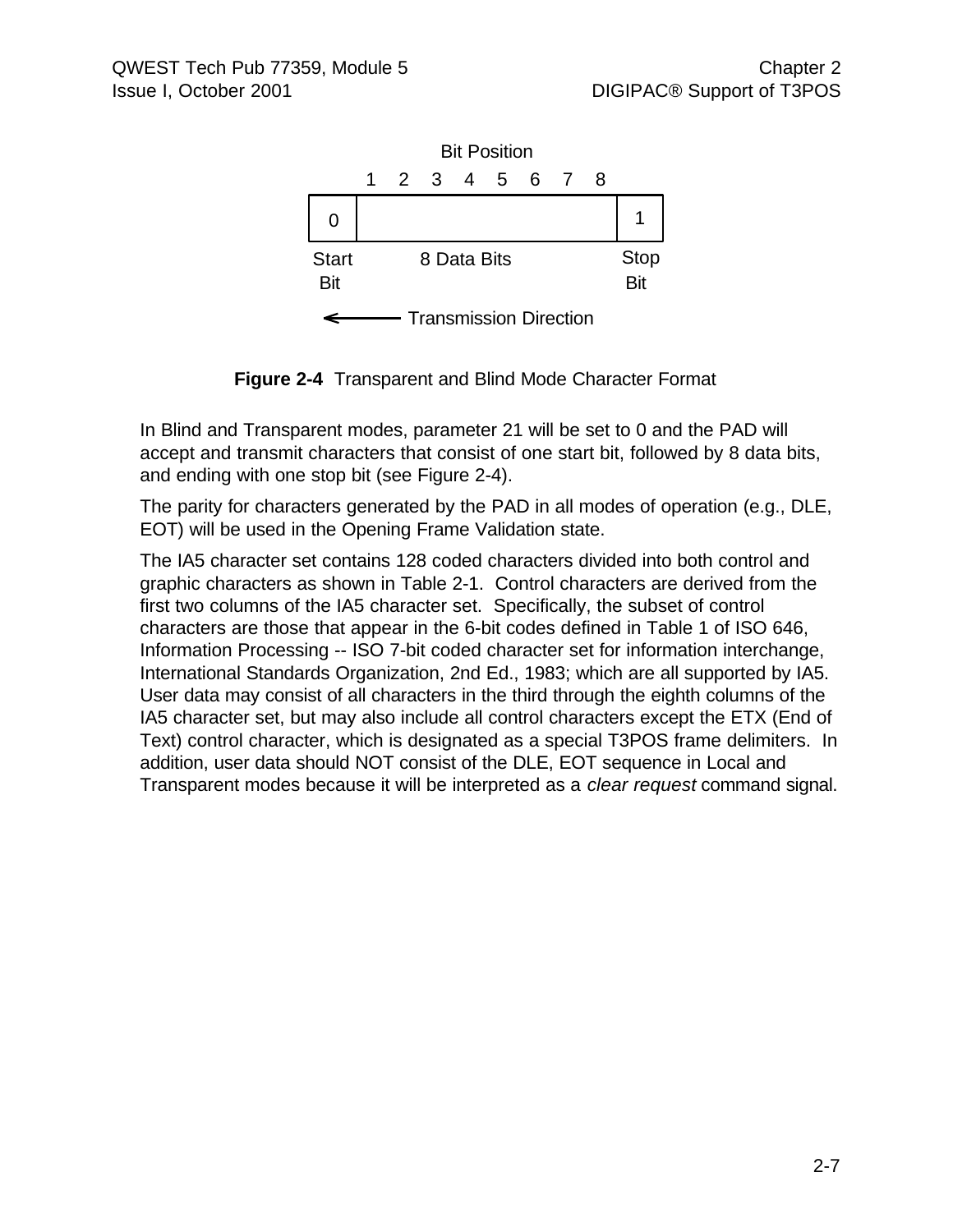|                | <b>Control Characters</b> |                     | <b>Displayable Characters</b> |                |                |              |         |            |
|----------------|---------------------------|---------------------|-------------------------------|----------------|----------------|--------------|---------|------------|
|                | 0                         | 0                   | 0                             | 0              | 1              | 1            | 1       | 1          |
| $\overline{7}$ | 0                         | $\mathbf 0$         | 1                             | 1              | 0              | 0            | 1       | 1          |
| <b>BIT</b>     | $\overline{0}$            | $\overline{1}$      | $\overline{0}$                | 1              | $\overline{0}$ | 1            | 0       | 1          |
| 6<br>4321<br>5 |                           |                     |                               |                |                |              |         |            |
| 0000           | $NUL / \wedge @$          | DLE / ^P            | <b>SP</b>                     | 0              | $^{\circledR}$ | P            | $\cdot$ | p          |
| 0001           | SOH / ^A                  | DC1 / ^Q            | Ţ                             | 1              | A              | Q            | a       | q          |
| 0010           | STX/^B                    | DC2 / ^R            | $\mathbf{H}$                  | $\overline{2}$ | B              | $\mathsf{R}$ | b       | r          |
| 0011           | ETX / ^C                  | DC3 / ^S            | #                             | 3              | $\mathsf C$    | S            | C       | s          |
| 0100           | EOT / ^D                  | <b>DC4 / ^T</b>     | \$                            | 4              | D              | T            | d       | t          |
| 0101           | ENQ / 4E                  | NAK / <sup>^U</sup> | %                             | 5              | Е              | U            | e       | u          |
| 0110           | ACK / ^F                  | SYN/^V              | &                             | 6              | F              | V            | f       | v          |
| 0111           | BEL / ^G                  | ETB / ^W            | ,                             | $\overline{7}$ | G              | W            | g       | W          |
| 1000           | BS / H                    | CAN / ^X            |                               | 8              | н              | X            | h       | X          |
| 1001           | HT / 4                    | EM / ^Y             |                               | 9              | I              | Υ            | i       | у          |
| 1010           | LF / <sub>1</sub>         | SUB / ^Z            | $\star$                       | t,             | J              | Z            | İ       | Z          |
| 1011           | VT / ^K                   | ESC/Y               | $\ddot{}$                     | ,              | Κ              |              | k       |            |
| 1100           | FF / ^L                   | FS / ^\             | $\pmb{\mathsf{y}}$            | $\,<\,$        | $\mathbf{L}$   | \            | I       |            |
| 1101           | CR / ^M                   | GS / M              | $\overline{\phantom{a}}$      | =              | M              |              | m       | }          |
| 1110           | SO/^N                     | RS / M              | $\blacksquare$                | $\geq$         | N              | Λ            | n       | J          |
| 1111           | SI/AO                     | US / ^_             | /                             | $\tilde{?}$    | O              |              | O       | <b>DEL</b> |

|  | Table 2-1 IA5 Character Set |
|--|-----------------------------|
|--|-----------------------------|

#### **2.6.2 Service Initialization**

Before a POS transaction may be initiated over a virtual circuit to a host system, an access information path must be established and service configuration options must be set on the access interface. This is referred to as *service initialization.* Service initialization procedures dictate what signals must be exchanged between the DTE and the PAD to set up communication and what the appropriate values for the configuration options are.

#### **Service Configuration Options**

A T3POS PAD supports interfaces that offer X.25-based packet network access to the public at large. These T3POS interfaces support a standard packet network service.

• The default mode of operation for terminal and host-initiated calls is independently settable to Local, Transparent or Blind mode.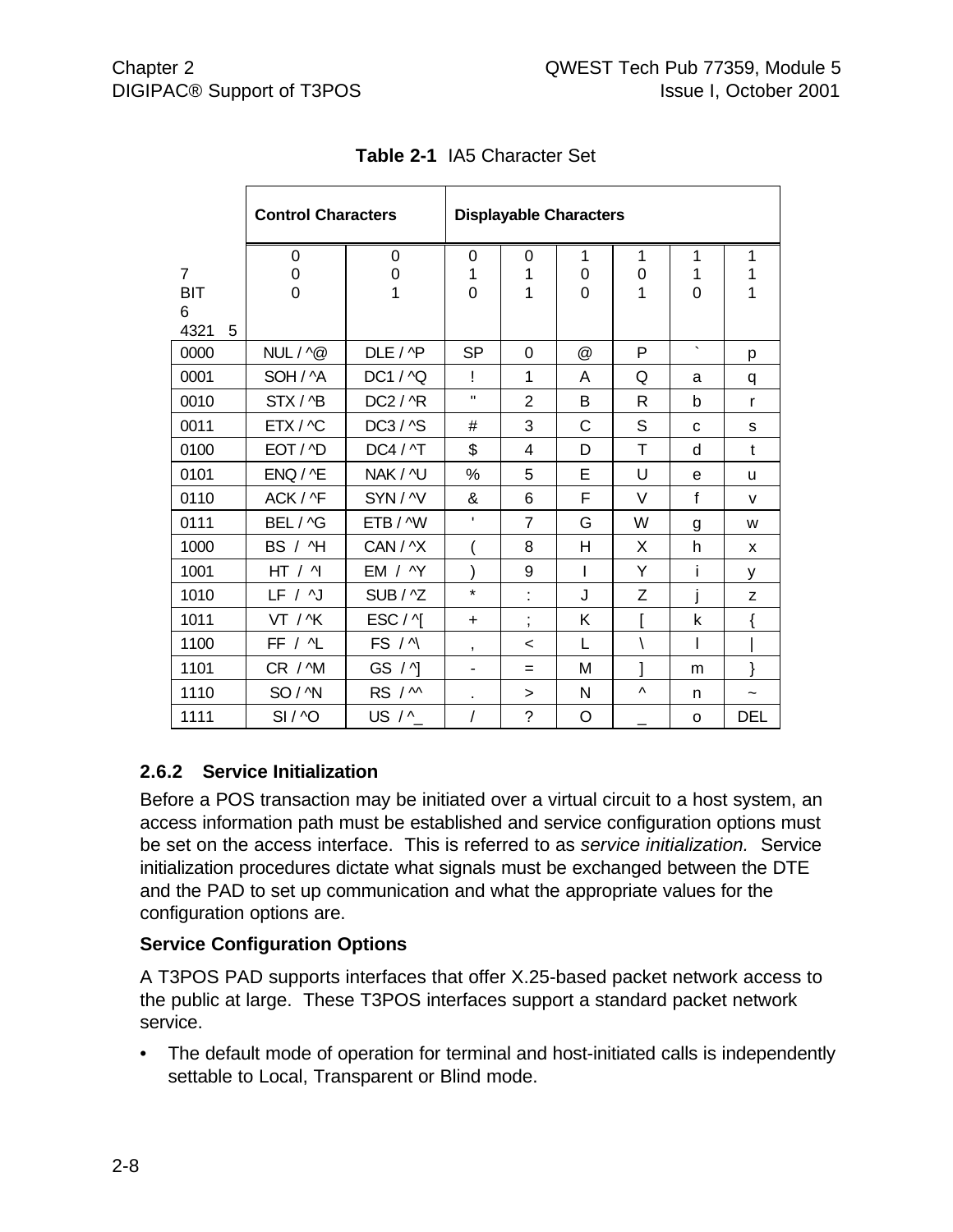• The PAD supports the T3POS interface service parameters and the optional values summarized in Table 2-2. The QWEST Standard default parameter value settings are summarized in Table 2-3.

| <b>Interface Service Parameters</b>                                                                                                      | <b>Optional Values</b>                                                           |
|------------------------------------------------------------------------------------------------------------------------------------------|----------------------------------------------------------------------------------|
| Default PAD Aspect (Optional)                                                                                                            | T3POS PAD<br>X.3/X.28/X.29 PAD                                                   |
| Mode Selection parameters for:<br>Host-initiated<br>Terminal-initiated                                                                   | Local, Transparent or Blind                                                      |
| <b>ENQ Handling</b>                                                                                                                      | Wait T3 sec. for ENQ<br>Do not wait for ENQ                                      |
| Maximum Block Size (Local Mode)                                                                                                          | 256 octets                                                                       |
| <b>Packet Size</b>                                                                                                                       | 64, 128, or 256 octets                                                           |
| Default Timer Values<br>character-to-character timer<br>SYN-to-SYN timer<br><b>ENQ</b> timer<br><b>NAK Timer</b><br><b>DLE/EOT Timer</b> | .01-2.55 sec.<br>$1 - 10$ sec.<br>$.5 - 5$ sec.<br>.01-2.55 sec.<br>4 min. fixed |
| <b>Direct Call Option</b>                                                                                                                | <b>ON/OFF</b>                                                                    |
| Direct Call Address                                                                                                                      | X.121 address<br>E.164 address                                                   |
| Method of Host Notification                                                                                                              | <b>Call Request Packet</b><br>Mode Switch Frame<br><b>None</b>                   |
| <b>PID Selection</b>                                                                                                                     | T3POS<br>X.29                                                                    |
| <b>Opening Frame ACK Generation</b><br>(Note 1)                                                                                          | <b>OFF</b><br>ON                                                                 |
| <b>Signaling Rate</b>                                                                                                                    | 300, 1200, 2400<br>4800, 9600, AUTO                                              |
| <b>Opening Frame/Local Mode</b><br>Data format                                                                                           | 7 bits, even parity<br>8 bits, no parity                                         |
| Link Access Type                                                                                                                         | Dial, Dedicated                                                                  |
| Re-try Limit (n) NAK or ENQ                                                                                                              | $1 - 15$                                                                         |
| <b>RTS/CTS Flow Control</b>                                                                                                              | ON<br>OFF                                                                        |

#### **Table 2-2** Service Attributes of a T3POS PAD Interface

Note 1: The parameter only applies to Transparent and Blind modes.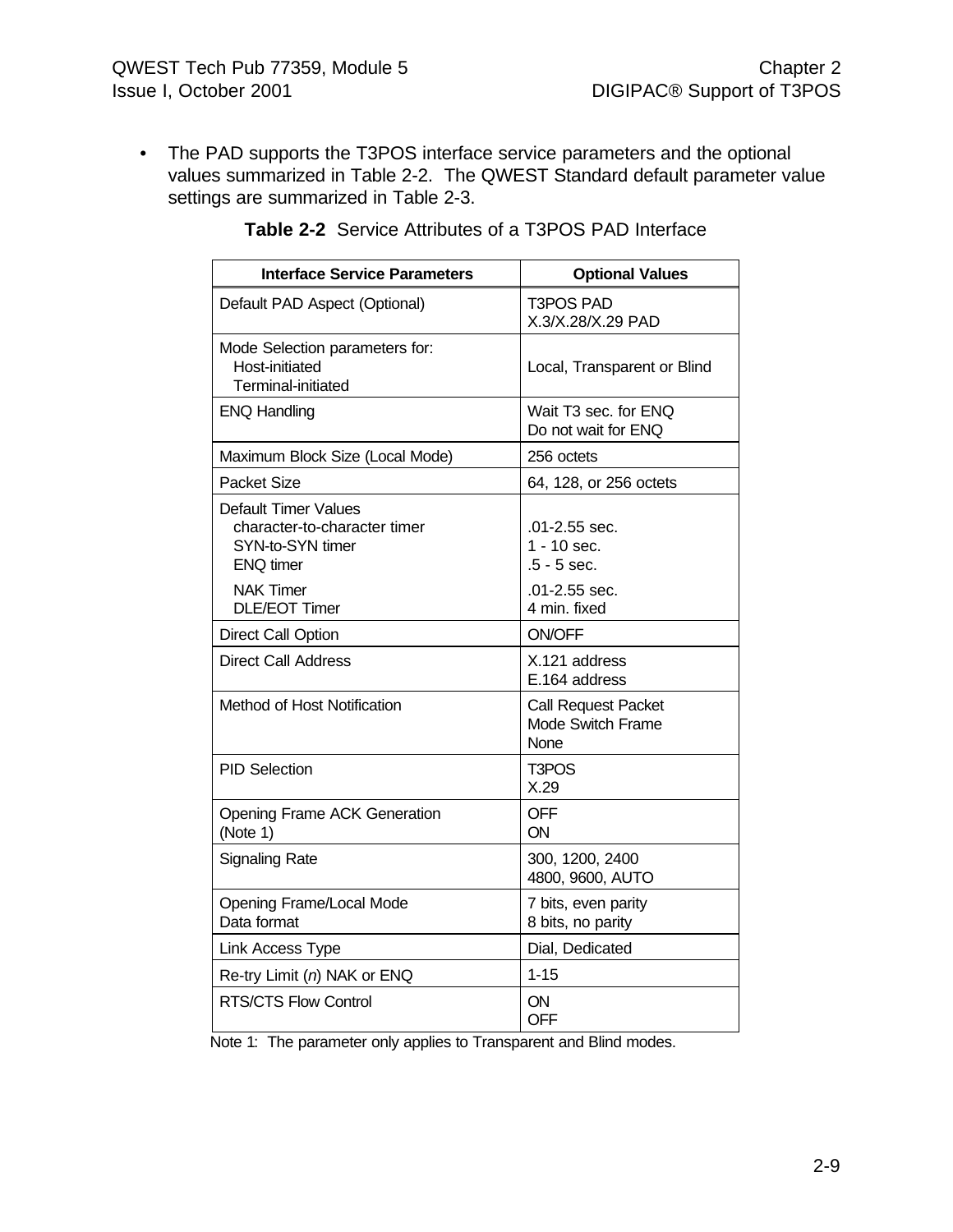| <b>Interface Service Parameters</b>                                                                 | <b>Default Values</b>               |
|-----------------------------------------------------------------------------------------------------|-------------------------------------|
| Default PAD Aspect (Optional)                                                                       | T3POS                               |
| Mode Selection parameters for:<br>Host-initiated<br><b>Terminal-initiated</b>                       | <b>Blind</b><br>Local               |
| <b>ENQ Handling</b>                                                                                 | Do not wait for ENQ                 |
| <b>Maximum Block Size</b>                                                                           | 256 octets                          |
| Packet Size                                                                                         | 256 octets                          |
| <b>Default Timer Values</b><br>character-to-character timer<br>SYN-to-SYN timer<br><b>ENQ timer</b> | $0.04$ sec.<br>4 sec.<br>$1.5$ sec. |
| <b>NAK</b> timer<br><b>DLE/EOT Timer</b>                                                            | 4 sec.<br>4 min.                    |
| <b>Direct Call Option</b>                                                                           | ON                                  |
| <b>Direct Call Address</b>                                                                          | X.121 address                       |
| Method of Host Notification                                                                         | <b>None</b>                         |
| <b>PID Selection</b>                                                                                | X.29                                |
| <b>Opening Frame ACK Generation</b>                                                                 | <b>OFF</b>                          |
| <b>Signaling Rate</b>                                                                               | 2400                                |
| <b>Opening Frame/Local Mode</b><br>Data format                                                      | 7 bits, even parity                 |
| Link Access Type                                                                                    | Dedicated                           |
| Re-try Limit (n) NAK or ENQ                                                                         | 3                                   |
| <b>RTS/CTS Flow Control</b>                                                                         | <b>OFF</b>                          |

#### **Table 2-3** T3POS PAD Standard Default Configuration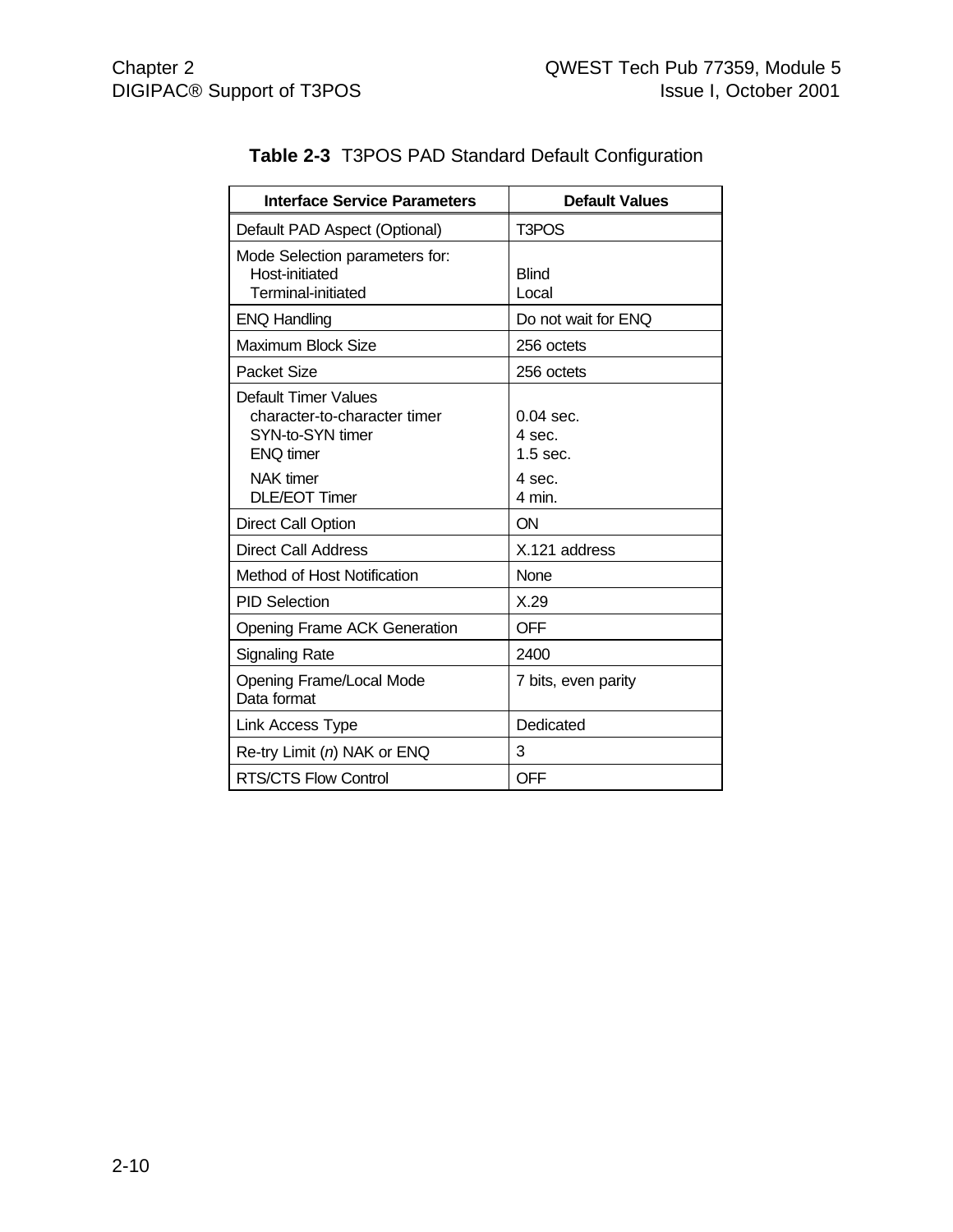#### **2.7 PAD Support of the T3POS Protocol**

T3POS is a character-oriented transaction switching and transport protocol designed to provide efficient credit authorization and data capture via an X.25-based packet switched network. T3POS is used for data interchange between a POS terminal and a PSPDN Access Concentrator (AC) over a single information path. Described in terms of the Open Systems Interconnection (OSI) Reference Model, T3POS on the terminal-to-PAD interface may be viewed as a Data Link layer protocol, supporting such functions as error correction, flow control, and information delimitation. T3POS also specifies timing procedures, which reflect customer requirements that must be met to ensure consistent and reliable service operation.



**Figure 2-5** T3POS PAD Support of DIGIPAC®

Figure 2-5 illustrates a POS terminal accessing an ISP via DIGIPAC<sup>®</sup> using the T3POS protocol. The access portion -- from the POS terminal to DIGIPAC<sup>®</sup> -- shows T3POS operating over the local loop. At the PAD, a T3POS-formatted frame is encapsulated in an X.25 packet and passed to a Packet Switch (PS) over an internal protocol, X.25 or X.75' interface. The X.25 packet destined for the ISP exits DIGIPAC<sup>®</sup> over an X.25 or X.75 interface. Like most OSI Data Link layer protocols, T3POS operates independently of the Physical layer, enabling operation over several transport alternatives.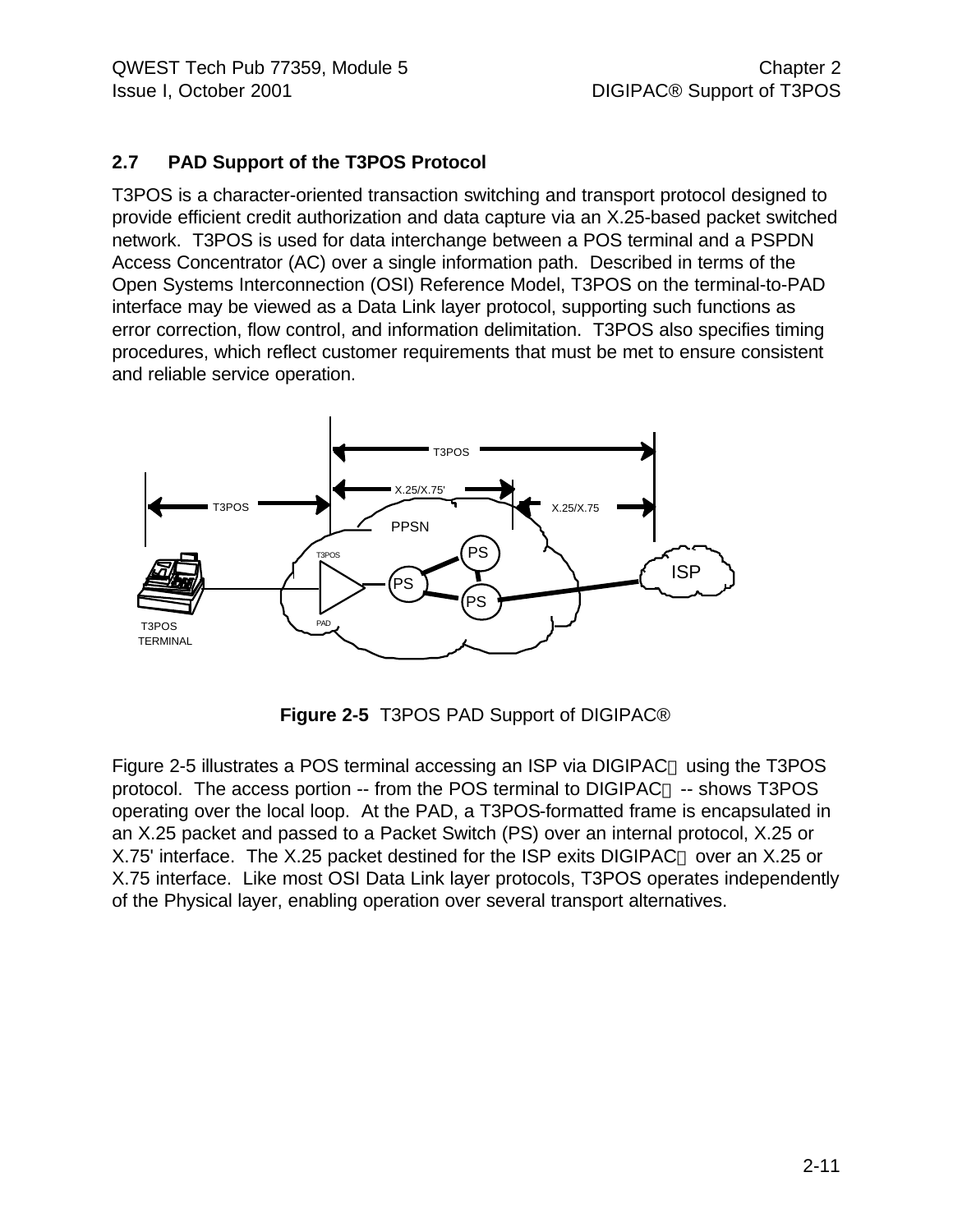#### **2.7.1 T3POS Frame Definitions**

T3POS frames fall into two categories: information frames and supervisory frames. While supervisory frames are typically made up of a single control character, information frames are made up of a sequence of characters. The control characters are used either to define the nature of an information frame (i.e., an opening frame or a general frame) or to convey call control functions in the form of a supervisory frame. When control characters are received by a T3POS PAD, they instruct the PAD to take specific action. Some T3POS control characters must not be misconstrued as user data. In particular, the ETX control character must not be included in the Message field because the PAD will treat this as a Message field delimiter. In addition, if the sequence of DLE, EOT is in the message field, the PAD will interpret this as a disconnect signal and clear the call. The CPE must be capable of ensuring that appropriate control characters appear in the Control and Message fields of a T3POS frame.

#### **2.7.2 Frame Structures**

• Information Frames

In Local mode, a T3POS PAD receives and transmits POS messages in information frames conforming to the General Frame format in Figure 2-6. In the General Frame format, the STX (Start of Text) character preceding the POS message is defined as the opening character. The ETX character following the Message field and preceding the LRC is defined as the Message field delimiter. In Transparent and Blind mode, the format of the customer information is unrecognized by the PAD, and the T3POS PAD receives and transmits information according to the guidelines of the particular protocol agreed to between the user (terminal end) and the ISP (host end).



| Figure 2-6 General Frame Format |  |
|---------------------------------|--|
|                                 |  |

In the Control Frame format (Figure 2-7), the SOH (Start of Header) character preceding the Control field is defined as the *opening character.* The Control field is followed by a frame in the General format. That is, the Message field is preceded by an STX character and followed by an ETX character and an LRC character. The frames shown in Figures 2-6 and 2-7 do not include the bits that may be inserted for transmission timing (i.e., start and stop bits).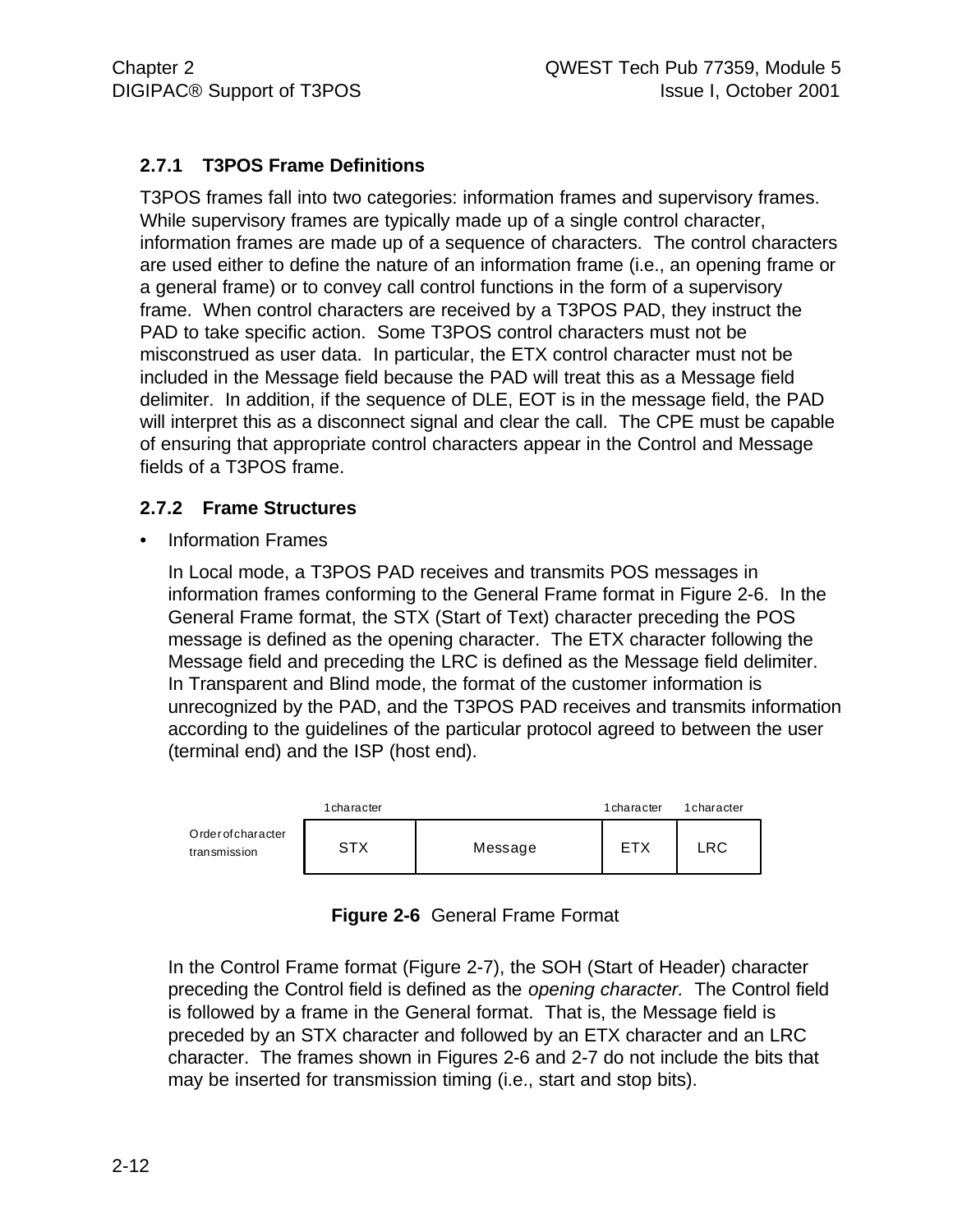



#### Definition of an Opening Frame

An **opening frame** is defined as an information frame in either the General Frame format or the Control Frame format that is received immediately after a DLE, EOT sequence has been transmitted to the POS terminal from the PAD or received from the POS terminal by the PAD (i.e., the first information frame received from the terminal or transmitted to the terminal after a VC has been cleared). An opening frame is handled in a Local Mode-like manner regardless of the default mode. The message field does need to be present in an opening frame.

No wait period is needed between the DLE, EOT and the opening frame except if the DLE, EOT is being used to disconnect an active call in the Transparent Mode. In that case, the terminal should wait a minimum of 40 milliseconds before sending the opening frame. This will allow the PAD to transition from the Transparent Mode to the PAD waiting state.

STX and ETX Delimiters

The STX character is used to indicate the start of the Message field and the end of the Control field, if present. The ETX character is used to indicate the end of the Message field and the end of a T3POS frame. The ETX character is not only used to delimit a sequence of T3POS frames, but also is used in conjunction with the LRC character as data forwarding characters. When ETX is received at the end of a T3POS frame, the PAD places the frame including the LRC in an X.25 packet and forwards it.

Following the STX, all characters in columns 0 to 7 of IA5, with the exception of the ETX control characters, will be recognized by the PAD as forming part of the Message field. The PAD will always recognize the first ETX character as the Message field delimiter. In addition, the T3POS PAD will recognize the DLE, EOT characters in the message field as a disconnect signal in the local and transparent mode and will clear the call.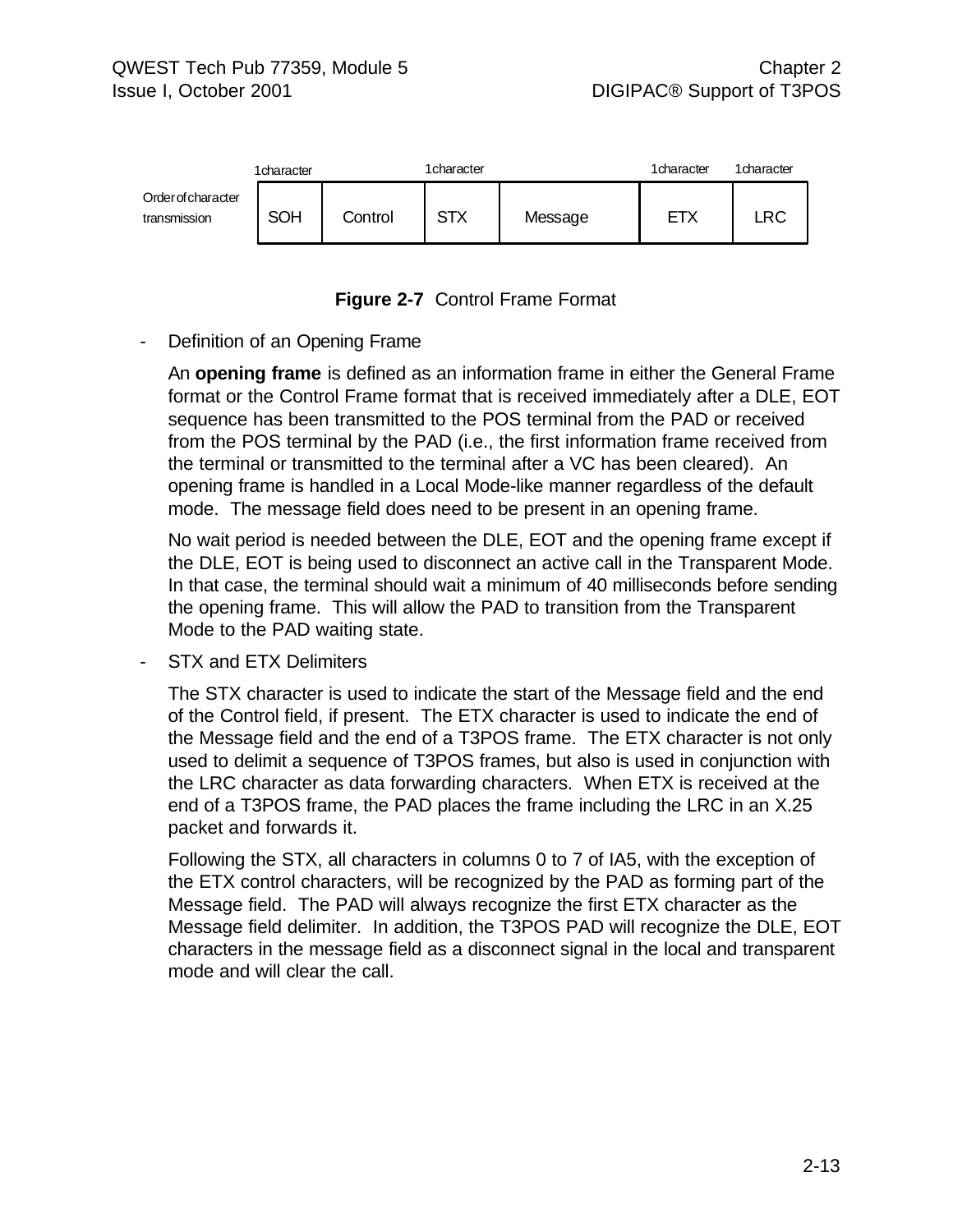- Message Field

The Message field of an information frame follows the STX character and precedes the ETX character. The PAD assumes that the Message field is an integral multiple of 8 bits. The PAD supports opening frames and information frames, in Local Mode, of 256 octets. The DIGIPAC<sup>®</sup> network will set the default packet size to 256 octets (see Table 2-3 for all DIGIPAC<sup>®</sup> defaults).

Control Field

When the Control field is present in an opening frame, the SOH character is used to indicate the beginning of a frame, and the STX character appears at the end of the Control field. The Control field is intended to serve two purposes: POS terminal selection of a T3POS mode of operation and, optionally, signaling of call establishment data, such as a called address, a Fast Select facility request, or a Recognized Private Operating Agency (RPOA). The format for the Control field is as follows (information in brackets [ ] is optional):

<Control field> ::= <Mode Selection signal>[X28 *selection PAD command signal*]

When the Control field is present, it should contain the Mode Selection signal as a minimum. The Mode Selection signal is a single character in length and is used to signal the T3POS mode of operation. The Mode Selection signal also supports two other values used to indicate that the Control field contains network management data or that the terminal is an X.28 terminal. Table 2-4 shows the Mode Selection signal values.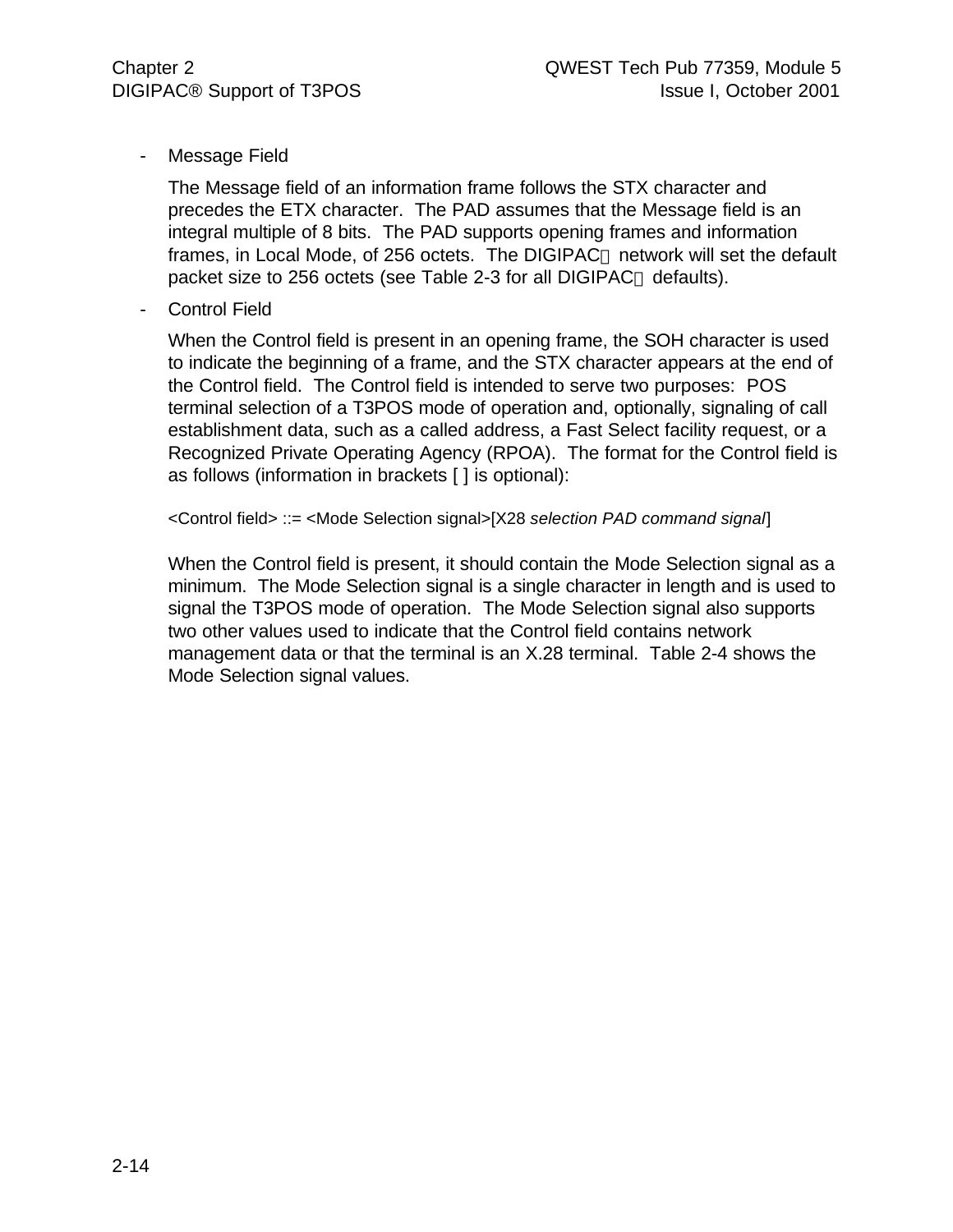| T3POS<br><b>Mode</b> | IA5<br><b>Character</b> | <b>Description</b>                                          |
|----------------------|-------------------------|-------------------------------------------------------------|
|                      | 2/1                     | <b>Request for Transparent Mode</b>                         |
| Space                | 2/0                     | Request for Local Mode                                      |
| #                    | 2/3                     | <b>Request for Blind Mode</b>                               |
| $\%$                 | 2/5                     | Request Contains Network Management Data<br>(Not Supported) |
|                      | 4/10                    | X.28 Terminal Indicator (Not Supported)                     |

**Table 2-4** Mode Selection Signal Values

The X.28 *selection PAD command signal* is an optional part of the Control field that allows for the signaling of call establishment data. The format of the X.28 *selection PAD command signal* will be as follows:

 $\langle X.28 \rangle$  selection PAD command signal>::= {fax {, fax-} dna { $\langle D/P \rangle$  user data}

**Fax = facility request** The facility request is one or more of the following:

 **unrestricted fast select facility** 

**T<rpoa>** = RPOA transit facility

**<rpoa>** = Data Network Identification Code (DNIC) of the RPOA

**N<nui>** = NUI facility (**Not Offered**)

**<nui>** = NUI string

**dna** = X.121 network address or mnemonic name of the destination host

**user data** = up to 12 characters, for a regular call, or 124 characters for a fast select call. The characters are alpha-numeric separated from the network address by a P (Password) or a D (Data) character.

For details of the format(s) for the X.28 *selection PAD command signal,* refer to CCITT X.28, Section 3.5.15.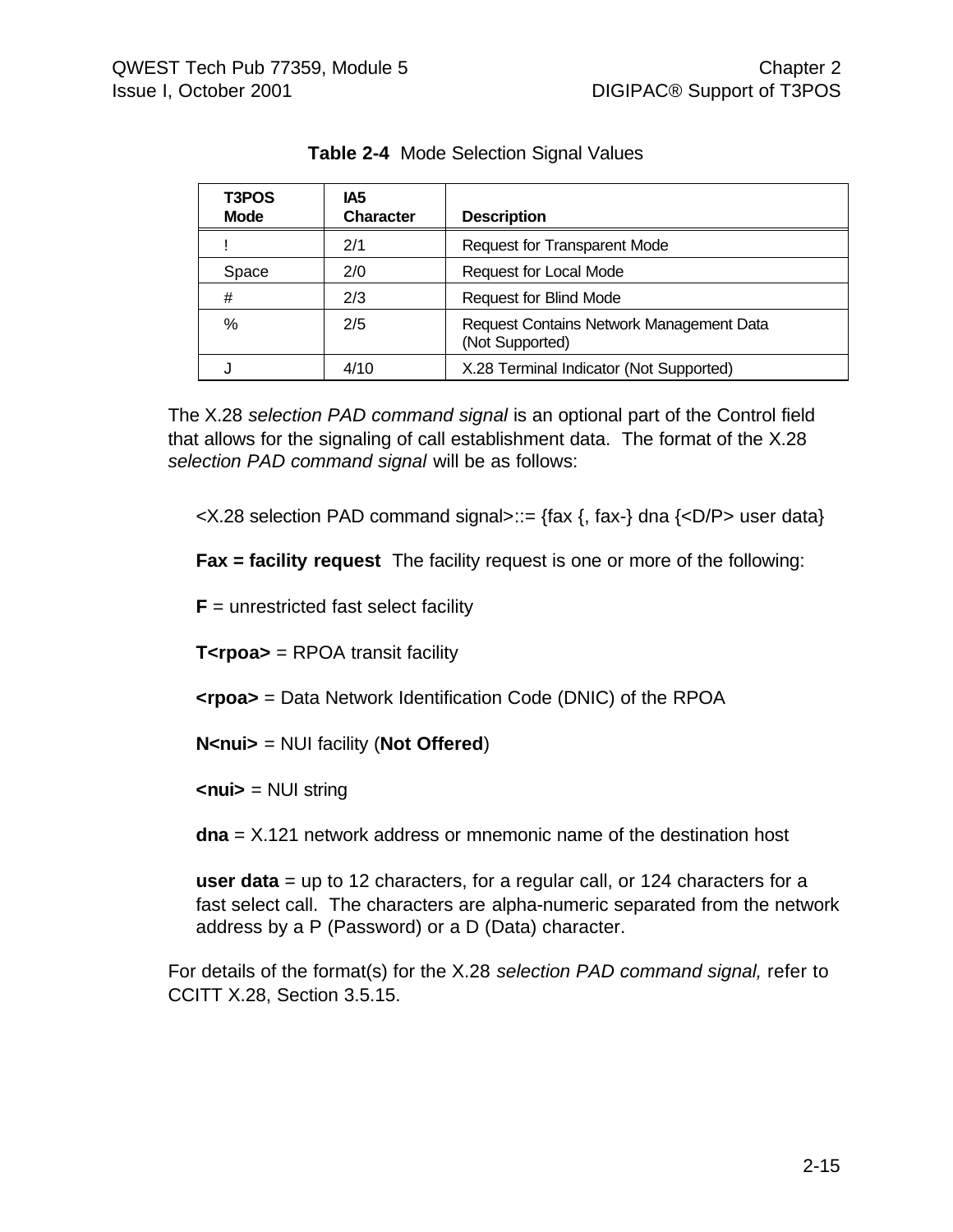A terminal that supports the full set of CCITT X.28 commands and service signals may inform the PAD of such using the X.28 Terminal Indicator code (IA5 character 4/10). The PAD may optionally recognize this code and commence to operate in accordance with the entire CCITT X.28 capabilities. "J" mode is intended to allow the X.28 terminal the benefit of other applications (i.e., electronic mail) by modifying the  $X.3$  parameters. DIGIPAC<sup>®</sup> does not currently support the "J" mode of operation.

The Control field may also contain network management information. The minimum length of the Control field should be at least 16 characters. Further specification of the Control field when network management information is present is under consideration. Therefore, DIGIPAC<sup>®</sup> does not support network management information in the control field.

• Supervisory Frames

With the exception of the DLE, EOT and the DLE, EOT, ENQ sequences, the supervisory frames consist of one control character from IA5 columns zero (0) and one (1). The following is a list describing the use of the IA5 control characters by the T3POS protocol:

ACK

The ACKnowledgment character (IA5 character 0/6) is used by the PAD -- when in Local mode -- to indicate to a POS terminal that the information frame it transmitted has been received correctly. The ACK character returned to the POS terminal after the receipt of the opening frame may be delayed until the PAD is able to send the first data packet to the host. (That delay is based on whether or not the PAD is configured to wait for an ENQ character before the first data packet can be delivered to the host.)

NAK

The Negative AcKnowledgment character (IA5 character 1/5) is used by the PAD --when in Local mode -- to indicate to the POS terminal that the command or frame was received with a LRC error or parity error.

- SYN

The SYNchronous idle character (IA5 character 1/6) is used by the PAD or the POS terminal -- in opening frame processing or Local mode -- to extend response timers applicable across the interface between POS terminal and the PAD. There is no limit on the number of SYN characters that are transmitted or received by the PAD. In Transparent and Blind modes, the PAD does not transmit SYN characters to the POS terminal after the first ACK transmitted in response to the opening frame.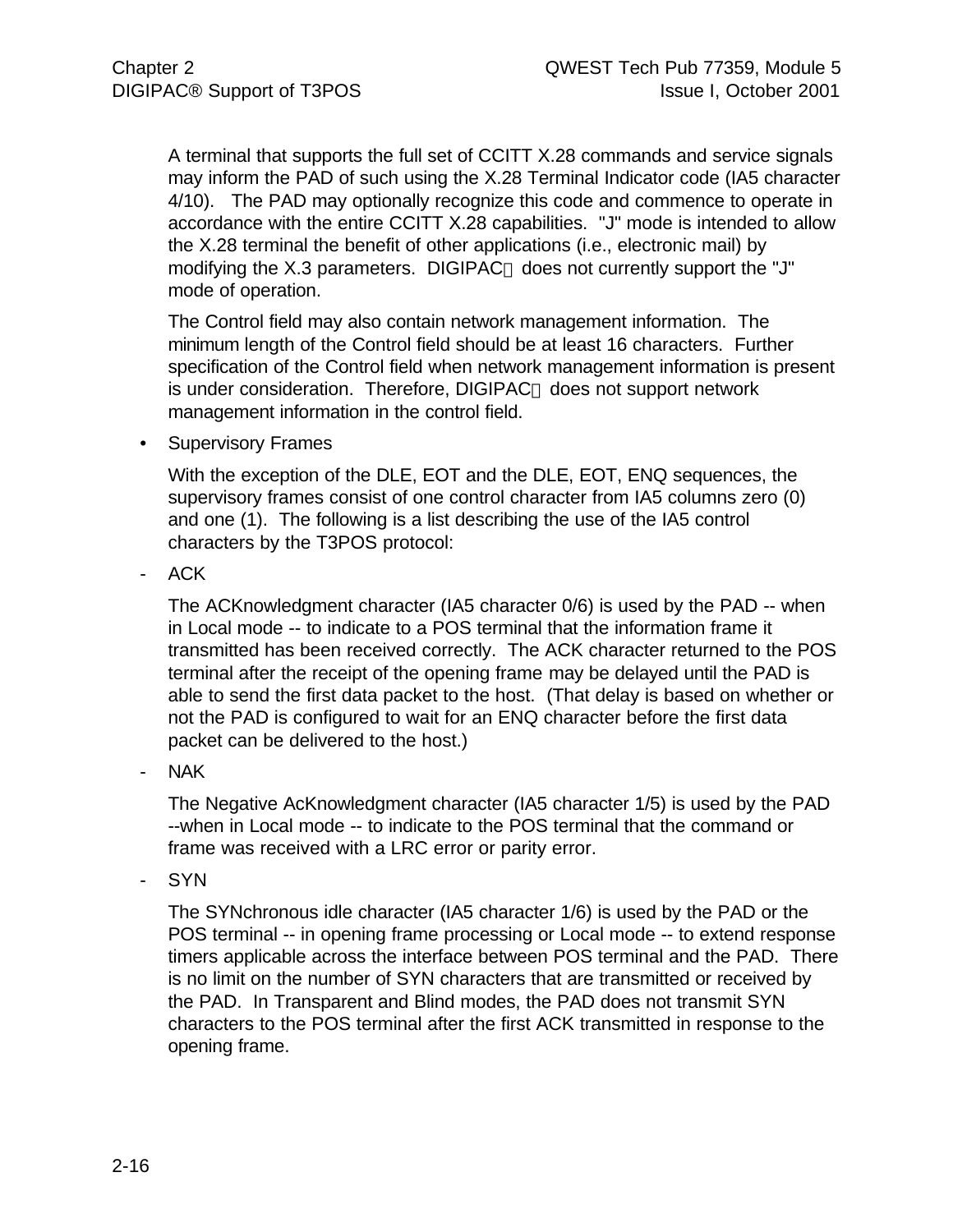#### - ENQ

The ENQuiry character (IA5 character 0/5) may be used by a remote host system as an invitation to transmit or by the PAD or terminal to request retransmission. It may also be used to request retransmission of a protocol element when an expected response or a complete frame has not been received within a specified time interval. The use of the ENQ character by the host system as an invitation to transmit is optional.

DLE, EOT

The DLE, EOT sequence (IA5 characters 1/0 and 0/4, respectively) is used by the PAD when in all modes to indicate to the POS terminal that the virtual call has been cleared and will be transmitted in even parity or parity requested at subscription time. It is also used by the POS terminal to command that a virtual call be disconnected and must be received in the parity that is valid for the mode as well as what was set at subscription time. The DLE, EOT sequence should always appear before an opening frame is received from the POS terminal unless a DLE, EOT sequence has just been transmitted by the PAD.

- DLE, EOT, ENQ

Otherwise known as the SELECT sequence, it is used by the PAD to indicate to a POS terminal that a host initiated call is being attempted. The SELECT sequence is intended to avoid collisions that might otherwise occur if the POS terminal were transmitting a frame while a host initiated call was in progress. In the event that such a collision has occurred, the network virtual call should be cleared and the POS terminal should be given priority. It is assumed that the terminal would restart transmission of the frame upon receipt of the SELECT sequence.

#### **2.7.3 Information Frames in Transparent and Blind Modes**

In Transparent mode, the format of the user data will be unrecognized by the T3POS PAD with the exception of the DLE, EOT sequence. The PAD will transmit and receive data without regard for the data format until the DLE, EOT sequence is received.

In Blind mode, the format of the user data will be unrecognized by the T3POS PAD, and the PAD will receive and transmit information without regard for the guidelines of the particular terminal and ISP/host protocol. Therefore, when the PAD is operating in Blind mode, it will place no restrictions on the information passed in the data stream.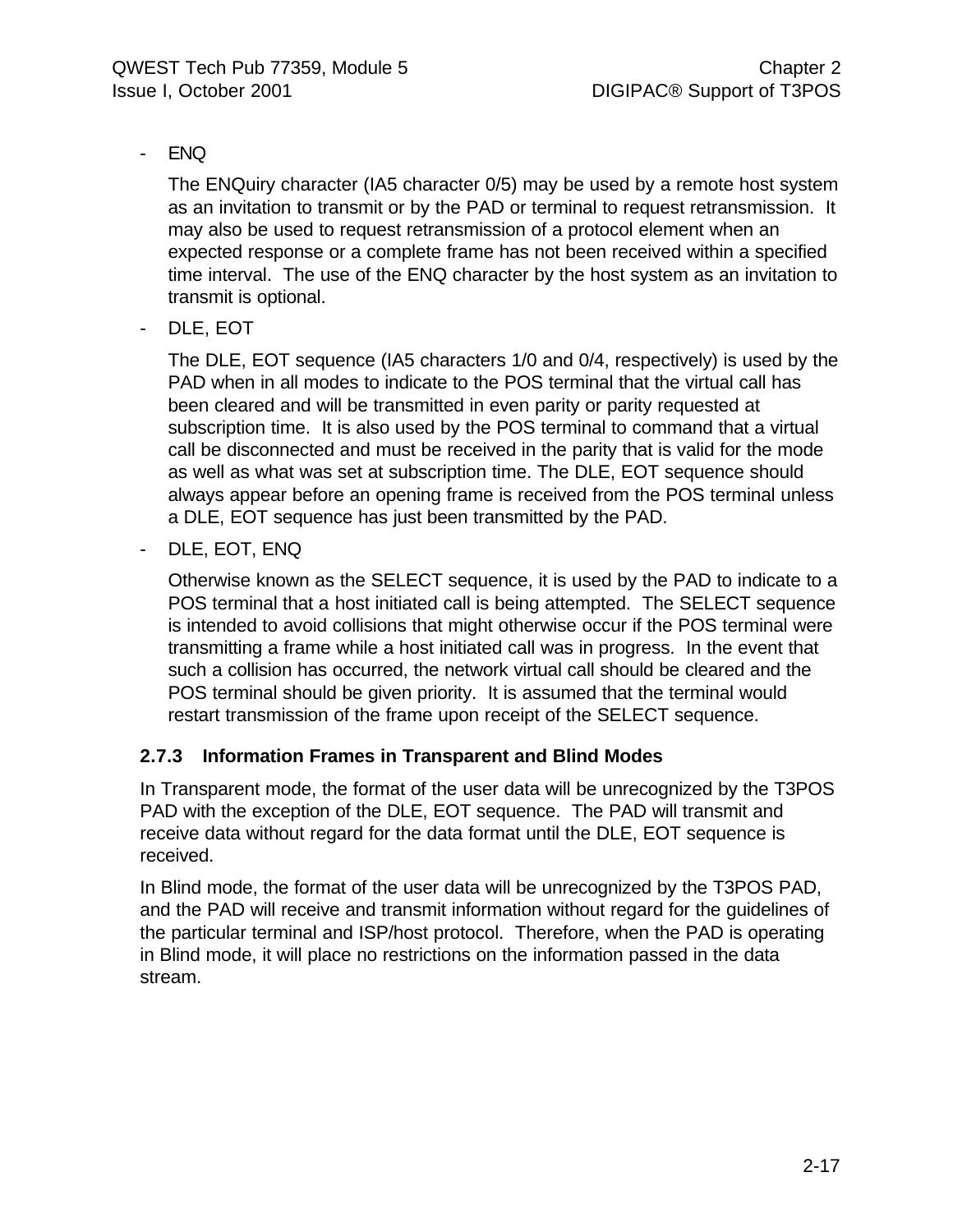#### **2.7.4 Frame Procedures**

• T3POS PAD Functions

The T3POS PAD service performs X.25 functions on behalf of the POS terminal. A T3POS PAD extends beyond some of the capabilities of the traditional PAD and eliminates the need for others. Many of the basic functions of the traditional PAD are necessary for the operation of a T3POS PAD, such as X.25 VC control, packet assembly, and PAD/host control information exchange. The functions that extend beyond the traditional PAD are those that are associated with support of the T3POS protocol elements. The new T3POS PAD must go beyond such basic functions and support capabilities such as opening frame validation, LRC and poll stripping.

Among the capabilities eliminated are almost the entire set of X.28 command and service signals. The T3POS PAD is not required to support any of the X.28 service signals. Also, the majority of the X.28 command signals are not required for a T3POS PAD. In addition, POS terminals with connections to a T3POS PAD typically do not require the Service Request Signal (SRS) or the network herald. In most cases, the physical connection is established and the line speed is normally set at subscription time. The default for T3POS service on DIGIPAC will be 2400 bit/s (see Table 2-4 for all DIGIPAC<sup>®</sup> defaults).

The following list contains brief explanations of the additional functions supported by a T3POS PAD:

#### **- Opening Frame Validation -**

The PAD performs a unique set of procedures when validating an opening frame received from the DTE and establishing a virtual call. These procedures are common among all three modes of operation and take place prior to activation of the mode of operation and are referred to as the *Call Establishment* or *Opening Frame Validation* state.

The PAD will verify that an opening frame received from a DTE is in the General or Control frame format before performing parity and Longitudinal Redundancy Checking (LRC) on the opening frame and before completing the call establishment procedures. On the DTE interface, the PAD will perform local error recovery procedures until a valid opening frame is received (see Error Recovery Procedures).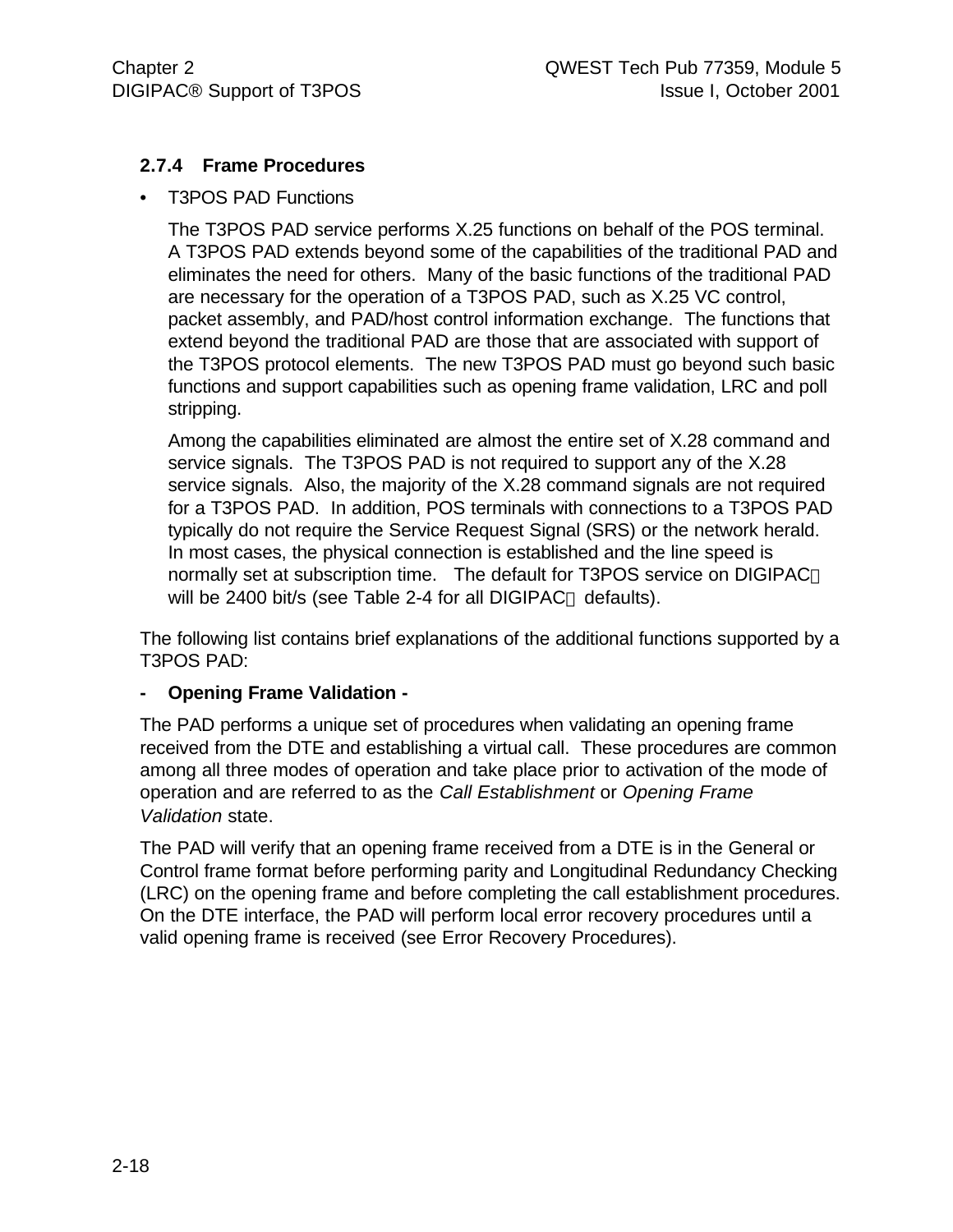As part of the opening frame validation procedures for terminal-initiated calls, the PAD will transmit an *ACK* (IA5 character 0/6) to the DTE in response to a correctly received opening frame after the X.25 call accepted packet has been received (see Figure 2-8). This will always occur in Local mode. This will also occur if the PAD is operating in Transparent or Blind mode and the Opening Frame ACK Generation configuration option for the interface is ON. The PAD interface supports an option that suppresses the ACK to the DTE (Opening Frame ACK Generation is OFF), which is the default value. However, if the message field of an opening frame received by the PAD from the terminal, is empty and requesting a switch to transparent or Blind mode, an ACK will be transmitted to the terminal regardless of the setting of the Generate Opening Frame ACK option.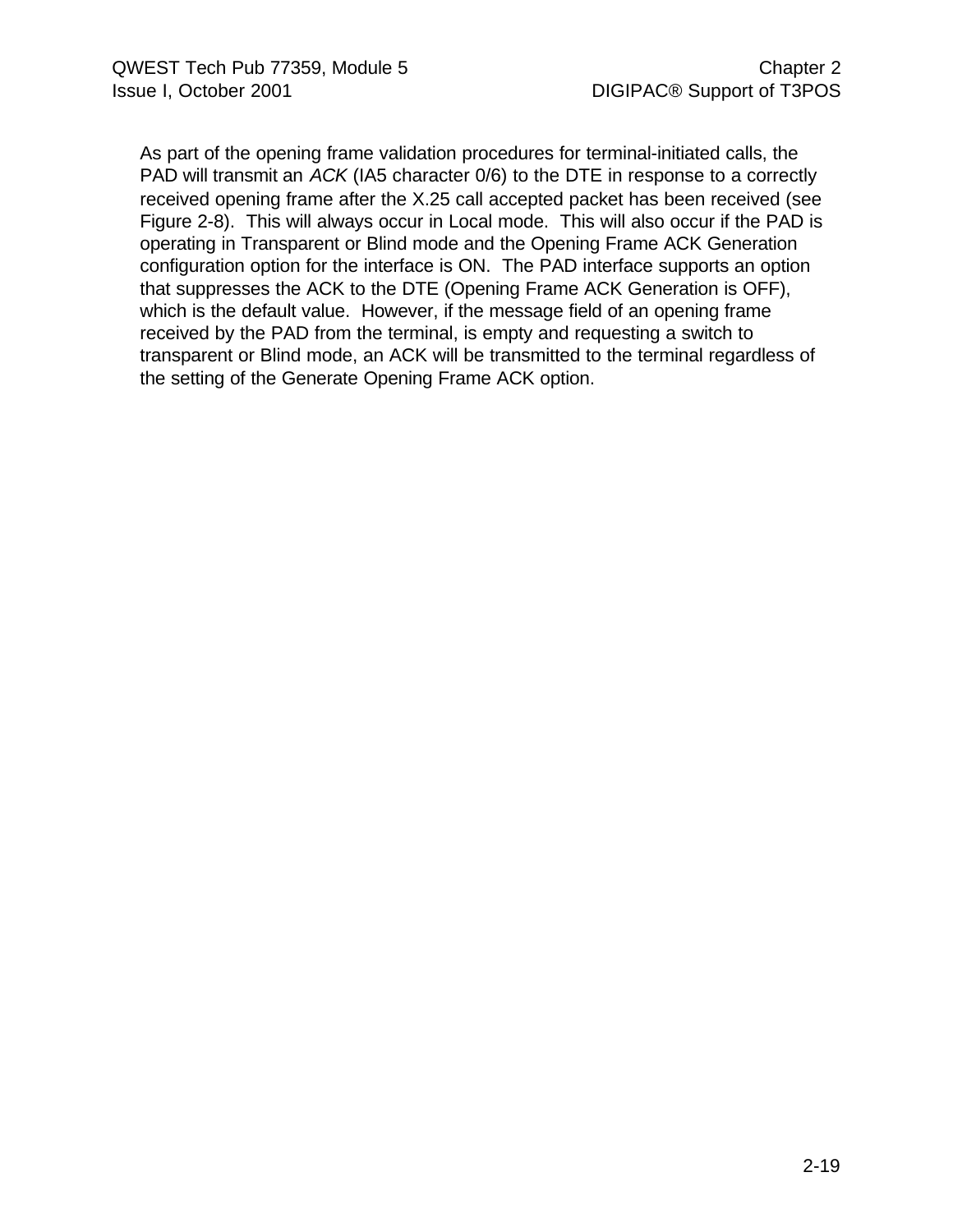

Note 1: The PAD uses the Direct Call Address to establish the virtual call and does not pass the MSS to the host. The PAD does not acknowledge correct receipt of the opening frame until the virtual call is accepted.

**Figure 2-8** Opening Frame Procedures: PAD Activated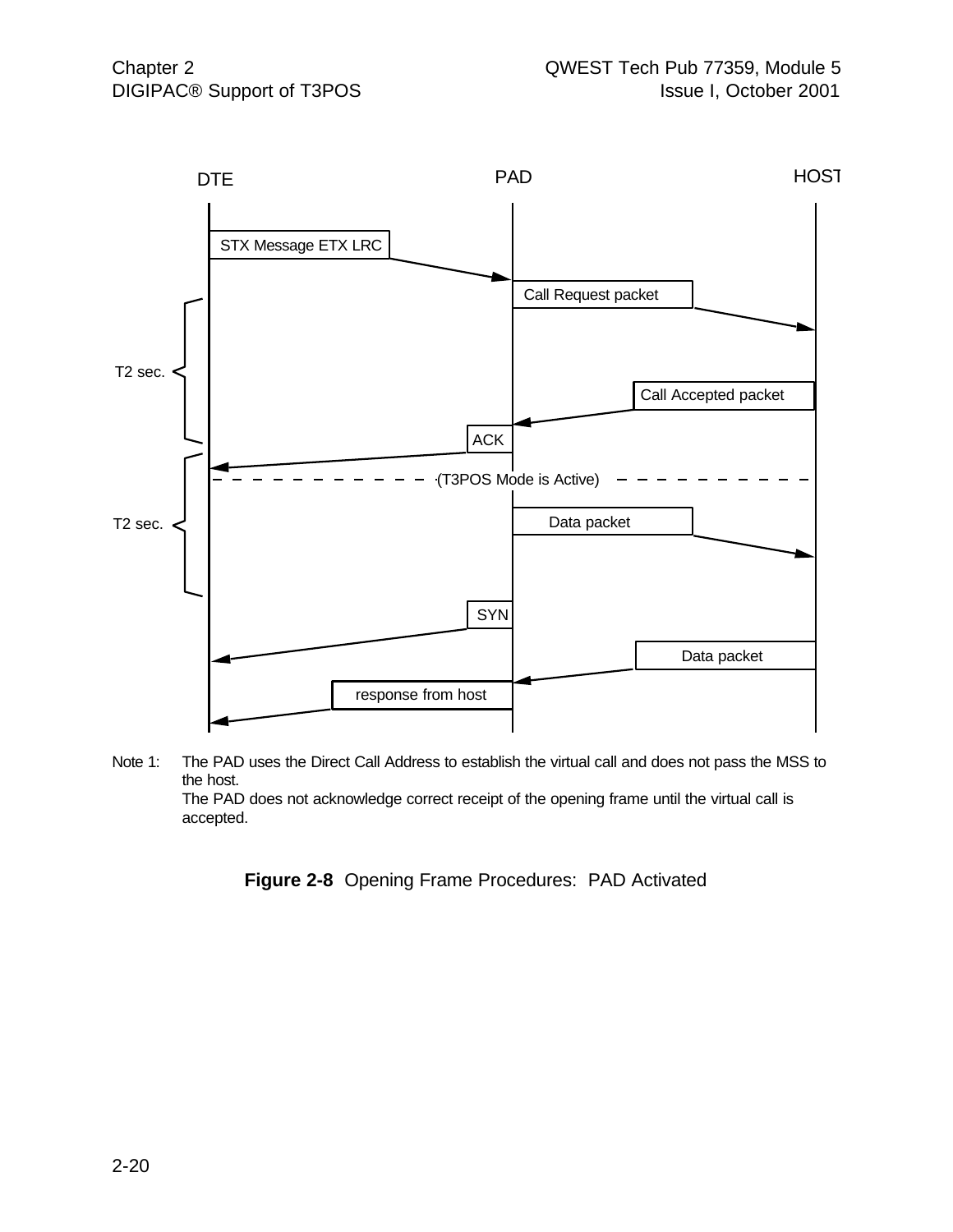

Note 1: This frame should contain the Mode Selection Signal, but the Call User Data (CUD) field may not be present. The contents of the CUD of an incoming call packet are mapped into the Control field.

**Figure 2-9** Opening Frame Procedures: Host Initiated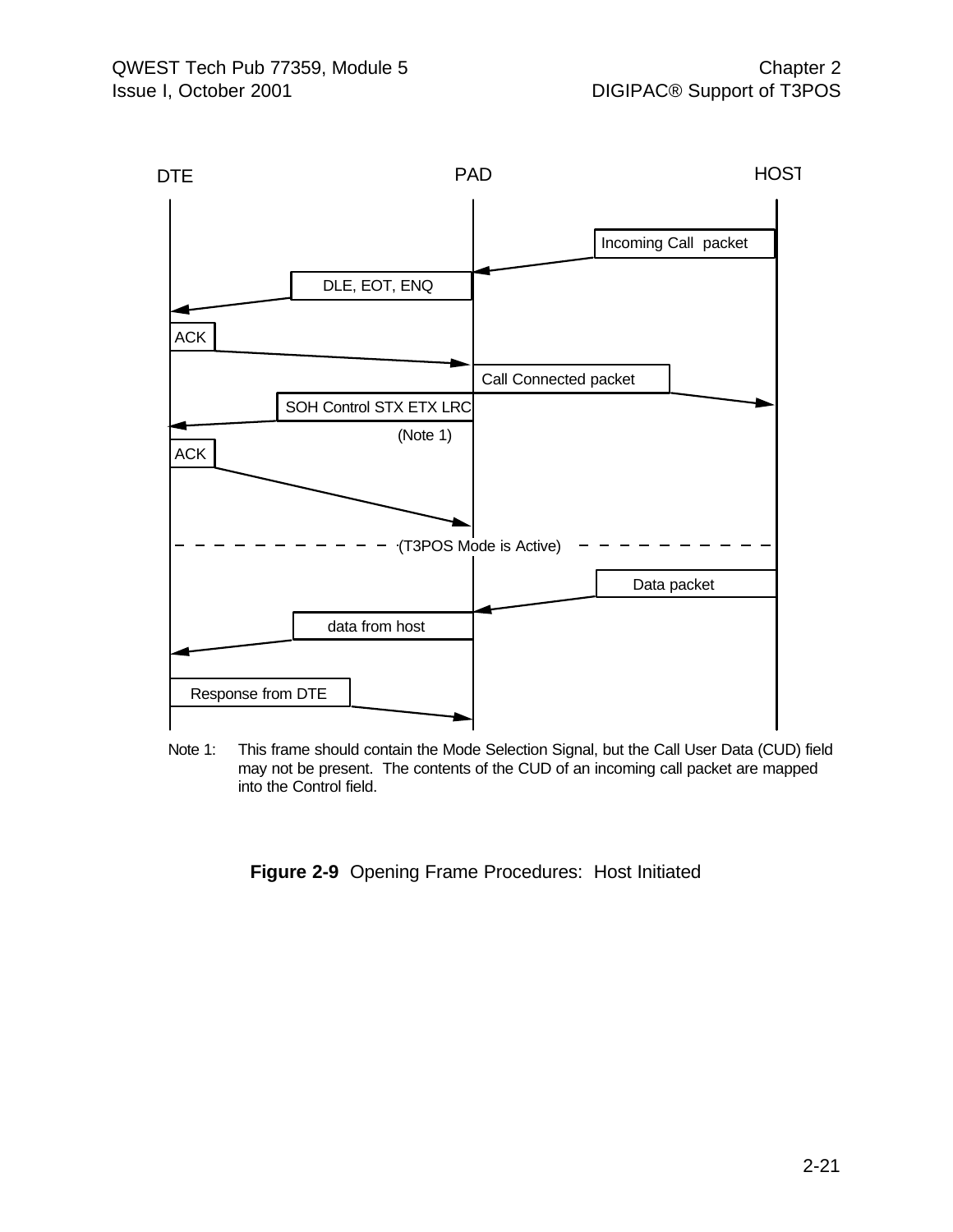The PAD will transmit an ACK character to the DTE in the following cases:

- When the PAD receives a valid information frame in Local mode.
- When the PAD receives a valid frame in the Opening Frame Validation state and the Opening Frame ACK Generation parameter is set to ON.
- When the PAD receives an opening frame from the DTE in the Control frame format with no message field.
- **Note:** An information frame in the General Format with an empty Message field will not be forwarded to the host.

The PAD will transmit an ENQ character to the DTE when the Response timer (T4) expires (see Table 2-5).

As part of the opening frame validation procedures for host-initiated calls, upon receipt of an X.25 *incoming call* packet the PAD will transmit a Select sequence to the DTE and wait to receive an ACK character from the DTE before transmitting an X.25 *call connected* packet. The PAD will then inform the DTE of the mode of operation using a Control frame and wait for an ACK from the DTE (see Figure 2-9).

#### **- Frame Header Stripping -**

The PAD removes the Control field from the T3POS frame and performs the appropriate functions based on the MSS and the selection PAD command signal. Virtual Calls (VC) are initiated based on the header information contained in the opening frame, or using the Direct Call information provided at subscription time. The header information is recognized by its starting and ending characters. The header information contains mode selection, and optionally the called address, and any X.28 facility request signals.

#### **- Longitudinal Redundancy Checking (LRC) /Generation -**

The PAD ensures accurate receipt of a T3POS opening frame by detecting an invalid LRC or a parity error. When an error is detected, the PAD responds with a NAK (IA5 character 1/5) to request retransmission. The PAD checks opening frames in the Control frame format for an LRC or parity error and generates a new LRC after stripping the Control field. The PAD checks opening frames in the General frame format but does not generate a new LRC. In Local mode, the PAD continues to check for LRC or parity errors in subsequent frames. When transparent and Blind modes are used, the PAD only checks the opening frame for an LRC or parity errors and transparently passes subsequent frames without checking for LRC or parity errors.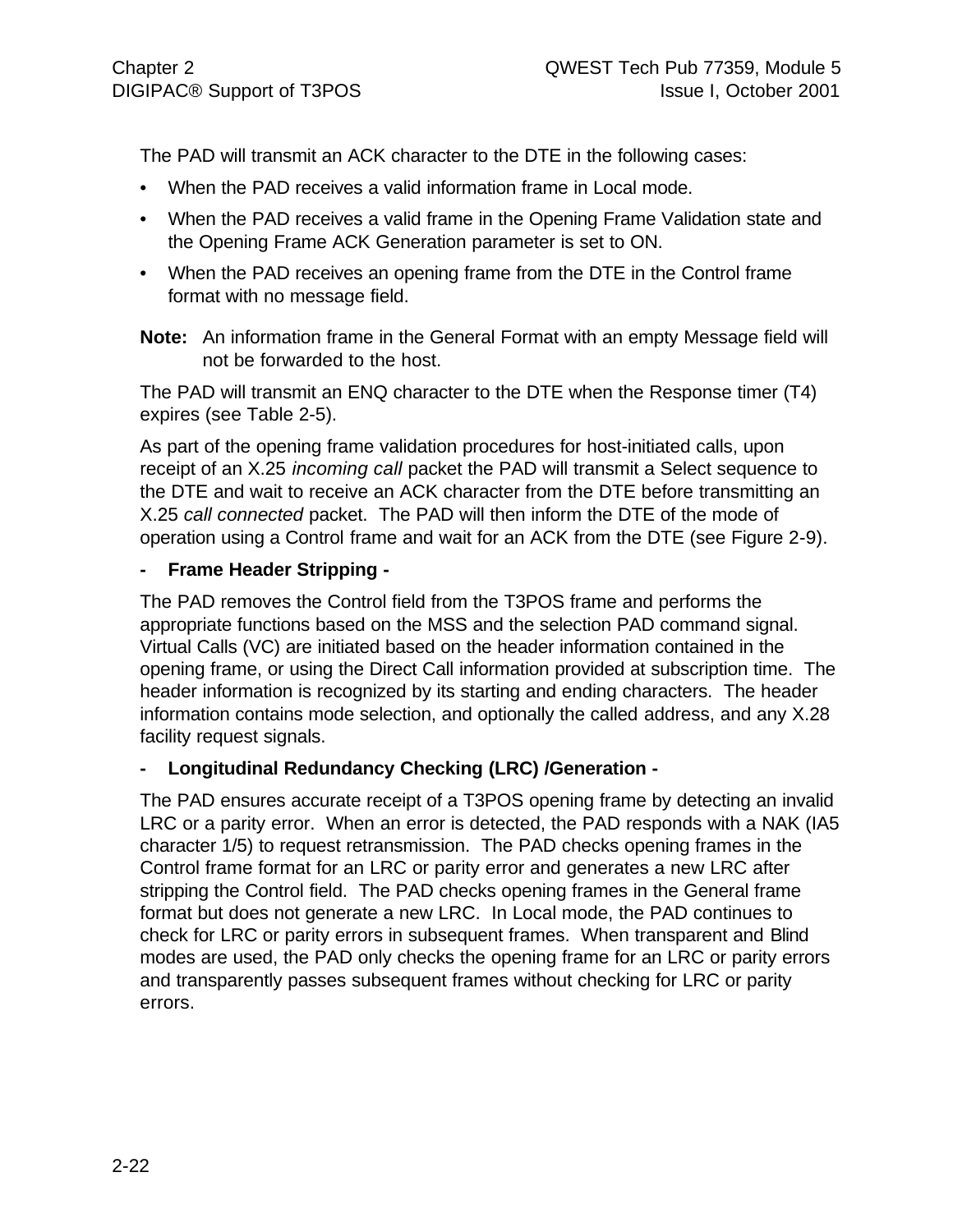#### **- Host Poll Stripping -**

The DIGIPAC<sup>®</sup> T3POS PAD supports two options for ENQ (host polling) stripping:

- l) Receipt of ENQ with backup timer T3 or
- 2) No ENQ.

If option 1 is used, after the host system accepts the incoming call packet, it may respond by polling the PAD with an ENQ (IA5 character 0/5), which the PAD must remove and not transmit to the POS terminal. Upon receipt of the first ENQ immediately following the call confirm packet, the PAD enters the Data Transfer state. If timer T3 expires before the receipt of the ENQ from the host then the PAD will enter the data transfer state and send the first data packet to the host.

If option 2 is used and no ENQ is supported, the PAD enters the data transfer state immediately after receiving the call confirm packet from the host system.

#### **- Time-out Prevention (using SYN characters) -**

The PAD transmits a SYN (IA5 character 1/6) to the POS terminal to prevent a timeout. By transmitting the SYN, the PAD is able to extend the POS terminal's delay period. Extending the delay period may be necessary for two reasons:

- l) The PAD is waiting for a response from the host system or
- 2) The PAD's receive buffer is occupied.

When appropriate, the POS terminal issues SYN characters according to a timer that will be less than the PAD's SYN-to-SYN timer in Table 2-5.

SYN characters are not transmitted to the terminal when the PAD is receiving a long host message (i.e., Mbit is set in data packet).

#### **- Data Transfer with Content Monitoring -**

The POS terminal may clear the call by transmitting a special character sequence. In Local and Transparent modes, the PAD monitors the data stream for a DLE, EOT (IA5 characters 1/0 and 0/4) sequence from the POS terminal. When the DLE, EOT sequence is recognized, the PAD transmits a clear request packet to the host system. Content monitoring procedures do not apply when the PAD is operating in Blind mode.

#### **- Call Clear Indication (using the DLE, EOT sequence) -**

The PAD uses an DLE, EOT (IA5 characters 1/0 and 0/4) to indicate to the POS terminal that a VC has been disconnected.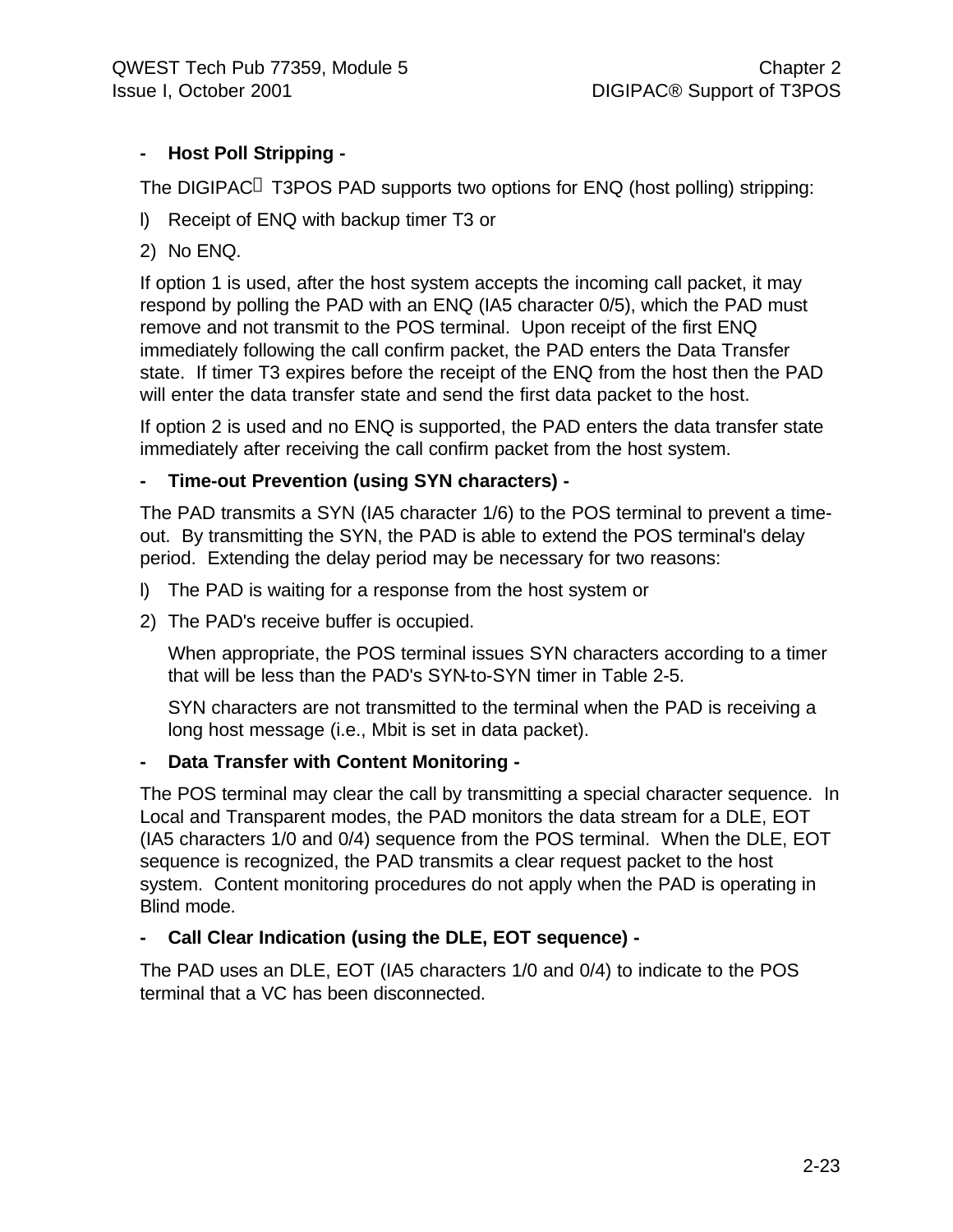#### **- Opening Frame Processing -**

As mentioned above, a T3POS Control frame contains a Control field in which optional X.28 facility request signals may be present. Some of these optional facilities allow ISP routing (based on the Recognized Private Operating Agency's Data Network Identification Code), Fast Select calls without restrictions on the response, and Network User Identification (NUI) calls.

#### **2.7.5 Error Detection/Correction Mechanisms**

• Longitudinal Redundancy Checking (LRC)

Information frames contain a LRC character. The LRC character is attached to the end of the information frame to allow the PAD to detect errors in a frame received from a POS terminal. When the PAD examines the LRC character and an LRC error is detected, the PAD requests that the POS terminal retransmit the frame by transmitting a NAK character indicating a negative acknowledgment. The LRC character is composed of seven data bits and one parity bit and is performed in accordance with ISO 1155, Information Processing -- Use of longitudinal parity to detect errors in information messages, International Standards Organization, 2nd Ed., 1978.

![](_page_34_Figure_7.jpeg)

**Figure 2-10** Range of the Longitudinal Redundancy Checking (LRC)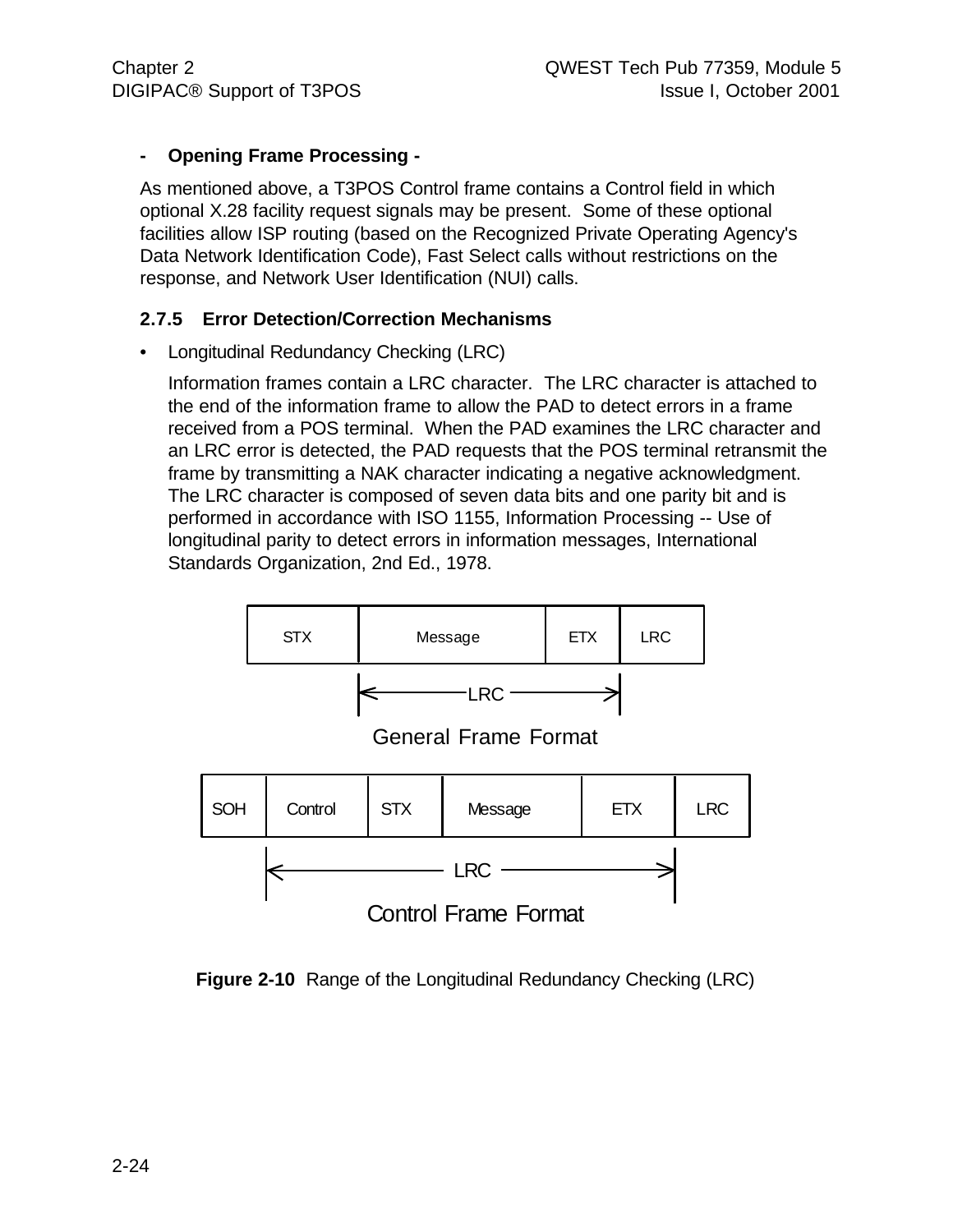Each of the first seven bits of the LRC character shall be the modulo 2 binary sum (i.e., XOR) of every element in the same bit 1 to bit 7 column of successive characters in the transmitted T3POS frame. The longitudinal parity of each column of the T3POS frame, including the LRC character, is even. The sense of parity bit of the LRC character is the same as for the information characters (i.e., odd for synchronous transmission, even for asynchronous transmission). The summation to obtain the LRC character is initiated by the receipt of the SOH or STX character. Summation then begins with the next character and ends with an ETX character as shown in Figure 2-10. The LRC character immediately follows the ETX character in the frame. When an STX character is received after the LRC summation has begun (upon receipt of an SOH character), then the STX character is included in the LRC summation.

The PAD creates a General frame by stripping the Control field from a Control frame. The PAD then generates a new LRC character for the General frame before it is packetized and transmitted to the host.

The PAD will check an opening frame in the Control frame format for an LRC or parity error and generate a new LRC after stripping the Control field. The PAD checks the LRC of an opening frame in the General frame format but does not generate a new LRC if it is correct. If the Message field of an information frame in the General format is empty, then it will not be forwarded to the host.

In Local mode, the PAD checks the opening frame for LRC or parity errors and continues to check for LRC or parity error(s) in subsequent frames.

When an error is detected, the PAD will wait until timer T1 expires to ensure that the data stream has ended. The PAD will then respond with a *NAK* (IA5 character 1/5) to request retransmission.

To ensure correct use of a NAK and an ENQ in error recovery, the PAD will transmit a NAK to the DTE in response to a parity or LRC error. If the frame cannot be recognized, an ENQ is transmitted by the PAD to obtain retransmission.

• Parity Treatment

The value of parameter 21 will determine the treatment of parity at a T3POS PAD during the exchange of information between the DTE and the T3POS PAD. The value of this parameter will specify whether the PAD checks the parity of characters received from the DTE and/or generate the parity type sent to the DTE in accordance with CCITT Recommendation X.3.

Parameter 21 will be set to 3 in Local mode. In Transparent and Blind modes, parameter 21 will be set to 0.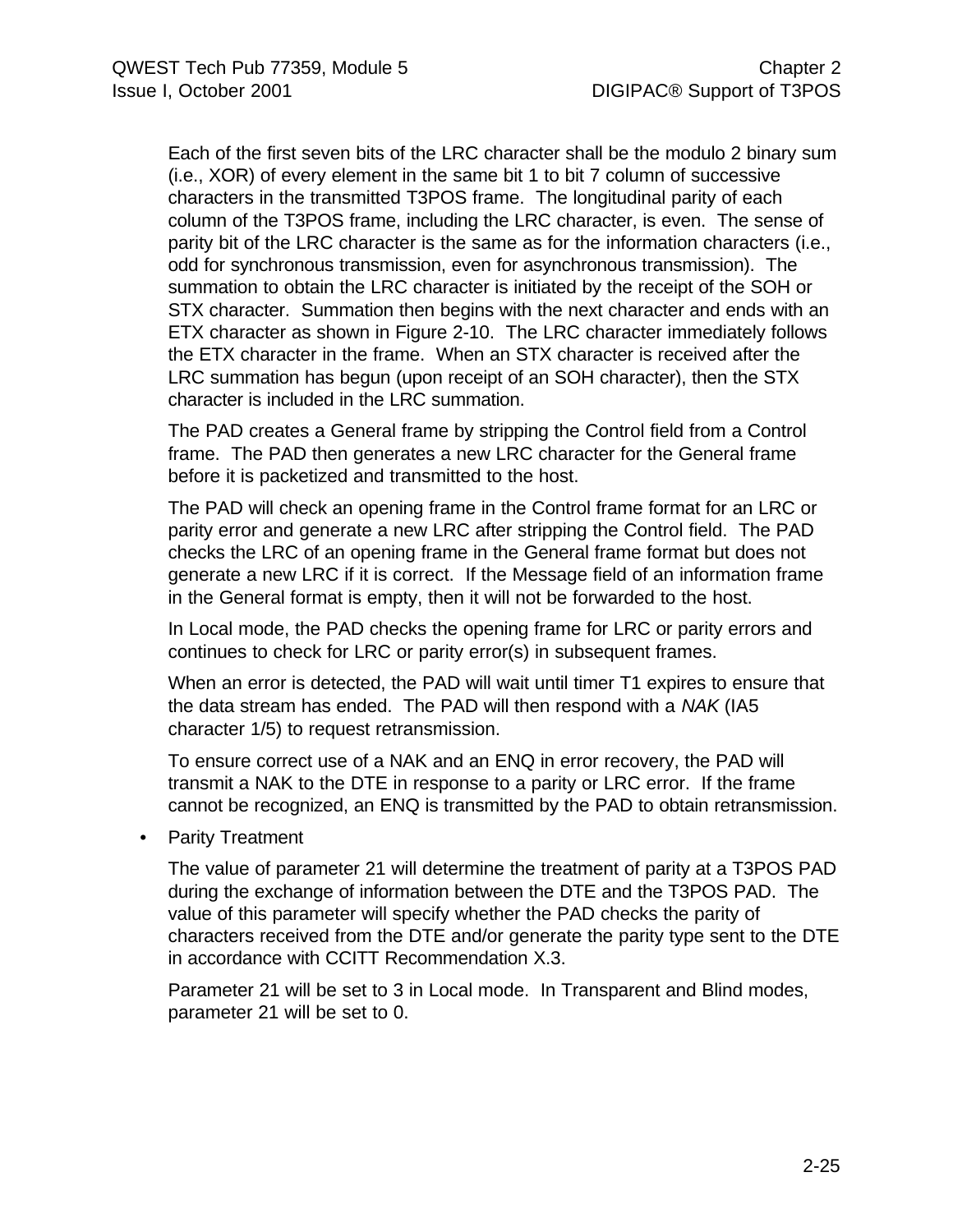• Transmission Considerations

All octets of a T3POS frame shall be transmitted with the low-order bit first (for example, the first bit of the sequence number that is transmitted shall have the weight 20). The LRC character is transmitted and received commencing with the summation of the first column, which is found in bit position 1 of the LRC character.

• Error Recovery Procedures

The PAD is responsible for managing all error recovery procedures in Local mode. All opening frames are processed in Local mode regardless of default mode. Several timers and counters are used to facilitate the error recovery process.

The DIGIPAC<sup>®</sup> T3POS PAD supports two limit counters. These limit counters are called ENQ retry limit and NAK retry limit. The default value of each of these counters is 3 (see Table 2-3 for all DIGIPAC<sup>®</sup> defaults). If the PAD has to send 3 successive ENQ or NAK characters to the POS terminal the PAD will send the DLE, EOT sequence to the POS terminal. The following paragraphs describe how these counters are used during various phases of a call.

When an opening frame or Local mode frame is received from the DTE, the PAD will examine the frame for an LRC error, parity errors, and for correct frame format. The PAD will then take the following action:

- When an LRC error is detected, the PAD will respond with a *NAK* (IA5 character 1/5) to request retransmission. This NAK will be transmitted after T1 seconds to ensure complete receipt of DTE data.
- When a parity error is detected, the PAD will transmit a NAK character to the DTE after the receipt of a complete frame or timer T1 expires.
- When an incomplete frame is detected, the PAD will transmit an ENQ character to the DTE after the expiry of the T1 timer.
- The PAD will clear the virtual call (and disconnect the dial-in physical link) if the Re-try Limit (*n*) has been reached. The Re-try Limit applies to the number of NAK/ENQs transmitted to the DTE, as well as the number of times the PAD enters the *PAD Waiting* state after unsuccessful call attempts.

If the PAD transmits a NAK to the DTE and the terminal does not respond with re-transmission of a frame or character within T4 seconds (see Table 2-5), the PAD issues an ENQ character.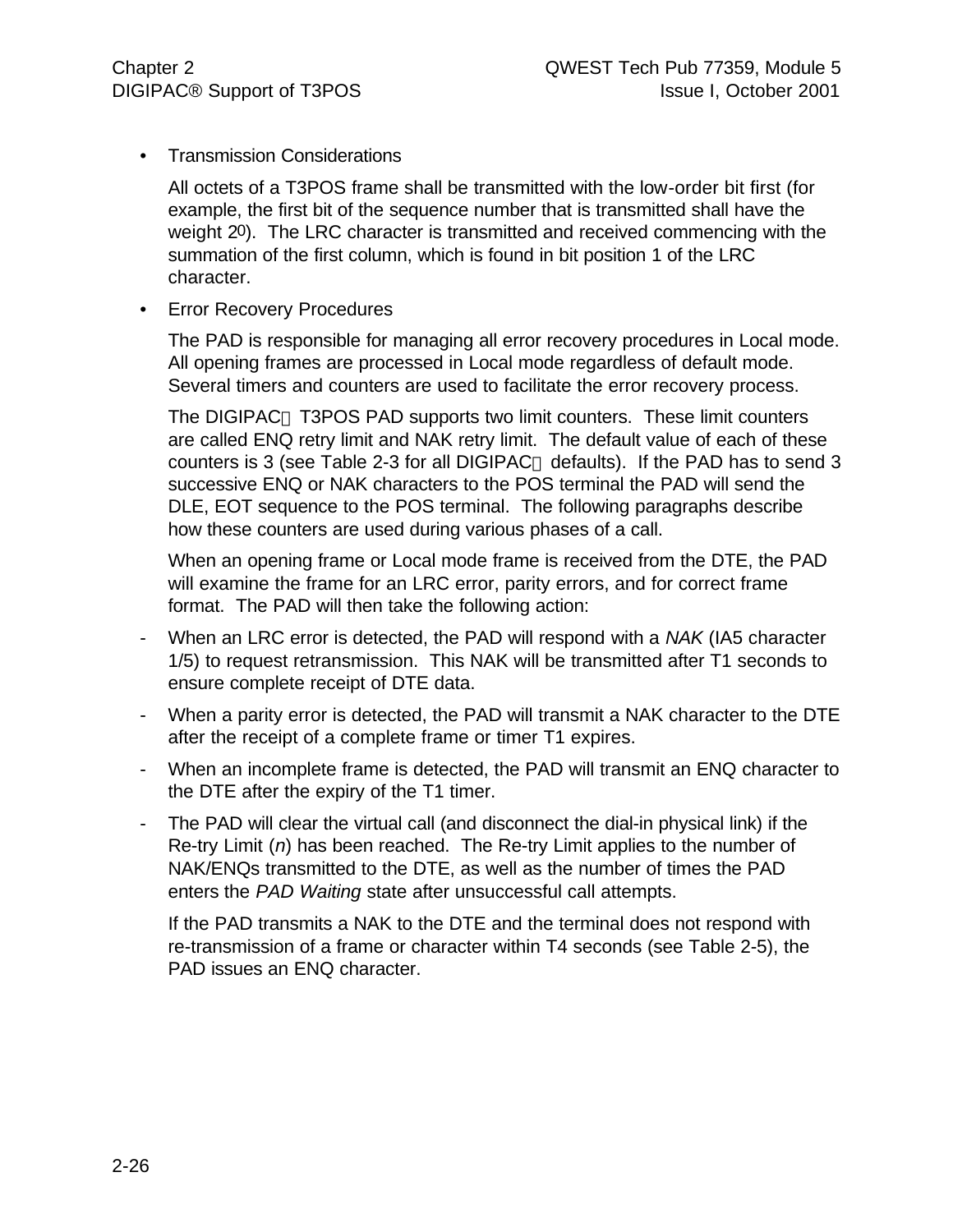In Transparent mode, sole responsibility for link error recovery is given to the endpoints. Therefore in this mode, following the Call Establishment state, all timeout error recovery procedures are performed by the POS terminal and the host without the PAD's involvement.

• Supervisory Frame Errors

SYNs, ACKs and other supervisory frames received by the PAD from the POS terminal may be received with errors. In Local mode, if the PAD receives an unrecognizable sequence of characters from the DTE, it will transmit an ENQ to request retransmission. If the PAD receives three (3) successive supervisory frames in error, it will clear the virtual call. In Transparent mode, all characters received after the first frame that are in error will be forwarded to the host based on the Character-to-character timer (T1).

• Timer Support

In association with the T3POS PAD functions, the PAD must also support new timers. Table 2-5 contains the T3POS PAD timers that are recommended for all modes of operation. Currently DIGIPAC<sup>®</sup> only supports the first five (5) timers.

Depending on the current T3POS implementation by a particular supplier, the name of the timer or the number of timers used to perform the same function of a given timer may vary. However, for discussion purposes, timers discussed in this document will be based on the timer definitions in Table 2-5.

The factors that these timers take into account include:

- 1) the transmission time of the acknowledging frame
- 2) the propagation time over the access data link
- 3) the estimated processing times at the host and POS terminal and
- 4) the time to complete the transmission of the frame(s) in the PAD transmit queue.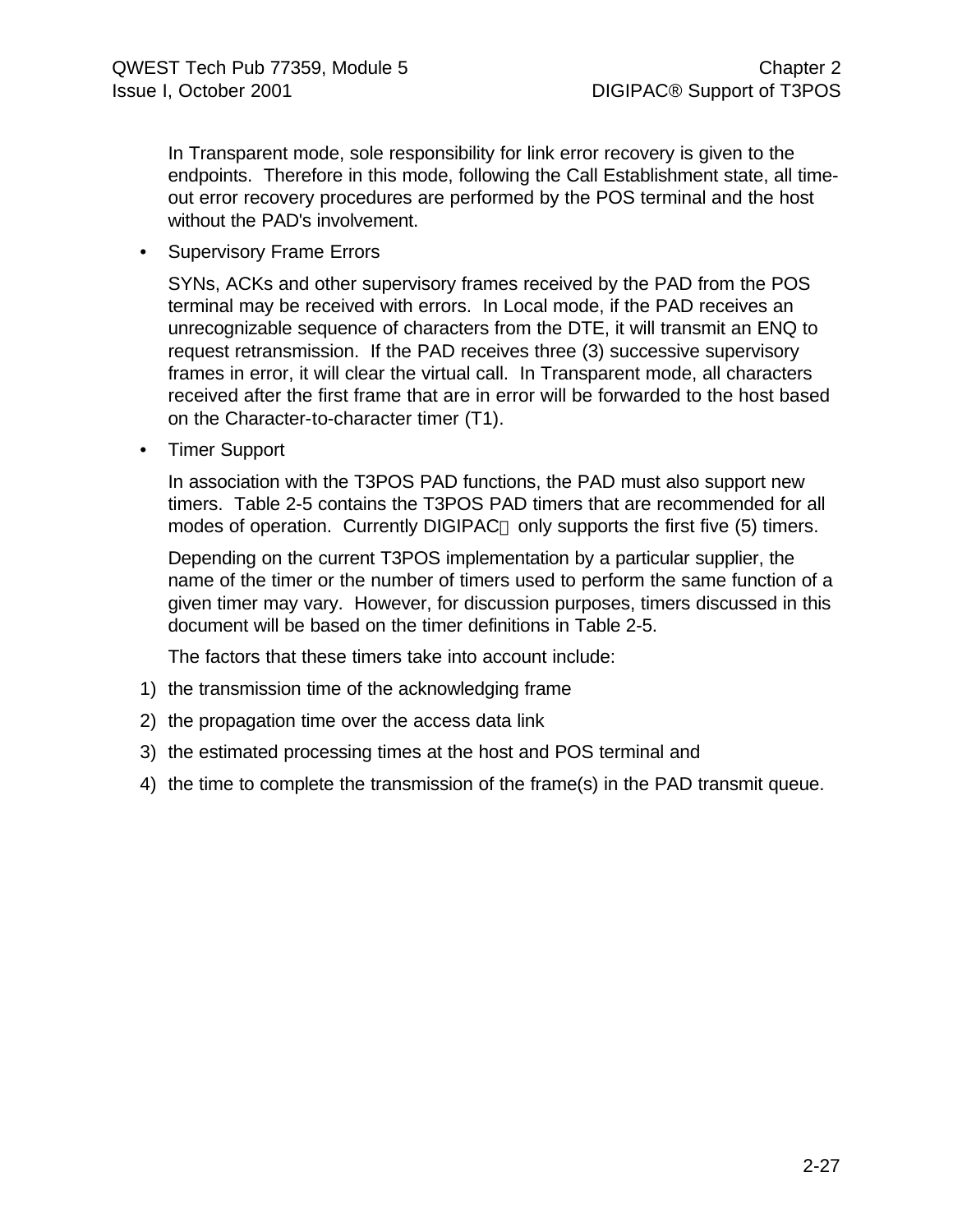| <b>Timer</b><br><b>Number</b>        | <b>Timer Name</b>                | <b>Interface State</b>                                                     | <b>Started by</b>                                          | <b>Terminated</b><br>by                                                                                     | <b>Action</b><br>taken when<br>time-out<br>expires                                  | <b>Default</b><br>value |
|--------------------------------------|----------------------------------|----------------------------------------------------------------------------|------------------------------------------------------------|-------------------------------------------------------------------------------------------------------------|-------------------------------------------------------------------------------------|-------------------------|
| T <sub>1</sub>                       | Character-to-<br>character timer | PAD Command<br>and Data Transfer                                           | Any<br>character<br>received<br>from POS<br>terminal       | Next character<br>received from<br>POS terminal                                                             | PAD issues<br>an ENQ<br>character to<br>POS Terminal                                | .04 sec.                |
| T <sub>2</sub>                       | SYN-to-SYN<br>timer              | Call<br>Establishment,<br>PAD Command,<br>ENQ Waiting and<br>Data Transfer | <b>SYN</b><br>transmitted<br>to POS<br>terminal            | Response from<br>Host is<br>received (Note:<br>this timer may<br>be reset by a<br>SYN from POS<br>terminal) | PAD issues a<br>SYN character<br>to POS<br>terminal                                 | 4 sec.                  |
| T <sub>3</sub>                       | <b>ENQ</b> timer                 | <b>ENQ Waiting</b>                                                         | X.25 Call<br>Confirm<br>packet is<br>received<br>from Host | ENQ is<br>received from<br>the Host                                                                         | <b>PAD</b><br>continues as<br>though ENQ<br>was received<br>from Host               | $0$ sec.<br>or 1.5 sec. |
| T <sub>4</sub>                       | <b>NAK</b> timer                 | PAD Command<br>and Data Transfer                                           | NAK or ENQ<br>is<br>transmitted<br>to POS<br>terminal      | Retransmitted<br>frame or<br>character is<br>received                                                       | PAD issues<br>an ENQ<br>character                                                   | 4 sec.                  |
| T5                                   | DLE, EOT<br>timer                | Data Transfer                                                              | ACK is<br>received<br>from POS<br>terminal                 | Receipt of a<br>frame from<br>terminal or data<br>packet from<br>Host                                       | <b>PAD</b> issues<br>an DLE, EOT,<br>clears the call,<br>and goes to<br>PAD waiting | 4 min.<br>(fixed)       |
| T <sub>6</sub><br><b>Not Offered</b> | <b>Frame Arrival</b><br>timer    | PAD Waiting                                                                | PAD enters<br>the PAD<br>Waiting state                     | The first<br>character of a<br>frame or SRS<br>is received                                                  | PAD issues<br>an DLE, EOT<br>and<br>disconnects<br>switched<br>connections          | $>$ 30 sec.             |

# **Table 2-5** T3POS PAD Timers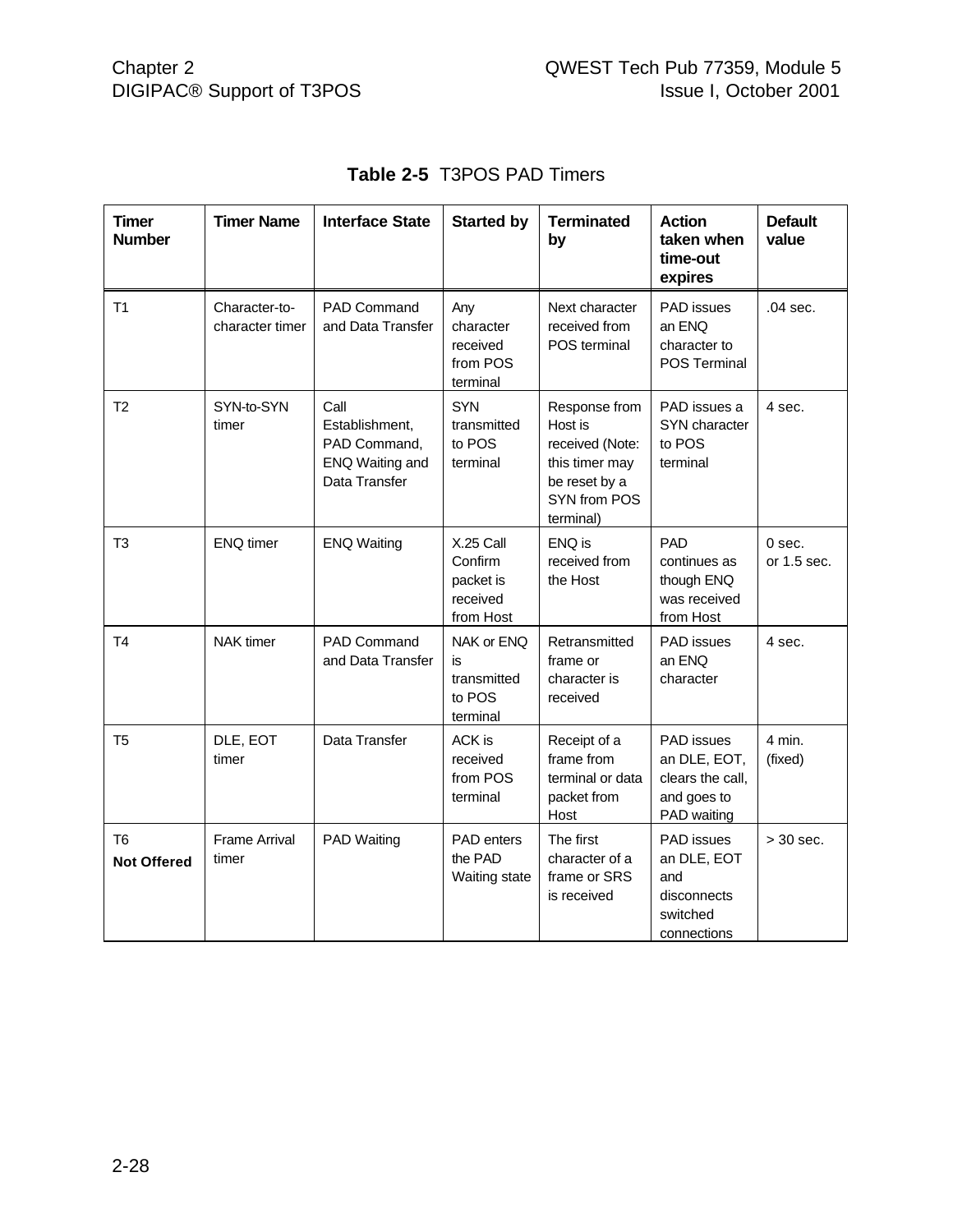# **2.8 Terminal/PAD Control Information Exchange**

## **2.8.1 Virtual Call (VC) Control**

The state diagrams in Figures 2-9 and 2-10 represent the states of operation of a T3POS PAD that supports all three modes of operation as well as host initiated calls. These figures, along with the following text, explain the actions taken by the T3POS PAD for VC control.

# **2.8.2 Active Link and PAD Waiting States**

When the physical transport mechanism has established a physical connection, the POS terminal and the PAD are in the Active Link state. The physical connection may be established using a switched **(not offered)** or a lease line-type connection. The PAD will transition from the Active Link state to the PAD Waiting state when the access information path is established. Either the host or POS terminal may transmit an opening frame when the PAD is in the PAD Waiting state. The point at which the access information path is established depends on the transport mechanism used to establish the physical connection. For leased line operation the PAD is always in the PAD Waiting state when no call is in progress.

# **2.8.3 PAD Command State**

In the PAD Command state, more timers than any other state are used to detect procedural failures and to avoid excessive use of network resources. Timers T1, T2, and T4 apply when in the PAD Command state. On receipt of the first character of an opening frame, the PAD enters the PAD Command state. The PAD will remain in this state until receipt of the ETX delimiter. While in the PAD Command state, the PAD ensures correct receipt of each character and of the entire frame from the POS terminal. In addition, the PAD determines its T3POS operating mode from either the Mode Selection signal in the Control field or from its default information. The PAD may also obtain call set-up information from the Control field.

For host-initiated calls, the order of the PAD Command state and the Call Establishment state are reversed. When the PAD receives an *incoming call* packet, the PAD enters the Call Establishment state. Data from the host is not validated, but is forwarded to the DTE upon entering the *Data Transfer* state. The PAD enters the *PAD Command* state when an ACK, in response to the Select sequence, is received from the DTE. The PAD then transmits a Mode Switch Control frame to the DTE to indicate the mode of operation. When the PAD receives an ACK in response to the Mode Switch Control frame, it enters the *Data Transfer* state.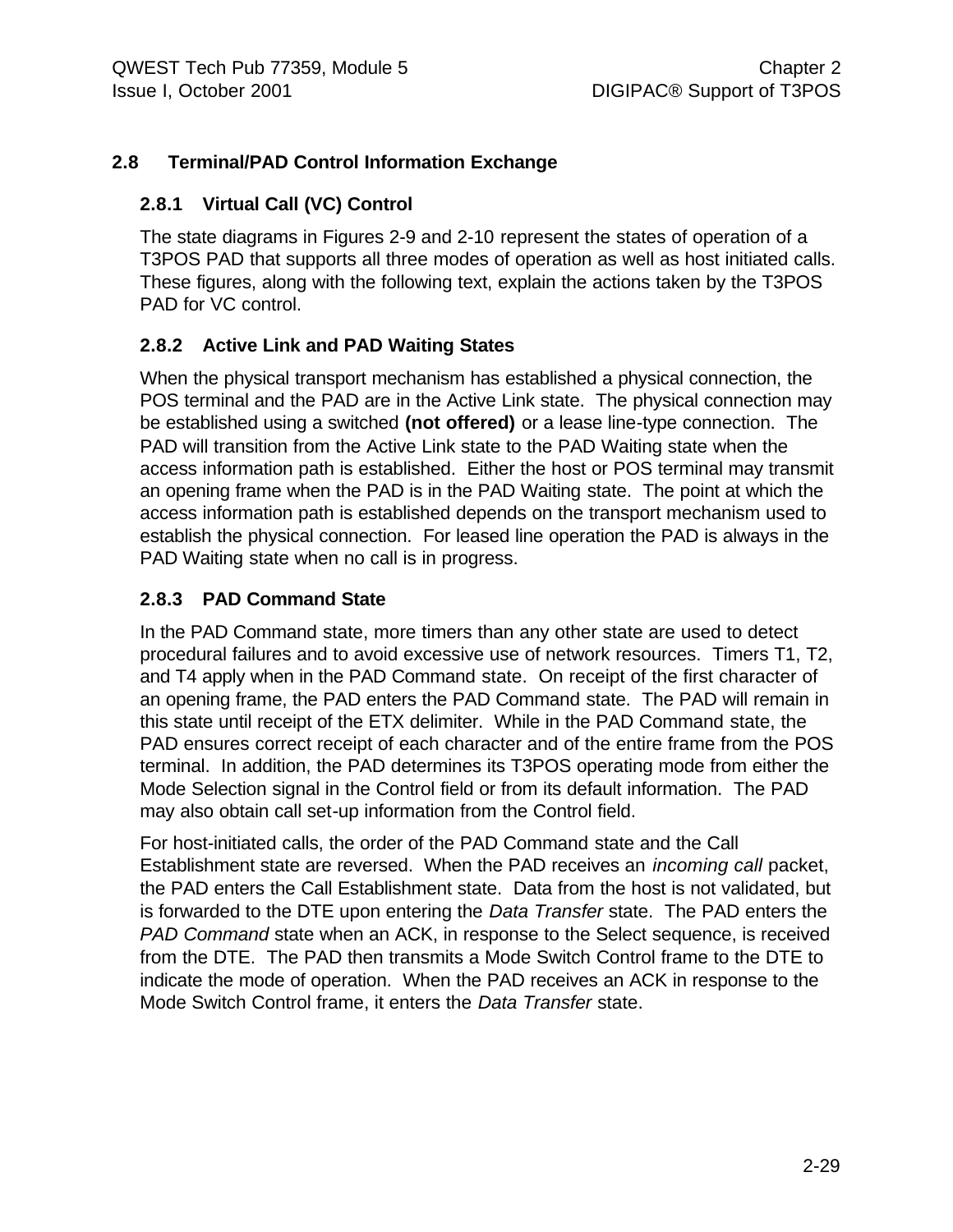

- Note 1: PAD will enter this state N times before disconnecting.
- Note 2: PAD may issue SYN characters to indicate that the call is still connecting.
- Note 3: If ENQ is supported, PAD must wait for receipt T3 timer expiration before transitioning to *Data Transfer* state.
- Note 4: PAD issues SYN characters when receive buffer is occupied.
- Note 5: After forwarding data packet, ACK is immediately issued to terminal.
- Note 6: Before forwarding more data to the terminal, and ACK must be received from terminal.
- Note 7a: The first frame transmitted to the terminal may contain a Control field with the Mode selection facility request signal.
- Note 7b: For the opening frame only, the PAD generates a new LRC before forwarding data packet to Host.
- Note 8: An ACK is immediately transmitted to POS terminal following receipt of *call connected* packet, if GOA is turned on or if message field of opening frame is null.

**Figure 2-11** State Diagram of Terminal Initiated Virtual Call (VC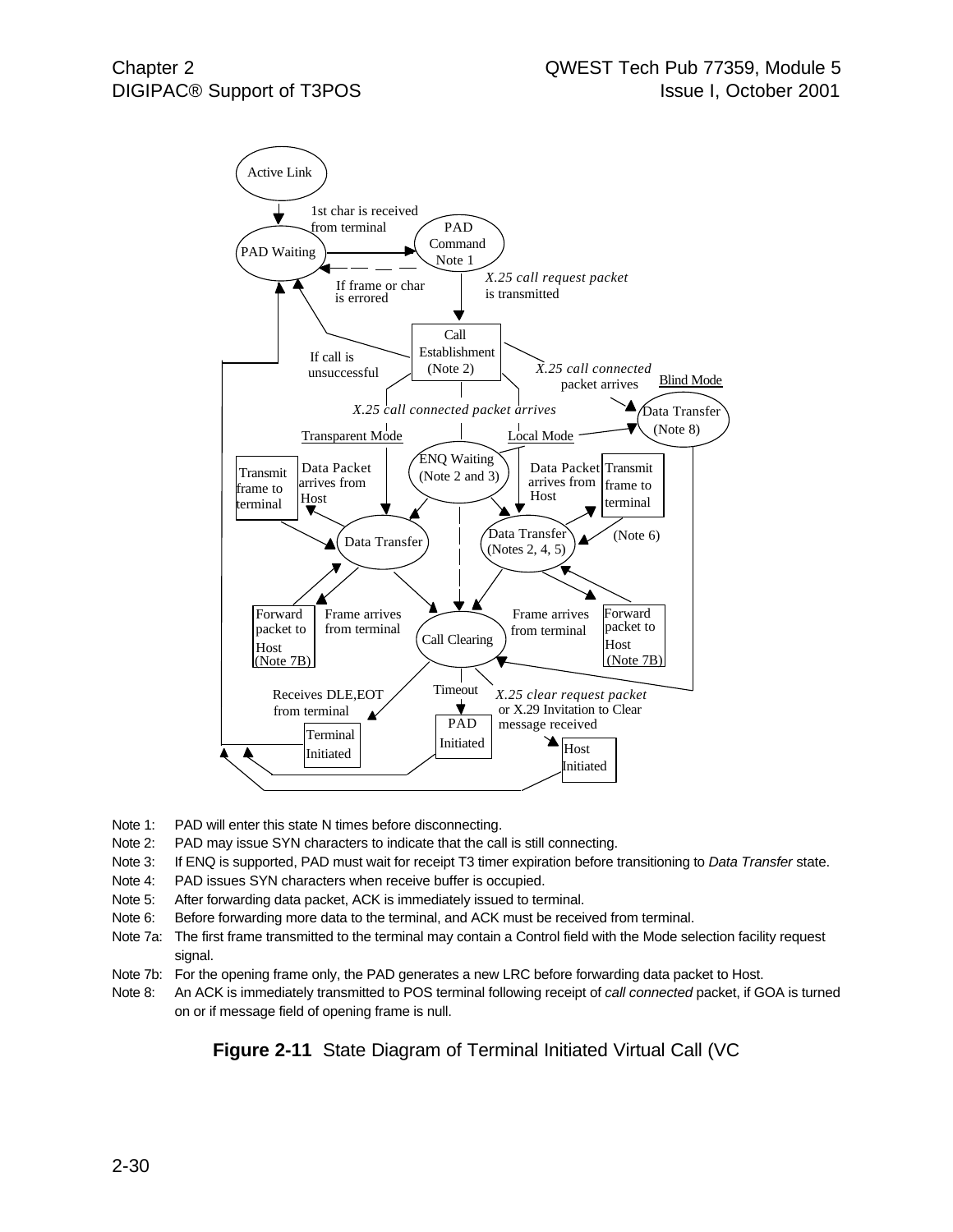

- Note 1: PAD will enter this state N times before disconnecting.
- Note 2: PAD may issue SYN characters to indicate that the call is still connecting.
- Note 3: If ENQ is supported, PAD must wait for receipt T3 timer expiration before transitioning to *Data Transfer* state.
- Note 4: PAD issues SYN characters when receive buffer is occupied.
- Note 5: After forwarding data packet, ACK is immediately issued to terminal.
- Note 6: Before forwarding more data to the terminal, and ACK must be received from terminal.
- Note 7a: The first frame transmitted to the terminal may contain a Control field with the Mode selection facility request signal.
- Note 7b: For the opening frame only, the PAD generates a new LRC before forwarding data packet to Host.
- Note 8: An ACK is immediately transmitted to POS terminal following receipt of *call connected* packet, if GOA is turned on or if message field of opening frame is null.

**Figure 2-12** State Diagram of Host Initiated Virtual Call (VC)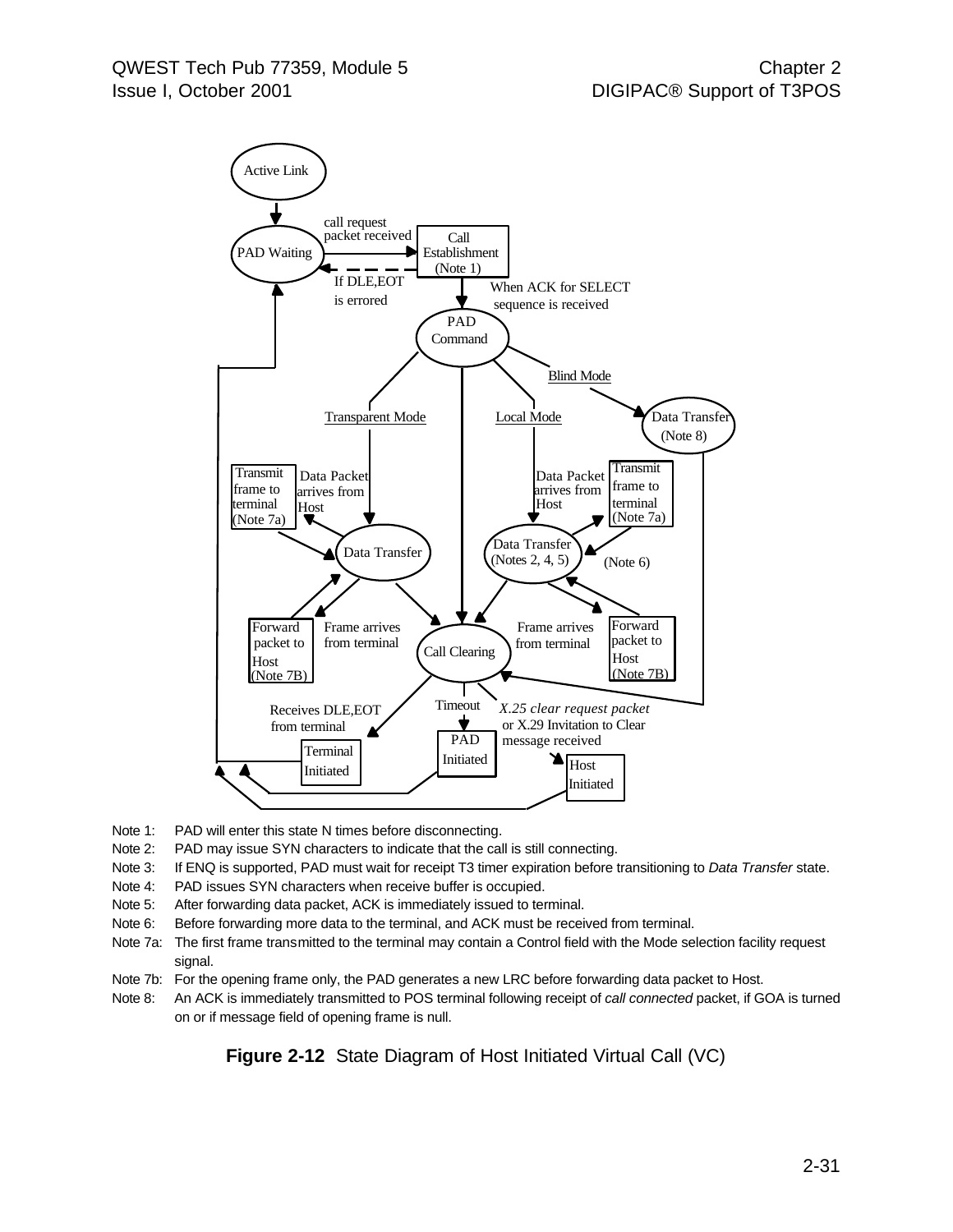# **2.8.4 Call Establishment State**

Upon receipt of a valid opening frame, the PAD enters the Call Establishment state. In the Call Establishment state the PAD attempts to set up a VC in accordance with the call establishment procedures in X.25, X.75' or an internal protocol. In the Call Establishment state, the PAD issues SYN characters when appropriate and a DLE, EOT if an error condition occurs. When in this state, the PAD does not accept any additional opening frames. A frame will be recognized by the PAD as an opening frame if a DLE, EOT preceded the frame (see Section 2.7.2 - Frame Structure, Definition of an Opening Frame).

When the PAD correctly receives an opening frame, the PAD starts the initial time-out prevention timer and waits T2 seconds before issuing the first SYN character. Subsequent time-out prevention timers are governed by the SYN-to-SYN timer, which starts when a SYN character is transmitted to the POS terminal. Both the initial timeout prevention timer and the SYN-to-SYN timer are terminated by PAD transmission of a supervisory or information frame to the POS terminal. The PAD will forward all information frames received before the previous frame was acknowledged. The initial time-out prevention timer and the SYN-to-SYN timer are only applicable in the PAD Command, Call Establishment, and ENQ Waiting states.

#### **Terminal Initiated**

• The Control field information in an opening frame may be used by the POS terminal to initiate VC establishment. Call set-up information may be received in the Control field along with the T3POS Mode Selection signal.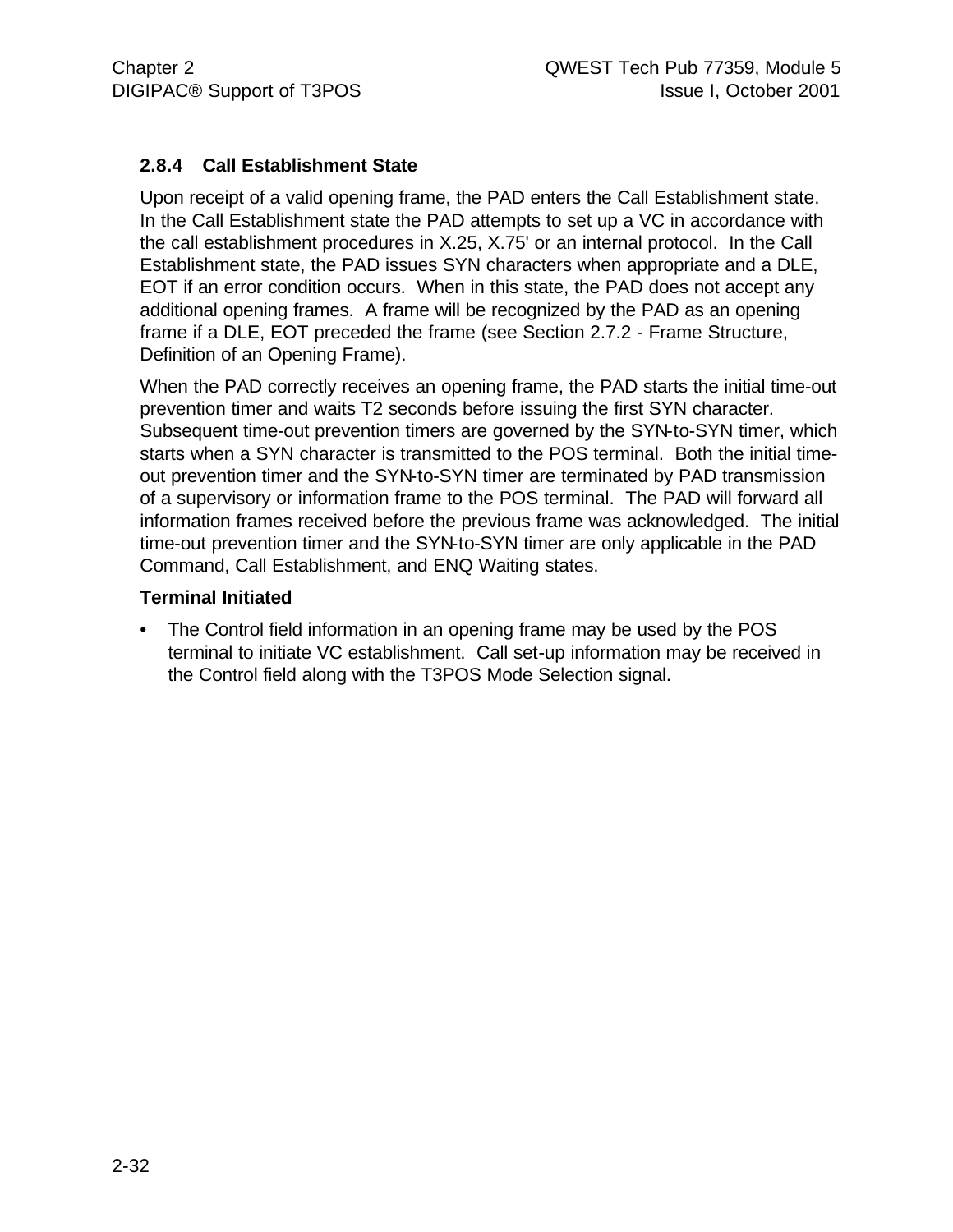

Note 1: The PAD validates the Control field and passes the MSS to the host, depending on the setting of the Method of Host Notification parameter. The PAD does not acknowledge correct receipt of the opening frame until the virtual call is accepted.

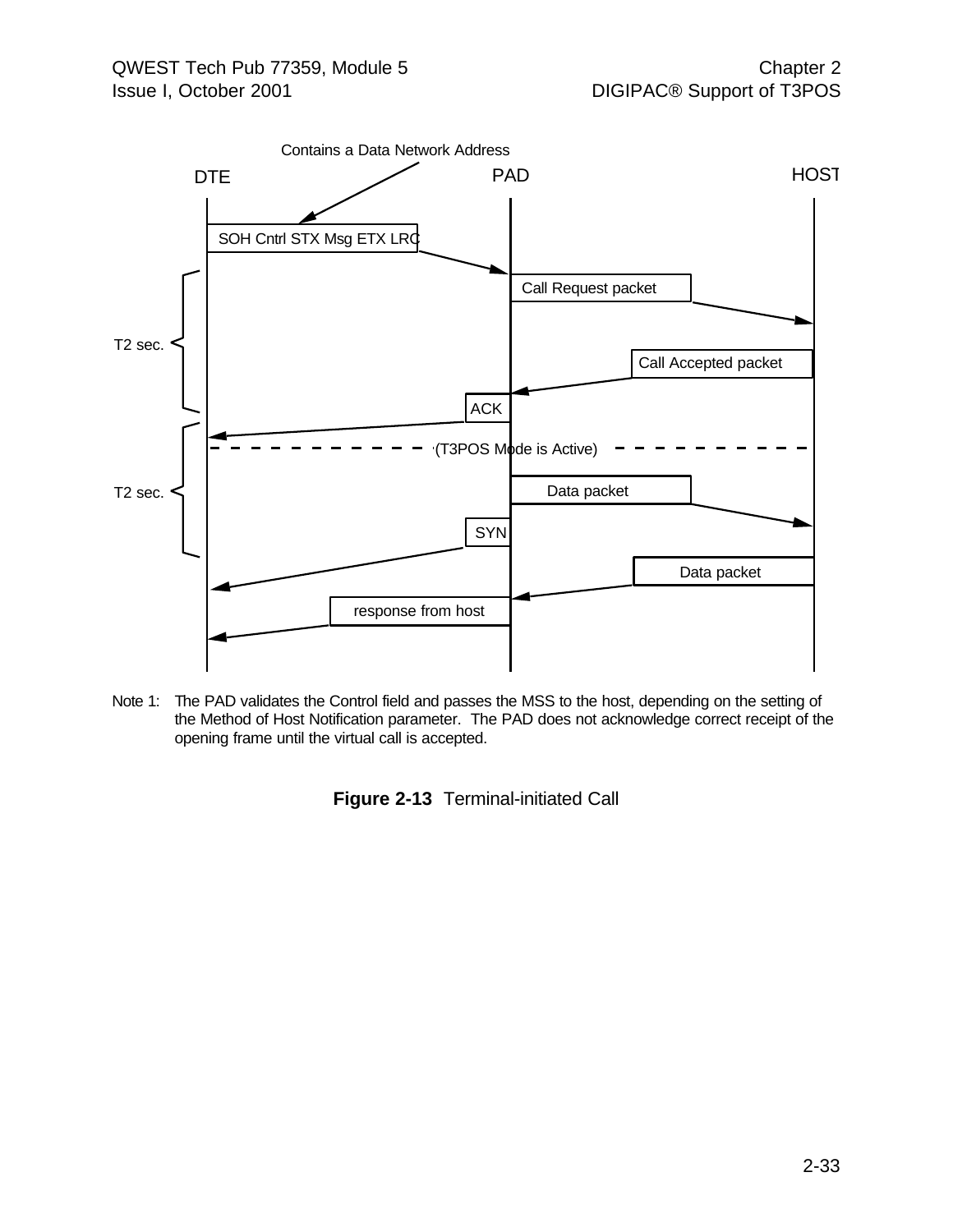#### **PAD Initiated**

The DIGIPAC<sup>®</sup> T3POS PAD supports PAD initiated calls on interfaces with POS equipment using the Direct Call capability. The Direct Call capability is an optional subscription time service that prevents the user from having to signal the T3POS mode of operation, the called address, and the optional facilities on each call requested. At subscription time, default mode selection is obtained from the customer and the customer interface is configured accordingly. When the opening frame in the General frame format is received, the PAD automatically generates a call request packet containing call set-up information previously subscribed to by the user. If the PAD receives an opening frame that contains information other than that given at subscription time, the information contained in the Control field will override that associated with the Direct Call capability.



Note 1: The PAD uses the Direct Call address to establish the virtual call and does not pass the MSS to the host. The PAD does not acknowledge correct receipt of the opening frame until the virtual call is accepted.

**Figure 2-14** PAD-activated Call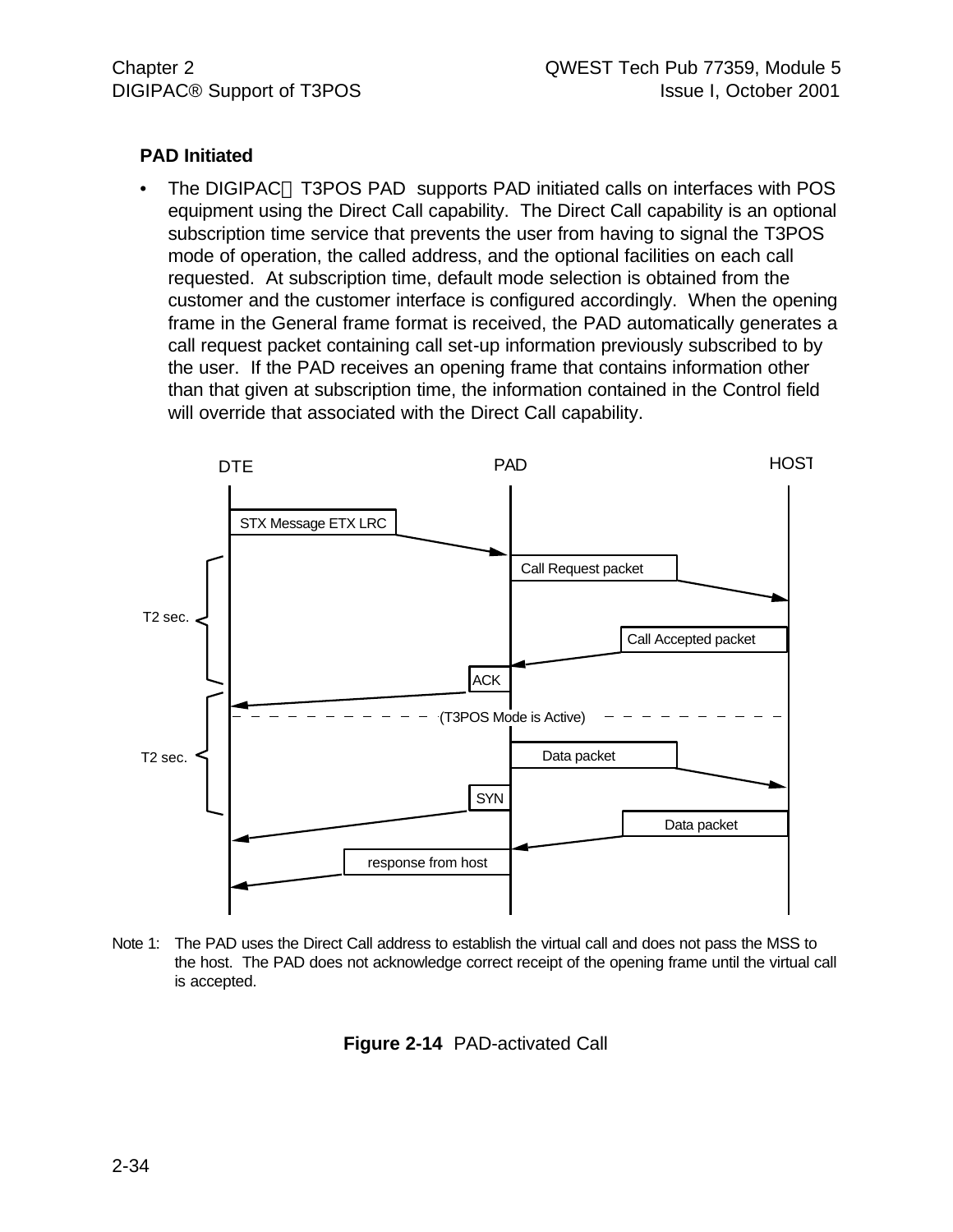## **Host Initiated**

• The information present in the Call User Data field received from the host in the *incoming call* packet may be used to signal the mode of operation. Upon receipt of an *incoming call* packet, the PAD will transmit the Select sequence to the DTE and wait to receive an ACK before transmitting a *call connected* packet to the host. The call is not confirmed if the PAD receives a DLE, EOT from the DTE (see Figure 2-15).

If the Mode Selection signal is not present in the Called User Date (CUD) field of the *incoming call* packet received from the host, the PAD will operate in its default mode, which is set at subscription time.

For host-initiated calls, if the Call User Date (CUD) of a *call request* packet contains more than the Mode Selection Signal (MSS), the PAD will pass the MSS along with the rest of the CUD contents to DTE in the Control field.

The host can only request a change of mode if the T3POS Protocol Identification is present in the first four octets of the Call User Data (CUD) field of call request packet.



Note 1: This frame will contain the Mode Selection Signal, but the Called User Data (CUD field may not be present. The contents of the CUD of an incoming call packet are mapped into the Control field.

**Figure 2-15** Illustration of a Host-initiated Call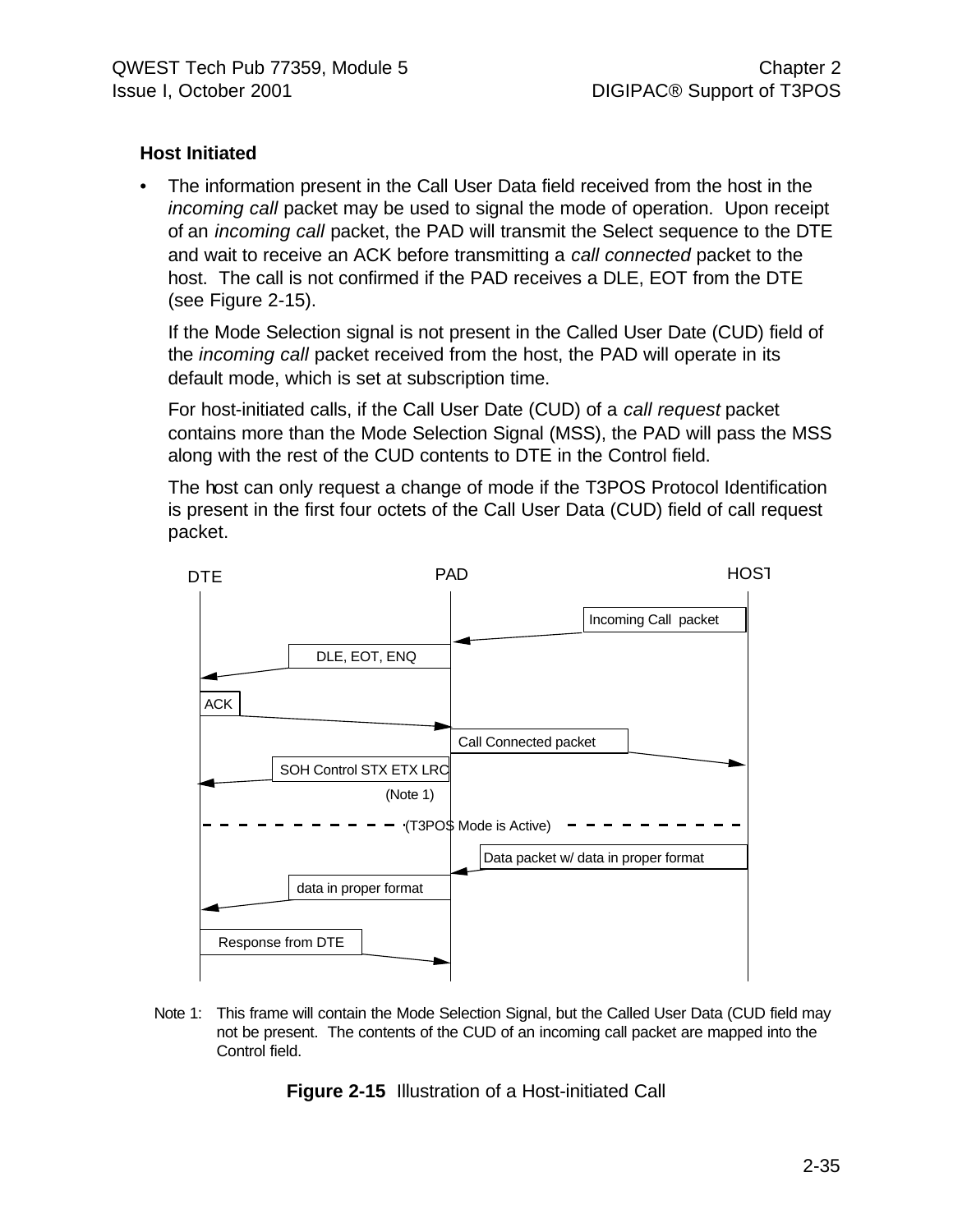• If a host-initiated call is attempted, the DTE may have a large number of transactions stored such that the DTE is not prepared to receive a host-initiated call. For this reason, the PAD must receive confirmation from the DTE that the host-initiated call may be completed.

If an ACK is received from the DTE in response to a Select sequence, the PAD will transmit a Control frame with the MSS and the rest of the contents of the CUD if present (see Figure 2-15).

If a DLE, EOT sequence is received from the DTE in response to a Select sequence, the PAD will clear the virtual call and enter the *PAD Waiting* state.

# **2.8.5 Call Clearing**

The clearing of a VC may be initiated by either the POS terminal, the remote host system, or the PAD. The PAD commences with call clearing procedures as a result of a timer that has expired, error recovery, or a physical connection that has been lost. In addition, the PAD will recognize a clear request signal (i.e., DLE, EOT sequence) from the terminal and a clear request packet from host system and, following receipt of either, the PAD will proceed with call clearing procedures. Upon receipt of a clear request packet, the PAD transmits a clear indication signal to the POS terminal. The PAD will use the DLE, EOT sequence to indicate to the terminal that a virtual call has been cleared.

If a call attempt is unsuccessful for any reason other than a host initiated clear, the PAD indicates this to the terminal by means of a DLE, EOT sequence. After transmission of the DLE, EOT sequence, the PAD enters the PAD Waiting state.

#### **Terminal Initiated**

• A POS terminal can clear a VC by issuing a clear request command signal in the form of the DLE, EOT sequence, which is recognized by the PAD in both Transparent and Local modes. The PAD responds by transmitting a clear request packet to the host. The use of the DLE, EOT sequence as a command is only applicable in those states that are visited subsequent to the Call Establishment state.

#### **PAD Initiated**

• Clearing of a virtual call by the PAD may result from one of three conditions. The first condition depends on idle time, T5, (see Table 2-5), which a PAD must keep track of to prevent excessive inactivity.

If the DLE, EOT (T5) timer expires, the PAD will transmit a DLE, EOT sequence to the terminal and a *clear request* packet to the host.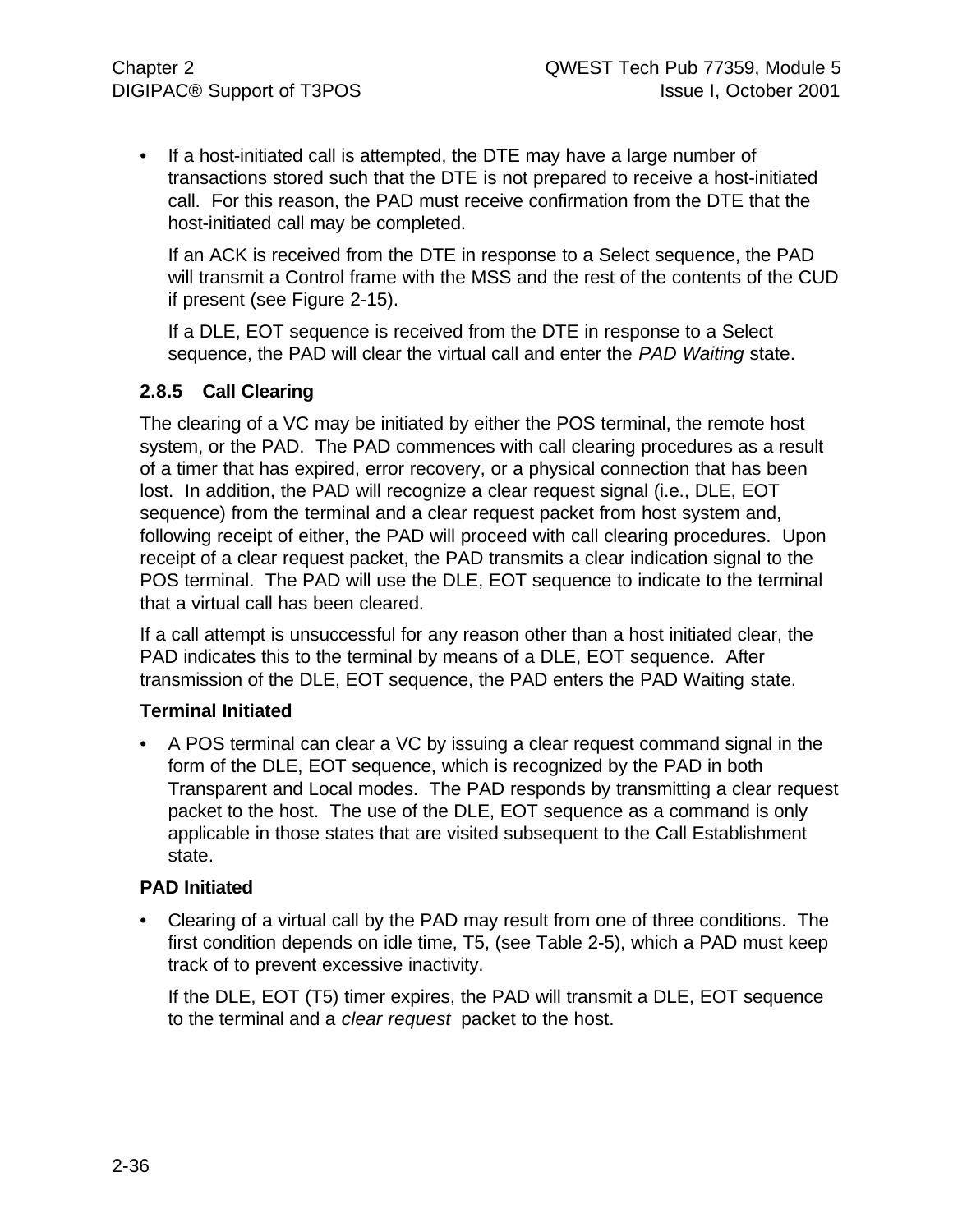• In the second condition, the PAD must incorporate a means of detecting loss of the physical access link on either the terminal or network side. If the link on the terminal side has failed, the PAD transmits a *clear request* packet to the host.

If the link on the network side fails, the PAD will issue a DLE, EOT sequence to the terminal to indicate that the call has been cleared.

When the re-try count is exceeded, the PAD will issue a DLE, EOT sequence to the terminal to indicate that the call has been cleared.

• The third condition applies to the local mode only. If the PAD receives anything other than data frames from the host or terminal attempts to send anything other than data frames to the host (i.e., unexpected frames), the call will be cleared.

#### **Host Initiated**

• Upon receipt of an X.29 invitation to clear message or an X.25 clear request packet from the host, the PAD will commence with its VC clearing procedures in accordance with their respective CCITT Recommendations. The X.29 invitation to clear message is the desirable host initiated virtual call clearing method. The PAD will send a clear indication signal (i.e., DLE, EOT) to the terminal and respond to the host with a clear indication packet in accordance with the clearing procedures in the Bellcore PPSNGR. The PAD will issue a DLE, EOT sequence to the terminal in all modes.

For the Fault Conditions listed below the identified actions will be taken.

• Failure to Receive an Opening Frame -

This condition only applies to non-leased line connections to the PAD and uses timer T6. DIGIPAC<sup>®</sup> does not currently offer timer T6 or non-leased line types of connections.

• Failure to Establish a Virtual Call (VC) -

If the VC is unsuccessful for any reason the PAD transmits a DLE, EOT character to the terminal.

• Invalid Clear Request from Terminal -

If the PAD receives a DLE, EOT sequence from the terminal while in the PAD Waiting state, no response to the terminal will be transmitted.

• Invalid Control Field -

If the PAD receives an invalid Control field from the POS terminal, the PAD will transmit a DLE, EOT sequence to the terminal and enter the PAD Waiting state. If the call is host initiated and the MSS or PID is invalid, the PAD will clear the call.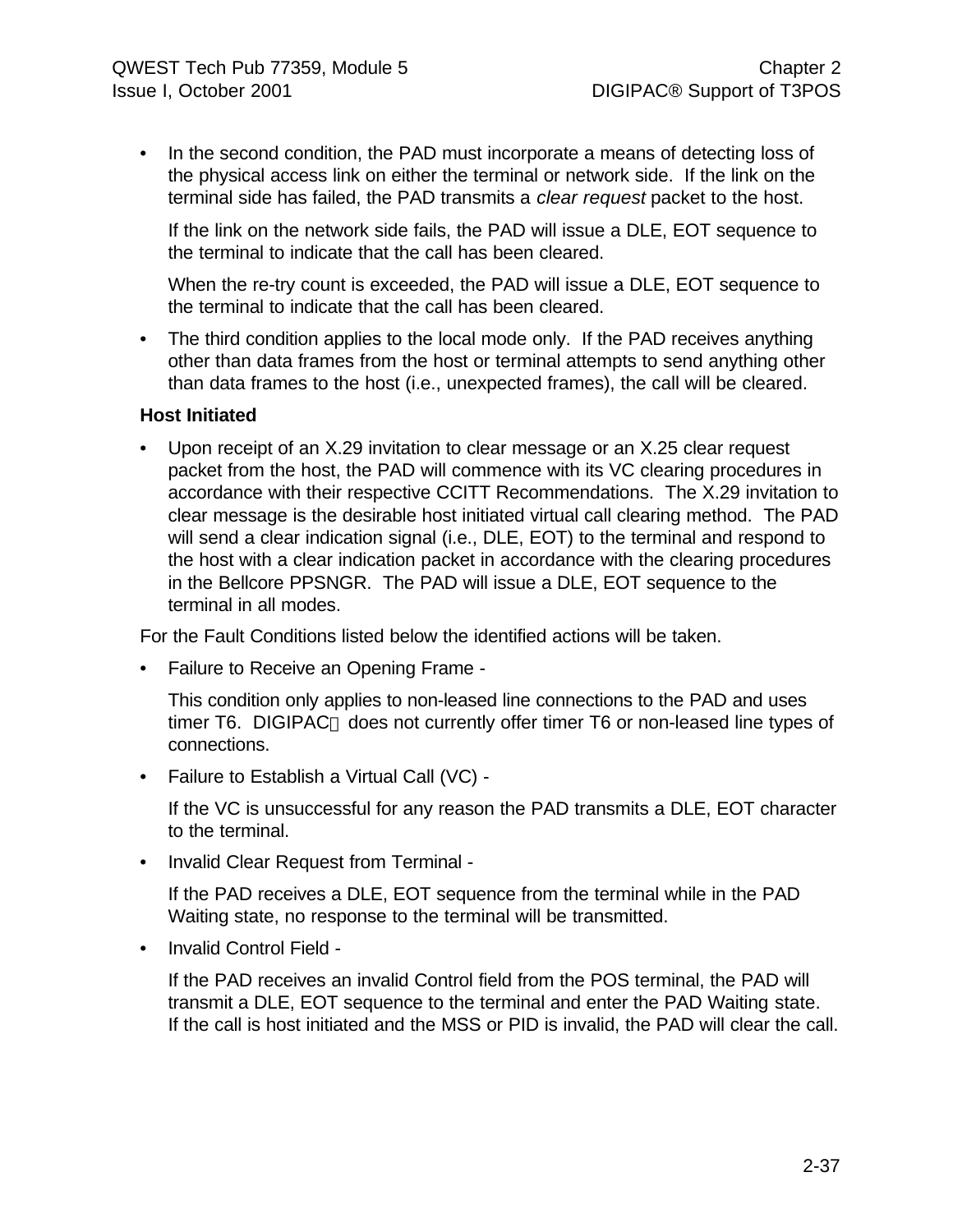• Maximum Packet Size Exceeded -

If the PAD determines that the maximum packet size has been exceeded, it will transmit multiple packets in accordance with the M (more) bit procedures in CCITT X.25, Section 4.3.4. Conversely, when a data packet is received from the host with the Mbit set to 1, the PAD forwards data to terminal as it is received. The pad will suspend Timer T-2 while receiving data packets with Mbit set.

A reset may occur at any time following the completion of call establishment procedures, initiated by the PAD, host, or network, Upon receiving a reset, the PAD or host must confirm it. Upon detection of a reset, the QWEST T3POS PAD sends a clear request to the host and a DLE, EOT sequence to the terminal to terminate the session.

Additionally, the function of the interrupt packet is undefined in this protocol. However, if an interrupt packet is received by the PAD or host, it is confirmed via an interrupt confirmation packet.

# **2.8.6 Procedures for Changing T3POS Modes**

The T3POS mode in which the PAD operates can be determined at subscription time or on a per call basis using a variety of mechanisms.

- The PAD supports two settable Mode Selection parameters that govern the PAD's default mode of operation for Terminal-initiated and Host-initiated calls.
- Both Mode Selection parameters are independently settable to Local, Transparent, or Blind mode. The default value for the Mode Selection parameter for terminal-initiated calls will be Local mode. The default value for Host-initiated calls will be Blind mode.

Different default modes for calls that are initiated by two different entities (i.e., the terminal and the host) are particularly useful in many credit/debit environments. Some users may wish to operate in Local mode for terminal-initiated calls, executing credit/debit authorizations, but other users may wish to operate in Blind mode for Host-initiated calls perhaps to download data (e.g., software or negative credit cards) to a DTE.

• The PAD is capable of changing the T3POS mode of operation from the default based on the value of the Mode Selection Signal (MSS) received in the Control field of a T3POS frame or the Called User Data (CUD) field of an *incoming call* packet.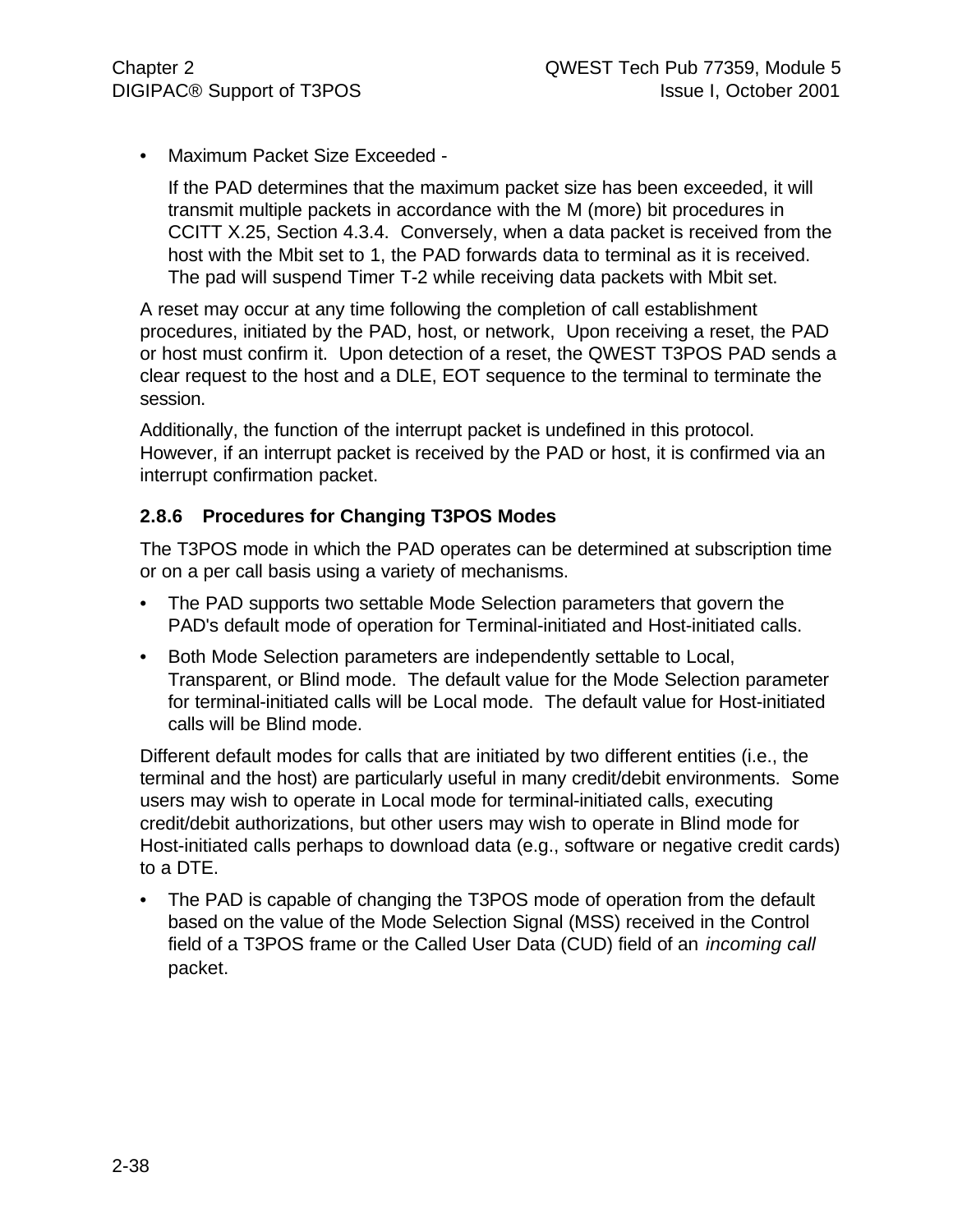The choice of a Mode Selection parameter value may be made on a per call basis by the DTE or the host system. A DTE or a host may not only change the T3POS PAD's mode of operation, but provide the called party with an indication of the mode in which the PAD is operating using the Control field or the CUD. Changing of the Mode Selection parameter by the host is discussed in Section 2.10.

Change mode procedures may be used in the *PAD Waiting* state before entering the *Call Establishment* state and after the *Call Clearing* state.

• A T3POS mode change is not possible while the PAD is in the *Data Transfer* or *Call Clearing* states.

The PAD responds to an opening frame containing a valid MSS by issuing a positive acknowledgment (i.e., an ACK or a response message) to the DTE.

• Regardless of the operating mode, if the MSS or selection PAD command signal in the Control field is invalid, the PAD will transmit a DLE, EOT and wait for retransmission of the entire opening frame, valid information in the rest of the frame notwithstanding. The format of the Control field is defined in Section 2.7.2.

# **2.9 Terminal/PAD POS Data Exchange**

The procedures described in this section apply during the Data Transfer state of the PAD interface to the POS terminal.

# **2.9.1 Data Transfer State**

After receipt of the *call accepted* packet, the PAD will issue an ACK character to the DTE, if the ACK Generation configuration option is ON, and enter the *Data Transfer* state of either Transparent, Local, or Blind mode, depending on the Mode Selection parameter value.

• The ACK Generation configuration option only applies to Blind and Transparent modes. In Blind and Transparent modes, no ACK in response to the opening frame should be issued to the DTE if ACK Generation is OFF and the message field contains data. In Local mode, upon receipt of a valid opening frame and a *call accepted* packet, the PAD will always respond with an ACK to the DTE.

The PAD will remain in the *Data Transfer* state until the virtual call is cleared by the PAD, the terminal, or the host as described in Section 2.8.5. Characters received from an asynchronous DTE are defined as consisting of all the bits received between, but not including, the start and stop bits. Data received by the PAD for delivery to the DTE will be treated as contiguous octets.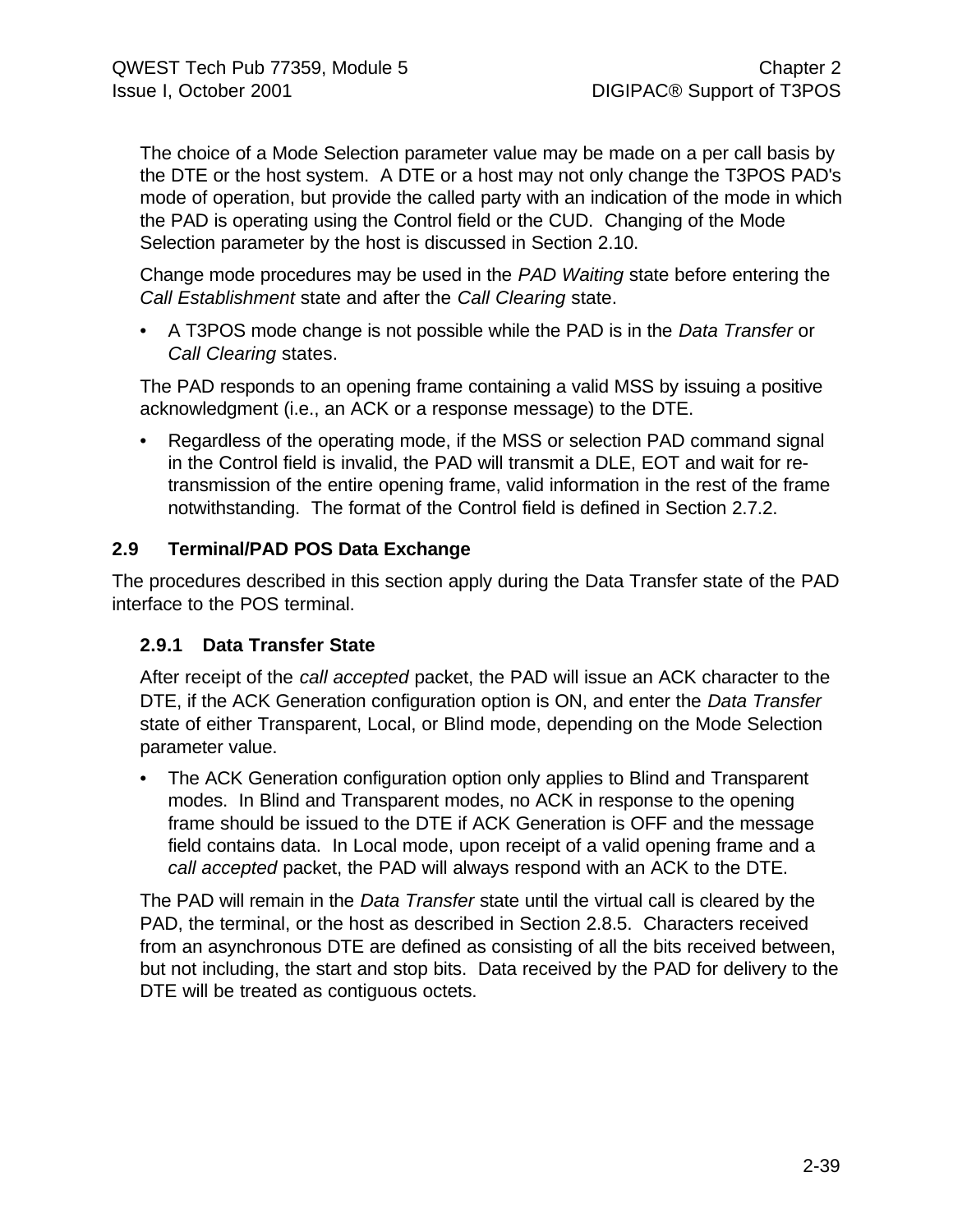If the PAD is in Local mode, then after the entire opening frame is received and transmitted to the host, the PAD will immediately transmit an ACK to the DTE to indicate that a virtual call has been established. In addition, in Local and Transparent mode, the PAD will monitor the data stream for a DLE, EOT sequence from the DTE and, upon receipt, the PAD will clear the call. DLE, EOT monitoring is applicable in Transparent and Local modes only. The ISP or Host is responsible for clearing all Blind mode calls.

# **2.9.2 Inactivity in the Data Transfer State**

To avoid excessive connecting and disconnecting when switched access connections are in use, the PAD employs timers to allow enough time for a successive transaction to be conducted. The PAD must also avoid allowing so much time that an idle interface prevents other switched connections. The time that is applicable after a transaction has been conducted is called the *DLE, EOT timer* in Table 2-5. The following explains the operation of these timers.

Following receipt or transmission of an ACK or data to/from the DTE, the PAD will start the DLE, EOT timer. If the terminal or host attempts to conduct another transaction by transmitting data to the PAD within T5 minutes, the PAD will terminate the DLE, EOT timer. If data is not received from the DTE or from the host before T5 expires, the PAD will clear the virtual call, issue a DLE, EOT to the DTE, and disconnect the switched access connection if necessary. Timer T5 is fixed at a value of 4 minutes in the QWEST DIGIPAC® PAD.

# **2.9.3 Data Forwarding Conditions**

There are two principal conditions in which the PAD commences with the forwarding of a *data* packet.

- In Local mode, the ETX and the LRC combination of characters are used to indicate to the PAD that a frame has ended and the information should be forwarded. The ETX and the LRC combination of characters are included in the data field of the packet before the packet is forwarded.
- In all modes, a full packet (i.e., the characters received from the DTE have reached the maximum packet size) or, in Blind and Transparent modes, the Character-to-character timer (T1) has expired will be the conditions that result in a data packet being forwarded to the host.

# **2.9.4 Hardware Flow Control Using RTS/CTS**

RTS/CTS flow control is supported in Transparent and Blind modes. The configuration option for RTS/CTS Flow Control is selected at subscription time. The default value for this parameter is OFF.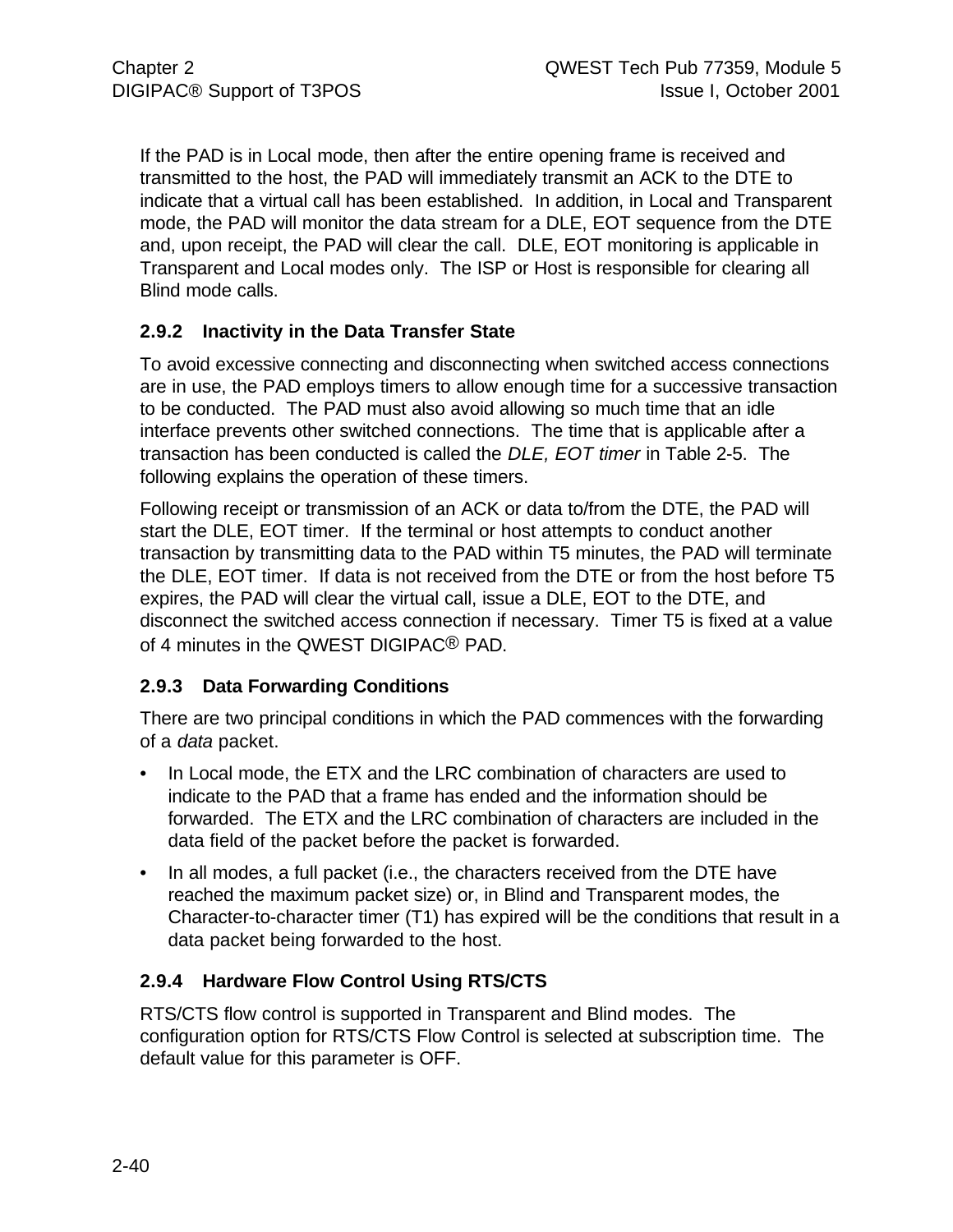# **2.10 Host/PAD Control Information Exchange**

A T3POS PAD is responsible for informing the DTE or the host system of the mode in which it is operating, particularly when the PAD has been changed from its default MSS value. This is accomplished by using a combination of special T3POS frames and X.25 protocol elements, depending on the capabilities of the host system.

- If no control field is present in the opening frame, the PAD uses the appropriate Mode Selection default value set at subscription time.
- When a PAD receives an opening frame with a Control field from a DTE, it will ensure that a mandatory MSS is present in the first character position. If a valid MSS is not present, the PAD will issue a DLE, EOT to the DTE.

## **2.10.1 T3POS Protocol Identification**

The Protocol IDentifier (PID) is used to uniquely identify the type of protocol conversion to take place at the PAD. A PID may be used by a PAD to inform the host of the type of PAD in use or by the host to request the use of a particular type of PAD. This may be beneficial if a host is to support access by merchants utilizing the present mode of operation and merchants utilizing the new T3POS protocol. Conversely, the PID may also be useful if a PAD is to receive host-initiated calls from host systems that support existing X.25 calls with an X.29 PID and X.25 calls with the T3POS PID present. The ability to distinguish between the traditional asynchronous protocol and the new T3POS protocol is useful for identifying different applications for billing purposes, compiling network statistics and operational efficiency in Multi-Aspect PAD environments.

- The PAD supports the Protocol IDentifier (PID) as a settable parameter that permits the subscription time selection of at least two values for the PID.
- The PAD is capable of optionally receiving and transmitting *incoming call* and *call request* packets, respectively, with the T3POS PID specified in Figure 2-16.

The PID is a specific coding of the first four octets of the Call User Data field of a *call request* packet or an *incoming call* packet. It is recognized that some hosts may not be capable of manipulating the PID.

- To accommodate host systems that are unable to transmit or receive the T3POS PID (see Figure 2-16), the PAD supports the X.29 PID specified in CCITT X.29, Section 4.2.1 as an option settable at subscription time (see Figure 2-17).
- If an *incoming call* packet is received by the PAD without an X.29 or T3POS Protocol IDentifier (PID) field or information in the Call User Data field, the T3POS PAD will operate in the default mode.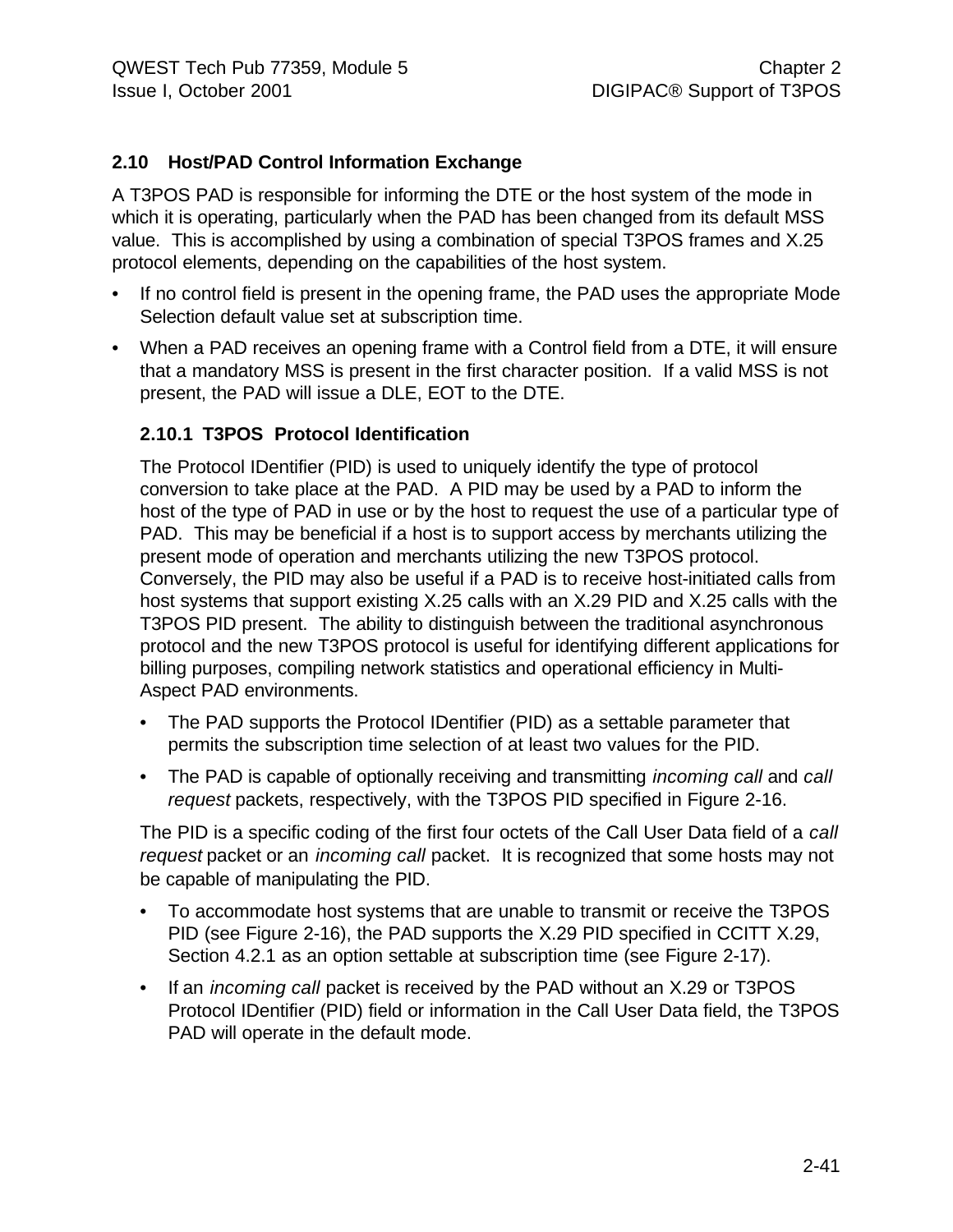

**Figure 2-16** Encoding of the T3POS Protocol Identifier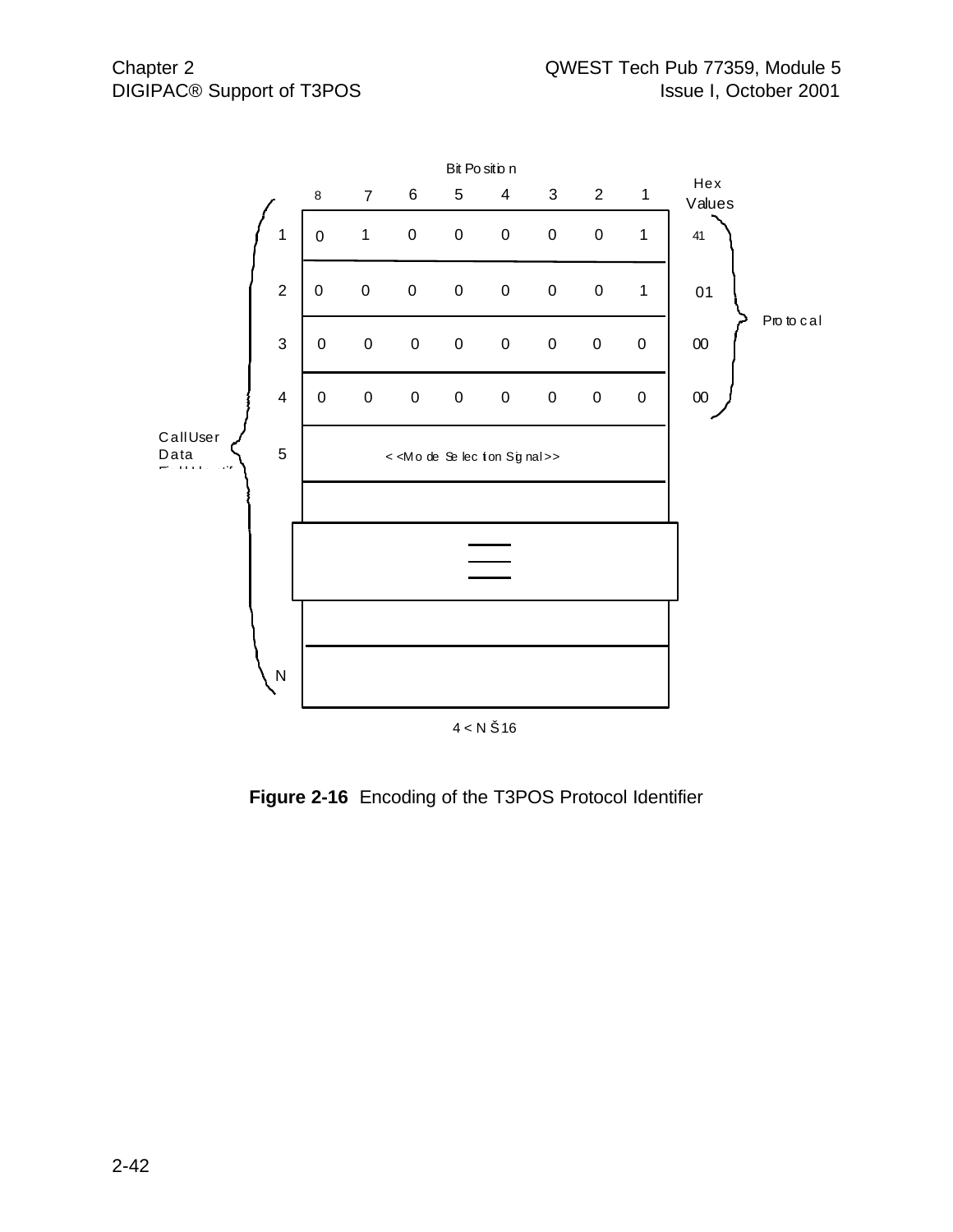

**Figure 2-17** Format for the X.28 Protocol Identifier

# **2.10.2 Use of PID and CUD in T3POS Mode Signaling**

As indicated above, the PAD's operating mode can be changed from a default mode, defined at subscription time, to another operating mode supported by the PAD. Using the Mode Selection Signal, mode switching may be performed by the DTE or the host to override the default mode on a per call basis. The called party is in some cases informed of the mode in which the call will operate, depending on the Method of Host Notification parameter (see Table 2-6).

| <b>Protocol Identifier</b><br>(PID) Value | <b>Call User Data</b><br>Field (Octet 5)<br><b>Contents</b> | <b>Method of Host</b><br><b>Notification</b> |  |
|-------------------------------------------|-------------------------------------------------------------|----------------------------------------------|--|
| X.29                                      | MSS                                                         | Call Request packet                          |  |
| X.29                                      | $-$ *                                                       | Mode Switch Control frame                    |  |
| X.29                                      |                                                             | <b>None</b>                                  |  |
| T3POS                                     | MSS                                                         | Call Request packet                          |  |
| T3POS                                     |                                                             | Mode Switch Control frame                    |  |
| T3POS                                     |                                                             | None                                         |  |

**Table 2-6** Method of Host Notification Configuration Options

\* A dash (--) indicates that the PAD does not populate the CUD with an MSS. Information may be passed from the host system to the DTE or vice versa.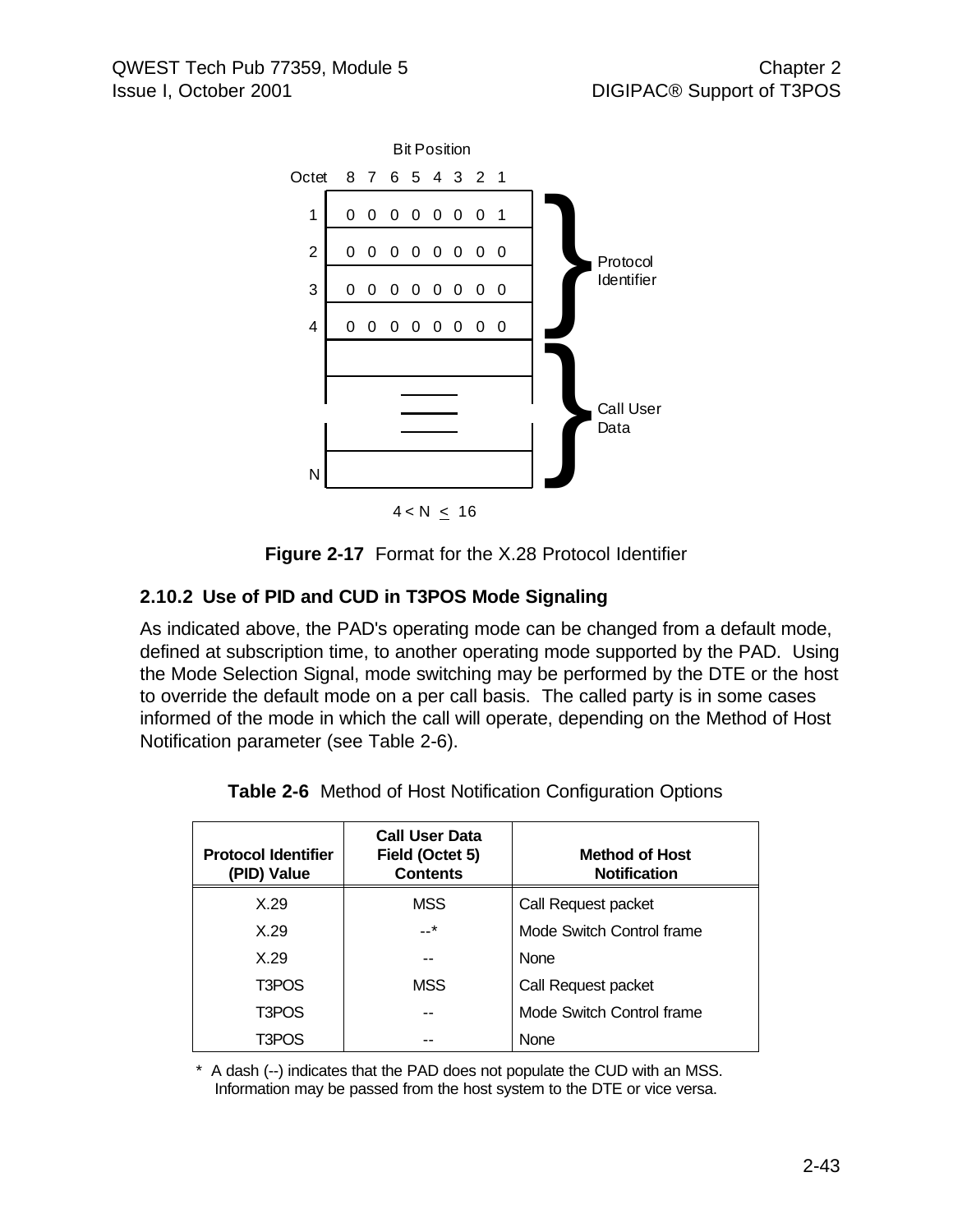For terminal-initiated calls, the host system is conditionally informed of the mode of operation, depending on the Method of Host Notification parameter setting, but for host-initiated calls the DTE is always informed of the mode in operation. The MSS is received by the PAD to determine the mode of operation or transmitted by the PAD to indicate the mode in operation. There are two mechanisms by which the PAD may transmit or receive a host system Mode Selection Signal: 1) A special Control frame transmitted to the host with or without a Message field or 2) the Call User Data field of an *incoming call* or *call request* packet. The mechanism used by the PAD is determined by the Method of Host Notification parameter, which are settable configuration options set at subscription time.

# **2.10.2.1 Terminal-Initiated MSS Signaling**

The following apply to terminal-initiated calls:

- When an opening frame is received in the Control frame format, the PAD will transmit a *call request* packet over the X.25 interface with the Call User Data (CUD) field containing the appropriate PID (i.e., based on the PID *Selection* parameter). Also, depending on the value of the Method of Host Notification parameter, the PAD will inform the host of the mode of operation using one of the following:
	- Populate the fifth octet of the CUD with the MSS;
	- Transmit the Mode Switch Control frame to the host after the virtual call has been established; or
	- No host notification of the mode in operation.
- The PAD also supports a No Host Notification option that at no time will inform the host of the mode of operation.
- When an Information frame is received in the General frame format, the PAD transmits a *call request* packet over the X.25 interface with the Call User Data (CUD) field containing the appropriate PID (i.e., based on the *PID Selection* parameter) but no MSS. The PAD will operate in its default mode.
- When the PAD receives an opening frame from the DTE in the General frame format, no host notification will be provided

When the virtual call is terminal-initiated and the Method of Host Notification parameter is set to use the CUD, the PAD maps the MSS into the fifth octet of the CUD field of the *call request* packet. If no MSS is present in the CUD field from the host, the PAD will operate in its default mode setting.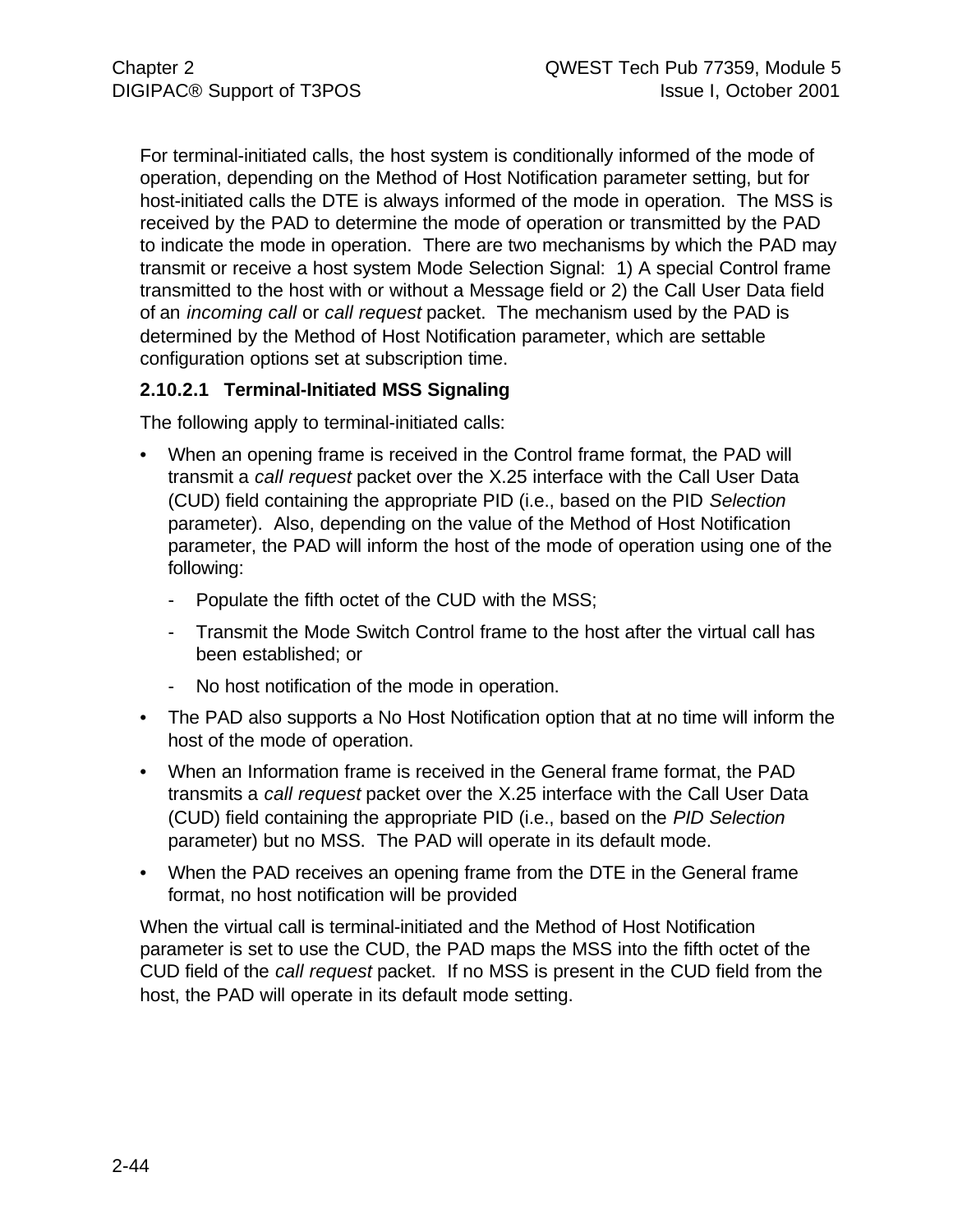# **2.10.2.2 Host-Initiated MSS Signaling**

The following apply to host-initiated calls:

- If the *PID Selection* parameter is set to T3POS and the fifth octet of the *incoming call* packet's CUD contains an MSS, the PAD transmits the Select sequence to the DTE, waits for an ACK from the DTE, transmits a Mode Switch Control frame to the DTE, and operates in the mode associated with the MSS. If the *incoming call* packet contains an X.29 PID, an MSS should not be present in the CUD.
- If the PID Selection parameter is set to T3POS or X.29 and no MSS is present in the CUD, the PAD will transmit the Select sequence to the DTE, wait for an ACK from the DTE, and operate in the mode specified by the Mode Selection Hostinitiated default value.
- For host-initiated calls, the mode switching using the Mode Switch Control frame is not allowed.

Since mode signaling cannot be performed using a Mode Switch Control frame from the host, the Call User Data (CUD) field is recommended when sending the MSS to the host system or receiving the MSS from the host system. When a virtual call is initiated by either the host or the DTE and the Method of Host Notification parameter is set to use the *call request* packet, the called party is informed of the T3POS mode in operation by the CUD field of a *call request* or *incoming call* packet. The PAD transmits the MSS (for terminal-initiated and PAD-activated calls) and recognizes (for host-initiated calls) the MSS in the fifth octet of the CUD field, immediately following the Protocol Identifier (octets 1-4).

#### **2.10.3 Illustrations of Mode Selection**

#### **Terminal-Initiated Mode Selection**

The DTE selects a T3POS mode of operation by transmitting an opening frame with a Control field containing an MSS. Table 2-4 contains a list of MSS values that are available. If the DTE transmits a frame in the General format, the PAD uses the default mode set at service order time. Figures 2-18 to 2-20 illustrate terminalinitiated mode selection when the opening frame is in the General Frame format and when different values for the Method of Host Notification parameter have been selected.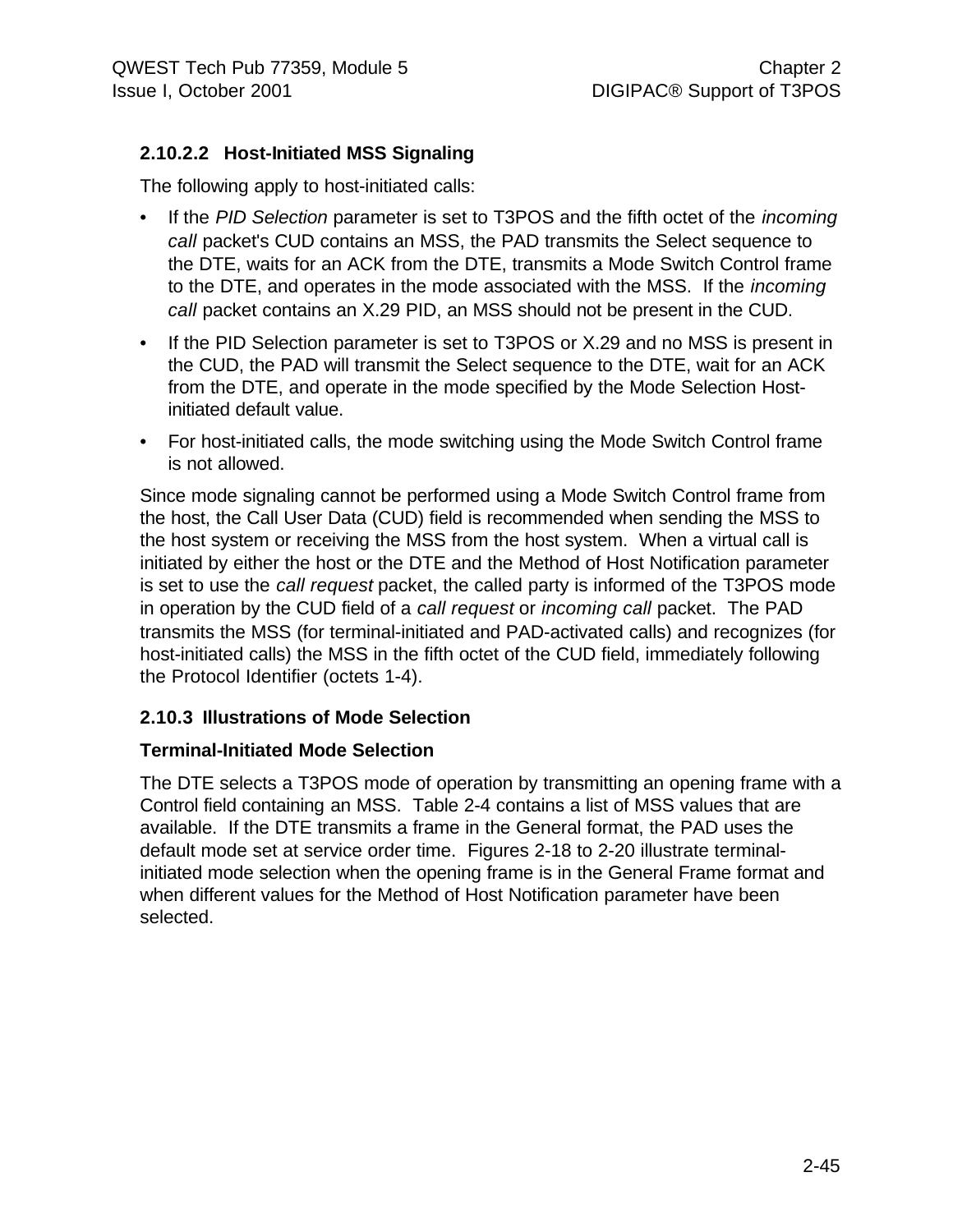

**Figure 2-18** PAD-activated Call with Opening Frame in General Frame Format



**Figure 2-19** Terminal-initiated Call with Opening Frame in Control Frame Format (Method of Host Notification = CUD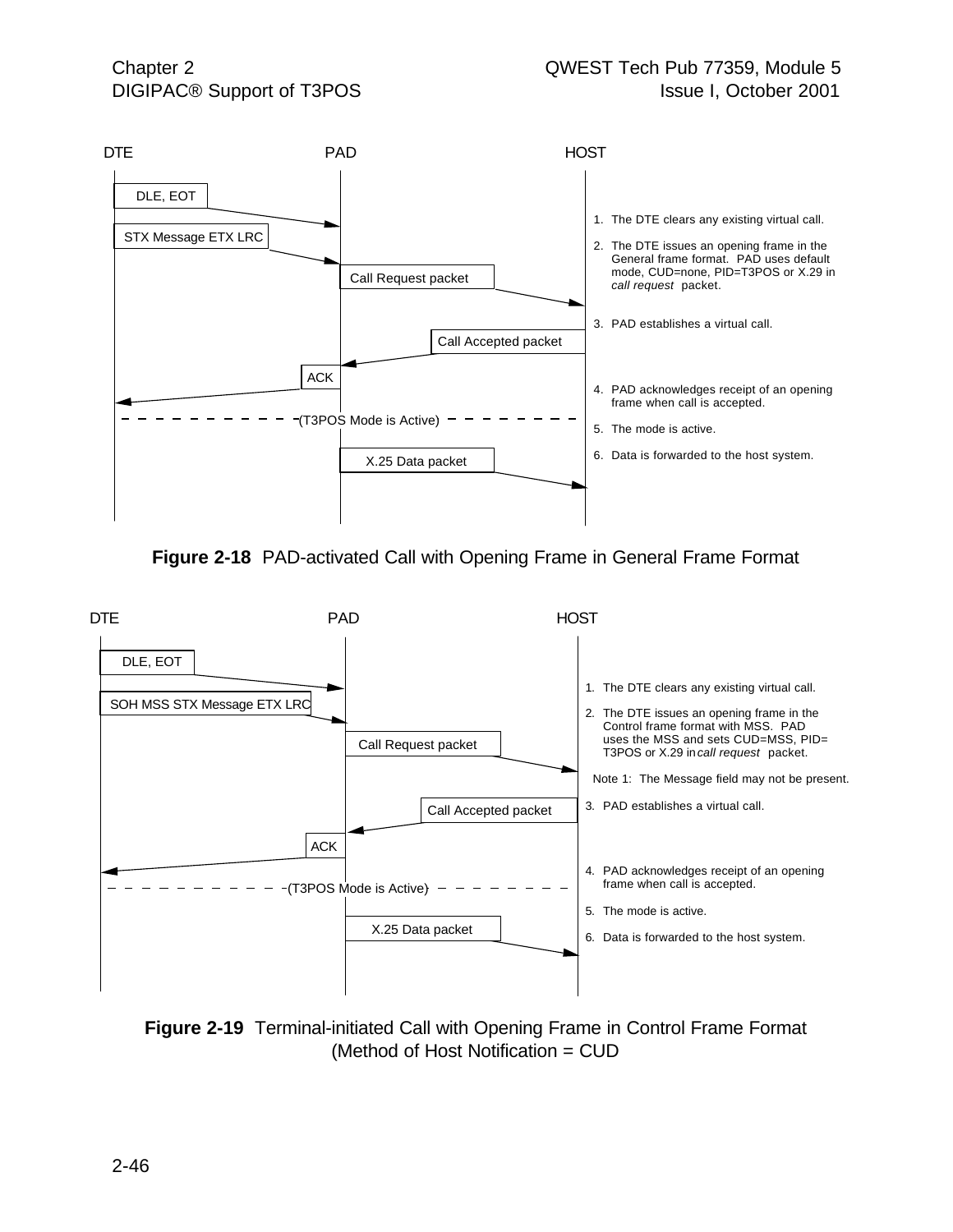

**Figure 2-20** Terminal-initiated Call with Opening Frame in Control Frame Format (Method of Host Notification = Mode Switch Control Frame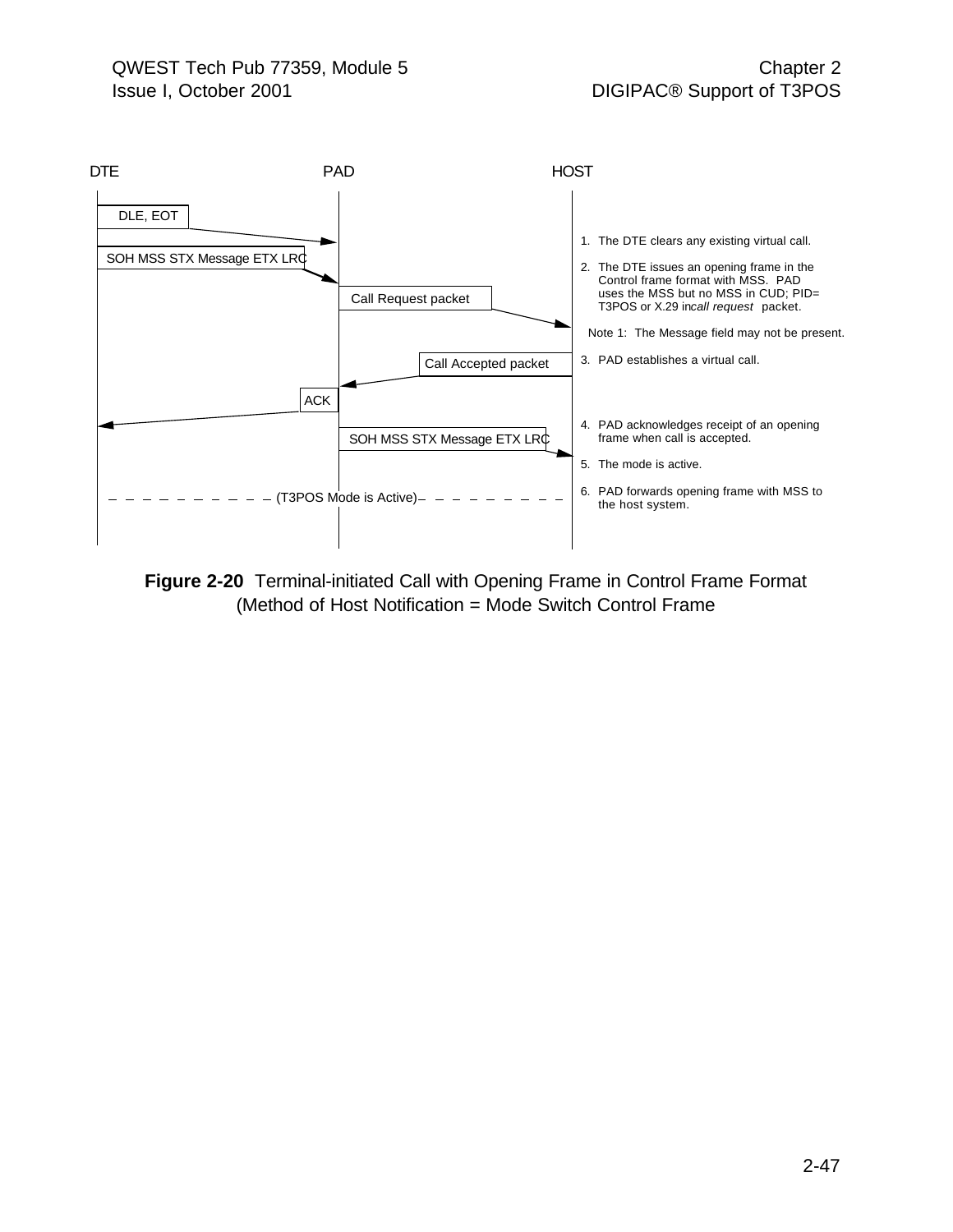#### **Host-Initiated Mode Selection**

The Host uses the MSS in the CUD to select a T3POS mode operation. The PAD provides the DTE with notification of the MSS chosen. Figure 2-21 illustrates mode selection for a host-initiated call.



Note 1: This frame will contain the Mode Selection Signal taken from the Called User Data (CUD) field. Additional data in the CUD of an incoming call packet are mapped into the Control field.

**Figure 2-21** Host-initiated Call with Mode Selection

#### **2.10.4 ENQ Character Support**

The DIGIPAC<sup>®</sup> T3POS PAD supports two options for the ENQ character. With option 1, the PAD waits for receipt of an ENQ from the host system prior to transmitting the opening frame. This option makes use of the ENQ timer T3 -- will be set to a value of 1.5 seconds for this option), which transfers the PAD into the Data Transfer state if no ENQ is received within the T3 time period. With option 2, the PAD immediately transitions to the Data Transfer state upon receipt of a call connected packet from the host system without waiting for an ENQ character.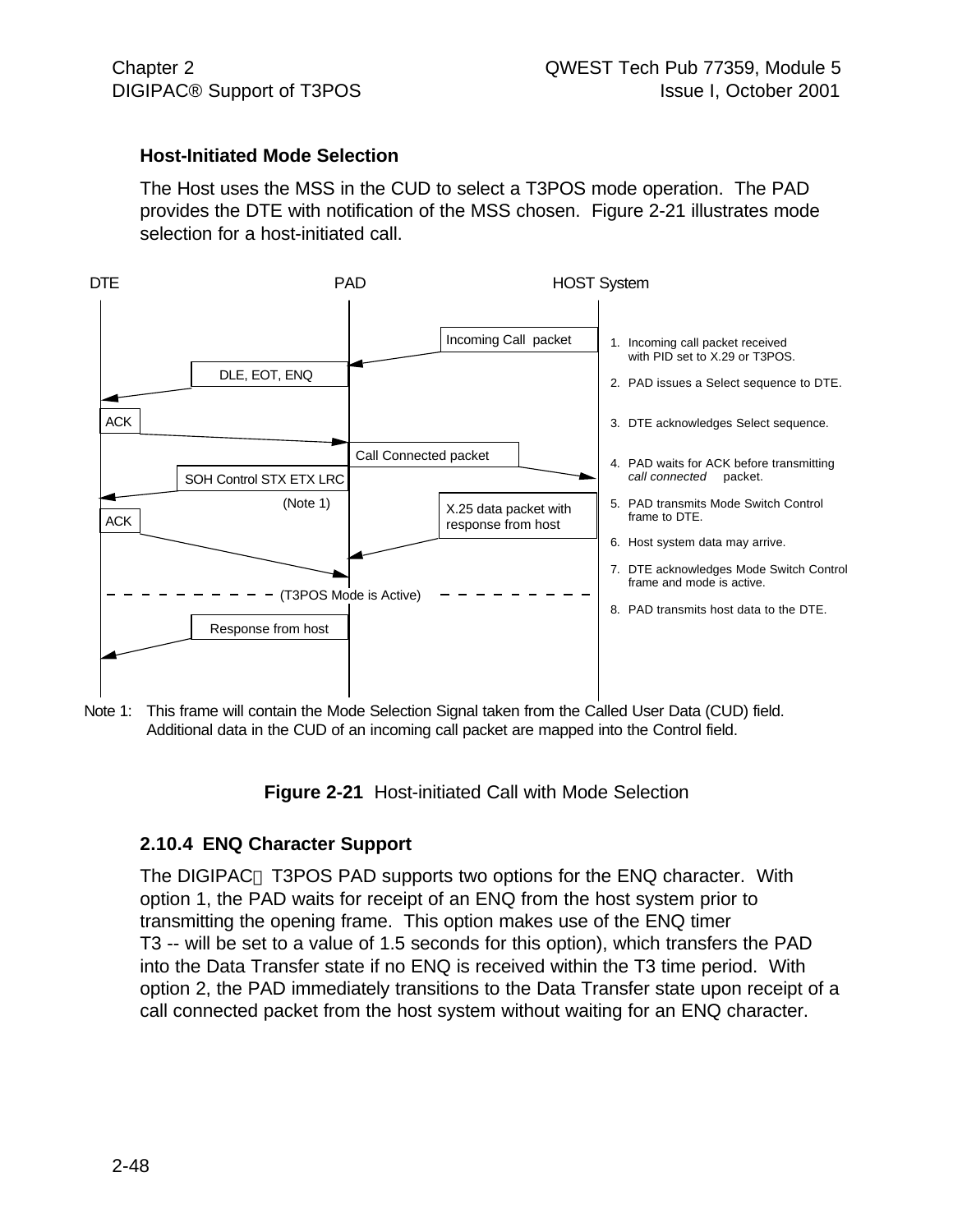# **2.11 X.3 Parameter Profile for Point-of-Sale (POS) (Not Supported)**

For interfaces with POS terminal equipment, there is a set of defined values of X.3 PAD parameters known as the POS Standard Profile. This profile may be assigned to the POS terminal PAD interface at subscription time. With the exception of parameters 4, 11 and 21, the value of all X.3 parameters that make up the POS Standard Profile will be set to zero. In all modes, the value of parameter 4 will be set to 1 at subscription time. In all modes, the value of parameter 11 (line speed) will be set appropriately at subscription time. In Local mode, the value of parameter 21 will be set to 3. In Transparent and Blind modes, the value of parameter 21 will be set to zero. DIGIPAC does not support this profile because in the current implementations all X.3 parameters are ignored or implied based on line configuration.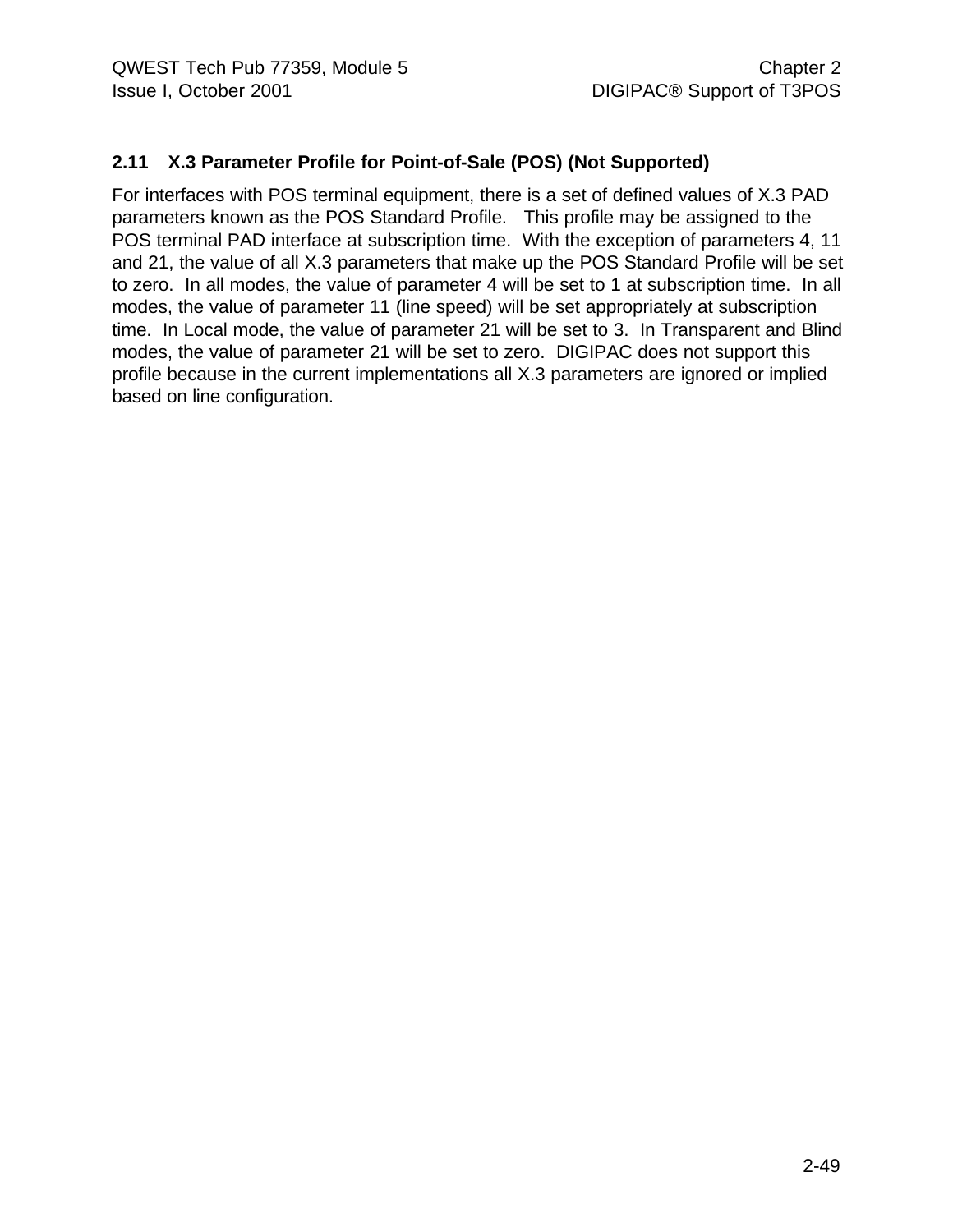|                | <b>Parameter</b><br><b>Parameter</b> | Local          | <b>Transparent</b> | <b>Blind</b>     |                |
|----------------|--------------------------------------|----------------|--------------------|------------------|----------------|
|                | #<br><b>Name</b>                     | <b>Mode</b>    | <b>Mode</b>        | <b>Mode</b>      | <b>Default</b> |
| 1              | <b>Escape to Command</b>             | $\mathbf 0$    | 0                  | 0                | $\mathbf 0$    |
| $\overline{2}$ | Echo                                 | $\overline{0}$ | 0                  | 0                | 0              |
| 3              | Data Forwarding                      | 0              | 0                  | 0                | 0              |
| 4              | <b>Idle Timer</b>                    | T1 timer       |                    |                  | $\overline{2}$ |
| 5              | Flow Control of DTE                  | 0              | 0                  | 0                | $\overline{0}$ |
| 6              | PAD Service Signals                  | --             | --                 |                  | Note 1         |
| $\overline{7}$ | <b>Break Procedure</b>               | 0              | 0                  | 0                | $\overline{0}$ |
| 8              | <b>Discard Output</b>                | 0              | 0                  | 0                | 0              |
| 9              | Padding after <cr></cr>              | 0              | 0                  | 0                | 0              |
| 10             | Line Folding                         | $\mathbf 0$    | 0                  | 0                | 0              |
| 11             | Port Speed                           |                |                    |                  |                |
| 12             | Flow Control of PAD                  | $\Omega$       | 0                  | 0                | $\Omega$       |
| 13             | <lf> Insertion</lf>                  | $\mathbf 0$    | 0                  | 0                | 0              |
| 14             | Padding after <lf></lf>              | $\mathbf 0$    | 0                  | 0                | $\overline{0}$ |
| 15             | <b>Editing Control</b>               | $\mathbf 0$    | 0                  | 0                | 0              |
| 16             | <b>Character Delete</b>              | $\mathbf 0$    | 0                  | 0                | 0              |
| 17             | <b>Line Delete</b>                   | $\mathbf 0$    | 0                  | 0                | 0              |
| 18             | Line Display                         | $\overline{0}$ | 0                  | 0                | $\overline{0}$ |
| 19             | Service Signal Editing               | 0              | 0                  | 0                | $\mathbf 0$    |
| 20             | Echo Mask                            | $\overline{0}$ | $\overline{0}$     | 0                | $\overline{0}$ |
| 21             | <b>Parity Treatment</b>              | 3 (Note 2)     | 0                  | 0                | 0              |
| 22 Page Wait   |                                      | 0              | 0                  | $\boldsymbol{0}$ | 0              |

# **Table 2-7** T3POS PAD X.3 Parameters

Note 1: The default values for parameter 6 should be set to 0 for dedicated and VPL interfaces and 1 for public dial-in interfaces.

Note 2: The value of parameter 21 is 3 for a 7 data bit, even parity setting and parameter 21 is 0 for an 8 data bit, no parity setting.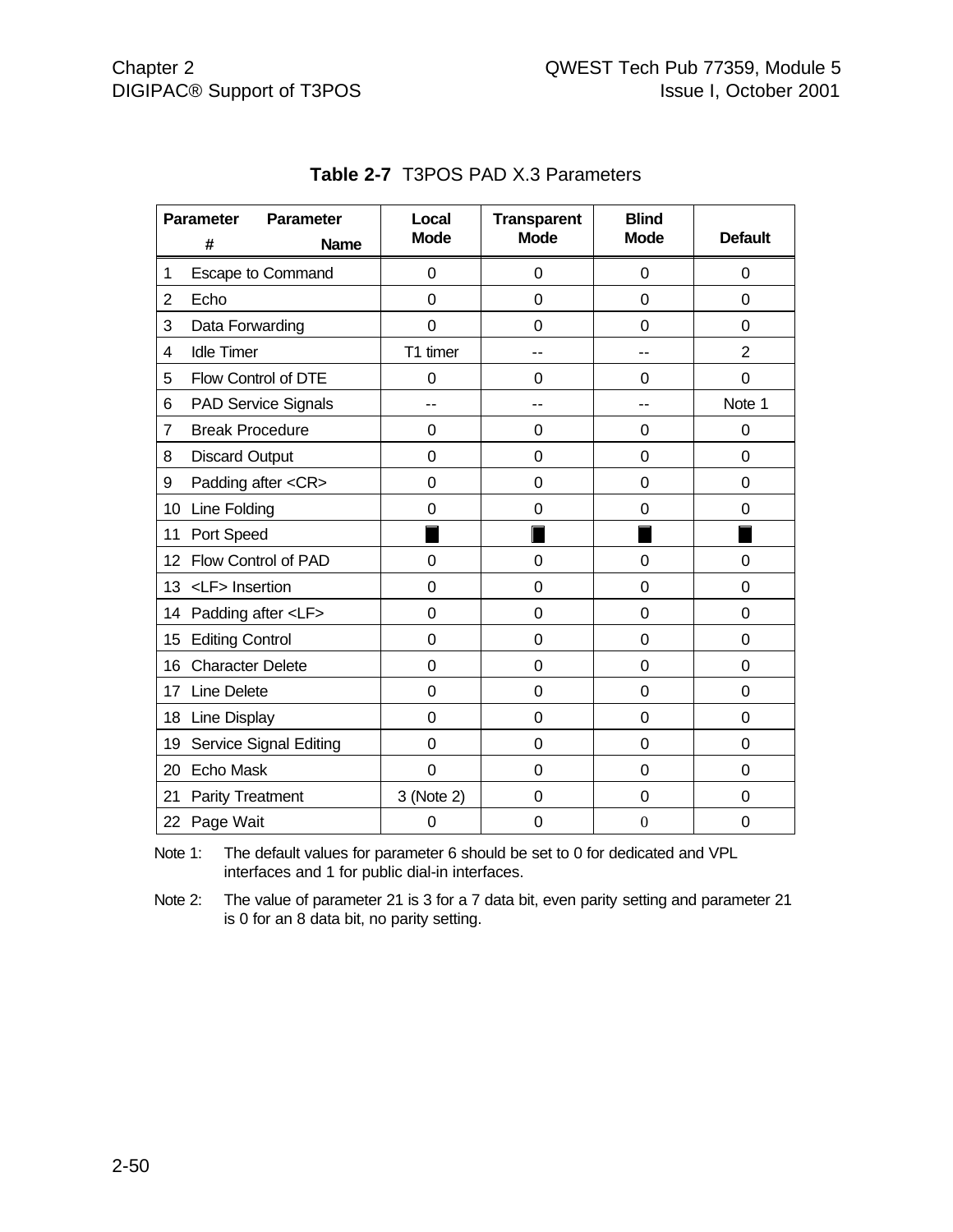## **2.12 Compliance Matrix**

The table below shows the compliance of the T3POS Pad in the DIGIPAC® network with the Bellcore document GR-2803-CORE, "Generic Requirements for a Packet Assembler/Disassembler Supporting T3POS", Issue 1, November 1993. The word noted indicates that no requirements were contained in the section number.

| <b>Bellcore</b><br><b>GR-2803-CORE</b><br>section number | <b>DIGIPAC® T3POS Compliance Statement</b>                                                  |
|----------------------------------------------------------|---------------------------------------------------------------------------------------------|
| 1.0                                                      | <b>Noted</b>                                                                                |
| 1.1                                                      | Noted                                                                                       |
| 1.2                                                      | Noted                                                                                       |
| 1.3                                                      | Noted                                                                                       |
| 1.4                                                      | Comply<br>After the virtual call is cleared, the PAD operates in opening frame mode.        |
| 2.1                                                      | Comply                                                                                      |
| 2.2                                                      | Noted                                                                                       |
| 2.2.1                                                    | Partially Comply<br>Maximum frame size is 256 bytes in local mode. No maximum for blind and |
|                                                          | transparent modes.<br>Character-to-character timer range is .01-2.55 sec (default .04 sec). |
|                                                          |                                                                                             |
|                                                          | Frame Arrival timer is assumed to be DLE/EOT timer and is hard coded to<br>4 minutes.       |
|                                                          | Signaling Rate defaulted to 1200 baud.                                                      |
|                                                          | Opening Frame/Local Mode Data format defaulted to 7 bits auto parity.                       |
|                                                          | Link Access Type defaulted to dial.                                                         |
|                                                          | Dial access is not fully supported.                                                         |
|                                                          | Separate retry limits exist for NAK and ENQ                                                 |
| 3.0                                                      | Noted                                                                                       |
| 3.1                                                      | Noted                                                                                       |
| 3.1.1                                                    | Comply                                                                                      |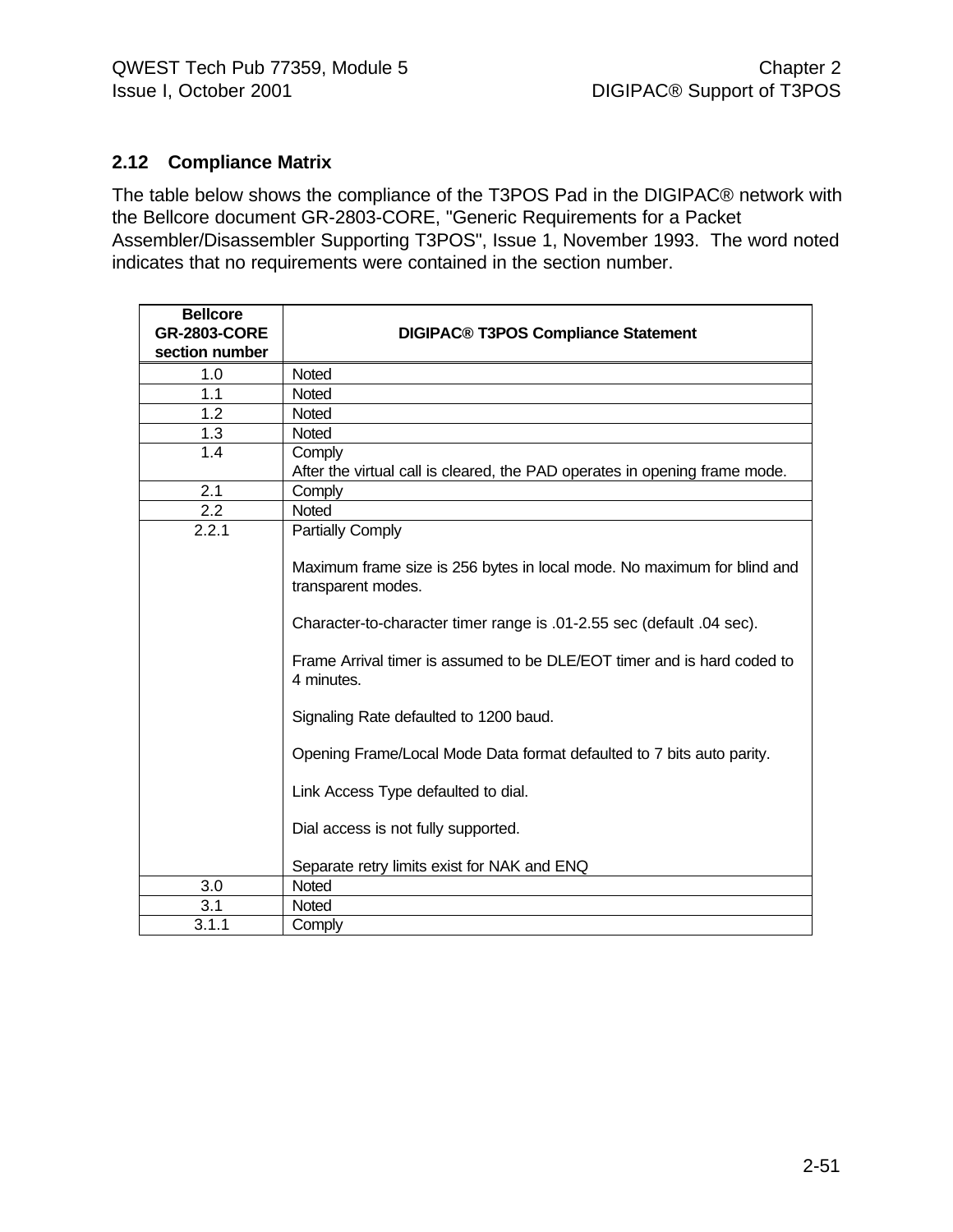| <b>Bellcore</b><br><b>GR-2803-CORE</b><br>section number | <b>DIGIPAC® T3POS Compliance Statement</b>                                                                                                                                                                                                                                                                                                                                                                                                                                    |
|----------------------------------------------------------|-------------------------------------------------------------------------------------------------------------------------------------------------------------------------------------------------------------------------------------------------------------------------------------------------------------------------------------------------------------------------------------------------------------------------------------------------------------------------------|
| 3.1.1.1                                                  | Partially Comply                                                                                                                                                                                                                                                                                                                                                                                                                                                              |
|                                                          | If the DTE wishes to terminate a transparent mode session by sending a<br>DLE EOT sequence followed immediately by an opening frame some delay<br>between the DLE EOT and opening frame is necessary in order to allow the<br>PAD to re-configure with the default parity handling. If the DTE does not<br>allow sufficient delay between these frames then it will receive an ENQ and<br>must re-transmit the opening frame. This delay was measured by QWEST<br>to be 40ms. |
| 3.1.1.2                                                  | Comply                                                                                                                                                                                                                                                                                                                                                                                                                                                                        |
| 3.1.1.3                                                  | Do not Comply                                                                                                                                                                                                                                                                                                                                                                                                                                                                 |
|                                                          | Opening Frame/Local Mode max. frame size is 256 bytes. No maximum for<br>Transparent or Blind mode.                                                                                                                                                                                                                                                                                                                                                                           |
| 3.1.1.4                                                  | Comply                                                                                                                                                                                                                                                                                                                                                                                                                                                                        |
|                                                          | Noted                                                                                                                                                                                                                                                                                                                                                                                                                                                                         |
|                                                          | Network Management Data and X.28 Terminal Indicator "J" Modes are not<br>supported.                                                                                                                                                                                                                                                                                                                                                                                           |
| 3.1.2                                                    | Comply                                                                                                                                                                                                                                                                                                                                                                                                                                                                        |
| 3.1.3                                                    | Comply                                                                                                                                                                                                                                                                                                                                                                                                                                                                        |
| 3.2.1                                                    | Partially comply                                                                                                                                                                                                                                                                                                                                                                                                                                                              |
|                                                          | R3-16b If the PAD is optioned to wait for host ENQ then data transfer state<br>is not entered until either an ENQ is received from the host (which is not<br>forwarded to the DTE) or timer T3 expires. If the PAD is optioned to not<br>wait for host ENQ then data transfer state is entered immediately.                                                                                                                                                                   |
|                                                          | R3-17 SYN characters are not transmitted to the DTE while the PAD is                                                                                                                                                                                                                                                                                                                                                                                                          |
| 3.2.2.1                                                  | receiving a long host message (i.e. M bit is set).<br>Comply                                                                                                                                                                                                                                                                                                                                                                                                                  |
| 3.2.2.2                                                  | Comply                                                                                                                                                                                                                                                                                                                                                                                                                                                                        |
| 3.2.3                                                    | Comply                                                                                                                                                                                                                                                                                                                                                                                                                                                                        |
| 3.2.4                                                    | Partially comply                                                                                                                                                                                                                                                                                                                                                                                                                                                              |
|                                                          | R3-28 (4) - Unsuccessful call attempts are not counted in the Re-try limit<br>since dial access is not fully supported                                                                                                                                                                                                                                                                                                                                                        |
| 3.2.4.1                                                  | Comply                                                                                                                                                                                                                                                                                                                                                                                                                                                                        |
| 3.2.4.2                                                  | <b>Partially Comply</b>                                                                                                                                                                                                                                                                                                                                                                                                                                                       |
|                                                          | Timer T6 is not supported since it applies to dial up access.                                                                                                                                                                                                                                                                                                                                                                                                                 |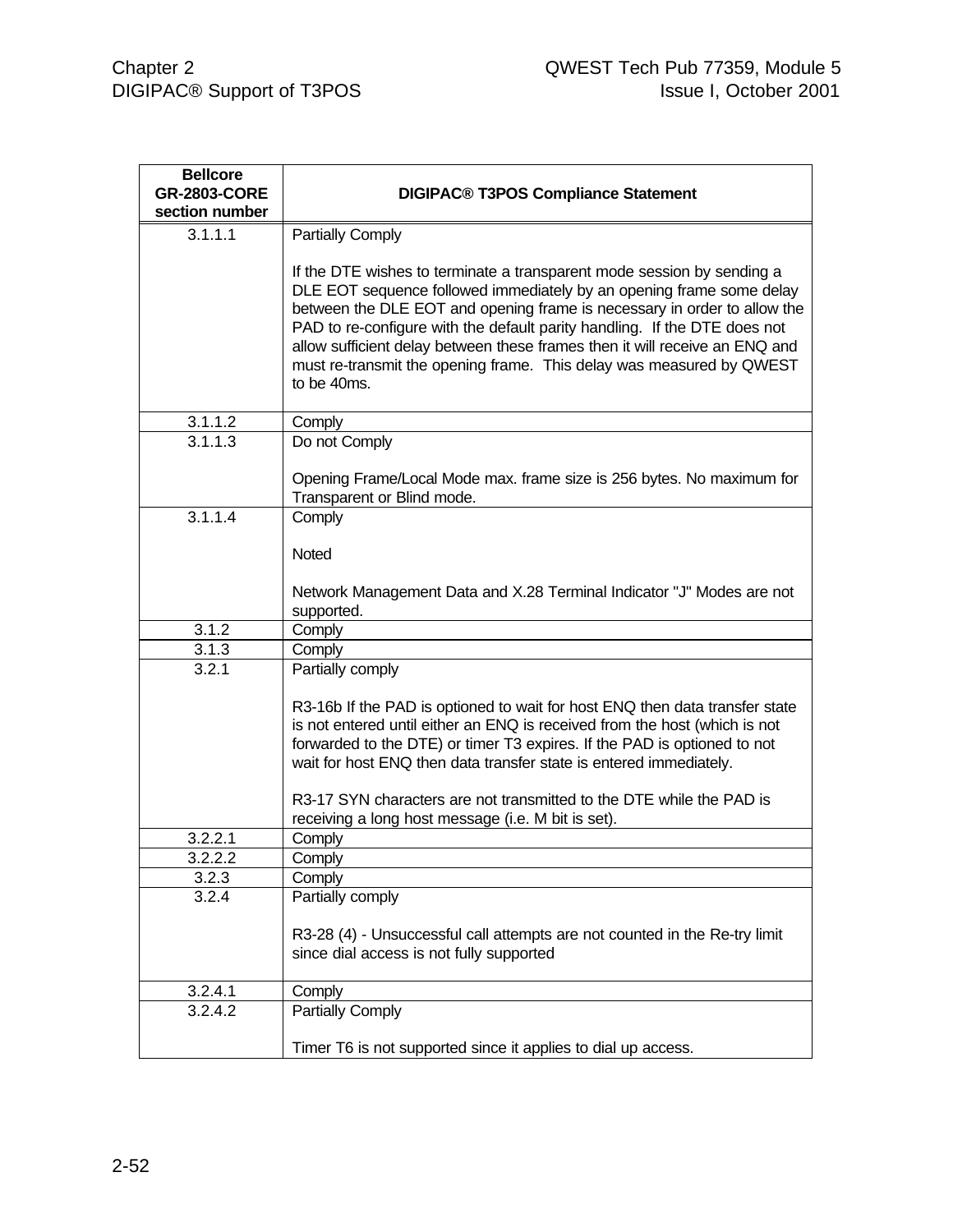| <b>Bellcore</b>                       |                                                                                |  |  |  |
|---------------------------------------|--------------------------------------------------------------------------------|--|--|--|
| <b>GR-2803-CORE</b><br>section number | <b>DIGIPAC® T3POS Compliance Statement</b>                                     |  |  |  |
|                                       |                                                                                |  |  |  |
| 4.1.1                                 | <b>Partially Comply</b>                                                        |  |  |  |
|                                       | R4-2 The DIGIPAC® T3POS PAD does not select the default POS profile.           |  |  |  |
|                                       | It must be provisioned by the service provider.                                |  |  |  |
|                                       |                                                                                |  |  |  |
|                                       | R4-3 The DIGIPAC® T3POS PAD does not send a T3POS-ID PAD service               |  |  |  |
|                                       | signal regardless of the value of P6.                                          |  |  |  |
|                                       |                                                                                |  |  |  |
|                                       | R4-4 Timer T6 is not fully supported. A dial connection will be disconnected   |  |  |  |
|                                       | if the DTE does not successfully connect a call within call setup timer value. |  |  |  |
|                                       | This timer supports a range of 0-1 minute.                                     |  |  |  |
| 4.1.2                                 | Comply                                                                         |  |  |  |
| 4.1.3                                 | Comply                                                                         |  |  |  |
| 4.1.3.1<br>4.1.3.2                    | Comply                                                                         |  |  |  |
| 4.1.3.3                               | Comply                                                                         |  |  |  |
| 4.1.4                                 | Comply<br>Comply                                                               |  |  |  |
|                                       |                                                                                |  |  |  |
|                                       | The PAD does not monitor the DTE data stream for DLE EOT sequence if           |  |  |  |
|                                       | operating in Blind mode.                                                       |  |  |  |
|                                       |                                                                                |  |  |  |
|                                       | After the virtual call is cleared, the PAD operates in opening frame mode.     |  |  |  |
| 4.1.4.1                               | Comply                                                                         |  |  |  |
| 4.1.4.2                               | Comply                                                                         |  |  |  |
| 4.1.4.3                               | Comply                                                                         |  |  |  |
| 4.1.4.4                               | Comply                                                                         |  |  |  |
|                                       |                                                                                |  |  |  |
|                                       | Host initiated clear is assumed to be DTE initiated clear.                     |  |  |  |
| 4.1.4.5.1                             | <b>Partially Comply</b>                                                        |  |  |  |
|                                       | Timer T6 for dial access is not supported                                      |  |  |  |
| 4.1.4.5.2                             | Partially Comply                                                               |  |  |  |
|                                       |                                                                                |  |  |  |
|                                       | Unsuccessful call attempts for dial-up connection are not counted in the       |  |  |  |
|                                       | Re-try limit and therefore will not cause the line to be disconnected.         |  |  |  |
| 4.1.4.5.3                             | Comply                                                                         |  |  |  |
| 4.1.4.5.4                             | Comply                                                                         |  |  |  |
| 4.1.4.5.5                             | <b>Partially Comply</b>                                                        |  |  |  |
|                                       |                                                                                |  |  |  |
|                                       | R4-19 Long messages received from the host (i.e. the M bit is set to 1) are    |  |  |  |
|                                       | forwarded to the DTE as they are received. This was initially requested in     |  |  |  |
|                                       | order to shorten the total transaction time.                                   |  |  |  |
| 4.2                                   | Comply                                                                         |  |  |  |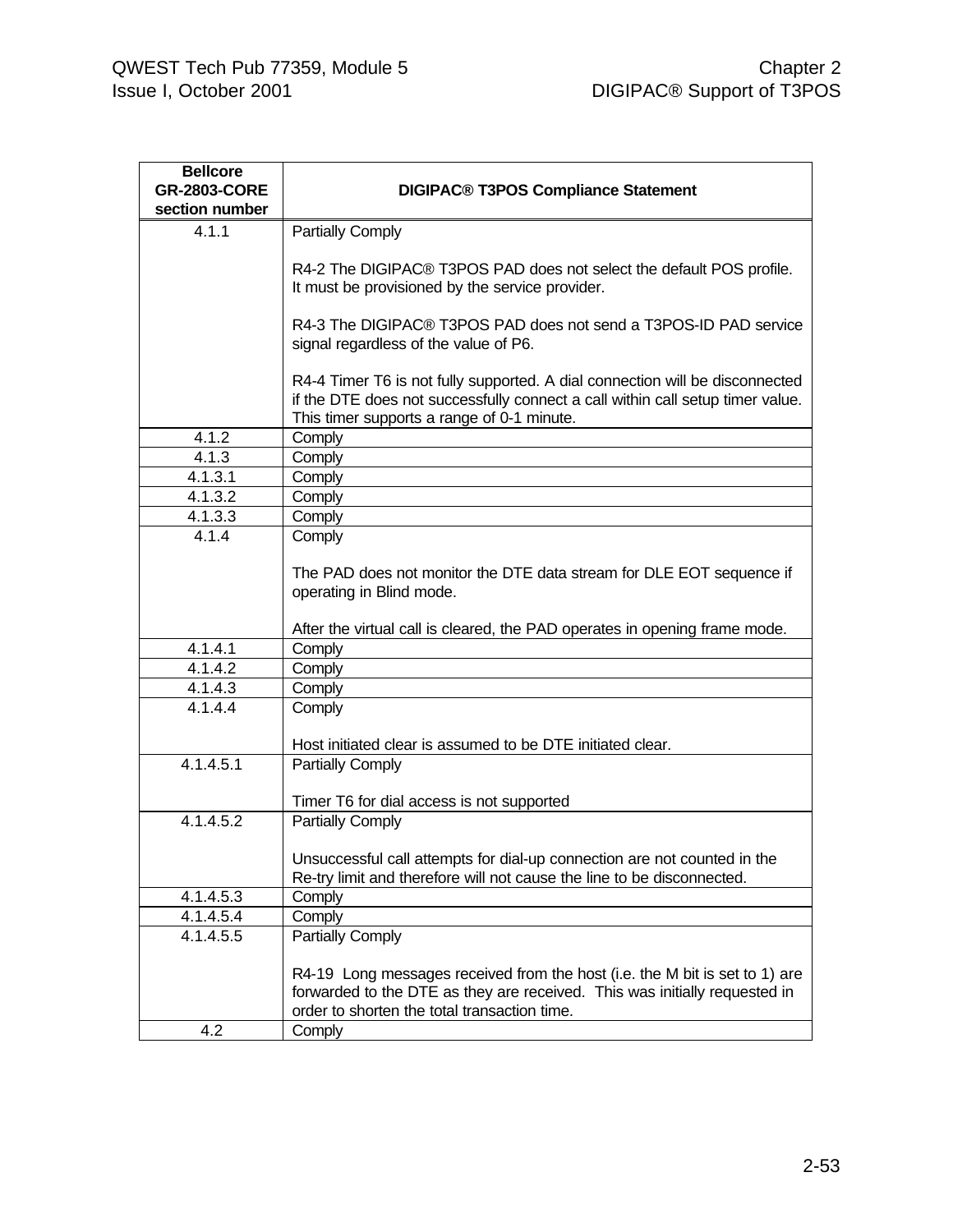| <b>Bellcore</b>     |                                                                                                                                                |
|---------------------|------------------------------------------------------------------------------------------------------------------------------------------------|
| <b>GR-2803-CORE</b> | <b>DIGIPAC® T3POS Compliance Statement</b>                                                                                                     |
| section number      |                                                                                                                                                |
| 5.1                 | Partially Comply                                                                                                                               |
|                     |                                                                                                                                                |
|                     | R5-1 An ACK will be sent to the DTE in transparent and blind mode even if                                                                      |
|                     | the ACK Generation option is off if no information from the opening I-                                                                         |
|                     | Frame is forwarded to the host.                                                                                                                |
| 5.1.1               | Comply                                                                                                                                         |
| 5.2                 | Comply                                                                                                                                         |
|                     |                                                                                                                                                |
|                     | Data forwarding to the host on idle timer expiry in local mode is not<br>supported since this indicates a frame error which is handled locally |
|                     | between the DTE and PAD.                                                                                                                       |
|                     |                                                                                                                                                |
|                     | Data forwarding using X.3 parameter 4 is not supported.                                                                                        |
| 5.3                 | Comply                                                                                                                                         |
| 6.0                 | Comply                                                                                                                                         |
| 6.1                 | Comply                                                                                                                                         |
|                     |                                                                                                                                                |
|                     | R6-4 T3POS PID stated as 81010000 is assumed to be 41010000.                                                                                   |
| 6.2                 | Comply                                                                                                                                         |
| 6.2.1               | Comply                                                                                                                                         |
| 6.2.2               | Comply                                                                                                                                         |
| 6.3.1               | Comply                                                                                                                                         |
| 6.3.2               | Comply                                                                                                                                         |
| 7.0                 | <b>Partially Comply</b>                                                                                                                        |
|                     |                                                                                                                                                |
|                     | P4 is not used.                                                                                                                                |
|                     | P6 is not supported.                                                                                                                           |
| 7.1                 | Comply                                                                                                                                         |
| 8.0                 | Comply                                                                                                                                         |
|                     | Multi-Aspect PAD is not supported.                                                                                                             |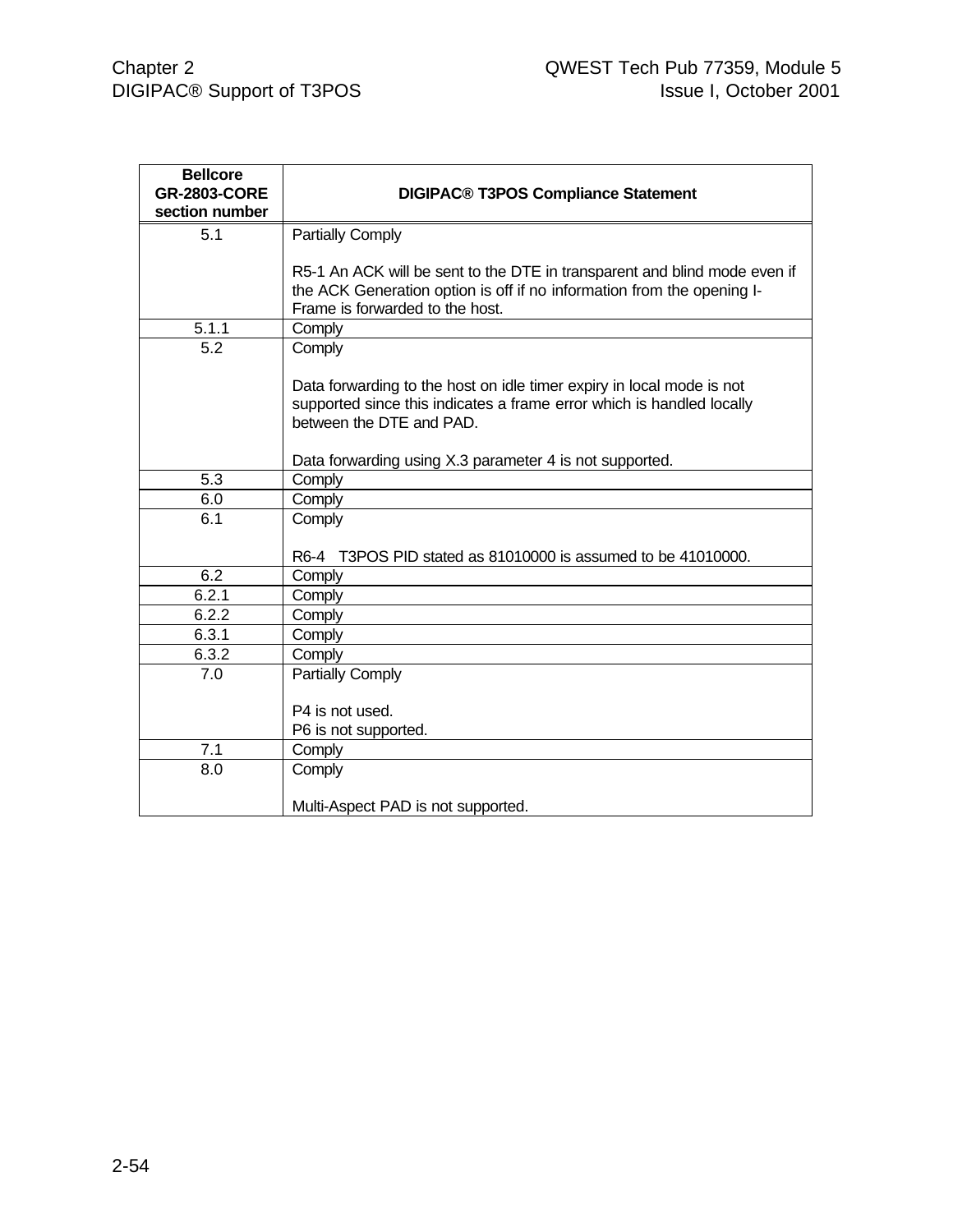| <b>Bellcore</b><br><b>GR-2803-CORE</b><br>section number | <b>DIGIPAC® T3POS Compliance Statement</b>                                                                                                |
|----------------------------------------------------------|-------------------------------------------------------------------------------------------------------------------------------------------|
| Appendix A                                               | <b>Partially Comply</b>                                                                                                                   |
|                                                          | RA-1 Comply. The PAD issues ENQ if a response to a previously issued<br>ENQ was not received within DTE response (T4) timer               |
|                                                          | RA-6 Do not comply. The PAD ignores the frames received while waiting<br>for the call to be established                                   |
|                                                          | RA-9 Comply. The re-transmission is conditional to the predefined number<br>of re-transmission retries.                                   |
|                                                          | RA-IO Do not comply. ENQ is sent if no response from the terminal The<br>ACK to the opening frame is optional and service data configured |
|                                                          | A-16 Comply. The re-transmission is conditional to the predefined number<br>of re-transmission retries                                    |
|                                                          | RA-17 Do not comply. ENQ is sent if no response from the terminal                                                                         |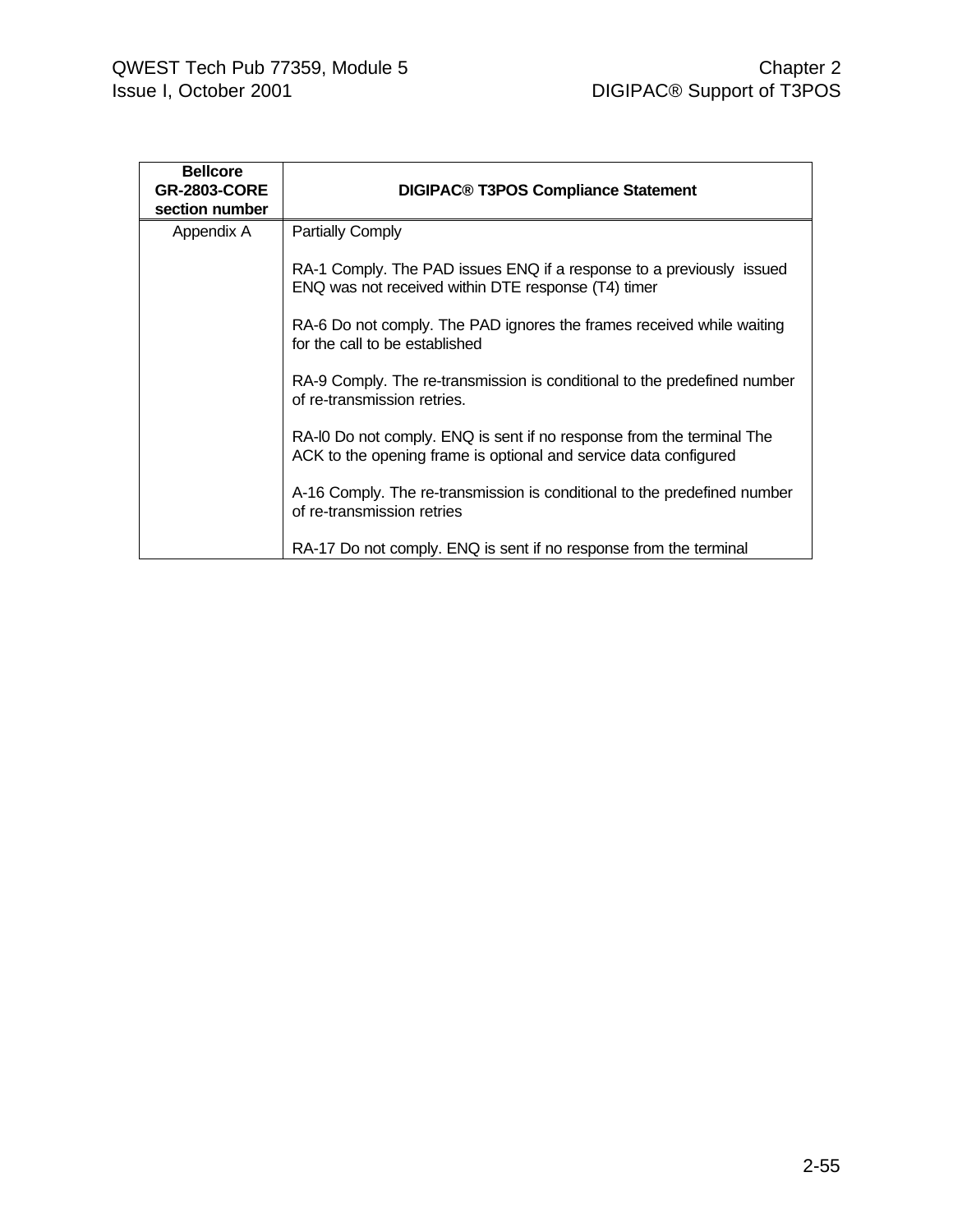# **CONTENTS**

| <b>Chapter and Section</b> |  |  | Page |
|----------------------------|--|--|------|
|                            |  |  |      |
| <b>Table</b>               |  |  |      |
|                            |  |  |      |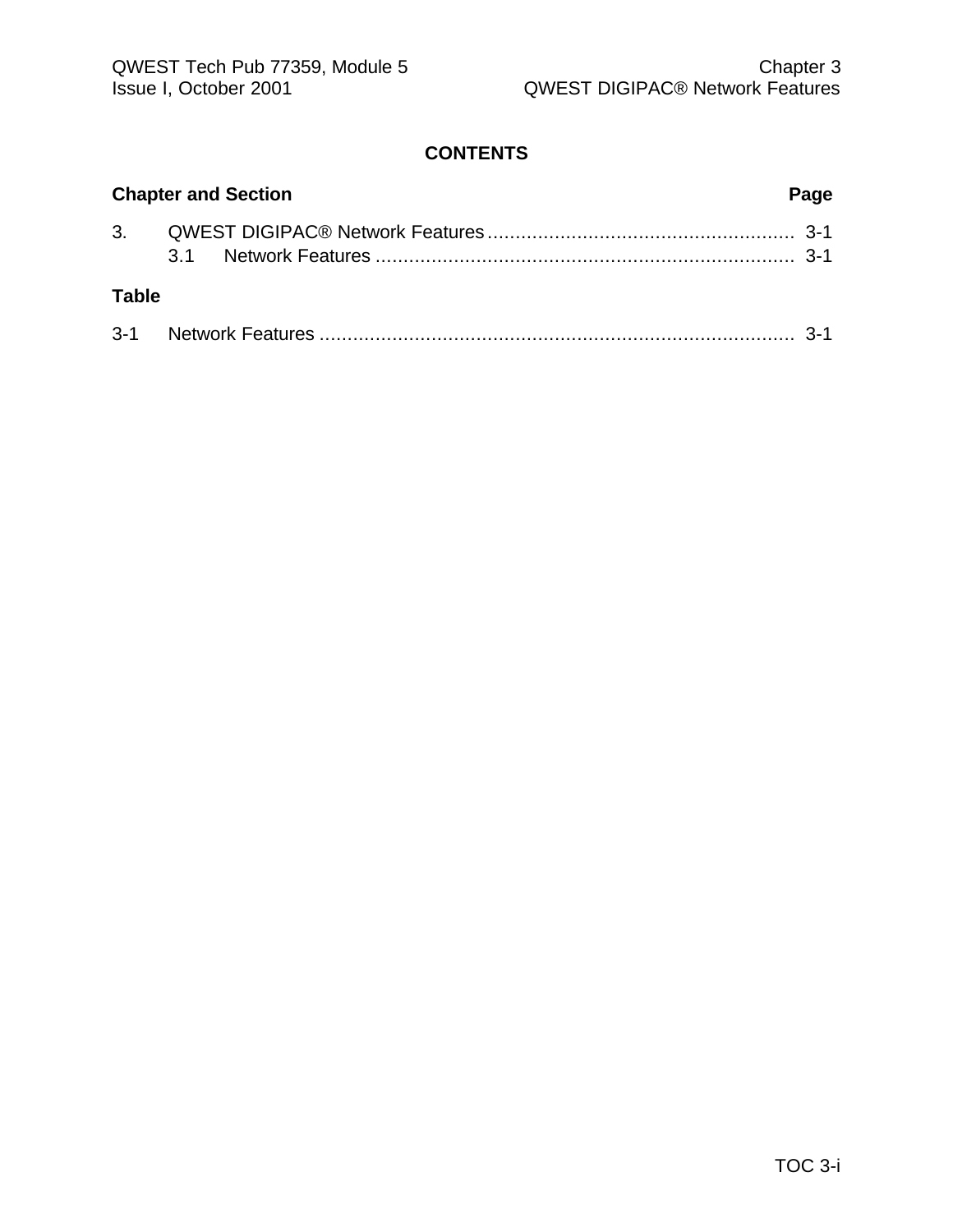## **3. QWEST DIGIPAC® Network Features**

# **3.1 Network Features**

Please reference the following Table 3-1

KEY: S - Supported; NS - Not Supported; NA - Not Applicable

| <b>Table 3-1</b> Network Features |
|-----------------------------------|
| (Page 1 of 2)                     |

| <b>FEATURE</b>                                   | <b>ASYNCHRONOUS</b> | X.25      | X.75         |
|--------------------------------------------------|---------------------|-----------|--------------|
|                                                  |                     |           |              |
| <b>Extended Packet Sequence Numbering Module</b> | <b>NA</b>           | S         | S            |
| 128                                              |                     |           |              |
| <b>Nonstandard Default Window Sizes</b>          | <b>NA</b>           | S         | S            |
| Default throughput Classes Assignment            | S                   | S         | <b>NA</b>    |
| Incoming Calls Barred                            | S                   | S         | $\mathsf S$  |
| <b>Outgoing Calls Barred</b>                     | $\mathbf S$         | S         | S            |
| One-way Logical Channel Outgoing                 | S                   | S         | <b>NA</b>    |
| One-way Logical Channel Incoming                 | S                   | S         | <b>NA</b>    |
| <b>Closed User Group</b>                         | S                   | S         | S            |
| <b>CUG with Outgoing Access</b>                  | S                   | S         | S            |
| <b>CUG with Incoming Access</b>                  | S                   | S         | <b>NA</b>    |
| Incoming Calls Barred Within a CUG               | S                   | S         | <b>NA</b>    |
| Outgoing Calls Barred Within a CUG               | S                   | S         | <b>NA</b>    |
| Reverse Charging                                 | S                   | S         | $\mathsf S$  |
| Reverse Charging Acceptance                      | S                   | S         | $\mathbf S$  |
| <b>RPOA Selection</b>                            | S                   | S         | $\mathsf{s}$ |
| <b>Nonstandard Default Packet Sizes</b>          | S                   | S         | S            |
| Multiple Circuits to the same DTE                | <b>NA</b>           | s<br>s    | <b>NA</b>    |
| Flow Control Parameter Negotiation               | $\mathbb S$         |           | S            |
| <b>Throughput Class Negotiation</b>              | S                   | S         | S            |
| <b>Fast Select</b>                               | S                   | S         | S            |
| <b>Fast Select Acceptance</b>                    | S                   | S         | <b>NA</b>    |
| <b>Closed User Group Selection</b>               | S                   | S         | $\mathsf{S}$ |
| <b>Local Charging Prevention</b>                 | S                   | S         | <b>NA</b>    |
| Network User Identification                      | S                   | S         | <b>NS</b>    |
| Charging Information                             | S                   | S         | <b>NA</b>    |
| Multi-Line Hunt Group                            | S                   | S         | <b>NA</b>    |
| <b>Call Redirection</b>                          | S                   | S         | <b>NA</b>    |
| Call Line Address Modification Notification      | S                   | S         | <b>NS</b>    |
| <b>Call Redirection Notification</b>             | S                   | S         | <b>NA</b>    |
| <b>Direct Call</b>                               | $\mathsf{S}$        | <b>NA</b> | <b>NA</b>    |
| <b>Packet Retransmission</b>                     | <b>NS</b>           | <b>NS</b> | <b>NS</b>    |
| <b>Bilateral Closed User Group</b>               | <b>NS</b>           | <b>NS</b> | <b>NS</b>    |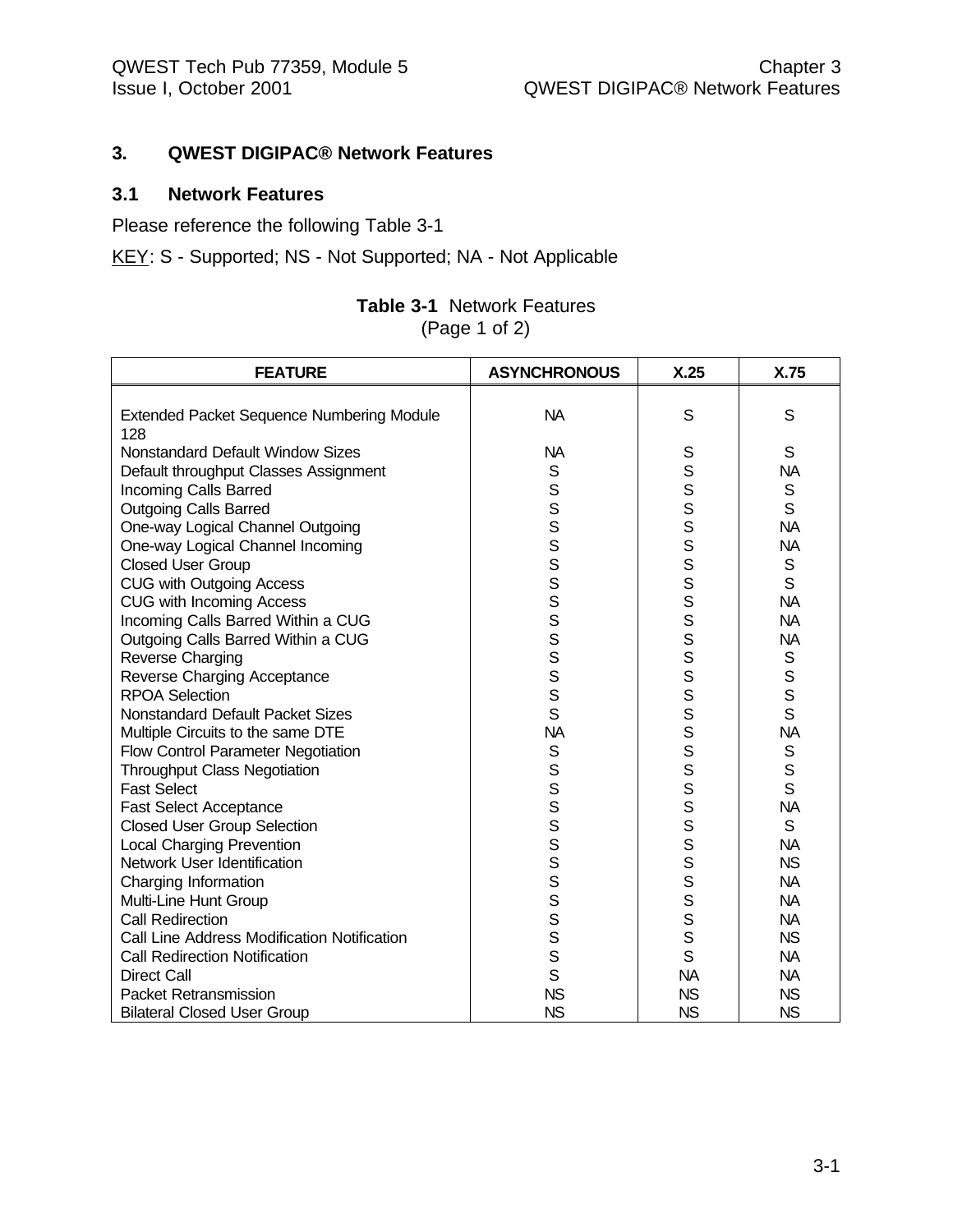| <b>FEATURE</b>                              | <b>ASYNCHRONOUS</b> | X.25         | X.75        |
|---------------------------------------------|---------------------|--------------|-------------|
|                                             |                     |              |             |
| <b>Window Size Indication</b>               | <b>NA</b>           | <b>NA</b>    | S           |
| <b>Utility Marker</b>                       | <b>NA</b>           | <b>NA</b>    | S           |
| <b>Bilateral CUG with Outgoing Access</b>   | <b>NS</b>           | <b>NS</b>    | <b>NS</b>   |
| <b>On-line Facility Registration</b>        | <b>NS</b>           | <b>NS</b>    | <b>NS</b>   |
| Multiple Trunks with the Same Address       | S                   | S            | S           |
| <b>Abbreviated Address Calling</b>          | S                   | <b>NA</b>    | <b>NA</b>   |
| Setting Values of PAD Parameters            | S                   | <b>NA</b>    | <b>NA</b>   |
| Reading Values of PAD Parameters            | S                   | <b>NA</b>    | <b>NA</b>   |
| Automatic Detection of: Data Rate Code and  |                     |              |             |
| <b>Operational Characteristics</b>          | S                   | <b>NA</b>    | <b>NA</b>   |
| <b>PAD Recall</b>                           |                     | <b>NA</b>    | <b>NA</b>   |
| Echo                                        |                     | <b>NA</b>    | <b>NA</b>   |
| Selection of Data Forwarding Signal         | S<br>S<br>S<br>S    | <b>NA</b>    | <b>NA</b>   |
| Selection of Idle Time Delay                |                     | <b>NA</b>    | <b>NA</b>   |
| <b>Ancillary Device Control</b>             | S                   | <b>NA</b>    | <b>NA</b>   |
| Suppression of PAD Service Signals          | S                   | <b>NA</b>    | <b>NA</b>   |
| Selection of Operation of PAD on Receipt of | S                   | <b>NA</b>    | <b>NA</b>   |
| <b>Break</b>                                | S                   | <b>NA</b>    | <b>NA</b>   |
| <b>Discard Output</b>                       | S                   | <b>NA</b>    | <b>NA</b>   |
| Padding After Carriage Return               | S                   | <b>NA</b>    | <b>NA</b>   |
| Line Folding                                | S                   | <b>NA</b>    | <b>NA</b>   |
| <b>Binary Speed (Read Only)</b>             | S                   | <b>NA</b>    | <b>NA</b>   |
| Flow Control of PAD by Start-Stop Mode DTE  | S                   | <b>NA</b>    | <b>NA</b>   |
| Linefeed Insertion                          | S                   | <b>NA</b>    | <b>NA</b>   |
| Linefeed Padding                            | S                   | <b>NA</b>    | <b>NA</b>   |
| <b>Editing Functions</b>                    | S                   | <b>NA</b>    | <b>NA</b>   |
| <b>Parity Functions</b>                     | S                   | $\mathsf S$  | <b>NA</b>   |
| <b>Standard Profile Selections</b>          | S                   | $\mathsf{S}$ | S           |
| <b>Permanent Virtual Circuits</b>           | <b>NS</b>           | $\mathsf S$  | <b>NS</b>   |
| D-bit Modification                          | <b>NS</b>           | $\mathsf{S}$ | <b>NS</b>   |
| Transmit Delay Selection and Notification   | <b>NS</b>           | <b>NS</b>    | <b>NS</b>   |
| <b>Bilateral CUG Selection</b>              | <b>NA</b>           | <b>NA</b>    | $\mathbb S$ |
| <b>Transit Network Identification</b>       | <b>NA</b>           | <b>NA</b>    | S           |
| Call Identifier                             |                     |              |             |
|                                             |                     |              |             |

# **Table 3-1** Network Features (Page 2 of 2)

**Note:** Network features supported may change with updated tariff filings.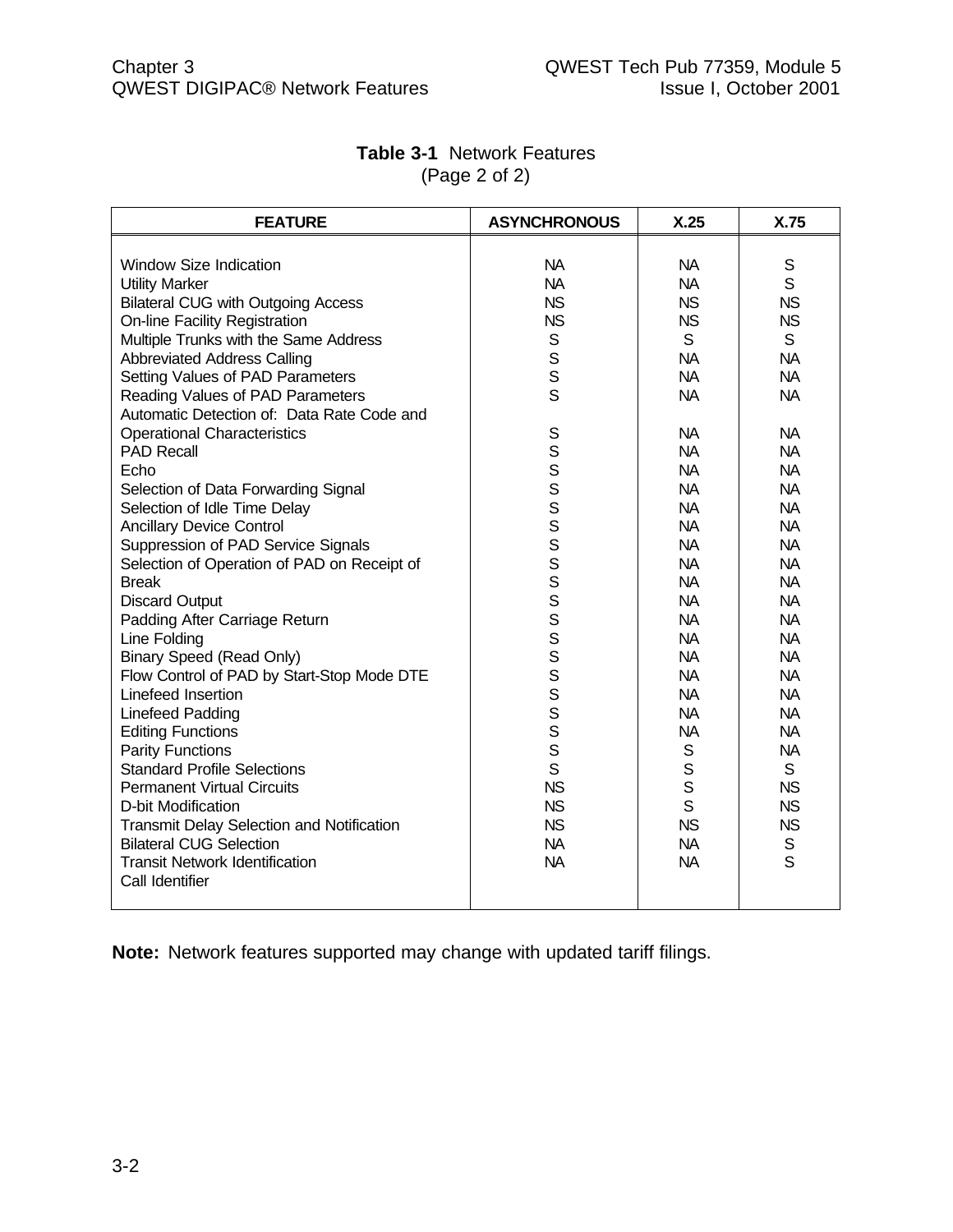# **CONTENTS**

# **Chapter and Section Page**

# **Table**

| $4 - 1$ | Dial Access - Synchronous - 9600 bit/s CCITT Recommendation V.32   |  |
|---------|--------------------------------------------------------------------|--|
|         |                                                                    |  |
|         | 4-2 NC and NCI Code Combinations - Voice Grade Analog Channel  4-5 |  |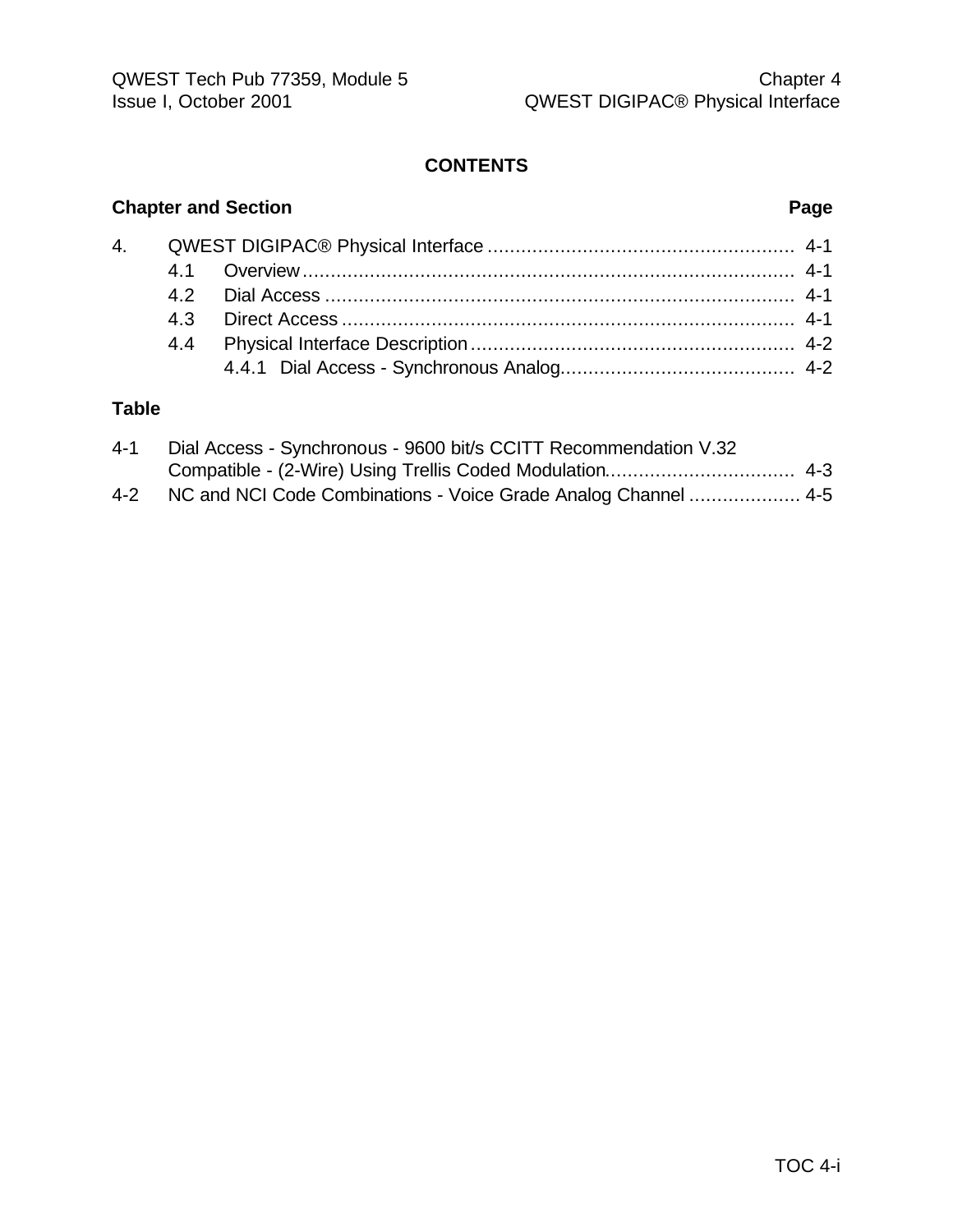## **4. QWEST DIGIPAC® Physical Interface**

#### **4.1 Overview**

This Chapter describes the physical interface with the DIGIPAC® Network. Descriptions for the Line, Modem, Data Service Unit (DSU) and DIGIPAC® Network port are addressed. In this document, Modem is used generically to identify either an analog data Modem or a digital data DSU. Modems attached to the DIGIPAC® Network must be compatible with the description shown for each type of service. If not compatible, the customer provided modem will not be able to communicate with the associated DIGIPAC® modem located in the Central Office (CO).

Tables 4-1 specifies the options for the modem types required to accommodate the available DIGIPAC® services. These tables provide a description of each selected option and whether the option is required or recommended for the customer. The options are intended to be generic to a given modem. The customer provided modem may have different technology or text to describe each option; with fewer or more options than addressed. Tables 4-2 lists compatible Network Channel (NC) and Network Channel Interface (NCI) code combinations to assist the customer with NC and NCI selections.

A glossary section is provided Chapter 5 to assist the customer in understanding the terminology used in this section. Your QWEST Communications, Inc. Marketing Representative may be contacted for assistance with questions and for further clarification.

#### **4.2 Dial Access**

DIGIPAC® does not currently support a dial access method for T3POS.

#### **4.3 Direct Access**

DIGIPAC® supports direct access ports that provide a full duplex interface, at either 1200 or 2400 bit/s.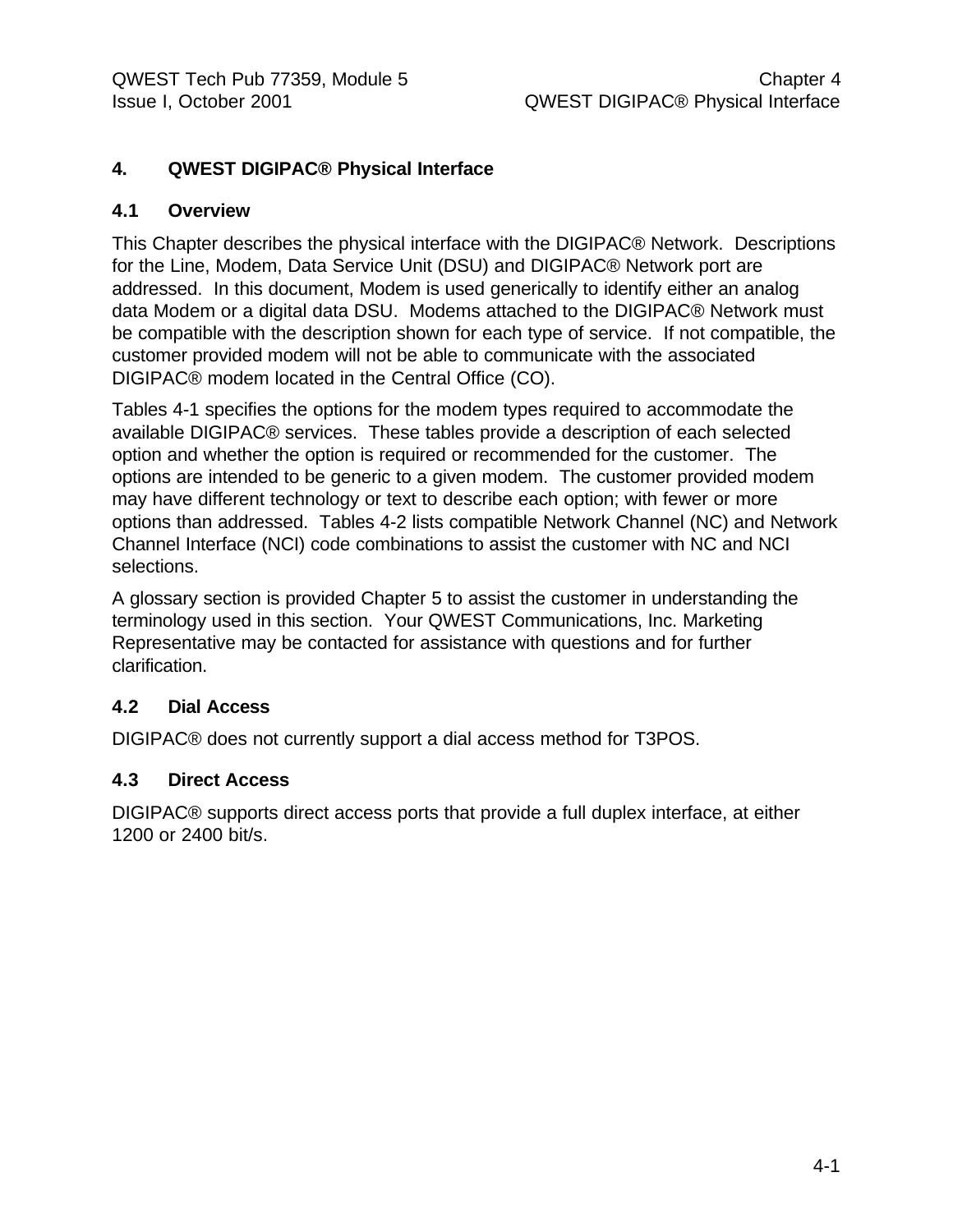### **4.4 Physical Interface Description**

#### **4.4.1 Direct Access - Asynchronous Analog**

• Direct Access - Asynchronous - 2400/1200 bit/s

Line: 2-Wire; Two-point voice grade data channel

Modem: CCITT V.22 bis/212A compatible; Full duplex operation

Interface specifications and operation in accordance with CCITT Recommendation V.22 bis - 1988 "2400 Bits Per Second Duplex Modem Using The Frequency Division Technique Standardized For Use On The Leased Telephone-Type Circuits"

Optional CCITT V.42 error correction for 2400 bit/s

Error correction procedures in compliance with CCITT Recommendation V.42 - 1988 "Error Correction Procedures For Using Asynchronous to Synchronous Conversion" specification for LAP-M and MNP® 4

See Table 4-1 for options

Port: EIA RS-232-C; recommended EIA-232-D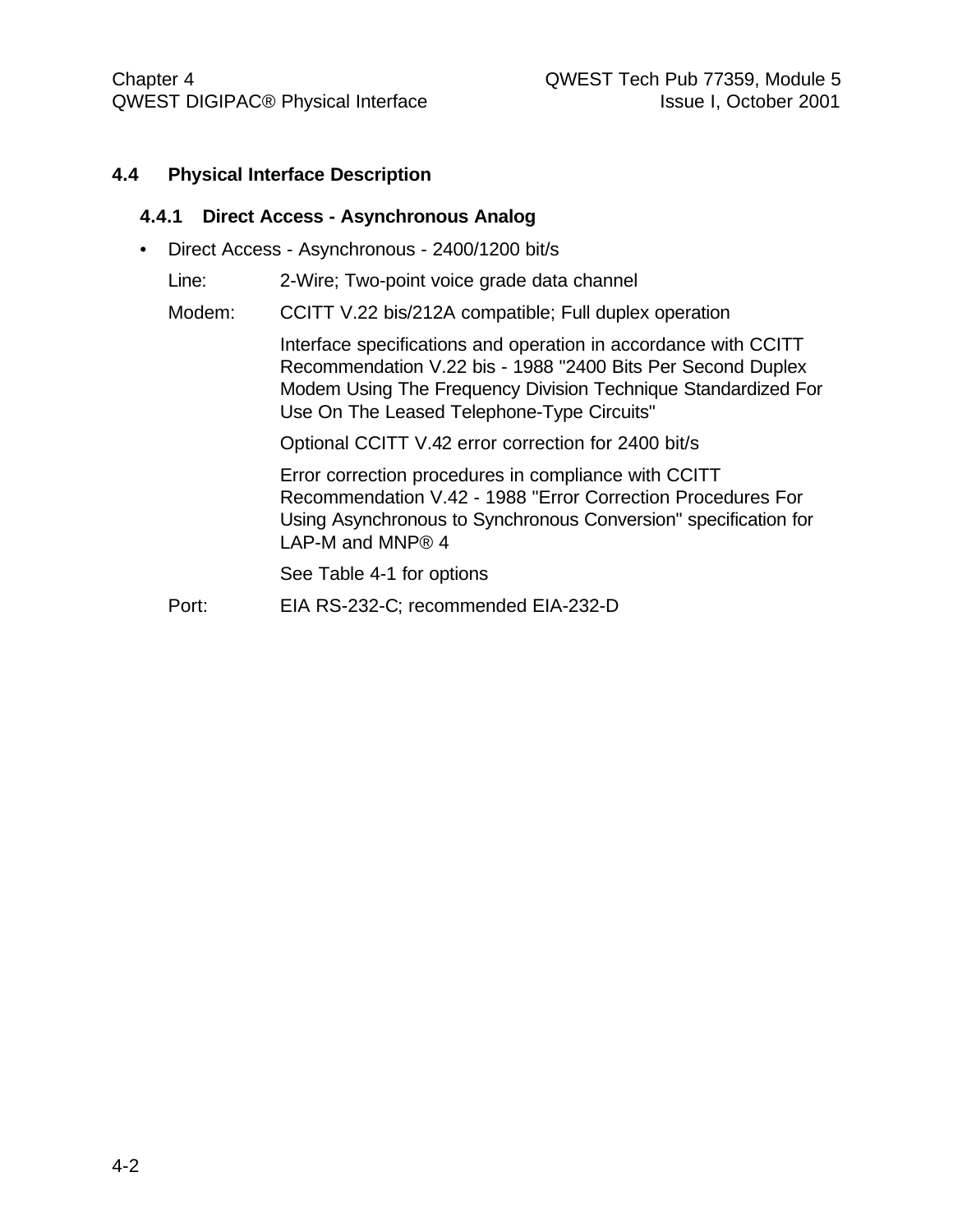# **Table 4-1** Direct Access - Asynchronous - 2400/1200 bit/s CCITT Recommendation V.22 bis/212A Compatible - (2-Wire)  $(Page 1 of 2)$

|     | <b>REQUIRED MODEM OPTIONS (DIGIPAC® AND CUSTOMER)</b>                                                                                                      |
|-----|------------------------------------------------------------------------------------------------------------------------------------------------------------|
| 1.  | Communication protocol compatibility: CCITT for 2400 bit/s, 212A for 1200 bit/s                                                                            |
| 2.  | Private Line operation                                                                                                                                     |
| 3.  | Asynchronous operation.                                                                                                                                    |
| 4.  | Data rate: 1200 or 2400 bit/s; autobaud operation.                                                                                                         |
| 5.  | Character length: 10 bits per character including start and stop bits.                                                                                     |
| 6.  | Transmit signal level: -12.0 dBm. May require option: Programmable.                                                                                        |
| 7.  | Line impedance: 600 ohms.                                                                                                                                  |
| 8.  | Constant transmit carrier - Private Line operation.                                                                                                        |
| 9.  | Received Line Signal Detector (CF) functions normally, that is, turns on and off in response to<br>the on and off transition of received carrier.          |
| 10. | Private Line handshake mode: CUSTOMER = Originate<br>$DIGIPAC@ = Terminate$                                                                                |
| 11. | Loss of carrier disconnect, enabled. Modem will terminate data connection when loss of<br>received carrier is detected for more than approximately 350 ms. |
| 12. | DTE control of data rate via the CH lead (pin 23), disabled. Terminal cannot control modem data<br>rate.                                                   |
| 13. | Send space disconnect, enabled. Transmits approximately 4 seconds of spaces at end of call to<br>disconnect remote modem.                                  |
| 14. | Receive space disconnect, enabled. Modem disconnects upon receiving approximately 1.6<br>seconds of space signal from remote modem.                        |
| 15. | Optional Error Correction Procedures per CCITT Recommendation V.42, enabled according to<br>service requested.                                             |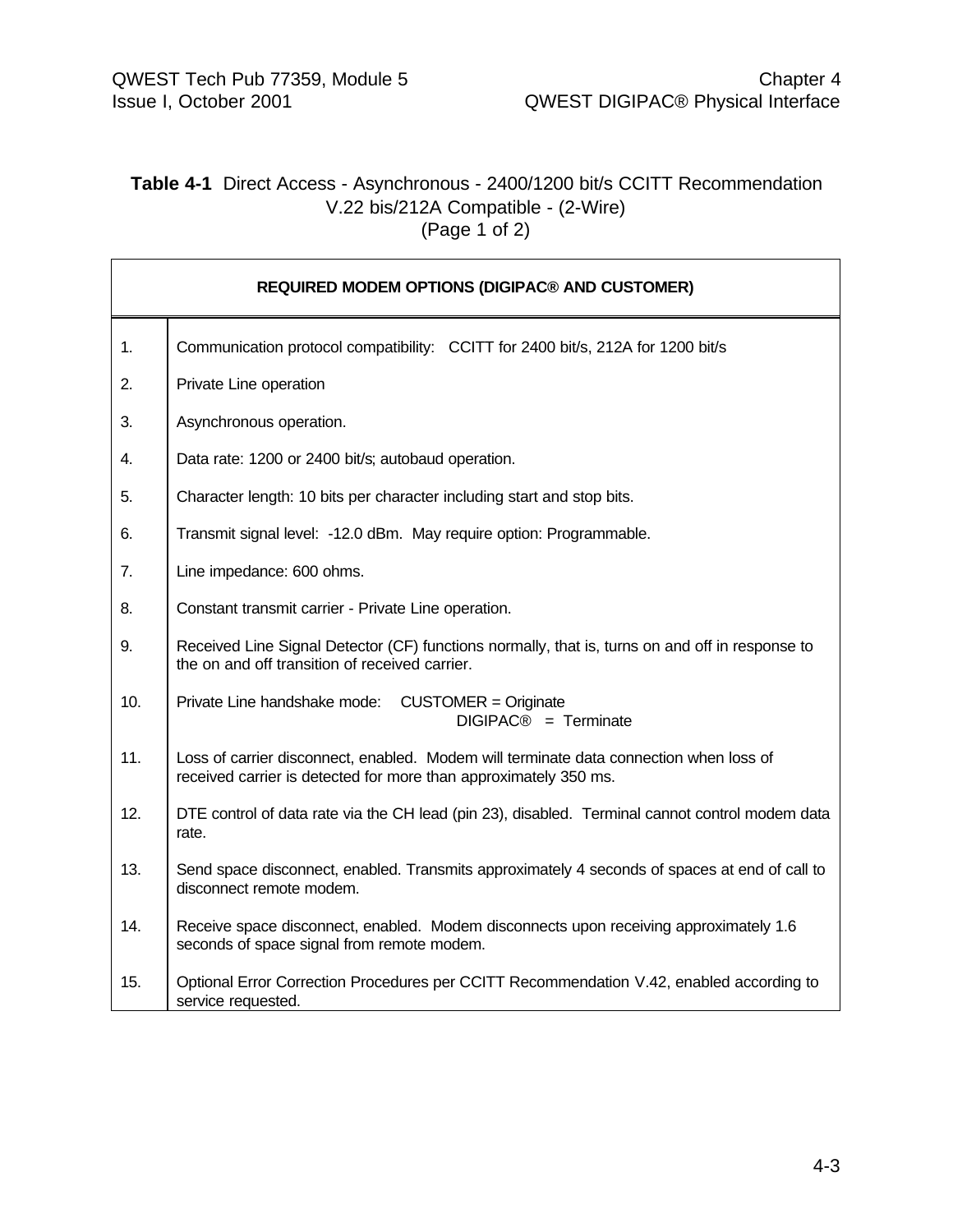# **Table 4-1** Direct Access - Asynchronous - 2400/1200 bit/s CCITT Recommendation V.22 bis/212A Compatible - (2-Wire) (Page 2 of 2)

|          | <b>DIGIPAC® MODEM OPTIONS</b>                                                                                                                                                   |
|----------|---------------------------------------------------------------------------------------------------------------------------------------------------------------------------------|
| 1.       | Clear To Send lead (CB) forced OFF when Received Line Signal Detector (CF) goes OFF. CB<br>lead is common to CF lead.                                                           |
| 2.       | Automatic answering, enabled. Calls are answered by modem.                                                                                                                      |
| 3.       | Data rate indicator to DTE via the CI lead (pin 12), disabled. CI lead (pin 12) not a functional<br>DIGIPAC <sup>®</sup> port interface lead.                                   |
| 4.       | Data Set Ready (CC lead, pin 6) forced ON during Analog Loopback test, or continuously.                                                                                         |
|          | Data Terminal Ready (CD lead, pin 20) forced ON continuously.                                                                                                                   |
| 5.       | DTE control of Analog Loopback via the LL lead, enabled and assigned to pin 18.                                                                                                 |
| 6.       | Modem goes off-hook (busy) when an Analog Loopback test is invoked.                                                                                                             |
| 7.       | DTE control of Remote Digital Loopback via (pin 21), enabled.                                                                                                                   |
| 8.<br>9. | Enable modem's ability to respond to Remote Digital Loopback (RDL) signal from remote<br>modem. The modem responds to a digital loopback signal generated by the far end modem. |
|          | Test mode indication to DTE via TM lead (pin 25), enabled.                                                                                                                      |
| 10.      | Signal quality abort, disabled. Modem dies not disconnect when the received signal quality<br>deteriorates.                                                                     |
| 11.      | Frame and signal grounds separated by 100 ohms.                                                                                                                                 |
| 12.      |                                                                                                                                                                                 |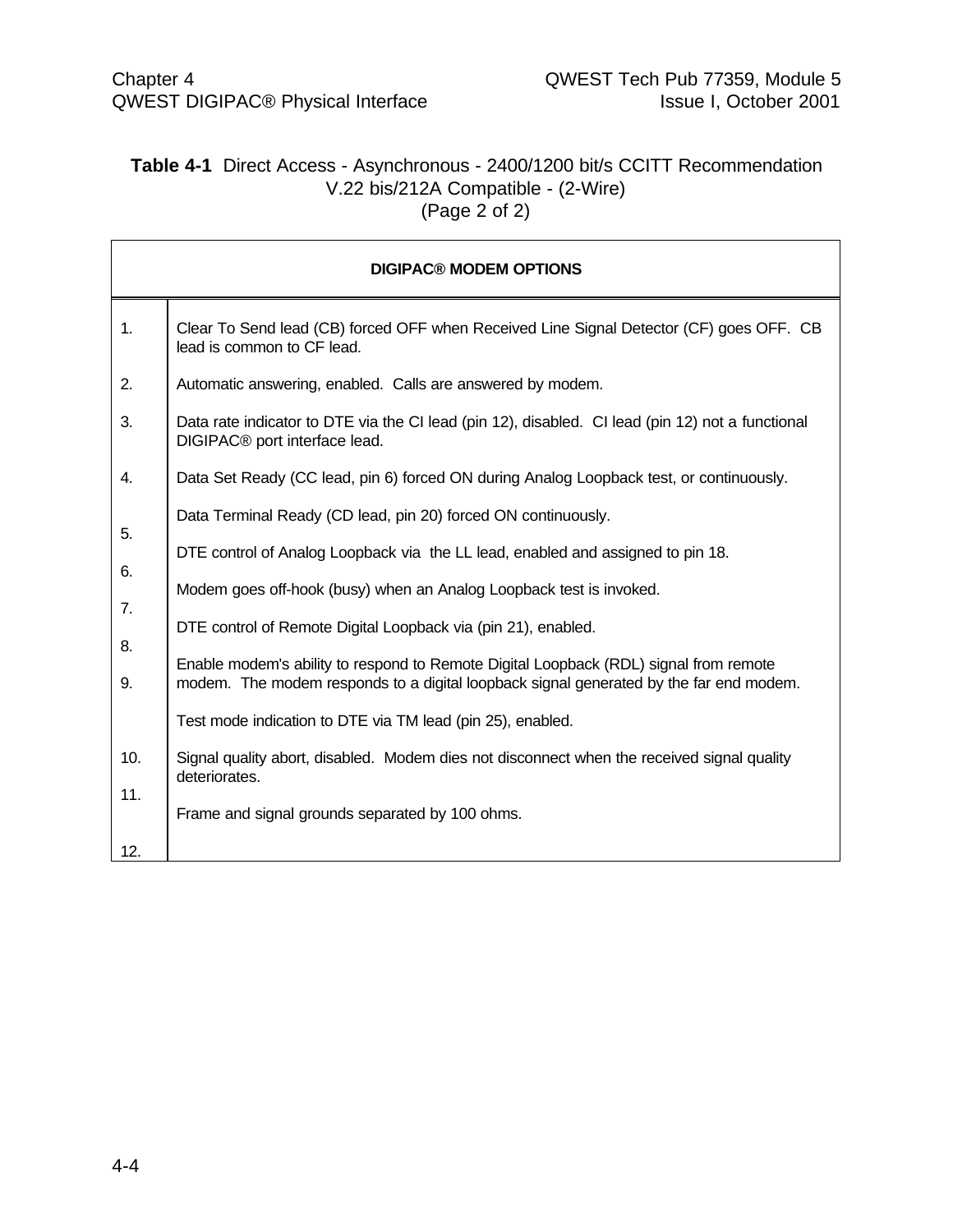| Table 4-2 NC and NCI Code Combinations - Voice Grade Analog Channel |  |
|---------------------------------------------------------------------|--|
|---------------------------------------------------------------------|--|

| <b>SPEED</b> |                | <b>MODEM</b>     | <b>NC CODE</b> |             | <b>NCI CODE</b> | <b>NCI CODE</b> |          |
|--------------|----------------|------------------|----------------|-------------|-----------------|-----------------|----------|
| (bit/s)      | <b>SERVICE</b> | <b>OPERATION</b> | VG6            | <b>VG10</b> | VG36            | <b>CKL 1-PS</b> | CKL 2-CS |
| 1200         | Asvnc          | 212A             | N/A            | <b>N1-</b>  | UG- -           | 02DM2.2P.PT     | 02DA.PX  |
| 2400         | Asvnc          | $V.22$ bis       | N/A            | $N1-$       | UG- -           | 02DM2.8PA.PT    | 02DA.PX  |

See appropriate QWEST Technical Publication for additional information on Digital Channel Interface Codes.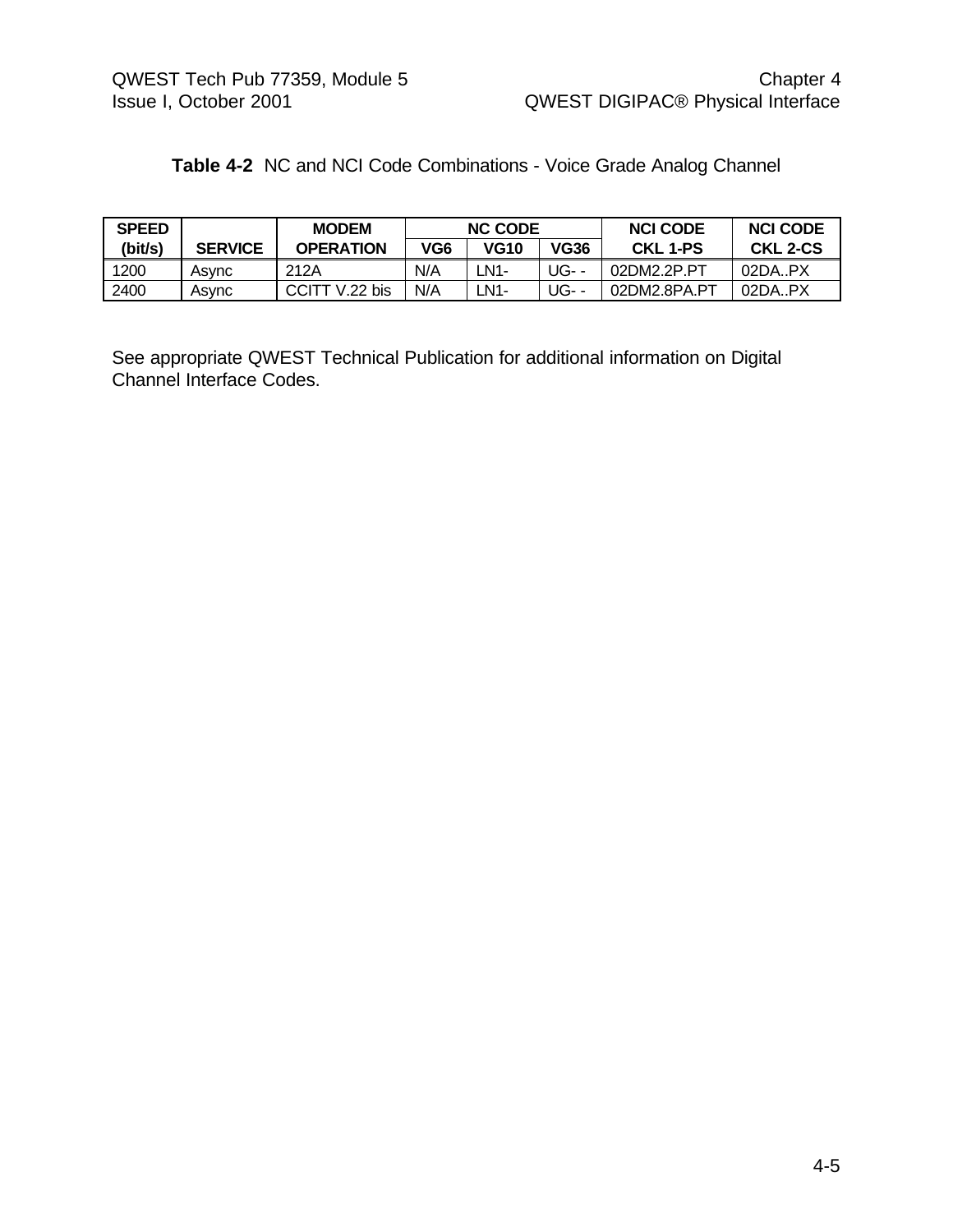# **CONTENTS**

# **Chapter and Section Page**

| 5. |  |  |  |  |  |  |
|----|--|--|--|--|--|--|
|    |  |  |  |  |  |  |
|    |  |  |  |  |  |  |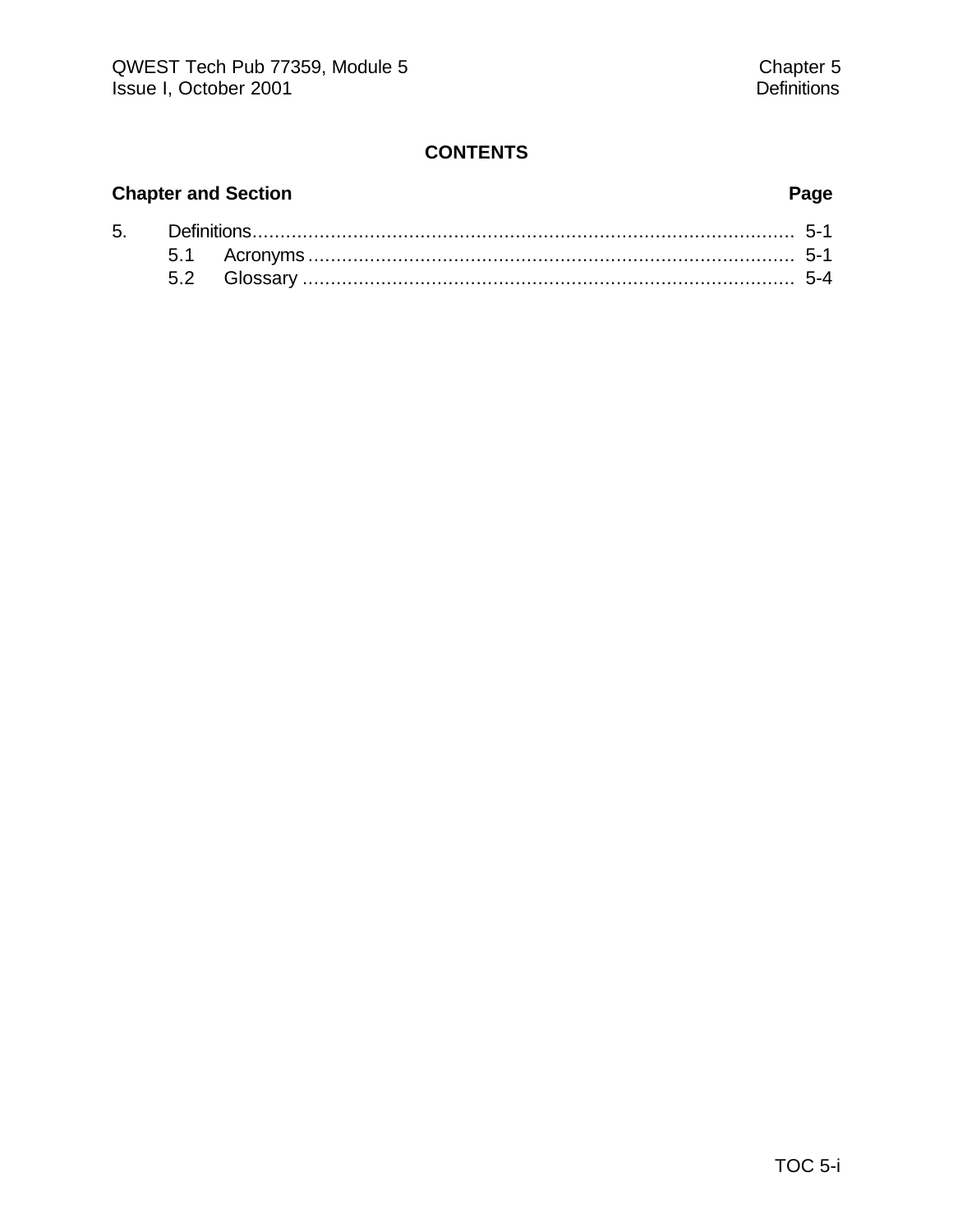# **5. Definitions**

# **5.1 Acronyms**

| AC           | <b>Access Concentrator</b>                                   |
|--------------|--------------------------------------------------------------|
| <b>AMA</b>   | <b>Automatic Message Accounting</b>                          |
| <b>ANSI</b>  | American National Standards Institute                        |
| <b>ASCII</b> | American Standard Code for Information Interchange           |
| <b>BCD</b>   | <b>Binary Coded Decimal</b>                                  |
| <b>BOC</b>   | <b>Bell Operating Company</b>                                |
| bps          | <b>Bits per Second</b>                                       |
| <b>CCA</b>   | <b>Credit Card Association (CCA)</b>                         |
| <b>CCITT</b> | International Telegraph and Telephone Consultative Committee |
| CO           | <b>Central Office</b>                                        |
| <b>CPE</b>   | <b>Customer Provided Equipment</b>                           |
| CSU          | <b>Channel Service Unit</b>                                  |
| <b>CUD</b>   | Call User Data                                               |
| <b>CUG</b>   | <b>Closed User Group</b>                                     |
| <b>DCE</b>   | Data Circuit-Terminating Equipment                           |
| <b>DDD</b>   | <b>Direct Distance Dialing</b>                               |
| <b>DDS</b>   | Digital Data System                                          |
| <b>DISC</b>  | <b>Disconnect</b>                                            |
| <b>DM</b>    | <b>Disconnect Mode</b>                                       |
| <b>DNIC</b>  | Data Network Identification Code                             |
| <b>DNPA</b>  | Data Numbering Plan Area                                     |
| <b>DOV</b>   | Data Over Voice                                              |
| <b>DSU</b>   | Data Service Unit                                            |
| <b>DSP</b>   | <b>Display System Protocol</b>                               |
| <b>DTE</b>   | Data Terminal Equipment                                      |
| <b>DVM</b>   | Data/Voice Multiplexer                                       |
| <b>EIA</b>   | <b>Electronic Industries Association</b>                     |
| F            | <b>Final bit</b>                                             |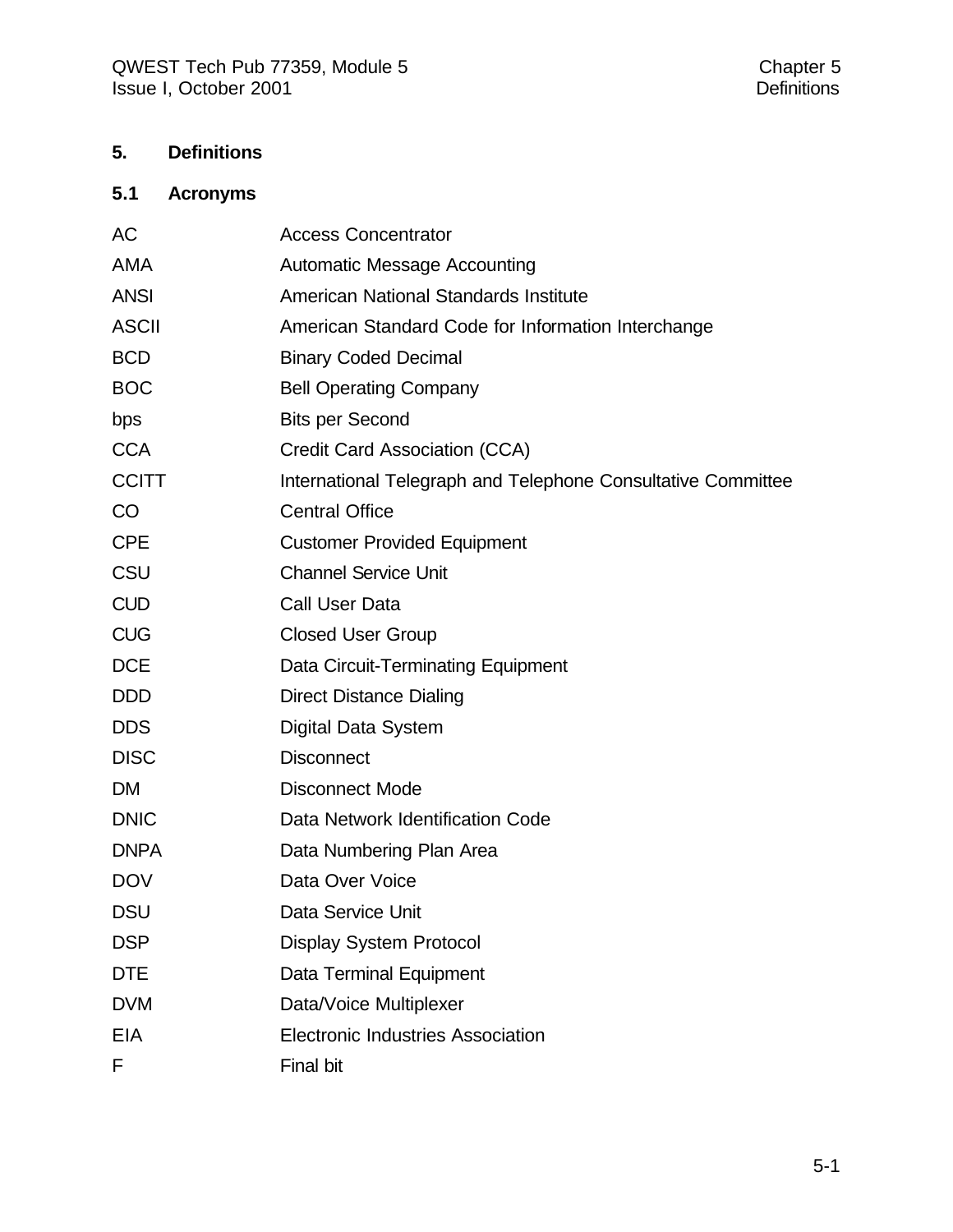| <b>FCS</b>      | <b>Frame Checking Sequence</b>             |
|-----------------|--------------------------------------------|
| <b>FRMR</b>     | <b>Frame Reject</b>                        |
| <b>HDLC</b>     | High Level Data Link Control               |
| $\mathsf{I}$    | Information                                |
| IA <sub>5</sub> | International Alphabet No. 5               |
| IC              | Interexchange Carrier                      |
| <b>INIC</b>     | <b>ISDN Network Identifier Code</b>        |
| <b>ISDN</b>     | <b>Integrated Services Digital Network</b> |
| <b>ISO</b>      | International Standards Organization       |
| <b>ISP</b>      | <b>Information Service Provider</b>        |
| <b>Kbps</b>     | Kilobits per second                        |
| LAPB            | <b>Link Access Procedure Balanced</b>      |
| <b>LATA</b>     | Local Access and Transport Area            |
| <b>LC</b>       | Logical Channel                            |
| <b>LCN</b>      | <b>Logical Channel Number</b>              |
| <b>LRC</b>      | <b>Logical Channel Number</b>              |
| <b>MLHG</b>     | <b>Multi-line Hunt Group</b>               |
| <b>MNP®</b>     | <b>Microcom Networking Protocol</b>        |
| <b>MTCE</b>     | Maintenance                                |
| <b>NPA</b>      | Numbering Plan Area                        |
| N(R)            | Receive Sequence Number                    |
| N(S)            | <b>Send Sequence Number</b>                |
| <b>NTN</b>      | <b>Network Terminal Number</b>             |
| <b>NUI</b>      | <b>Network User Identification</b>         |
| OOS             | <b>Out of Service</b>                      |
| <b>OSI</b>      | Open Systems Interconnection               |
| <b>OTC</b>      | <b>Operating Telephone Company</b>         |
| P               | Poll                                       |
| <b>PAD</b>      | Packet Assembler/Disassembler              |
| <b>PDN</b>      | <b>Public Data Network</b>                 |
| <b>PHF</b>      | <b>Packet Handler Function</b>             |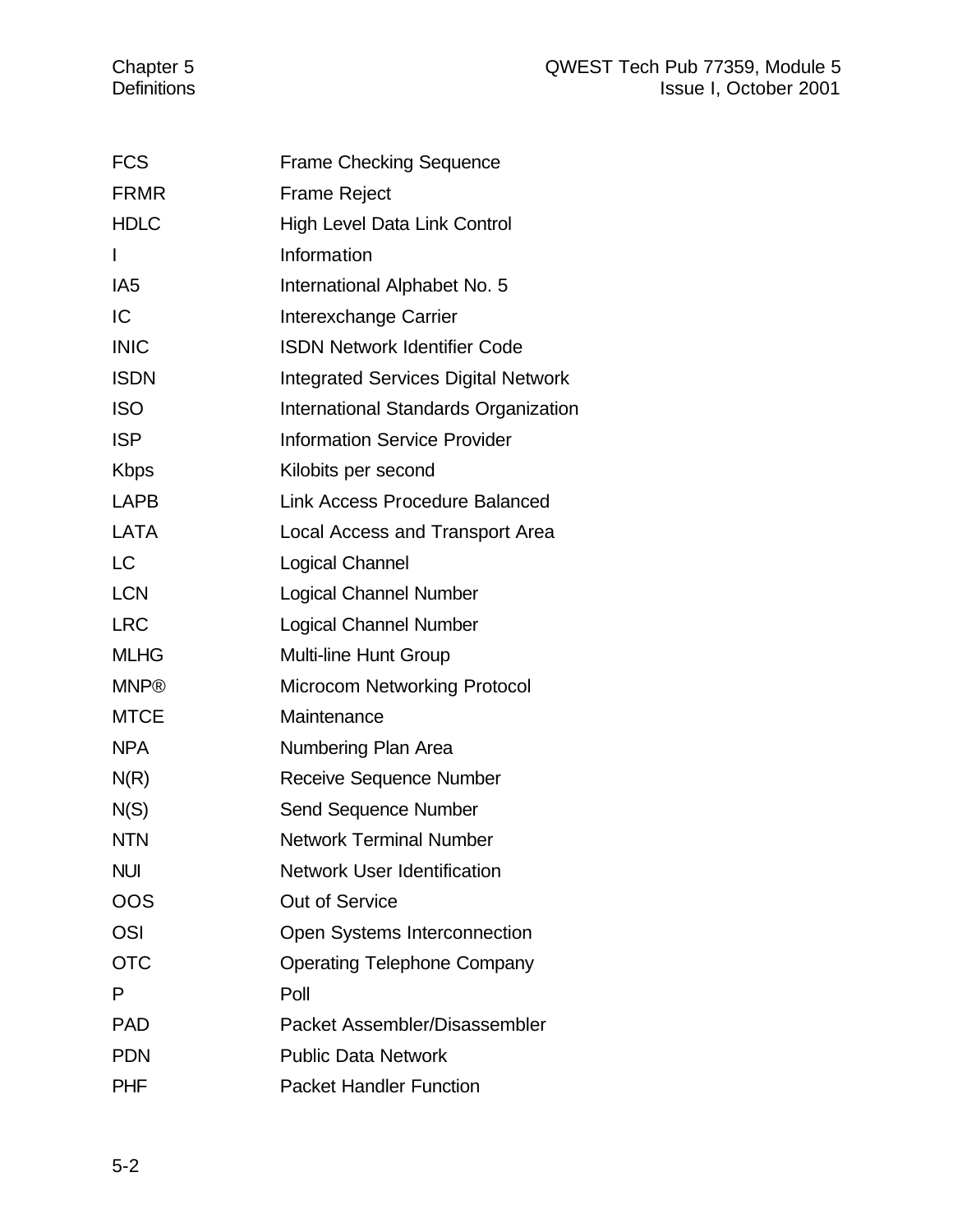| <b>POS</b>    | Point-Of-Sale                                              |
|---------------|------------------------------------------------------------|
| <b>PPSN</b>   | <b>Public Packet Switching Network</b>                     |
| <b>PPSNGR</b> | <b>Public Packet Switching Network Generic Requirement</b> |
| <b>PS</b>     | Packet Switch                                              |
| <b>PSDN</b>   | <b>Packet Switched Data Network</b>                        |
| <b>PSPDN</b>  | <b>Packet Switched Public Data Network</b>                 |
| <b>PSTN</b>   | <b>Public Switched Telephone Network</b>                   |
| <b>PVC</b>    | <b>Permanent Virtual Circuit</b>                           |
| <b>RC</b>     | <b>Recent Change</b>                                       |
| <b>RCVS</b>   | Recent Change and Verify Subsystem                         |
| <b>REJ</b>    | Reject                                                     |
| <b>RES</b>    | Reset                                                      |
| <b>RNR</b>    | <b>Receive Not Ready</b>                                   |
| <b>RPOA</b>   | <b>Recognized Private Operating Agency</b>                 |
| <b>RR</b>     | Receive Ready (packets or frames)                          |
| <b>SABM</b>   | Set Asynchronous Balanced Mode                             |
| <b>SABME</b>  | Set Asynchronous Balanced Mode Extended                    |
| <b>STE</b>    | <b>Signaling Terminal Equipment</b>                        |
| <b>SVC</b>    | <b>Switched Virtual Calls</b>                              |
| <b>UA</b>     | Unnumbered Acknowledgment                                  |
| <b>USTA</b>   | United States Telephone Association                        |
| <b>VC</b>     | <b>Virtual Call</b>                                        |
| V(R)          | <b>Receive State Variable</b>                              |
| V(S)          | <b>Send State Variable</b>                                 |
| <b>XID</b>    | <b>Exchange Identification</b>                             |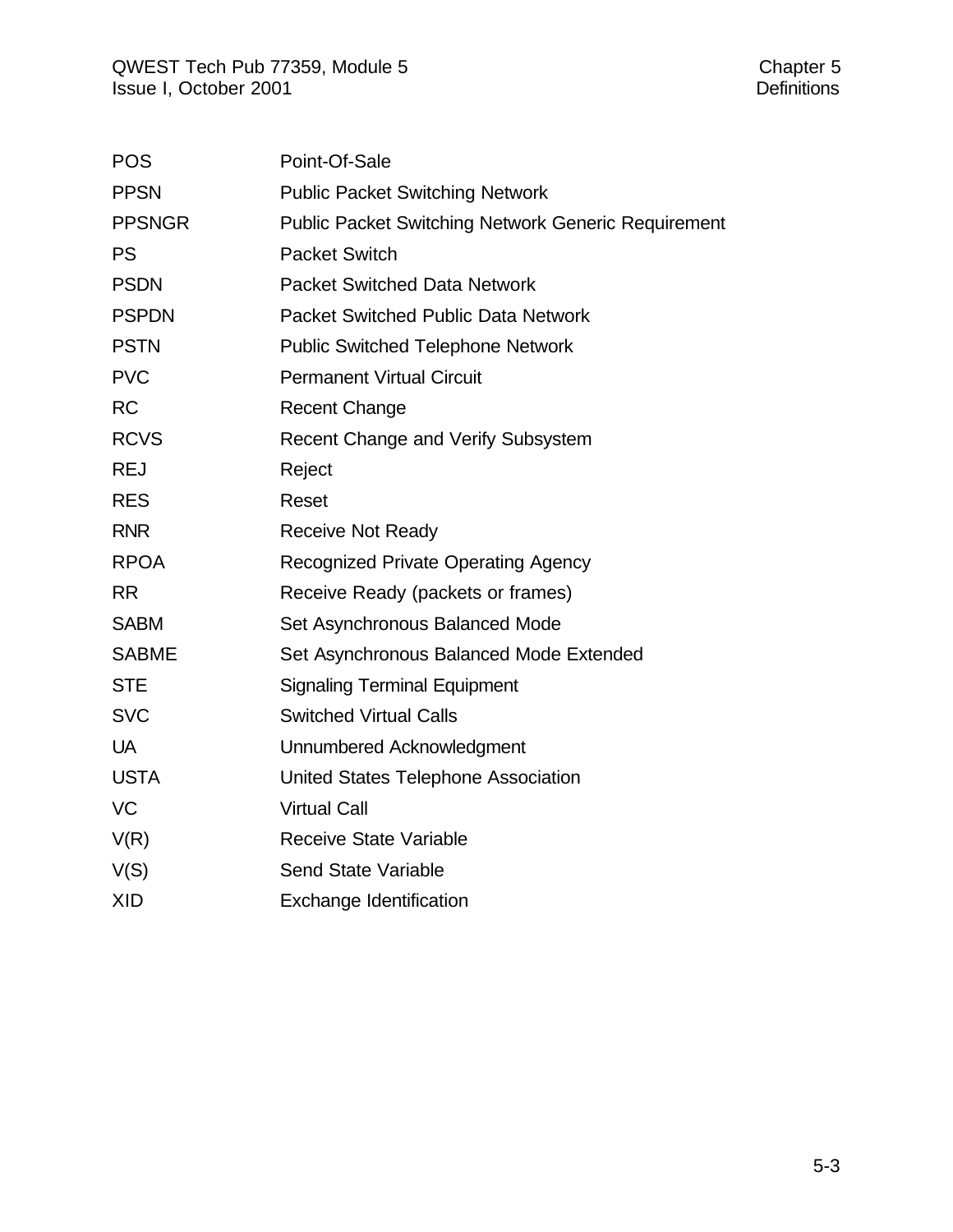# **5.2 Glossary**

# **Asynchronous Transmission**

Data transmission in which the time of occurrence of a specified significant instant in each byte, character, word, block or other unit of data (usually the leading edge of a start signal) is arbitrary, and occurs without necessarily being dependent on preceding signals on the channel.

# **Baud**

Denotes a unit of signaling speed. It is the reciprocal of the time duration in seconds of the shortest signal element (mark or space) within a code signal. The rates specified are the number of signal elements per second.

#### **Bit**

An abbreviation of binary digit; one of the members of a set of two in the binary numeration system, e.g., either of the digits 0 or 1. Also, a unit of information; one bit of information is sufficient to specify one of two equally like possibilities, usually meaning yes or no.

#### **Bits Per Second (BPS)**

Unit of data transmission rate (see baud).

# **Carrier Detect (DCD)**

See Received Line Signal Detector.

# **Character**

Letter, numeral, punctuation, control figure or any other symbol contained in a message.

# **Clear To Send (CTS)**

An EIA-232 interface control signal that indicates to the DTE whether or not the modem is ready to transmit data.

# **Conditioning**

Denotes an enhancement to the transmission performance of a voiceband channel. Parameter(s) affected are attenuation distortion, envelope delay, distortion and noise.

# **Consultative Committee International Telephone and Telegraph (CCITT)**

An international association that sets international telecommunications standards.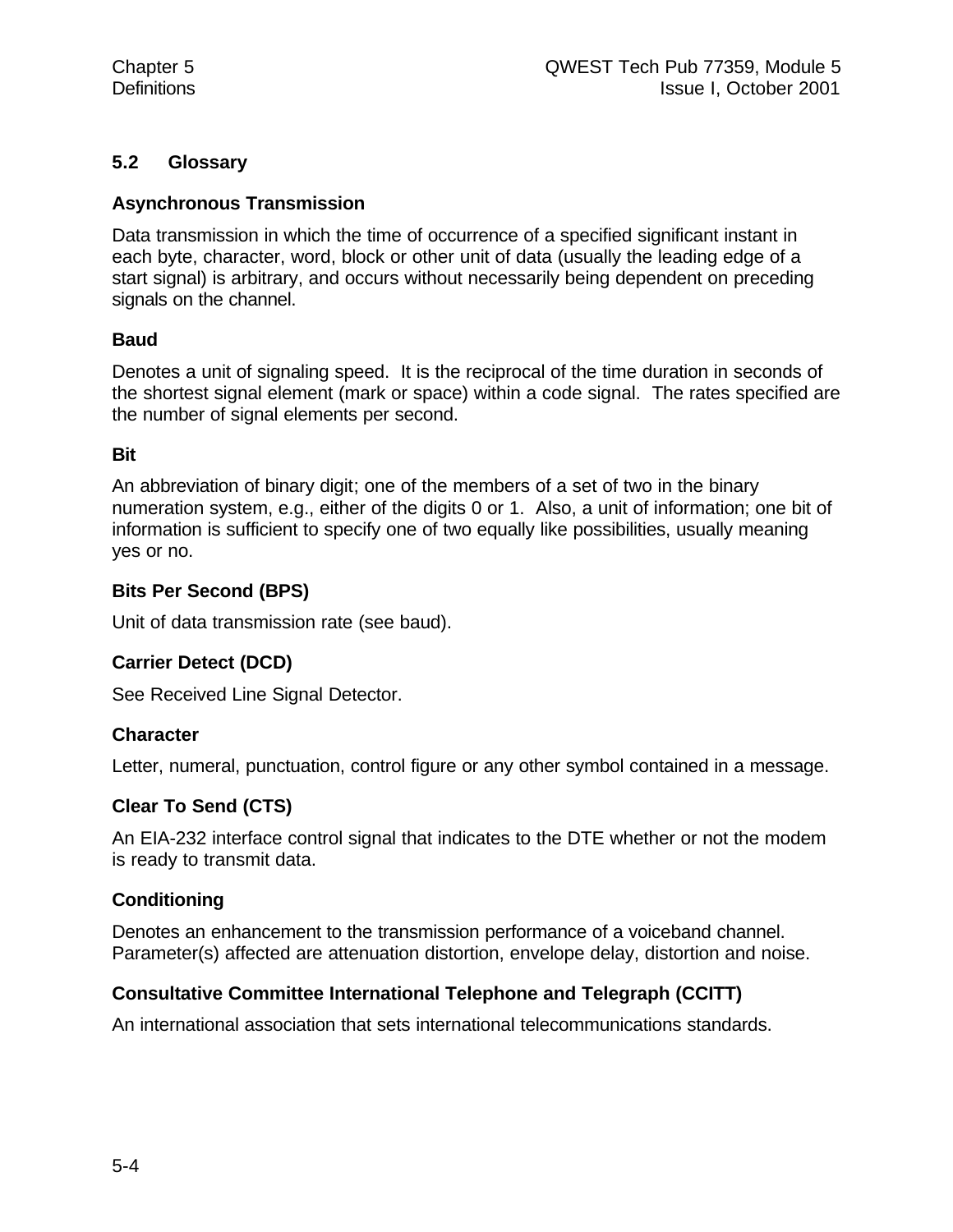# **Data Communications Equipment (DCE)**

The equipment that provides the functions required to establish, maintain and terminate data transmission connection; e.g., a modem, as well as the signal conversion, and coding required for communications between data terminal equipment and data circuit.

# **Data Set Ready (DSR)**

An EIA-232 interface control signal that indicates to the DTE the status of the local modem; e.g., modem is connected to communications channel and is not in the test or dial mode.

# **Data Terminal Equipment (DTE)**

Customer owned equipment used to transmit and receive data.

#### **Data Terminal Ready (DTR)**

An EIA-232 interface control signal that indicates to the modem the DTE is ready to transmit or receive data.

#### **Dial Access**

Access to the packet switch is via the voice Public Switched Network.

#### **Digital Service Unit (DSU)**

A DCE device that converts EIA-232-D or CCITT V.35 signals (from the packet switch) to baseband bipolar line signals suitable for transmission over a telephone channel.

#### **Direct Access**

Access to the packet switch is via a dedicated channel between the End-User and the packet switch.

#### **Full Duplex**

Simultaneous transmission in both directions between two points.

#### **Half Duplex**

Data transmission in either direction, but not simultaneously.

#### **Line**

The transport facility (cable pair or carrier) between the Central Office and Network Channel Interface.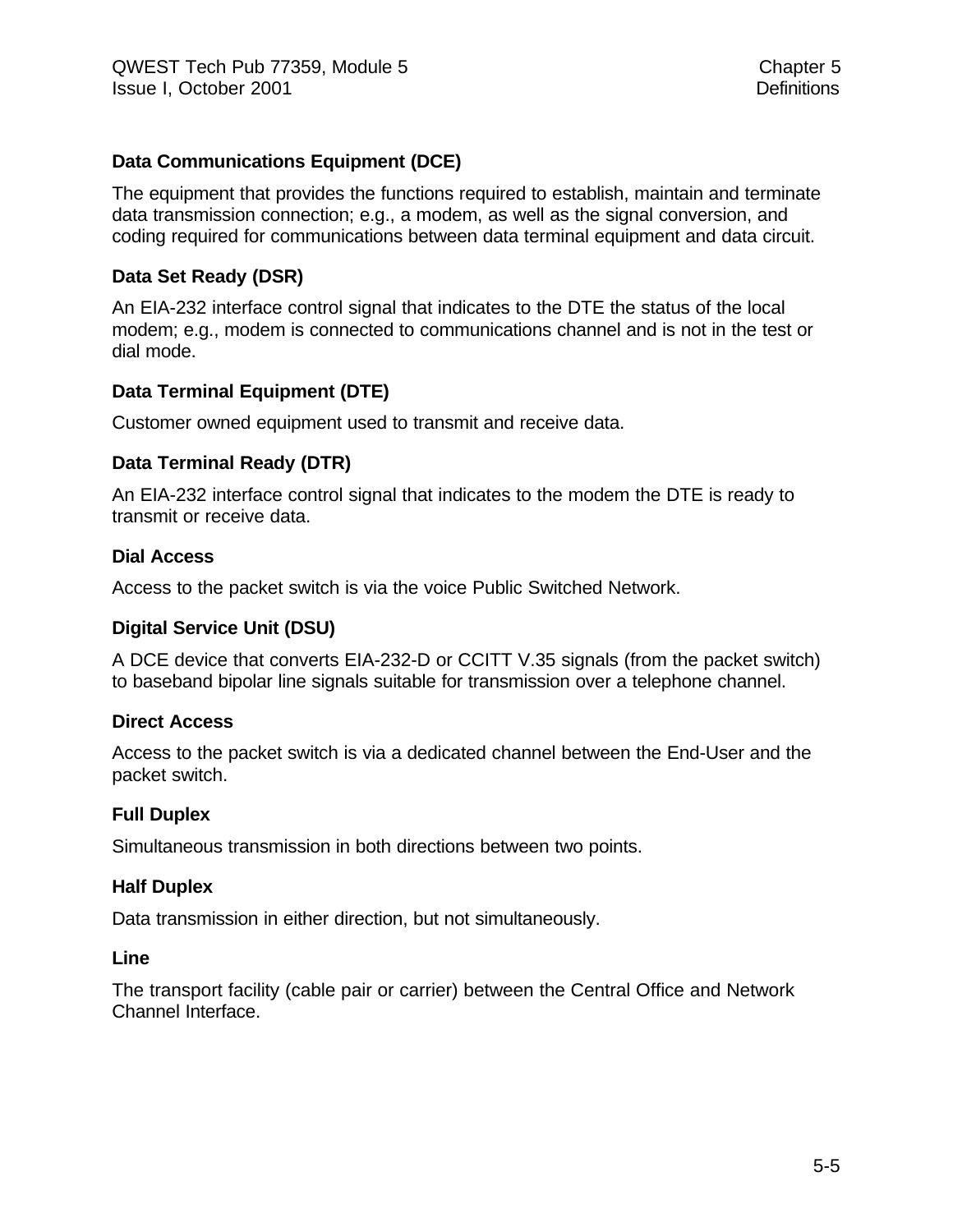# **Link Access Procedure For Modems (LAP-M)**

An error correction procedure defined in CCITT Recommendation V.42-1988.

#### **Loopback**

A test procedure that causes a received signal to be returned to the source.

#### **Modem**

A DCE device that converts EIA-232-D or CCITT V.35 signals (from the packet switch) to voiceband signals suitable for transmission over a telephone channel.

#### **Port**

An EIA-232 or CCITT V.35 I/O interface of a packet switch, computer or modem.

#### **Received Line Signal Detector**

An EIA-232 interface control signal that indicates to an attached DTE device that the modem is receiving a signal from a remote modem.

# **Request to Send (RTS)**

An EIA-232 interface control signal that indicates the DTE has data to transmit and conditions the modem for data transmission.

# **Ring Indicator**

An EIA-232 control interface signal which indicates to the DTE that a ringing signal is being received on the communications channel.

# **Start Bit**

In asynchronous transmission, the first bit in each character, normally a space, which prepares the receiving equipment for the reception and registration of the character.

# **Stop Bit**

In asynchronous transmission, the last bit, used to indicate the end of a character, normally a mark condition, which serves to return the line to its idle or rest state.

#### **Switch Network**

Data transmission and access to DIGIPAC® is via the voice Public Switched Network.

# **Synchronous Transmission**

Transmission in which the occurrence of a specified event (e.g., byte, character, word, block or other unit of data, such as the leading edge of a start signal), occurs in a specified time relationship with a preceding signal in the channel, in accordance with a specified timing pulse, or in accordance with a specified time frame.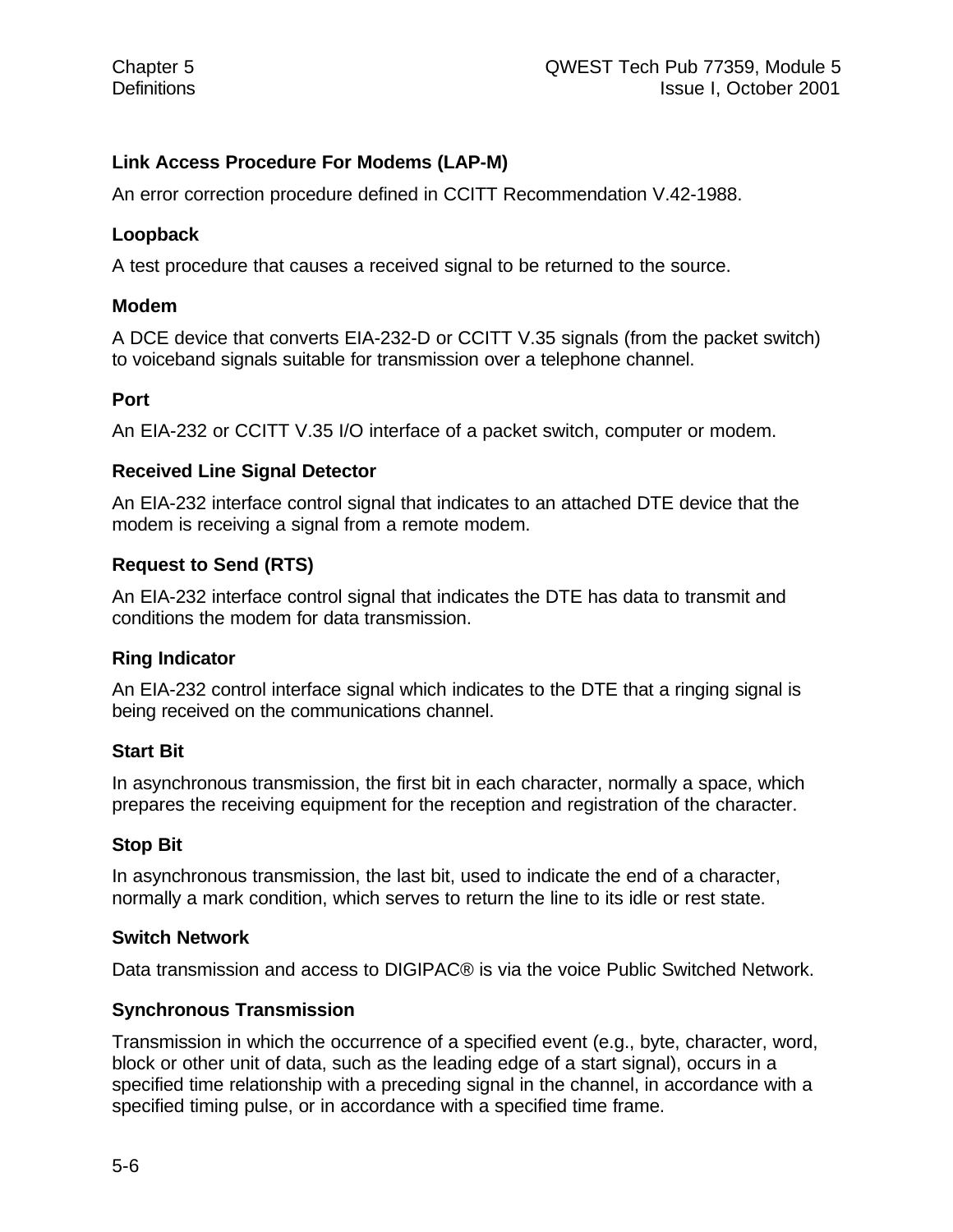# **CONTENTS**

# **Chapter and Section Page**

| 6. |      |                                                                  |  |
|----|------|------------------------------------------------------------------|--|
|    | ჩ 1  |                                                                  |  |
|    | 6.2  |                                                                  |  |
|    | 6.3  |                                                                  |  |
|    | 6.4  | Consultative Committee International Telephone And Telegraph 6-1 |  |
|    | 6.5  |                                                                  |  |
|    | 6.6  |                                                                  |  |
|    | 6.7  |                                                                  |  |
|    | 6.8  |                                                                  |  |
|    | 6.9  |                                                                  |  |
|    | 6.10 |                                                                  |  |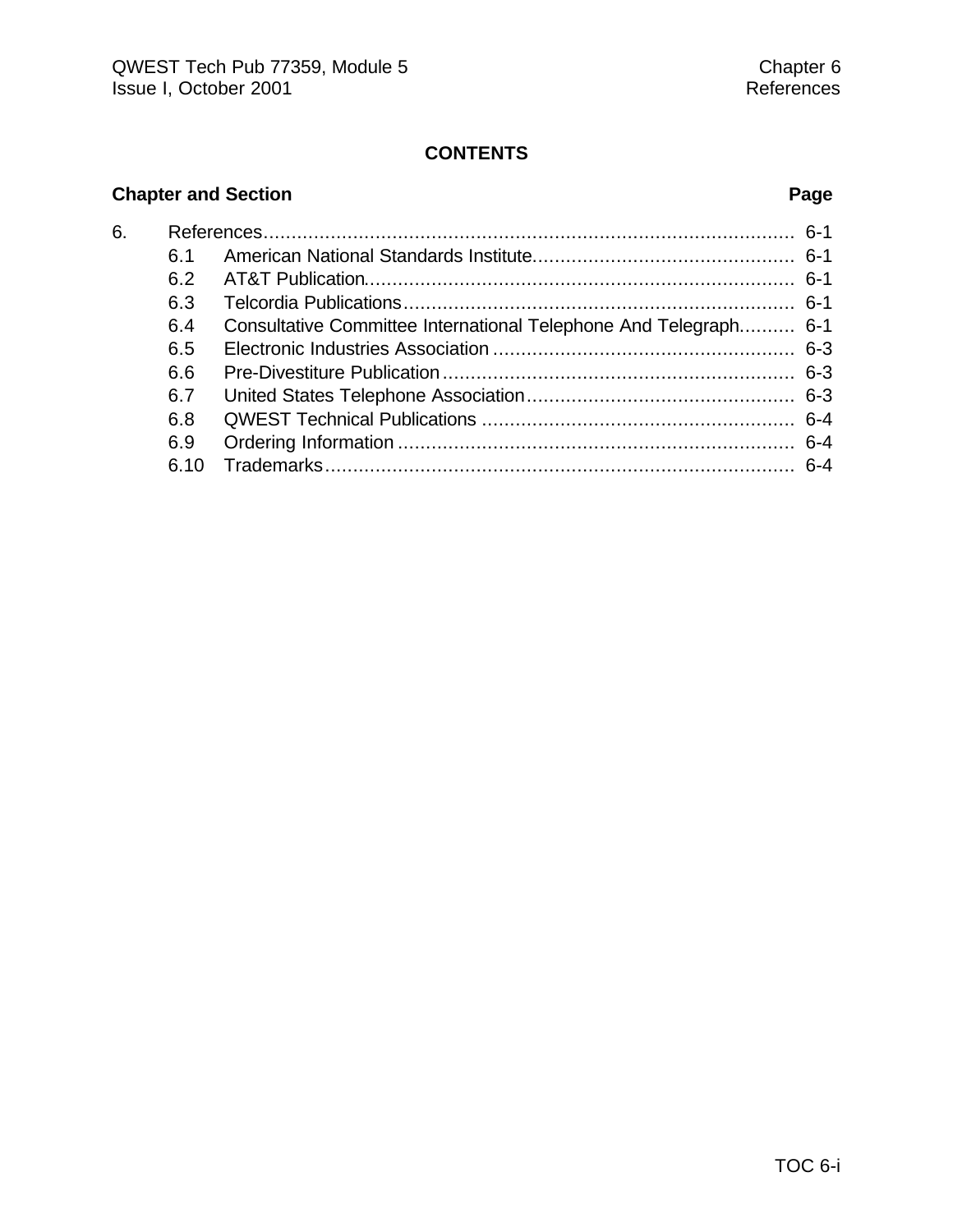#### **6. References**

#### **6.1 American National Standards Institute**

ANSI X3.4 Denotes the code character set to be used for the general interchange of information among information-processing systems, communications systems and associated equipment.

#### **6.2 AT&T Publication**

PUB 62310 *"Digital Data System Channel Interface Specification"*, September 1983.

#### **6.3 Bellcore Publications**

- TR-NPL-000011 Bellcore, *Asynchronous Terminal and Host Interface Reference,* Issue 1
- TR-TSY-000301 Bellcore, *Public Packet Switched Network Generic Requirements,* Issue 2
- TR-TSY-000448 Bellcore, *ISDN Routing and Digit Analysis,* Issue 1, Revision 1

#### **6.4 Consultative Committee International Telephone And Telegraph**

CCITT Recommendation V.3 International Alphabet No. 5

CCITT Recommendation V.22*bis* 2400 Bits per second duplex modem using the frequency division technique standardized for use on the general switched telephone network and on point-to-point 2-Wire leased telephone-type circuits.

- CCITT Recommendation V.24 Defines physical and electrical connection between data terminal equipment and data communications equipment.
- CCITT Recommendation V.26 2400 BPS modem standardized for use on 4-Wire leased telephone-type circuits.
- CCITT Recommendation V.27 4800 BPS with manual equalizer standardized for use on leased telephone-type circuits.
- CCITT Recommendation V.29 9600 BPS modem standardized for use on leased telephone-type circuits.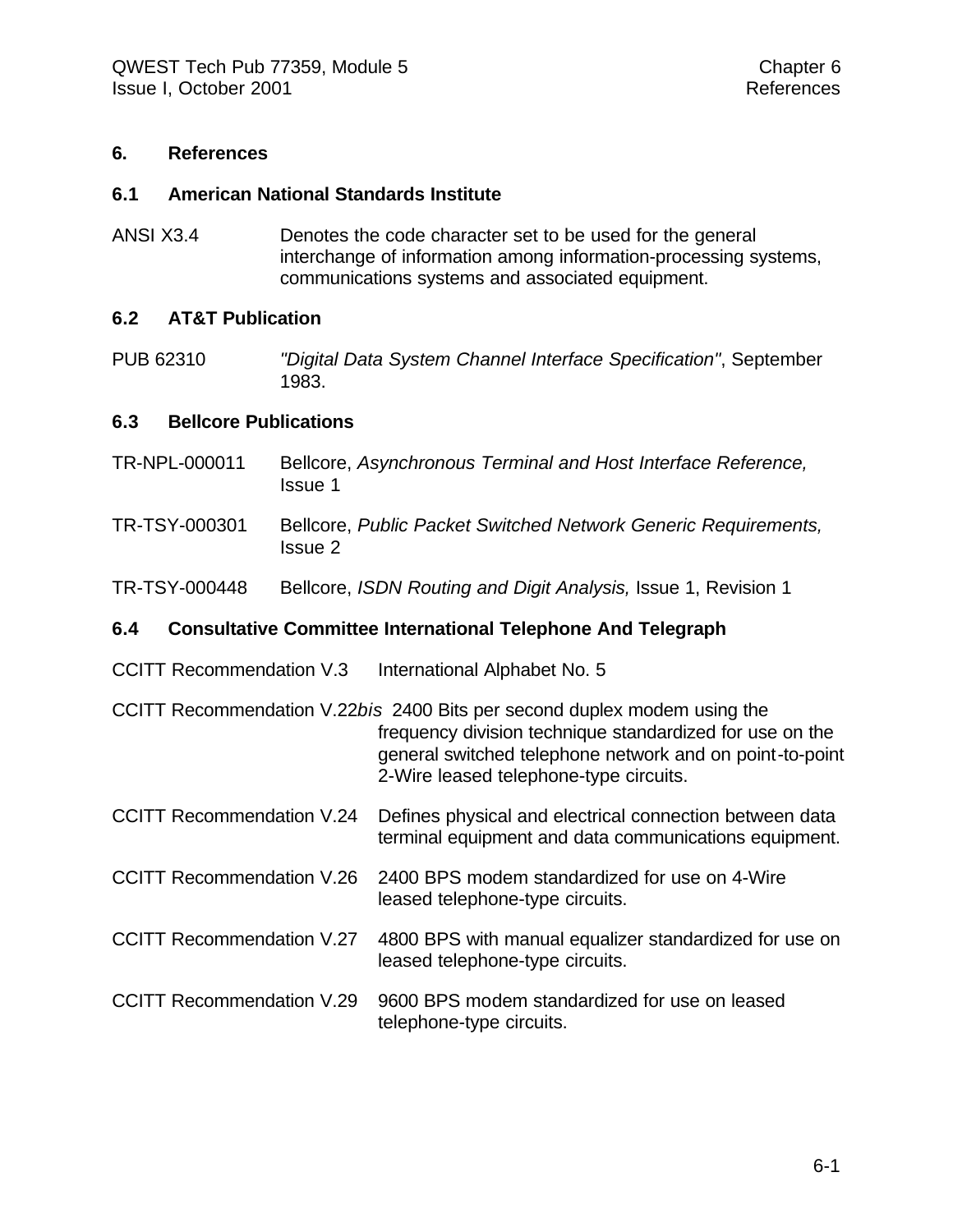- CCITT Recommendation V.32 A family of 2-Wire duplex modems operating at data signaling rates of up to 9600 bit/s for use on the general switched telephone network and on leased telephonetype circuits.
- CCITT Recommendation V.32*bis* A family of 2-Wire duplex modems operating at data signaling rates of up to 14400 bit/s for use on the general switched telephone network and on leased telephone-type circuits.
- CCITT Recommendation V.34 A family of 2-Wire duplex modems operating at data signaling rates of up to 28800 bit/s for use on the general switched telephone network and on leased telephone-type circuits.
- CCITT Recommendation V.35 Modems for Synchronous Data Transmission using 60- 108 KHz Group Band Circuits (Replaced by V.36)
- CCITT Recommendation V.36 Data Transmission at 48 Kilobits per second using 60- 108 KHz Group Band Circuits
- CCITT Recommendation V.42 Error-correction procedures for DCEs using Asynchronous-Synchronous conversion.
- CCITT Recommendation V.54 Loop back interface option associated with V.24.
- CCITT Recommendation X.1 International user classes of service in Public Data Networks.
- CCITT Recommendation X.2 International user services and facilities in Public Data Networks.
- CCITT Recommendation X.3 Packet Assembly/Disassembly (PAD) facility in a Public Data Network.
- CCITT Recommendation X.4 General Structure of Signals of International Alphabet. 5 Code for data transmission over Public Data Networks.
- CCITT Recommendation X.21 Use on Public Data Networks of DTEs which are designed for interfacing to synchronous CCITT series V. recommendation modems.
- CCITT Recommendation X.25 Interface between DTE and DCE for terminals operating in the packet mode on Public Data Networks.
- CCITT Recommendation X.28 DTE/DEC Interface for start-stop mode data terminal equipment accessing the PAD facility in a Public Data Network situated in the same country.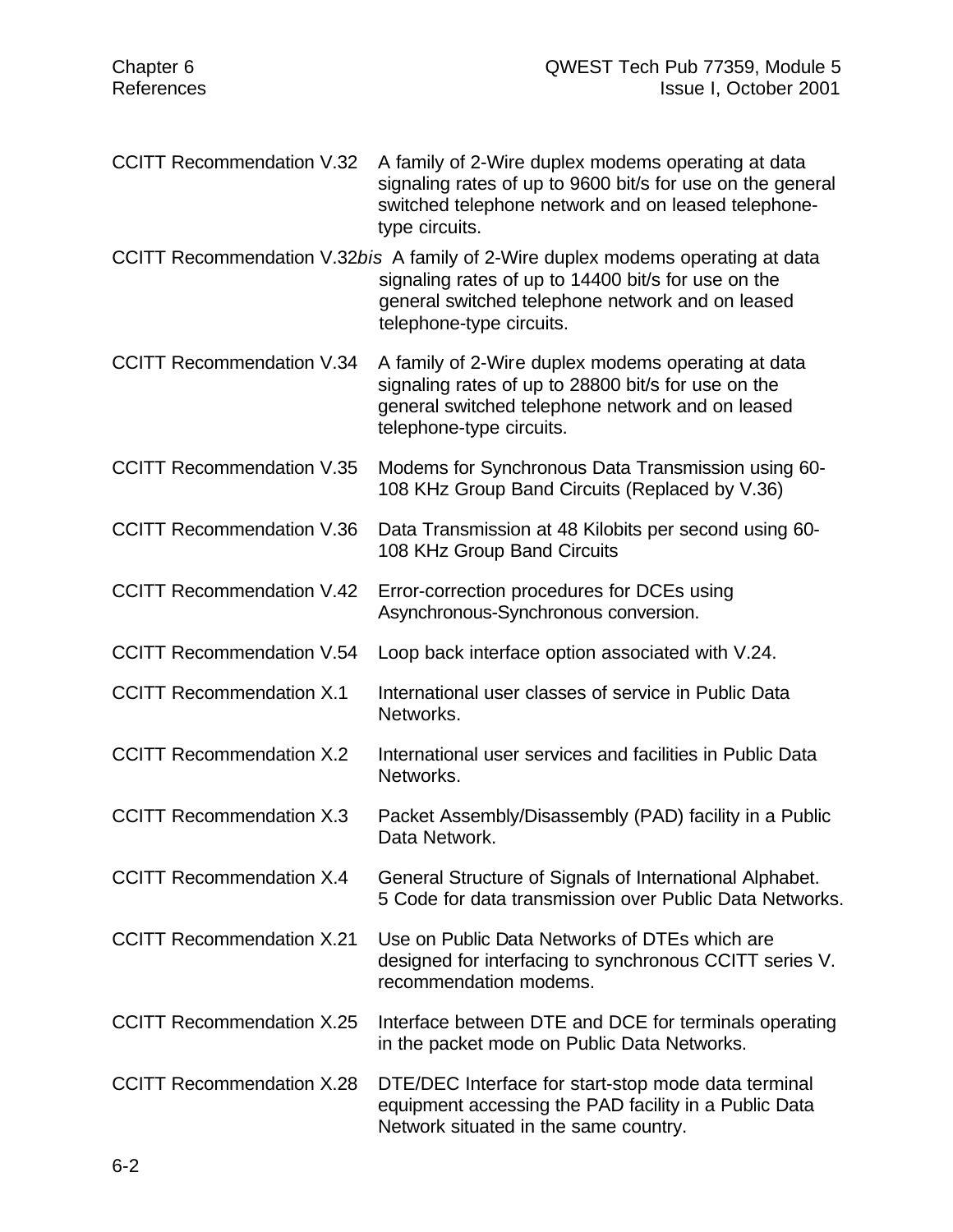- CCITT Recommendation X.29 Procedures for the exchange of control information and user data between a PAD facility and a packet mode DTE or another PAD.
- CCITT Recommendation X.32 Interface between data terminal equipment and data circuit terminating equipment for terminals operating in the Packet mode and accessing a packet switch Public Data Network through a public switched telephone network or an Integrated Services Digital Network or a circuit switch Public Data Network.
- CCITT Recommendation X.75 Terminal and transit call control procedures and data transfer system on international circuits between packet switched data networks.
- CCITT Recommendation X.87 Principles and procedures for realization of international facilities and network utilities in Public Data Networks.
- CCITT Recommendation X.92 Hypothetical reference connections for public synchronous data networks.
- CCITT Recommendation X.96 Call progress signals in Public Data Networks
- CCITT Recommendation X.110 Routing principles for international public data services through Switched Public Data Networks of the same type.
- CCITT Recommendation X.121 International numbering plan for Public Data Networks.

# **6.5 Electronic Industries Association**

EIA RS-232-C Defines physical and electrical connection between data terminal equipment and data communications equipment.

# **6.6 Pre-Divestiture Publication**

PUB 41021 *"Digital Data System - Channel Interface Specifications"*, March 1973 and Addendum, October 1981

# **6.7 United States Telephone Association**

USTA document TA20 *Compatibility Criteria for Data Set 212A,* September 1977